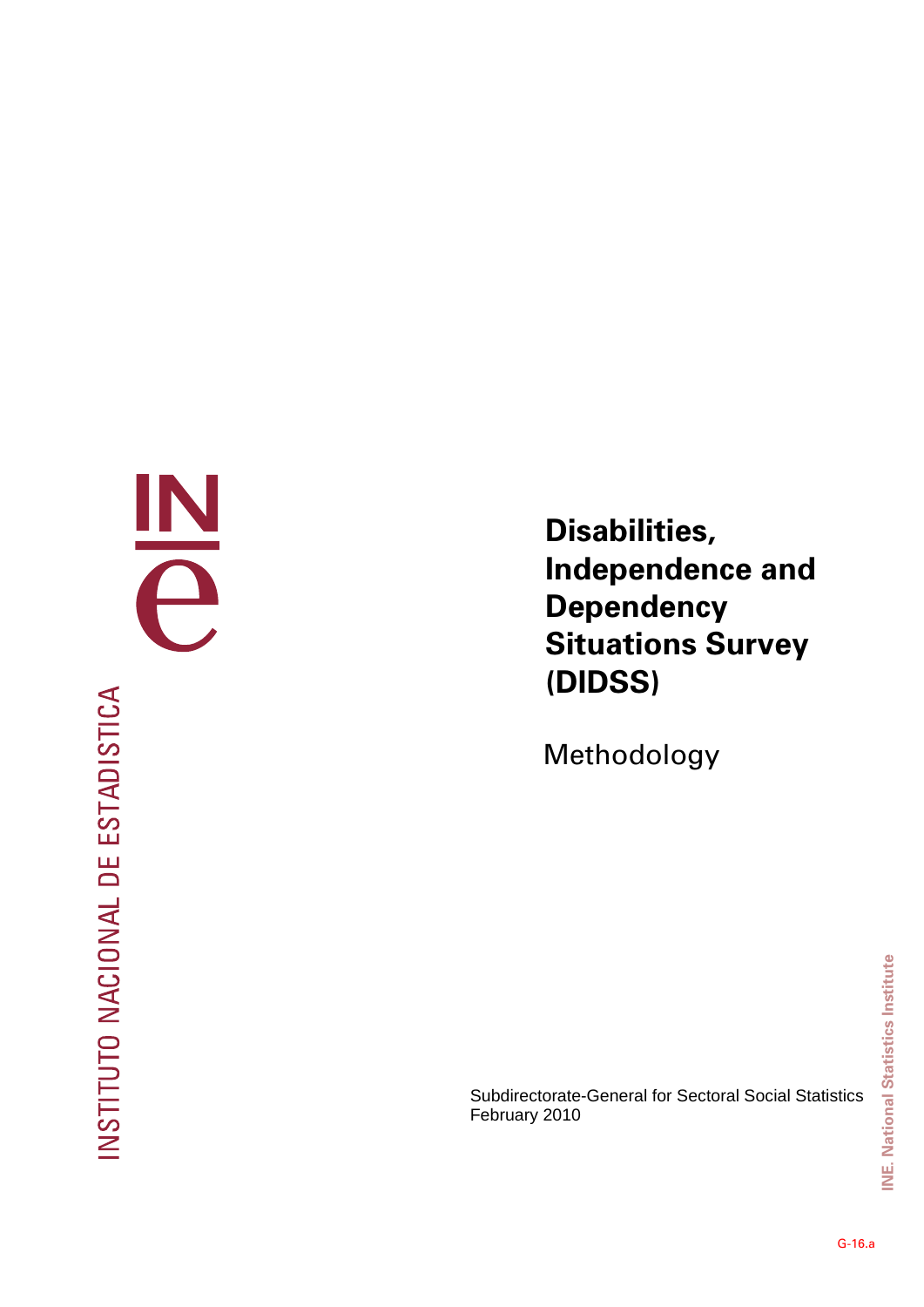# **Index**

| 1    | <b>Introduction</b>                                                       | $\overline{2}$ |
|------|---------------------------------------------------------------------------|----------------|
| 2    | <b>DIDSS Working Group</b>                                                | 3              |
| 3    | <b>DIDSS-08 Pretest</b>                                                   | 8              |
| 4    | The DIDSSh-08 survey                                                      | 11             |
| 4.1  | Objectives                                                                | 11             |
|      | 4.2 Study focus                                                           | 11             |
|      | 4.3 Survey stages                                                         | 15             |
|      | 4.4 Scope of investigation                                                | 17             |
|      | 4.5 Sample design                                                         | 18             |
|      | 4.6 Information collection                                                | 26             |
| 4.7  | Fundamental characteristics under study                                   | 34             |
| 4.8  | Characteristics relating to persons with disabilities                     | 55             |
|      | 4.9 Identification characteristics                                        | 85             |
|      | 4.10 Geographical classification characteristics                          | 86             |
|      | 4.11 Classification characteristics regarding the home                    | 88             |
| 4.12 | Classification characteristics regarding<br>all<br>household<br>residents | 92             |
| 5    | The DIDSSc-08 survey                                                      | 105            |
| 5.1  | Objectives                                                                | 105            |
|      | 5.2 Framework of DIDSS-c                                                  | 106            |
| 5.3  | Pilot study                                                               | 107            |
| 5.4  | Survey stages                                                             | 108            |
|      | 5.5 Scope of investigation                                                | 110            |
|      | 5.6 Sample design                                                         | 110            |
| 5.7  | Information collection                                                    | 113            |
| 5.8  | Fundamental characteristics under study                                   | 117            |
| 5.9  | Characteristics relating to persons with disabilities                     | 121            |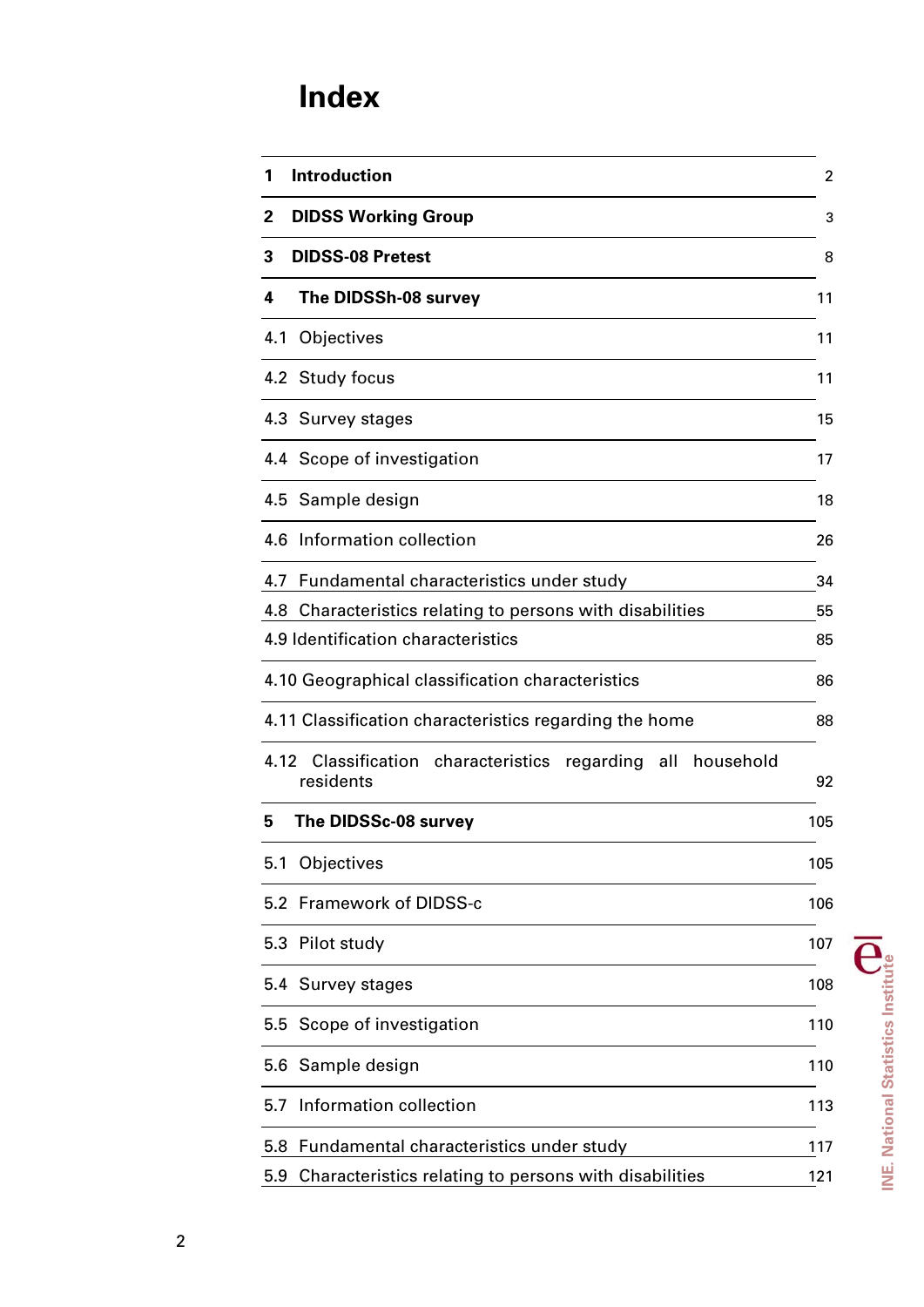| 5.10 Classification characteristics regarding centres<br>and<br>hospitals                 | 125 |
|-------------------------------------------------------------------------------------------|-----|
| 5.12 Classification characteristics regarding centre residents                            | 135 |
| 6 Dissemination of the results                                                            | 137 |
| <b>ANNEX1: Classification of Occupations (to 1 digit)</b>                                 | 138 |
| <b>ANNEX2: Classification of Occupations (to 3 digits)</b>                                | 141 |
| <b>ANNEX3: National Classification of Economic Activities CNAE-</b><br>$93$ (to 2 digits) | 150 |
| <b>ANNEX4: Level of studies completed</b>                                                 | 153 |
| <b>ANNEX: University studies</b>                                                          | 157 |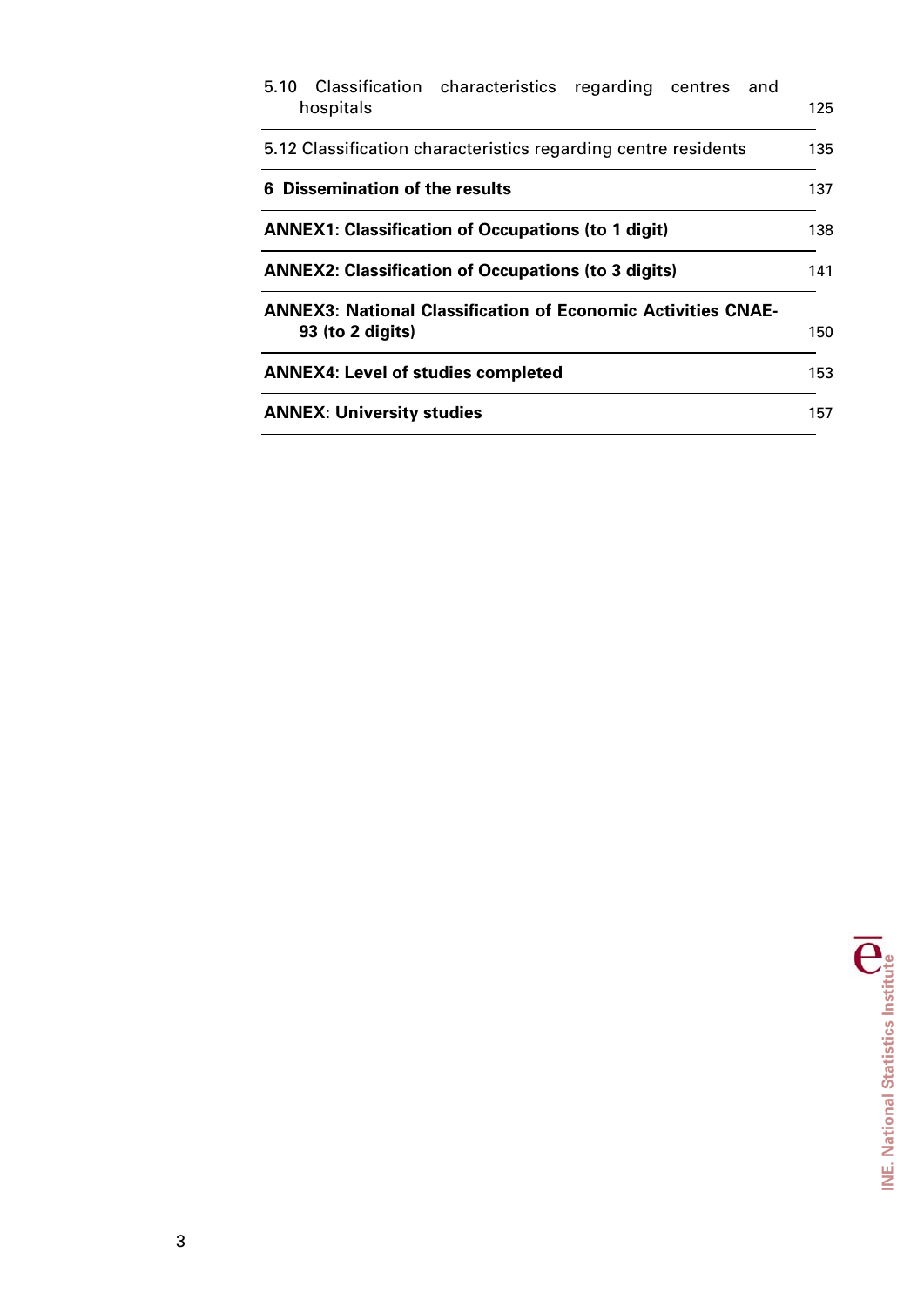# **1 Introduction**

The importance of the research on the number, characteristics and situation of persons with disabilities counts on a clear consensus in our society.

The demographic changes experienced in recent decades in Spain have brought with them a noticeable ageing and growth process that is increasingly accelerated. Medical advances and the evolution of the welfare state have translated into a strong increase in life expectancy. The increase in longevity has also coincided with important social changes, obligating social and political institutions to adjust their objectives to the new reality, which requires more social protection. This lengthening of life should not be associated merely with an increase in persons with disabilities, although this is one of the most influential factors.

To this end, the obtaining of adequate basic information regarding the situation of persons with disabilities, will allow the persons responsible for planning social policy to re-order the current social and health structures, through the development of programmes that adapt to the needs of fundamental services. It is essential to indicate the importance of the information for the development of the current Law on the Promotion of Personal Independence and Service to Persons in a Situation of Dependency (LAAD), which was passed in December 2006. The LAAD is prepared as a new social protection modality that expands and complements the protecting action of the State and of the Social Security System. It is also necessary to have a global vision of the needs for aid and support of persons in a dependency situation.

The Survey on Disabilities, Impairments and Health Status (SDIHS-99), which the INE conducted in cooperation with the IMSERSO and the ONCE Foundation in the year 1999, has contributed significantly to giving answers to these questions.

This growing interest in the integration of persons with disabilities in their own social environment also extends to the international scope. Already in the year 1982, the General Assembly of the United Nations, in its thirtieth period of sessions, adopted the World Programme of Action concerning Disabled Persons. Its fundamental objective was to promote efficient measures for the prevention of disabilities and for rehabilitation, and for achieving the objectives of the equality and full participation of those persons with disabilities in social life and development.

As a result, the National Statistics Institute (INE), the State Secretariat for Social Services, Families and Disability (through the Directorate General for the Coordination of Sectoral Policy for Persons with Disabilities and the IMSERSO), the ONCE Foundation, through the signing of a Partnership Agreement, have shared work, knowledge and experience, in order to carry out the new statistical operation regarding Disability, Independence and Dependency Situations.

This statistical operation is based on the experience of the former Survey on Disabilities, Impairments and State of Health, carried out in 1999, adapted to the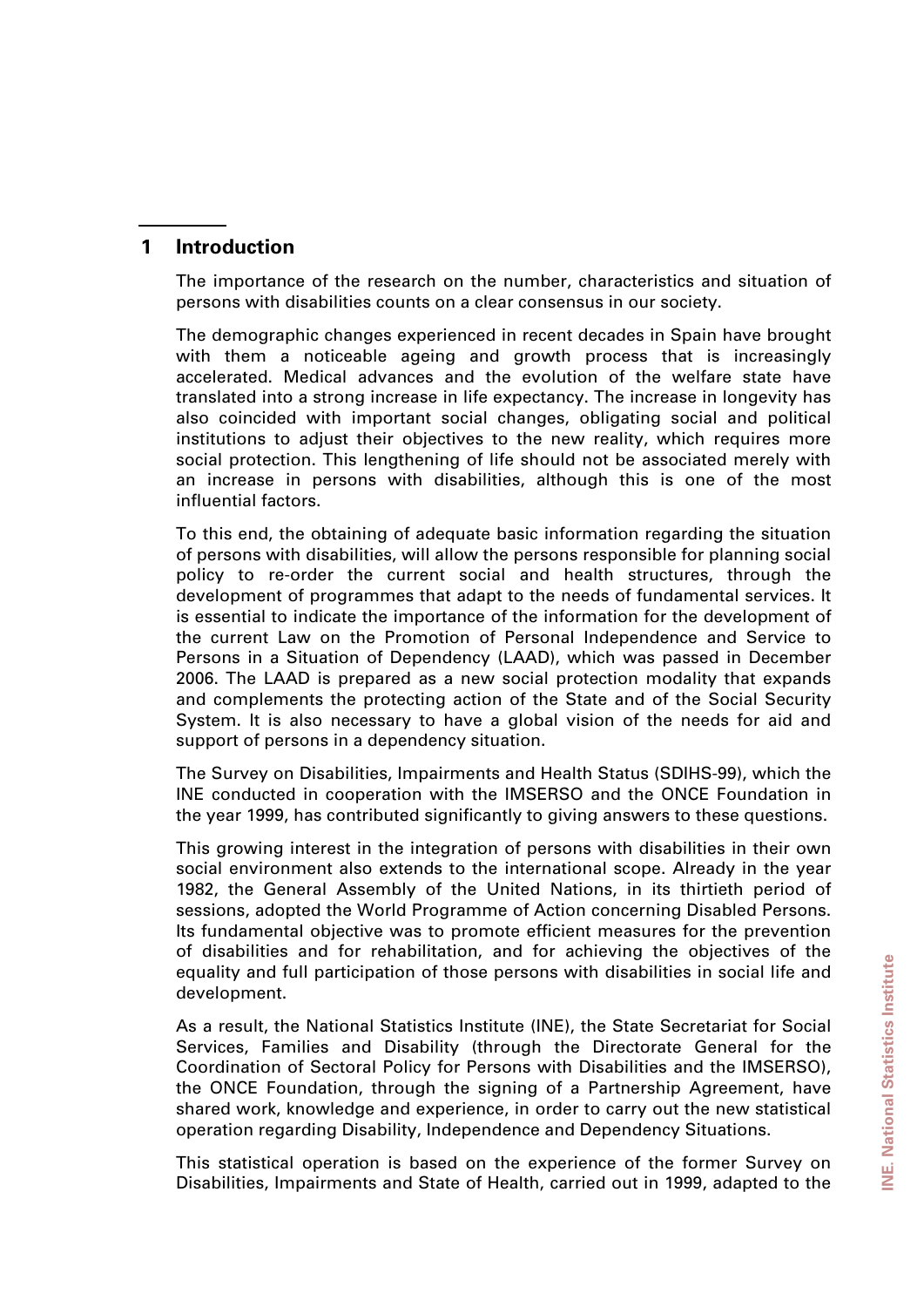current social and demographic conditions and instilled with the philosophy of the new International Classification of Functioning, Disability and Health (ICF).

# **2 DIDSS Working Group**

In June of 2006, the INE, the IMSERSO and the Directorate General for the Coordination of Sectoral Policy for Disabilities agreed on the need and usefulness of carrying out a new disability survey that would provide the data necessary for the planning of prevention policies and social services, and that would provide statistical support for the Information System of the National System for the Autonomy of and Support for Dependent Persons.

As a result, the INE began the preparatory work for the new statistical operation, whose first stage, targeting households, was carried out during the November 2007 - February 2008 period. The second stage, aimed at persons resident in certain collective establishments, was carried out during the May-July 2008 period.

For the purpose of the objectives and the content of the Survey reflecting the real needs of those persons with disabilities, a multidisciplinary Working Group was created, in which technicians from the Ministry of Labour and Social Affairs participated, specifically from the IMSERSO and from the Directorate General for the Coordination of Sectoral Policy for Disabilities, representatives of the ONCE Foundation and the INE.

Subsequently, at the request of the ONCE Foundation, representatives from the CERMI (Spanish Committee of Representatives of Disabled Persons) and from the FEAPS (Spanish Confederation for Persons with Mental Retardation) were included in the Group.

## *Specific agreements of the DIDSS working group*

Beginning with the contributions of the experts who participated in the Seminar, the Working Group began a round of 12 working sessions, whose first stage ended in February 2007, with the writing of a first draft of questionnaires of the DIDSSh-08. This first version of questionnaires was tested in the Pretest stage, and the results were analysed by the Working Group in two meetings (April-May), leading to the final version of the questionnaires, whose content includes the agreements arrived at by the Group. These can be summarised as:

## **Target study variables**

Before listing the target study variables, it is necessary to make some methodological points:

**Disability, according to the DIDSSh**: Although the ICF includes within the term *disability* all of the impairments, limitations of activity and restrictions of participation, in the DIDSSh-08, the concept of disability is identified with **important** limitations to carrying out everyday activities that have lasted, or are expected to last, more than one year, and whose origin is an impairment.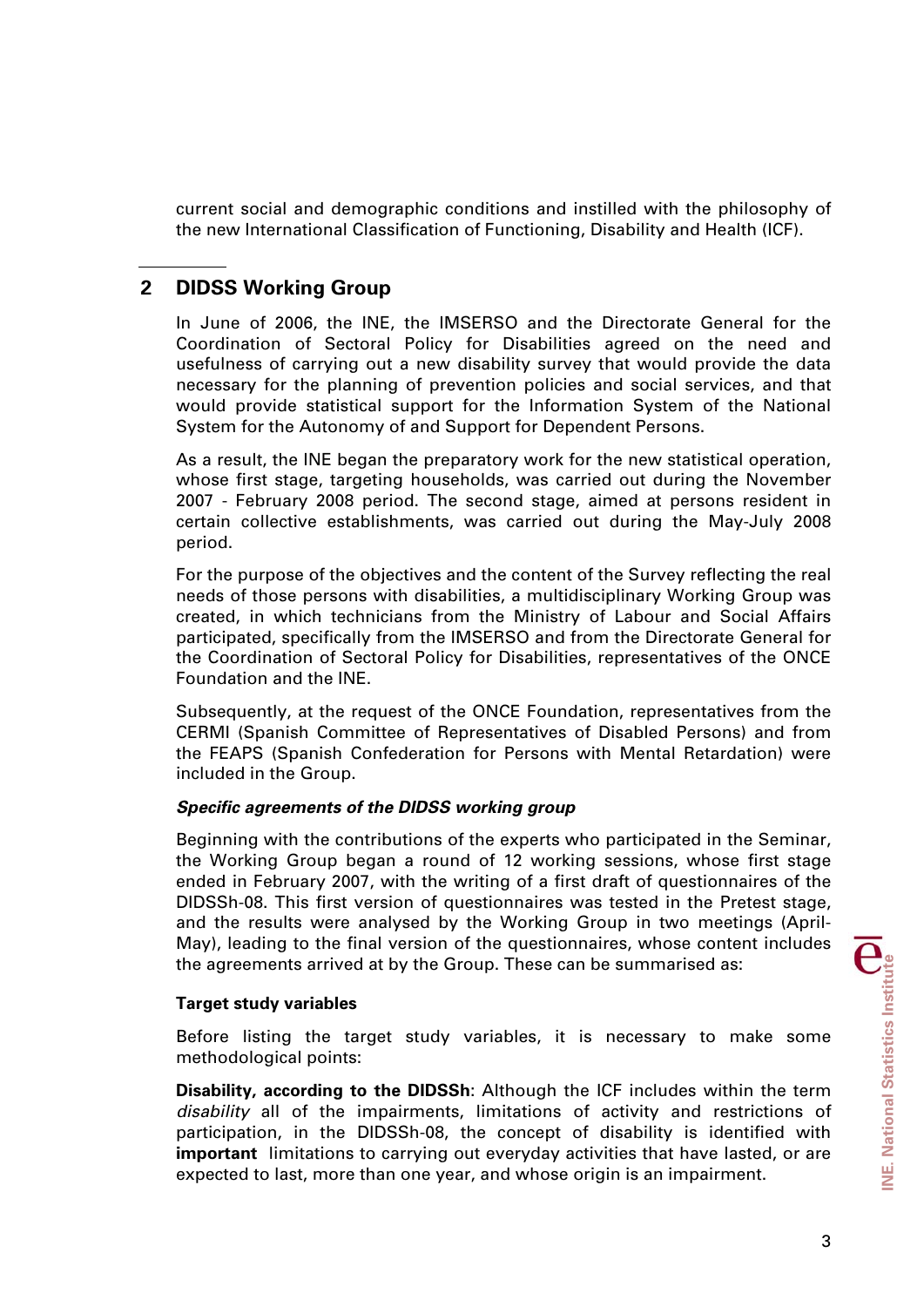As was previously indicated, in the ICF, it is difficult to distinguish between "activities" and "participation", and therefore, the classification provides a single list of activities/participation, and leaves the decision to the user, depending on her/his own operative criteria, of differentiating between the two concepts. Along these lines, the decision made in the DIDSSh-08 has been to consider those activities relating to the first seven chapters of the nine in which the ICF groups the "Activities and Participation" component.

The two chapters that are not included correspond to "Main areas of life" (relating to activities necessary for participating in education, work, employment and economic activities) and "Community, social and civic life" (relating to activities for participating in the areas of free time and leisure, religious activities, political life and citizenship, etc.).

However, DIDSSh-08 has studied participation in these activities, through a group of questions targeting persons with disabilities, regarding their relationship with economic activity, education and social networks and contacts.

Once the importance limitations of activity are detected, it has verified, through the degree of severity of each one of the limitations indicated, whether said indications, for the purposes of DIDSSh, fulfilled the disability criterion (important limitations of activity), or did not due so due to being moderate or mild limitations. In this case, it is not considered disability.

As regards impairments, which the ICF includes under the umbrella term of disability, they are also a study target, but with one restriction: it only studies those impairments that have caused a limitation of the activity of the person.

Target study variables:

- Disabilities in persons 6 years of age and over, and limitations in children 0 to 5 years old.
- Characteristics of the disabilities and limitations: severity, technical aid and personal assistance, impairments, causes of impairments, age at beginning of disability / limitation and of impairment. Among the disabilities studied are those related to basic everyday activities, which are taken into consideration to recognise the right to assistance that the law foresees. In this way, the survey, though not providing the number of dependent persons according to the criterion of the law, does allow for establishing a bridge or nexus between the subjective perception and the objective measurement of the phenomenon.
- Relationship between persons with disabilities and the labour market and education; conditions of the dwelling and accessibility; characteristics of the carers; social, health and economic benefits; social networks and contacts; discrimination; private expenditure of households as a result of the disability and general health.

## **Classification variables**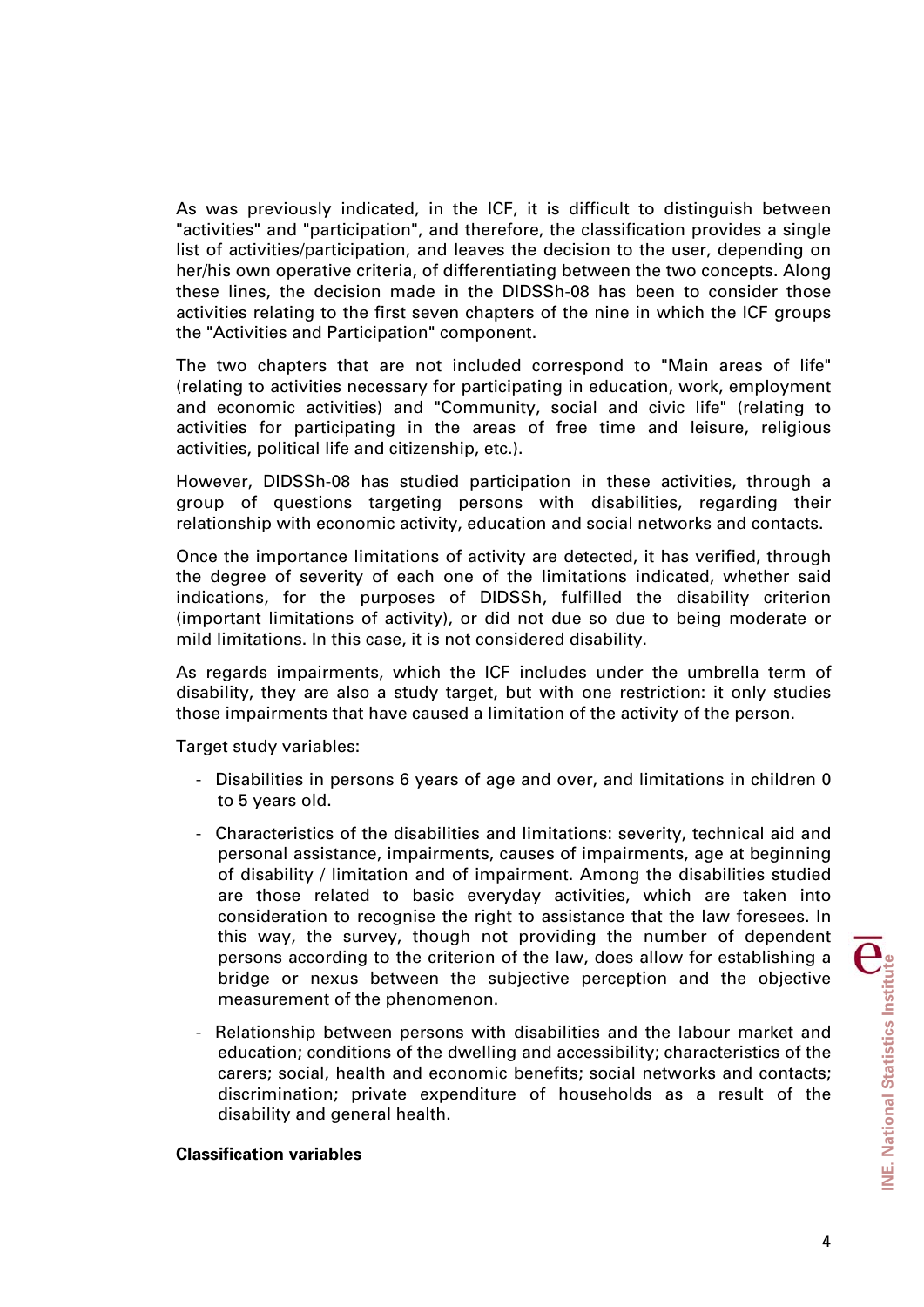Age, sex, kinship relationships (with the household reference person and with the persons who have some disability), country of birth, nationality, marital status and cohabitation situation, level of studies completed, certificate of handicap (>=33%), relationship with economic activity, professional situation, occupation, activity in the company and province of residence.

## **Differences in the formulation of disabilities (persons aged 6 years old and over) in SDIHS-99 (based on the ICIDH) and in DIDSS-h 08 (based on the ICF)**

Although the formulation of disabilities of the SDIHS-99 already bore in mind the draft of the ICF, there are some differences with regard to the formulation of DIDSSh-08. The main differences have been:

1. Detection of persons with disabilities. SDIHS-99 detected persons with some disability by asking directly "if they had some kind of disability". DIDSSh-08 asks about limitations of activity, as is proposed by the ICF, to measure the negative aspects of the "activities and participation" component. Subsequently, through the degree of severity indicated by the person interviewed for each one of the limitations s/he has marked, it has been possible to verify if said limitations, for the purposes of DIDSSh, fulfilled the disability criterion: important limitations in activity or they did not fulfil it, due to being moderate or mild limitations. In this case, it is not considered disability.

## 2. Structure

- The groups of disabilities (important limitations) considered practically coincide with those recognised in the SDIHS-99, although the DIDSSh-08 will use, as possible, the ICF terminology to name them.
- As regards the disabilities that comprise each of the groups, the coincidence with the SDIHS-99 is not so evident. Some SDIHS-99 disabilities have been split according to ICF criteria, and new ones have been included on considering them of interest.
- Remaining are those relating to vision and hearing, such as in the SDIHS-99, assuming that the ICF breaks with this, since in these cases, which is really asked is the impairment, and not the disability.
- The number of disabilities has risen from 36 to 44. The DIDSSh-08 disability groups have been the following: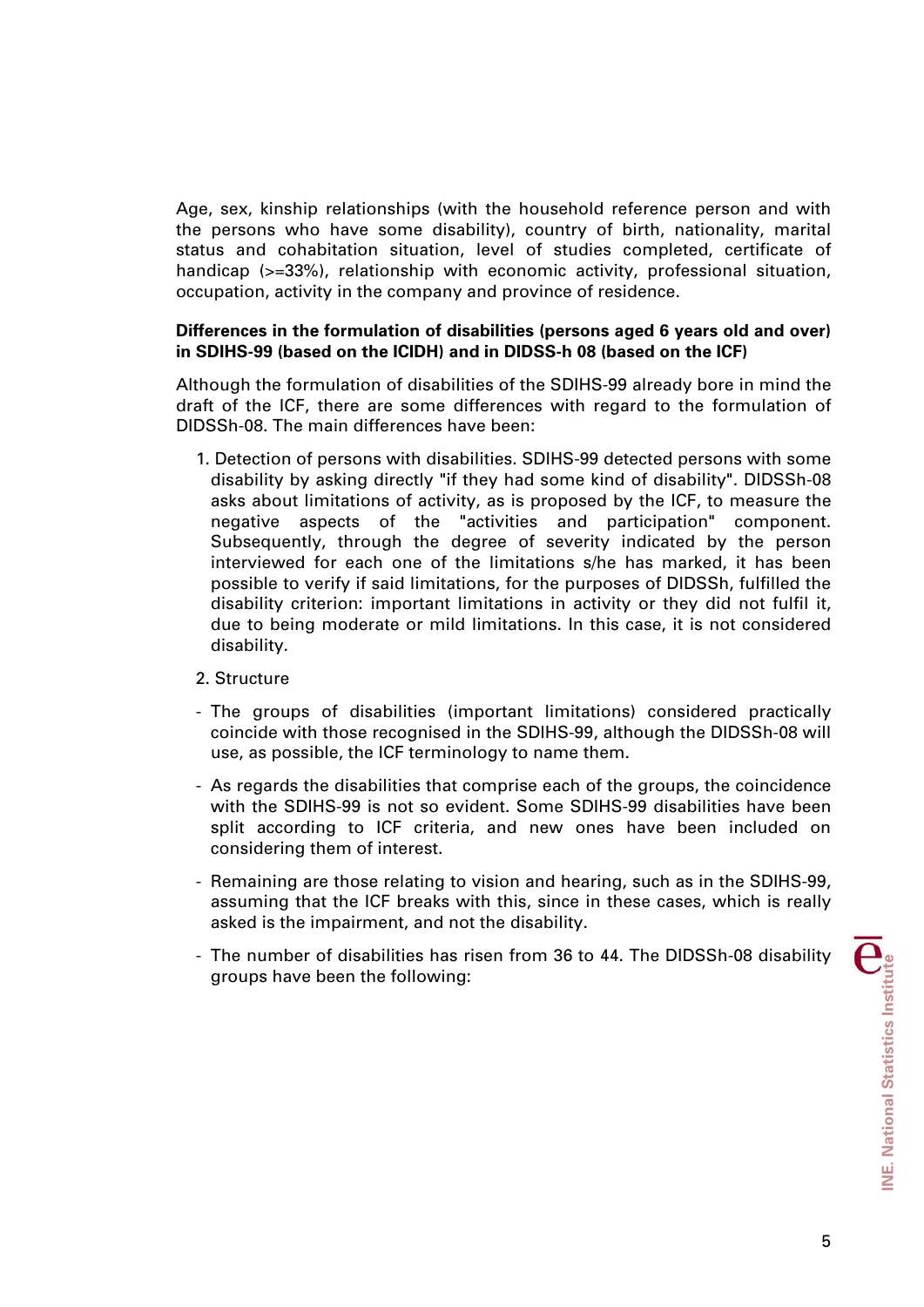| DIDSSh-08                                                               | <b>ICF Chapter</b><br>(Activities and<br><b>Participation)</b>                                                            | SDIHS-99                                                                    |  |  |  |
|-------------------------------------------------------------------------|---------------------------------------------------------------------------------------------------------------------------|-----------------------------------------------------------------------------|--|--|--|
| 1. Vision                                                               | <b>Body function (visual</b><br>functions)                                                                                | 1. Sight                                                                    |  |  |  |
| 2. Hearing                                                              | <b>Body function</b><br>(auditory functions)                                                                              | 2. Hear                                                                     |  |  |  |
| 3. Communication                                                        | 3. Communication                                                                                                          | 3. Communicate                                                              |  |  |  |
| 4. Learning and application of<br>knowledge and<br>development of tasks | Part of chapter 1.<br>Learning and<br>application of<br>knowledge and part of<br>chapter 2. Tasks and<br>general requests | 4. Learn, apply knowledge<br>and develop tasks (only<br>mental functions)   |  |  |  |
| 5. Mobility                                                             | 4. Mobility                                                                                                               | 5. Get around<br>6. Use arms and hands<br>7. Get around outside the<br>home |  |  |  |
| 6. Self-care                                                            | 5. Self-care                                                                                                              | 8. Care for oneself                                                         |  |  |  |
| 7. Home life                                                            | 6. Home life                                                                                                              | 9. Perform housework                                                        |  |  |  |
| 8. Interactions and<br>interpersonal relationships                      | 7. Interactions and<br>interpersonal<br>relationships                                                                     | 10. Relate to other persons                                                 |  |  |  |

## **Differences between limitations (children 0 to 5 years old) in SDIHS-99 and DIDSSh-08**

After analysing the instrument for evaluating dependency from 0 to 3 years of age and the VINELAND questionnaire (scale that measures the social maturity of children), it was observed that both could serve as a complement, but they were not valid as a pattern for the objectives of DIDSSh-08. Therefore, the group agreed to continue with the scheme of the SDIHS-99, though it also decided to improve the wording of some of the questions, clarifying them according to the objectives, adding a reference age according to the criteria of the aforementioned instruments, and including or splitting up questions to complete the previous list of limitations.

## **Differences between impairments in DIDSSh-08 and the ICF**

Some of the impairments considered in SDIHS-99 (paraplegia, tetraplegia, ...) correspond to illnesses, and therefore, do not appear in the ICF as a function or as a structure. Bearing in mind that the fundamental target study variable in this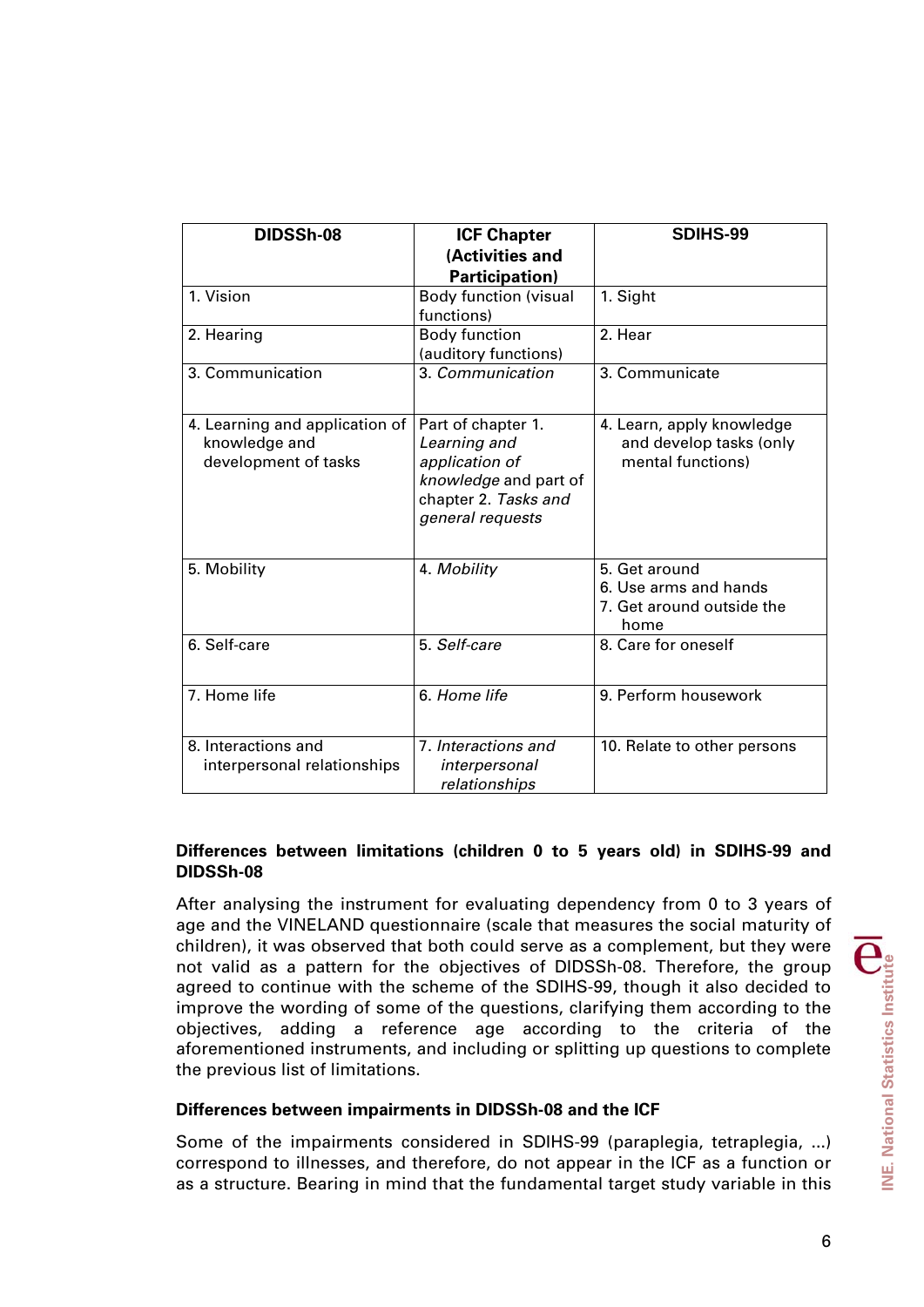survey is disability; that the associating movements need impairment data based on the previous classification, since the most common questions are of the following type: How many deaf persons are there in Spain?, How many blind persons?, How many persons have an amputated limb?, etc.; and finally, given the importance of continuing the series begun with the SDIHS-99, the Working Group considered that, in matters of impairments, they should not require the application of the ICF.

## **Gender focus**

To consider the perspective of gender in policy design regarding disability is essential in advancing towards the equality of opportunity between men and women. This focus considers the different opportunities and needs that men and women have, not only due to their biological differences, but also because of the specific roles that they play in society, according to social and cultural patterns.

To this end, the Group has agreed to include in the survey a group of variables (relationship with economic activity, education, discrimination, social networks and contacts, social and health services, carers, etc. ) that allow for adequately reflecting the situations of equality or inequality due to gender.

Regarding the relationship with economic activity of persons with disabilities, it has studied just what this relationship is, if due to the disability, they have had to modify it or have had to change occupation, if they have ever worked the type of working day, form of access to employment, type of contract, reason for stopping working, time unemployed, whether they are looking for a job, type of job search, main reason why they believe they will not find work, reason why they are not looking for work. If the persons are not incorporated in the labour market, but carry out or have carried out unpaid work, especially in the area of housework, it is studied whether, faced with disabilities, they have had to stop carrying out certain tasks-work important or necessary for the household economy and which affect their social role (hanging the laundry, doing the grocery shopping, cooking, sewing, etc.).

Regarding education, it has studied whether they were undertaking some type of studies, and what they were, as well as the degree of school integration.

It also includes a section regarding discrimination due to disability.

The information regarding social networks and contacts can determine gender differences through questions such as free time activities that they carry out and activities that they would like to participate in but cannot.

The questions regarding health and social services reflect potential gender inequalities in the access to said services.

Finally, it deals with the subject of carers, allowing for ascertaining the role of women as informal caregivers and the consequences of providing this care on aspects of their family life, work life, or free and leisure time. Some of these carers also have disabilities. This group has been asked about the number of hours they spend providing care, the consequences that this activity of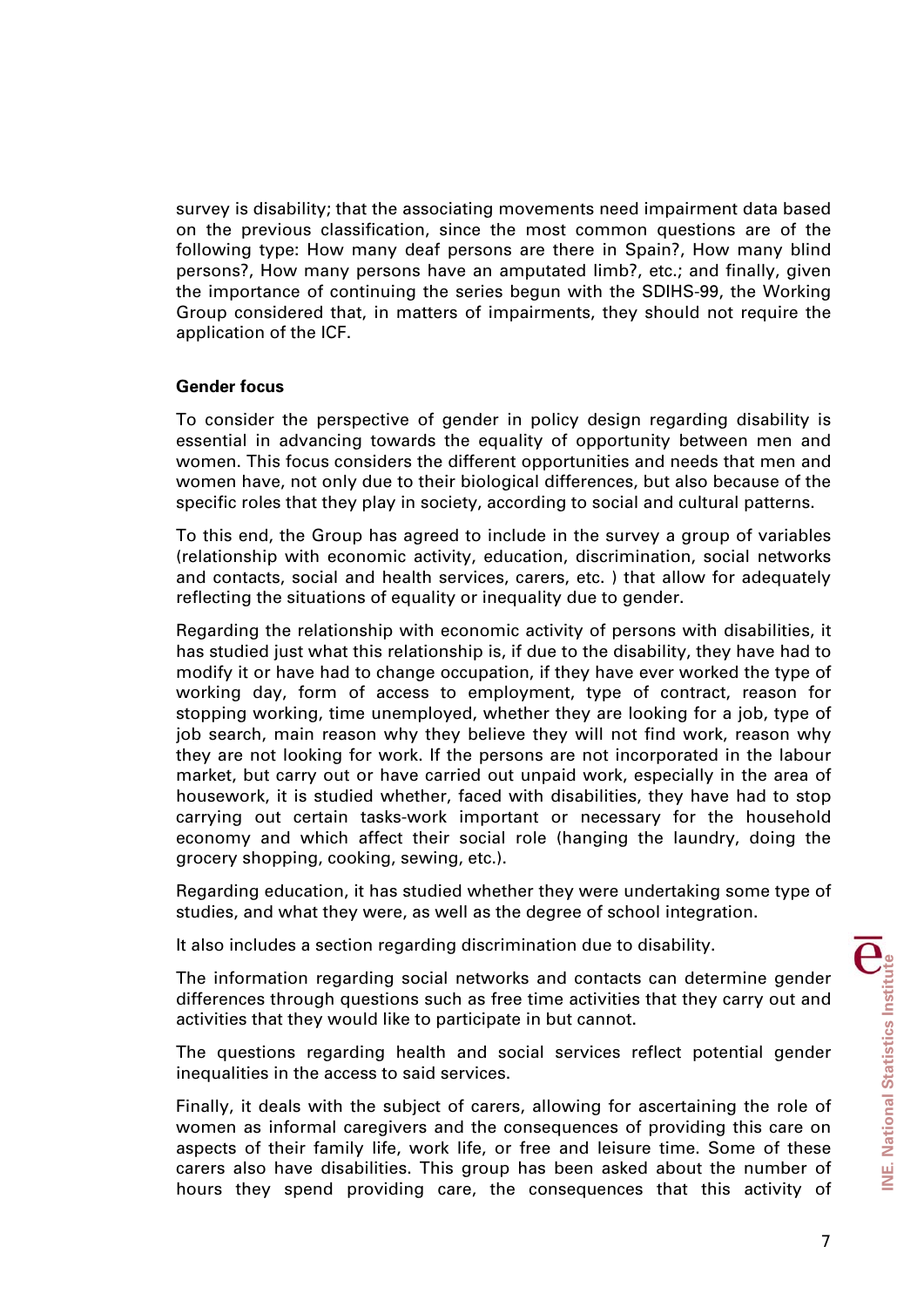caregiving has on their health (for example, the persons feel depressed or tired, etc.), ); they have also been asked about the consequences on professional aspects (they had to leave their work, problems with their work schedule, they had to reduce their working day, etc.) ); or about the consequences on leisure, free time or family life (they have not been able to have children, or form a family, they have problems with their partner, cannot go on holiday, etc.). ).

# **3 DIDSS-08 Pretest**

Given that the DIDSSh-08 included numerous innovations in its content, it has been essential to carry out an assessment process of the initial questionnaires, consistent not only in traditional quantitative field studies, as a pilot study, but also in qualitative studies, such as those known as "in-depth tests". It is convenient to use both methodologies in carrying out the pretest of the questionnaires, since each of them offers different and important information for increasing the quality of the questionnaires.

Therefore, the Pretest of the DIDSSh-08 has incorporated two strategies (pilot study and in-depth tests). The objective has been to obtain the greatest quantity and variety of evidence regarding the foreseeable functioning of the compiled questionnaires.

Among the innovations incorporated in the DIDSSh-08, there were three facts that could effect, in an important way, the comparability with the previous SDIHS-99. The first was the change in the conceptual framework (ICF): in the DIDSSh-08, the disabilities have been adapted to the ICF (they have gone from 36 disabilities in the SDIHS-99 to 44 in DIDSSh-08), and the formulation of the questions has been modified.

The second referred to the fact that the detection of the disabilities was done in the household questionnaire, and therefore, the person who provided the data regarding the persons who had some disability was an indirect informant or *proxy* (it was also done this way in the SDIHS-99), whereas in the disabilities questionnaire, this information was confirmed by the person with disabilities her/himself (in the SDISH-99, it was not confirmed, but rather, the answer of the *proxy* was accepted).

And the third responded to the recent passing of the LAAD. This had been in force for several months when the field work was performed, which could have led persons without disabilities to claim to have them, or persons with mild disabilities to claim a greater severity than the real severity, on being more sensitised by the media pressure accompanying the LAAD.

For these reasons, both the pilot study and the in-depth tests have been centred in the section on the detection of disabilities.

## **Pilot study**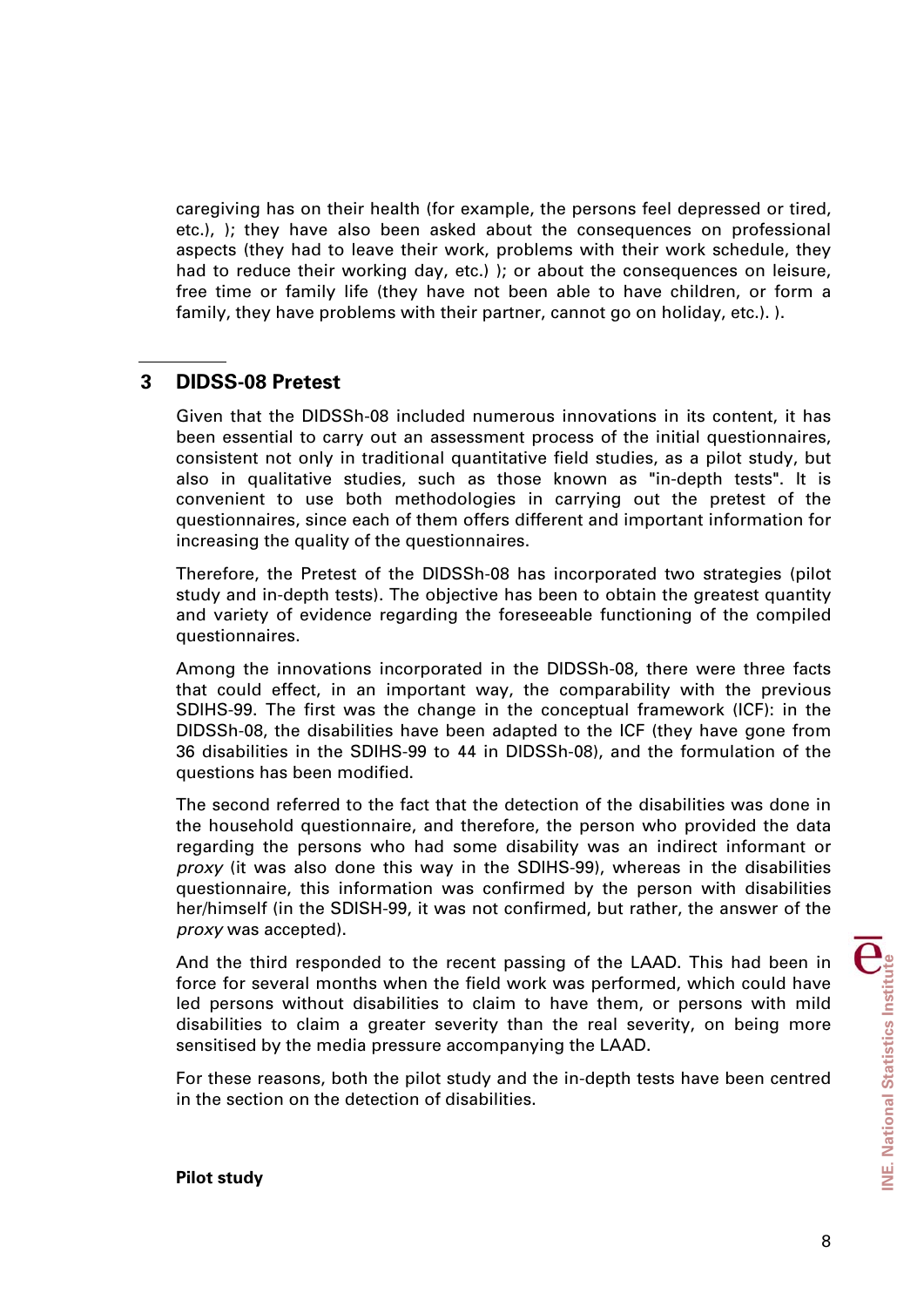As a first strategy used in the test of the questionnaires, a pilot study has been carried out, aimed at a sample of approximately 2,000 persons, with the purpose of measuring whether the new formulation of the disabilities led to an excess of "false positives". For this, two alternative versions of the module on the detection of disabilities have been tested, one of the SDISH-99 formulation, and the other with the DIDSSh-08 (ICF) formulation.

The pilot study, carried out in April-May 2007, has also allowed us to adjust the times needed to carry out the work in each section, depending on the rate of "positive" answers obtained.

## **In-depth tests**

The in-depth tests have been carried out in cooperation with the University of Granada, in March and April 2007, in Madrid and in the Behavioural Observation Laboratory of the University of Granada.

The objective of the cognitive pretest procedures is to provide evidence that optimises the quality of the information provided by the questionnaires. The recommendations and proposals come from the evidence regarding the "question-and-answer process" of the surveyed persons to the questions provided by said procedures. The content of this evidence refers both to the cognitive process and to those "elements" of social interaction that are characteristic of the interview situation. Therefore, this is not only a matter of controlling possible sources of errors in measurement due to defects in the phrasing of the questions, the design of the questionnaire, etc., plus the possible interactions among them, but also of obtaining information regarding the expectations of the surveyed persons, the role taken on during the interview, the anticipated consequences of the assessment, etc., that might introduce errors of measurement in the desired interpretation of the answers.

The cognitive pretest procedures have been applied to the section of the detection of disabilities.

The "cognitive pretest" label groups a whole set of specific procedures, which in the case of the DIDSSh-08 questionnaire, are:

- I. Behavioural encoding: The behavioural indicators registered during the interaction between the interviewer and the interviewee allow for identifying "problematic" questions. This also allows for registered errors in the format of the task, instructions for the registration of the answers, time of execution, etc.
- II. Cognitive interviews: These provide direct evidence regarding the development of the phases of the "question-and-answer" process implemented by the interviewees: errors of comprehension, recovery in the memory of the required information, mistakes in the compilation, and incongruencies in the communication, of the answer.
- III. Discussion groups with "surveyable persons": Perspective and contents of the "role" of survey participants; knowledge and comprehension of the most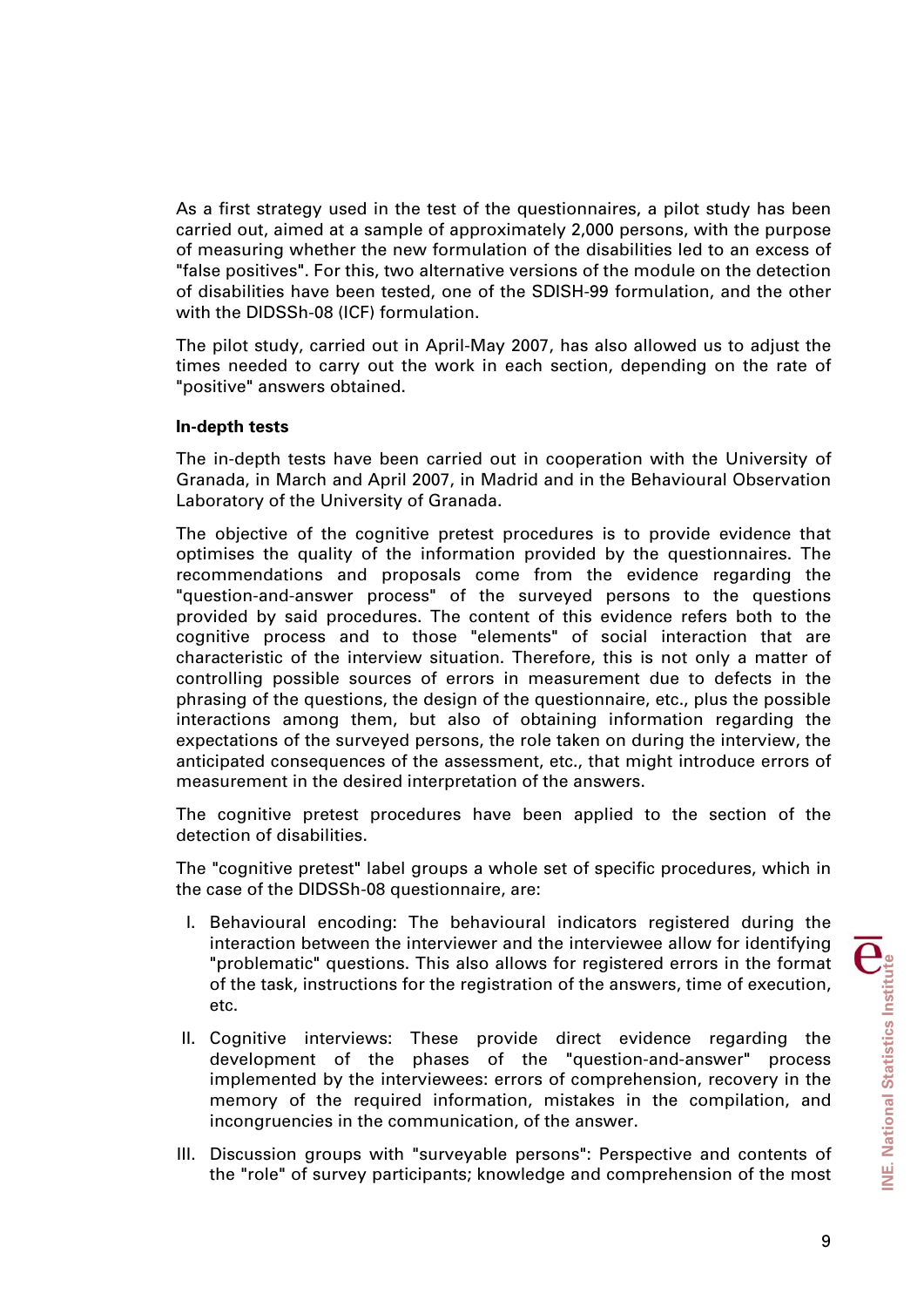general concepts; attributes regarding the objective and purpose of it; attitudes and degree of implication, etc.

It was decided to use these three procedures, focusing on the objectives of the pretest and the administrative method of the final survey: personal interview with print questionnaires.

On the other hand, given the importance and complexity that the detection of the disabilities was for the Survey, special attention has been paid in the pretest of the design of said questions, the compilation of adequate introductions, and application procedure, etc. From there onwards, we have the need to obtain evidence regarding their functioning in the context of a survey study.

The total number of participants in the cognitive interviews has been 50 persons: 10 from the general population, 20 persons with disabilities and 20 relatives of the persons with disabilities.

The selection of the participants has been done with a profile defined by the variables of sex, age (between 16 and 70 years old) and level of studies. In addition to these criteria, all of the participants were selected in such a way that, by their situation, they could be "surveyed" in the DIDSSh-08 (functional level of Spanish, etc.).

The number of participants in the discussion groups has been 24, distributed in three groups with eight persons in each. The first group was made up of the main carers, the second of the persons without disabilities and the third of the persons with some disability.

# **4 The DIDSSh-08 survey**

#### **1 Objectives**

The overall objective of the Survey is to fulfil the demand for information for the National System for the Autonomy of and Support for Dependent Persons (SAAD), providing a statistical base allowing for guiding the promotion of personal autonomy and the prevention of situations of dependency.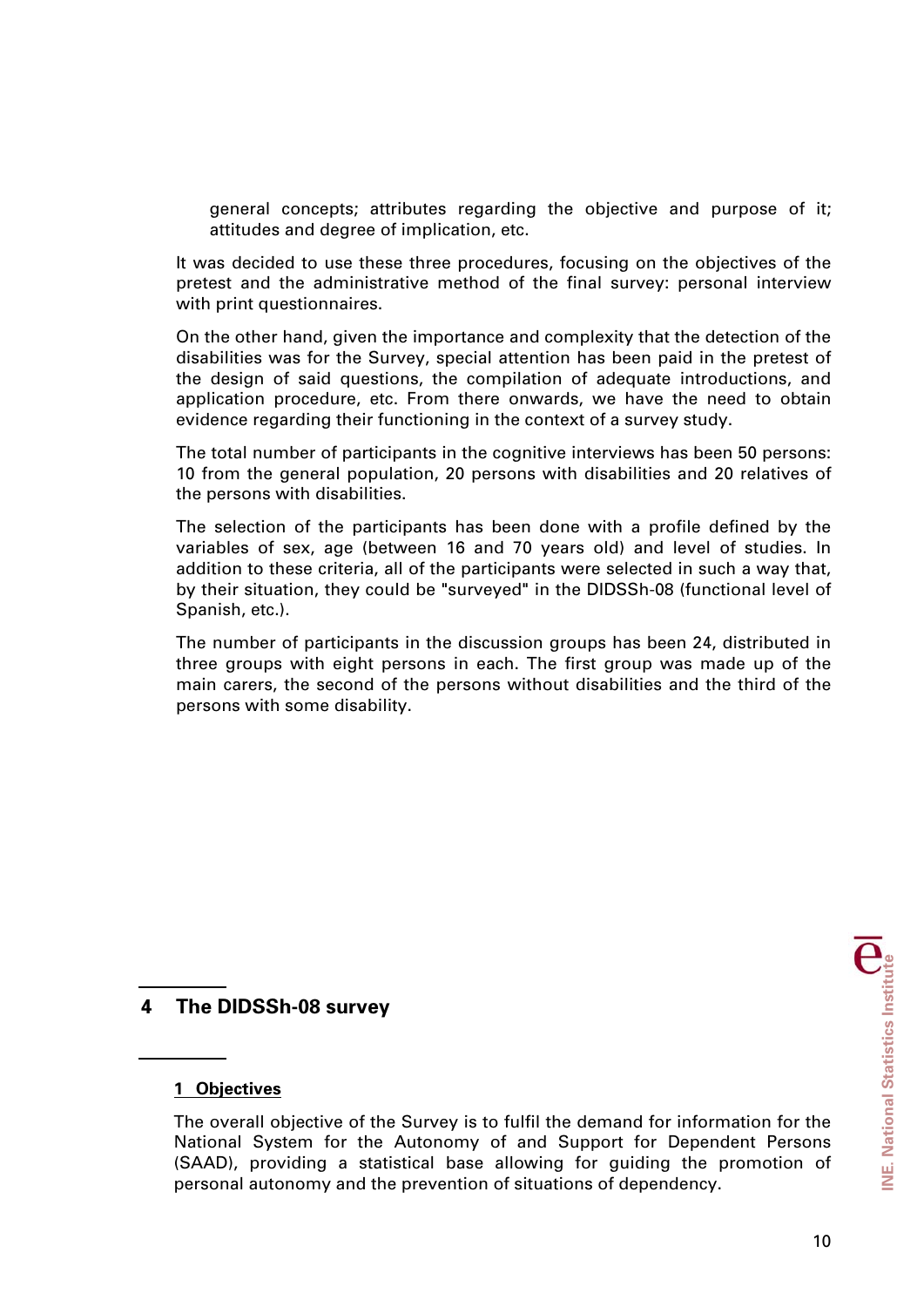## **Specific objectives:**

1. To estimate the number of persons with disabilities who resided in Spain in family dwellings, as well as their geographical distribution.

2. To ascertain the limitations of activity and the restrictions of participation in the everyday situations of the persons, as well as the severity of said limitations.

3. To ascertain the characteristics of persons with disabilities and in a situation of dependency.

4. To identify the different types of impairments that cause the limitations.

5. To ascertain the causes that have generated said impairments.

6. To evaluate the equality of opportunity / discrimination of persons with disabilities in the areas of labour, education, recreation, mobility, etc.

7. To identify the needs and demands for assistance, as well as the aid that they receive and its characteristics. To ascertain the use of technical help, special adaptations (in the household, the workplace, etc.), personal care, etc.

8. To carry out the analysis of the disability from the perspective of gender.

## **2 Study focus**

 The need for updated information on persons with disabilities is evident, not only because dependency has taken on the dimension of a first magnitude social problem, but also because the concept of disability has changed.

The ICIDH of 1980 has been reviewed in depth, and in the year 2001, the WHO published the second classification: **International Classification of Functioning, Disability and Health (ICF)**. *Disability* is considered to be an umbrella term encompassing impairments, disabilities (now limitations of activity) and handicaps (now restrictions of participation), and introduces another crucial difference regarding the previous ICIDH: the ICF expands the concept of health, by incorporating environmental factors (physical, social and attitudinal environment in which the persons live and carry out their lives).

The main objective of this classification is to provide a common and standardised language and a conceptual framework for the description of health and the states related to health. This is to say, the ICF has gone from a classification of the consequences of illness, to a classification of the components of health.

Among its applications is its use as a statistical tool in the collection of population survey data. In this sense, at the end of the year 2006, the Popular Parliamentary Group in the Congress presented a non-Law Proposition regarding the future Survey on Disability, Independence and Dependency Situations, for debate in the Non-Permanent Commission for Integral Policy on Disability. In the presentation of reasons, the need was expressed for the data collection system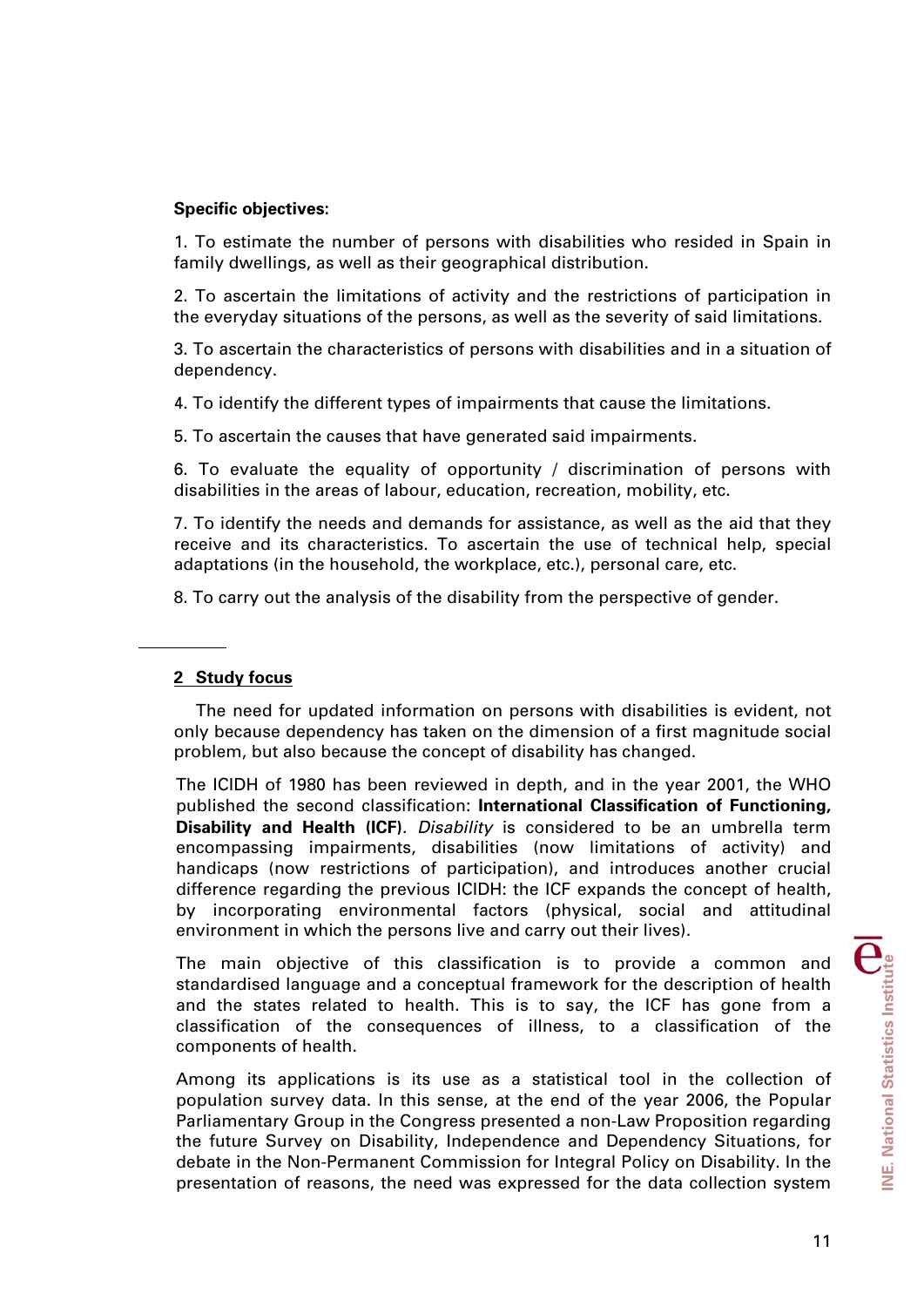of the new survey and its results to be as coherent as possible with the parameters of the ICF.

In turn, there are several international projects whose objective is the development of disability questionnaires, based on the ICF. For example, the Washington Group for the Measurement of Disability, promoted by the United Nations, has been working for years on the definition of a *general measurement of disability* to include in censuses or surveys, and will continue with the development of an *extended measurement of disability* for specific surveys.

The part of the ICF that deals with *functioning and disability* has two components:

- *Functions of the systems and structures of the body*

The *functions of the body* are those physiological functions of the systems of the body. The *structures of the body* are those anatomical parts thereof.

**Impairments** are problems with these functions or structures.

- *Activities and participation*

*Activity* is the performance of a task on the part of an individual.

*Participation* is the act of becoming involved in a vital situation.

**Limitation of activity** is the difficulty that a person has, on an individual level, in the intent / carrying out of an activity.

**Restriction of participation** is the difficulty that a person may have on becoming involved in a situation from a social perspective.

The ICF includes, under the global concept of *disability*, all of the impairments, limitations of activity and restrictions of participation. However, the Classification itself indicates that it is difficult to distinguish between "activities" and "participation", and likewise, between "individual" and "social". Because of this, it provides a single list of activities/participation, and leaves the decision to the user, depending on his/her own operative criteria, of differentiating between activities and participation.

#### **Basic clarifications**

1. Beginning with the basis that a disability is defined as any important limitation to carrying out an activity, which lasts or is expected to last more than one year, and whose origin is an impairment, it must be considered that persons, in general, are able to carry out endless activities, but for the purposes of this Survey, only a limited number of these activities were collected (the most basic and common activities).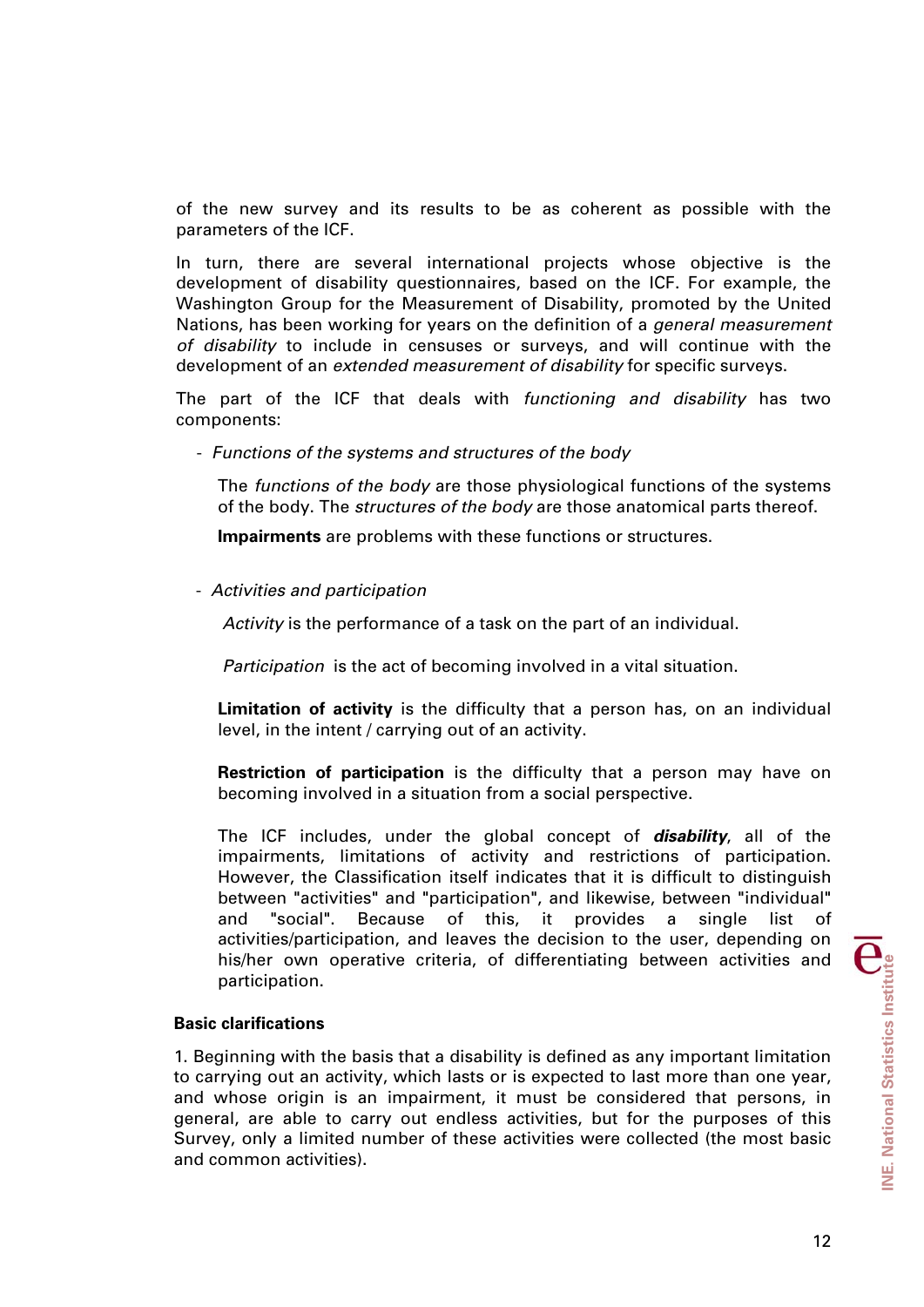Therefore, if a person did not have enough difficulty in carrying out any of the 44 activities appearing in the survey (without external technical assistance or personal help), s/he was considered to be a person without disabilities.

2. The purpose of this group of disabilities is to determine whether a person, due to a health problem or a disability, has difficulties in carrying out (even hypothetically) certain tasks, even if in practice, and due to other conditioning factors outside of the health field, s/he has never carried them out.

This would be the case, for example, of the Disability to carry out household chores, of certain elderly men. Sometimes, situations are presented in which the person her/himself, and even her/his relatives, does not consider the possibility of being able to have this disability, given that mainly due to cultural factors, the person has never carried out these tasks. Nonetheless, the concept of disability centres on the idea of impairment as the possible origin of disability, that is, it tries to analyse whether the person is able to carry out a certain activity, irregardless of whether s/he actually practices it or not.

3. It is also necessary to bear in mind that disabilities might not appear alone, but rather, an individual person may have two or more disabilities that may be independent of others (being caused by different impairments), or they may have their origin in a single impairment. For the purposes of this Survey, all of the disabilities occurring in each individual person were collected.

@ Each disability may only be caused by an impairment. The means of determining which impairment is the most adequate in each individual case was specified with objective and comprehensive norms.

4. Apparently important impairments, as could be the case of a very noticeable limp, might, in fact, not severely limit the behaviour of a person, and conversely, and therefore, the Survey clearly indicated that it only included the disability when the interviewee her/himself considered that the impairment was severely limiting some if her/his activities. It was thus based on the subjective perception of the person her/himself, of her/his situation.

@ A disability was the target of study, depending on the time or permanence thereof, considering specifically those that had lasted or were expected to last more than one year. This Survey was therefore not interested in those passing limitations that could be due to a clearly resolvable situation, as could be the case of a limitation caused by a broken leg or the like.

In any case, we must point out that certain disabilities caused by certain disorders (for example: schizophrenia, depression, labyrinthine vertigo, etc.) usually appear repeatedly in the life of the individual, in determined periods known as crises. They were considered disabilities so long as the sum of these crisis periods was greater than one year, given that the duration requirement did not necessarily imply that the disability had to be continuous over time.

5. All of the disabilities of the persons were studied, even if they were overcome with the use of some type of technical aid. In this sense, it is important to point out that the study only considered to be disabilities those that were managed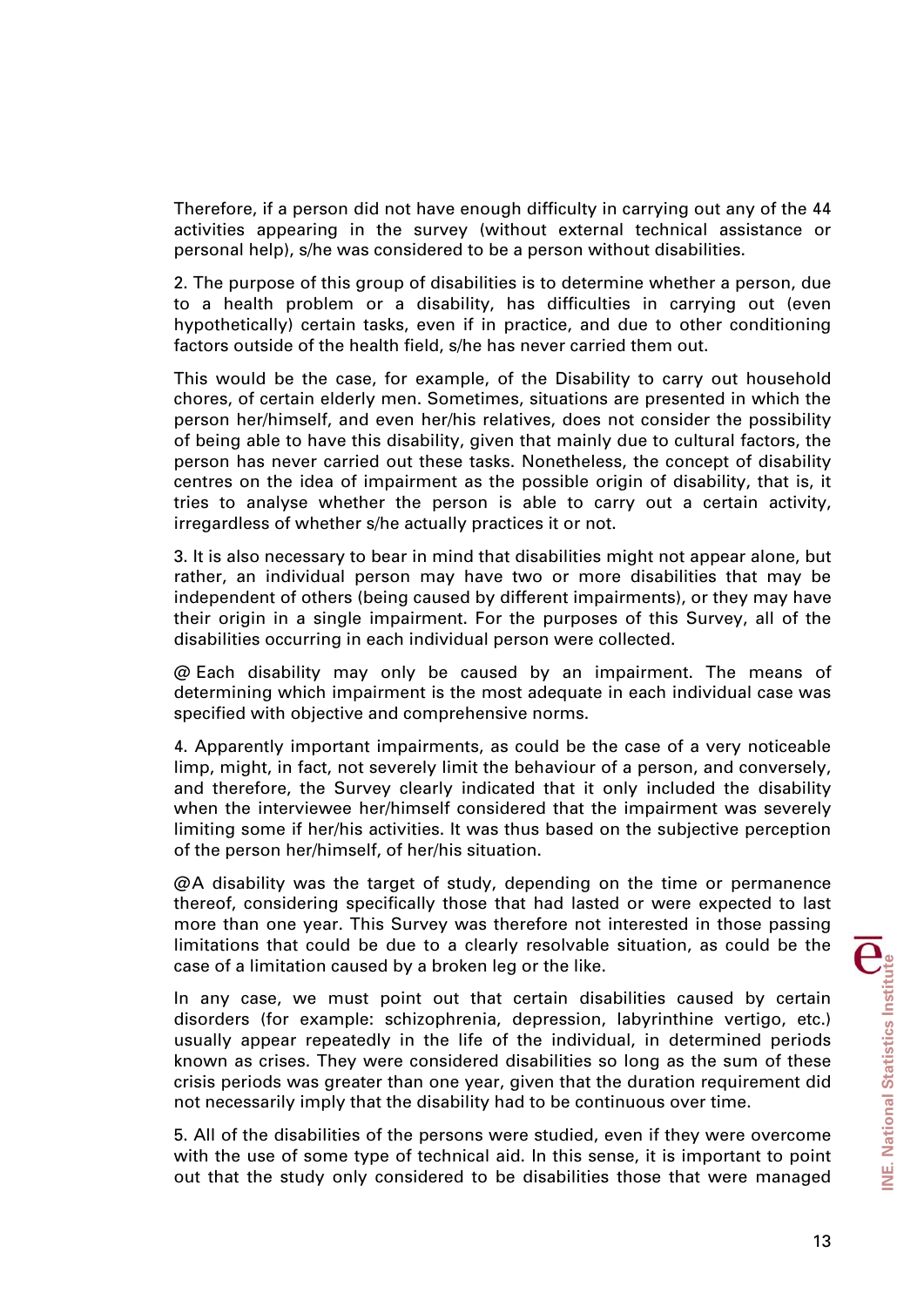through the use of external technical aid (crutches, wheelchairs, prostheses that substitute for an extremity, hearing aids, oxygen, catheters, etc.), excluding those others that had been managed through the use of internal technical aid (pacemakers, intra-ocular cataract lenses, articular knee prostheses, cardiac valves, cerebral decompression valves, nails, etc.).

Thus, for example, a person who, with the help of a pacemaker, did not have any type of difficulty in carrying out the everyday activities studied, that is, who had managed the disability with the use of the pacemaker (internal technical aid), was not considered to have a disability. Now, if this person, who had a pacemaker implanted, was limited in carrying out any of the activities, even with the use of this internal technical aid, then s/he was considered to have a disability.

Conversely, a person who, with the use of a wheelchair or an orthopaedic leg (external technical aid) did not have any type of difficulty in carrying out the activities studied, was considered to have a disability.

An exception was made in the case of visual disabilities: this only included the disabilities that remained with the use of glasses or lenses, and not those that had been managed with the use of these technical aids, even though they were external.

6. Regarding the differences based on age, two age groups were considered. The first group was comprised of persons 0 to 5 years old, and the second group was comprised of persons 6 years old and over.

For the first group, that is, for children under 6 years of age, the detailed study of disabilities was not used, given the difficulty of their detection. They did, however, study possible limitations that may have been detected in the children at this age.

• In conclusion, for each person interviewed, all of the disabilities that had lasted or were expected to last more than one year, and whose origin was an impairment, were included, determining a single impairment for each disability. It was also considered that a person had a disability, even if it was overcome with the use of external technical aid, only in the case of disability to see if there would be an exception, granted that the use of glasses or contact lenses is very generalised, recognising only the disabilities that subsisted with the use of glasses or contact lenses.

#### **5.4 Survey stages**

Having defined the concept of disability, which is the starting point of the research, we have proposed the carrying out of the DIDSSh-08 study in three phases, identified with the following questionnaires: one Household Questionnaire, two individual questionnaires (Disability Questionnaire for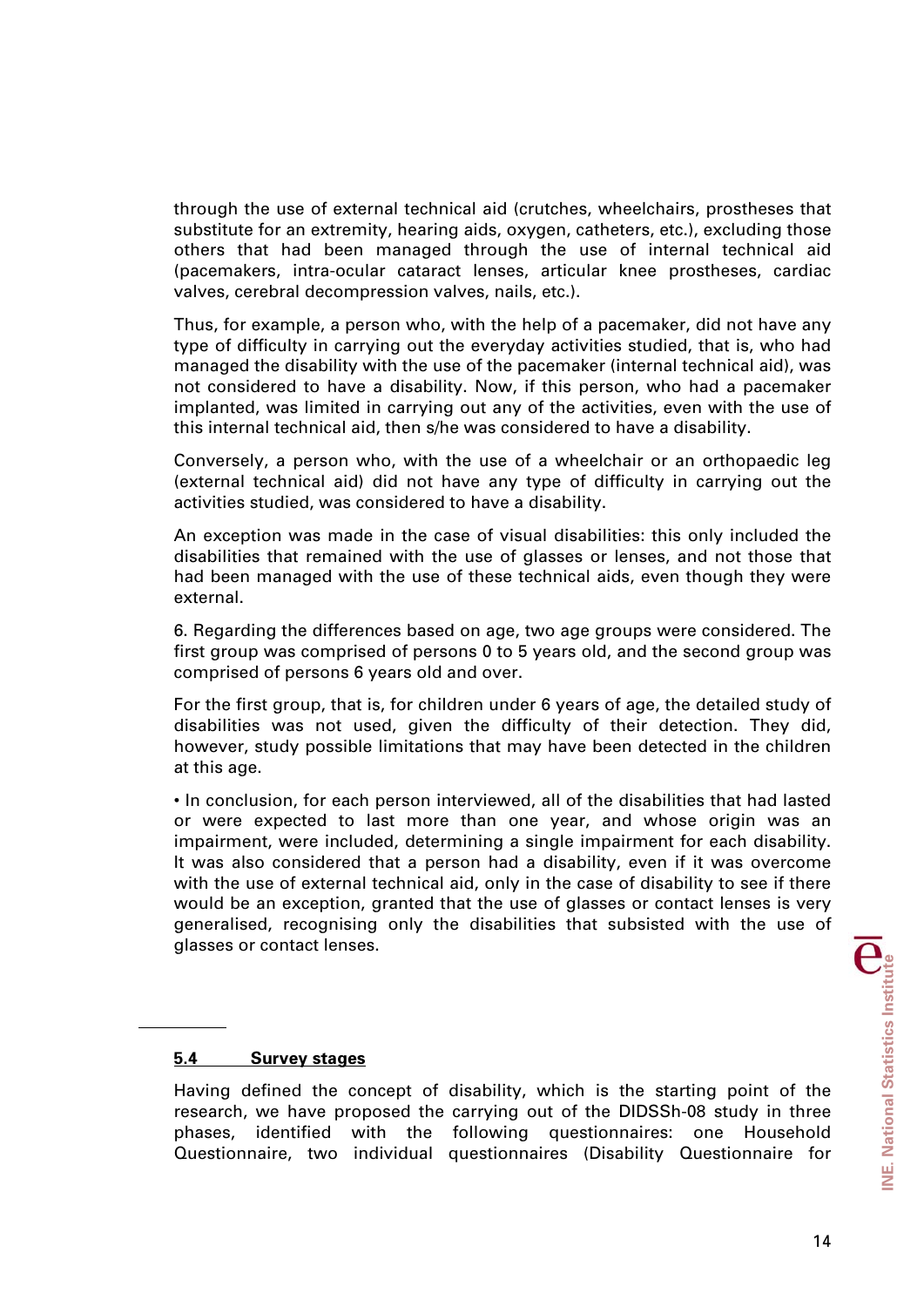persons 6 years old or over and Limitation Questionnaire for children 0 to 5 years old) and a Questionnaire aimed at those persons who are the main carers.

## **First phase. Household Questionnaire**

In the first phase, we have tried to include all of the persons of the household interviewed who had some disability. To this end, we have gone to the reference person of the household, her/his spouse or partner, or another person who was in the household at the time, and who was sufficiently informed, to ask a series of questions aimed at determining the disabilities of each person resident in the household, where the disability was shown in terms that were comprehensible for persons of any cultural level.

In this first phase, information was also requested regarding the type of household and composition thereof, regarding the regularly monthly household income level and extraordinary social benefits.

Likewise, information was requested of all of the residents of the household regarding age, sex, kinship relationships - with the reference person of the household and with the persons who had some disability - , country of birth, nationality, marital status and cohabitation situation, level of studies completed, certificate of handicap (>=33%), relationship with economic activity, professional situation, occupation, activity of the company and province of residence.

It ended with a section regarding the conditions and accessibility of the dwelling, and other regarding private household expenditure due to the disability.

## **Second phase**

## **A. Disability Questionnaire (Persons 6 years old or over).**

This second phase aimed at interviewing persons 6 years old and over where were the target of study, that is, who presented some disability. Therefore, a questionnaire of Disabilities was given to each one of the persons 6 years old or over who had stated, in the household questionnaire, that they had some disability.

This questionnaire was to be answered, whenever possible, by the target person of the interview. In this case, the completion of the questionnaire was begun, verifying the disabilities that the informant of the household questionnaire had marked. Next, they were asked about the characteristics of the disabilities: degree of severity of each disability, age at the beginning of the disability, impairment that caused each one of them, and whether they received supervision or personal assistance, or used some external technical aid.

For each disability, only one impairment was considered. Therefore, when the same disability could be caused by more than one impairment, or when it was difficult to ascertain the true origin of the disability, at the time of collecting this information, certain guidelines, which will be explained later, were followed.

Once the disabilities caused by the same impairment were determined for each person, and starting from this point, they were asked about the problem that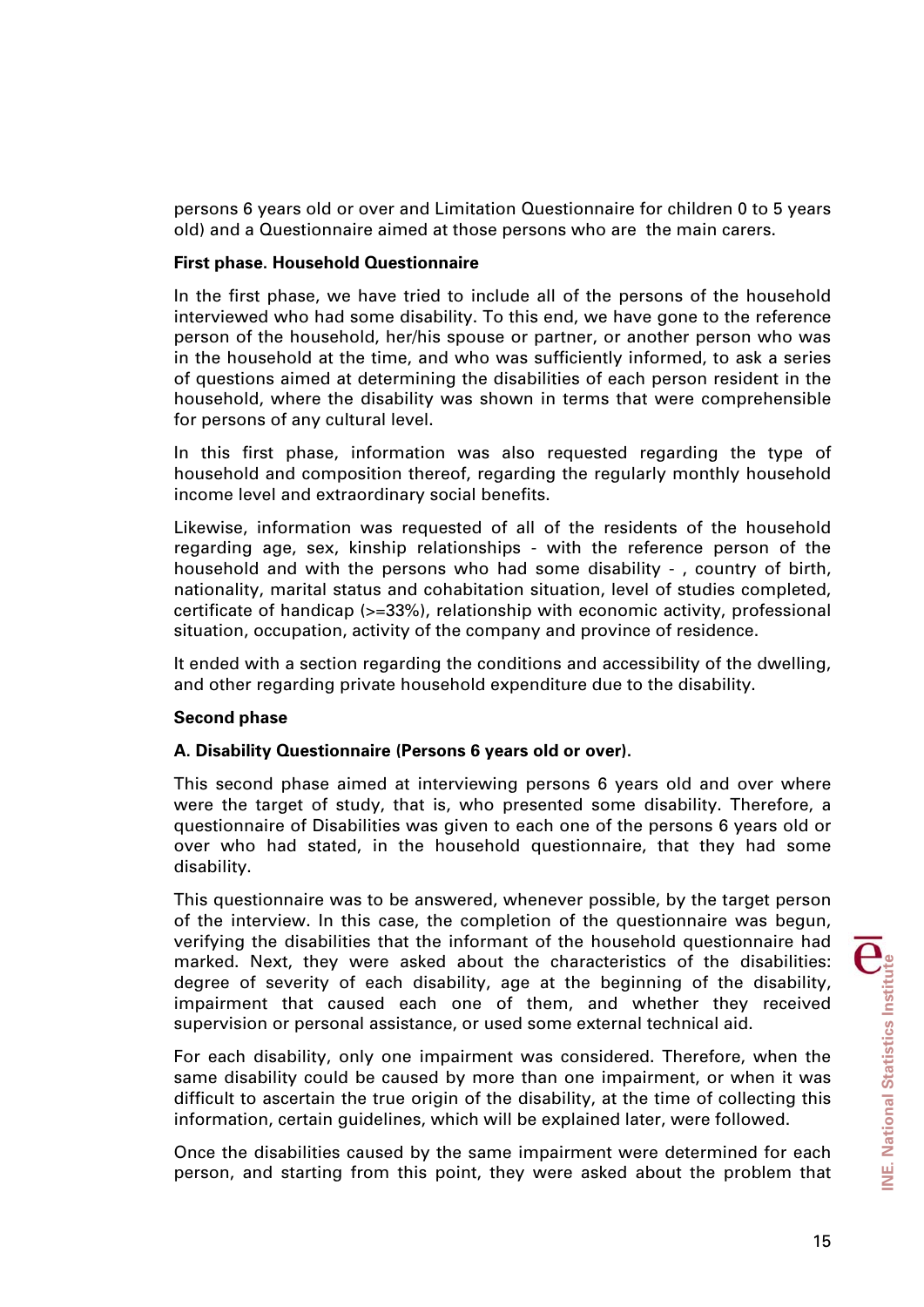caused said impairment, and the age at which it began. Likewise, information was requested regarding a set of diagnosed illnesses; whether the disabilities forced the person to observe bedrest; regarding the degree of satisfaction with the technical and/or personal aid received; personal care; changes of residence due to disabilities; belonging to non-governmental organisations; health and social benefits, if they had received or were receiving some type of economic benefit.

In order to analyse the degree of social integration of the group of persons with disabilities, a section was introduced regarding changes in economic activity as a result of the disability, and data regarding the current economic activity. Likewise, it was studied whether the persons who were not incorporated into the labour force had had to leave certain tasks-jobs that were important or necessary for their household economy, as a result of the disability. More specific information was also required regarding the level of studies completed, studies currently undertaken and school integration.

It also included sections regarding discrimination, social networks and contacts, accessibility and overall health.

## **B. Limitation Questionnaire (Children 0 to 5 years old).**

This questionnaire was aimed at the population of children under 6 years of age who had some target limitation of study of the Survey.

A Limitation questionnaire was opened for each child under 6 years of age, who in the household questionnaire appeared as having some limitation of those studied, and this questionnaire was to be answered by the parents or guardians of the child.

As with the Disability Questionnaire, information was requested regarding limitations; the impairments that had caused them (in the case of children under 6 years of age, the list of impairments is not as comprehensive as those considered in persons 6 years old and over, due to reasons of statistical significance). They were also asked about the severity, the technical aid and personal assistance (received and not received), the age at the beginning of the limitation and of the impairment. This studied the main cause of the impairments, the age and the beginning of them and the diagnosed illnesses.

Lastly, it obtained information regarding changes of residence due to some limitation of the child; belonging to non-government organisations and regarding health, social and economic benefits.

## **Third phase. Main Carer Questionnaire**

A specific questionnaire was introduced regarding the characteristics of the persons who were carers, and which was to be answered, whenever possible, by the main carer. The goal was to obtain information on the demographic and social characteristics of the main carers; on the degree of professionalisation, the time dedicated and the type of care, regarding the difficulties in providing the care, their state of health, and professional, family or leisure aspects that they had to dispense with in order to dedicate themselves to providing care.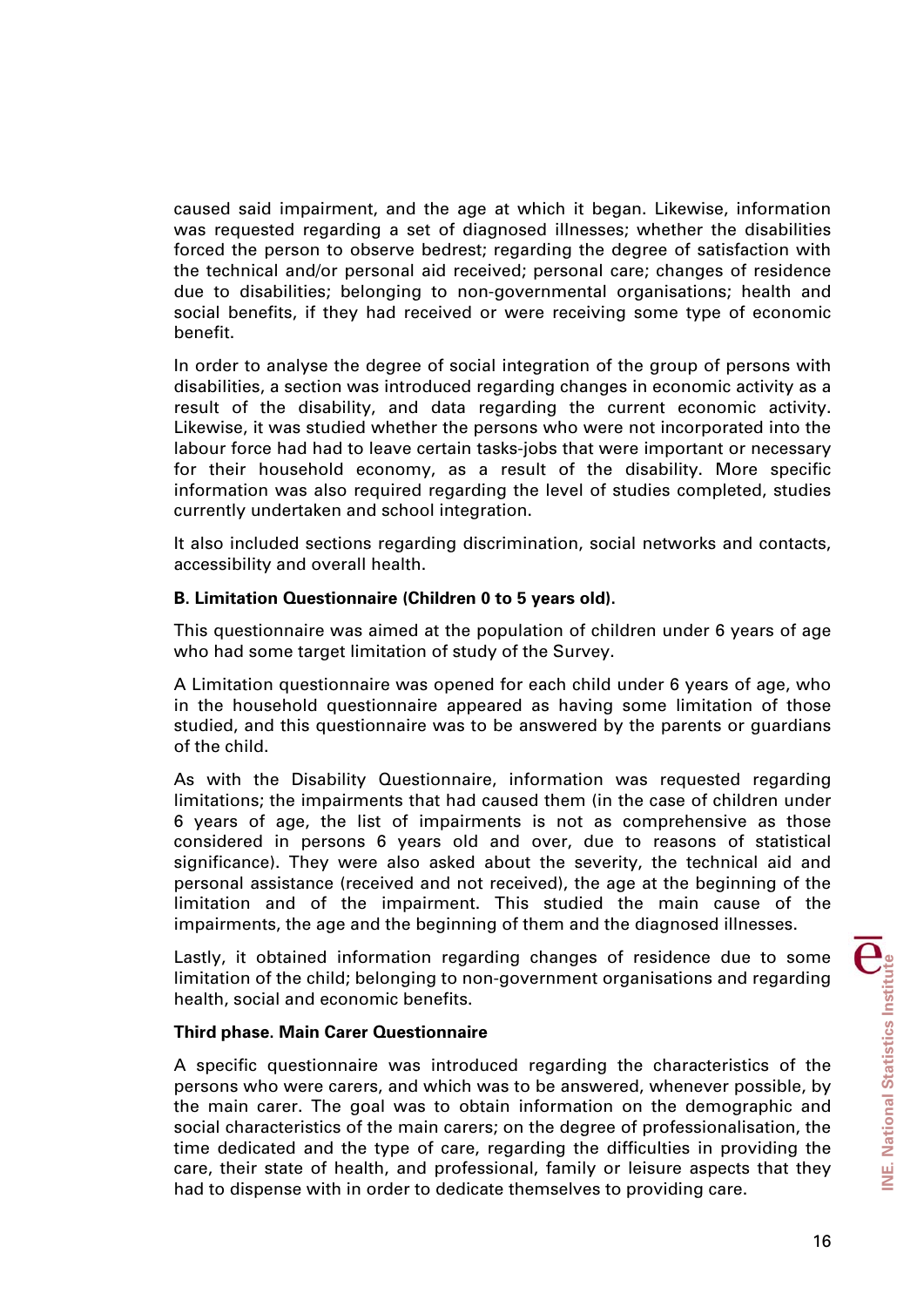# **4 Scope of investigation**

## **Population scope**

The research has targeted the set of persons who resided in main family dwellings. When a single dwelling was comprised of two or more households, the study included all of them, but independently for each household.

## **Geographical scope**

The Survey has been carried out throughout the entire country.

## **Time scope**

The information collection period has covered four months, from October 2007 to February 2008.

# **5 Sample design**

## **Type of sampling**

A stratified two-stage sampling has been used. The first-stage units are the census sections. The second-stage units are the main family dwellings. No subsampling at all has been performed within them, studying all of the households and persons with their regular residence therein.

The framework for the sample selection has been the framework of areas made of up the listing of census sections existing with reference to 1 April 2007. In the case of the second-stage units, we have used the listing of main family dwellings in each of the sections selected for the sample.

In each province, an independent sample has been designed to represent it, on one of the objectives of the survey being to provide data with this breakdown level.

#### **Stratification**

Two types of municipality have been considered in compiling the strata:

*Self-represented municipalities* Those municipalities that, given their category within the province, should always have sections in the sample.

Self-represented municipalities are: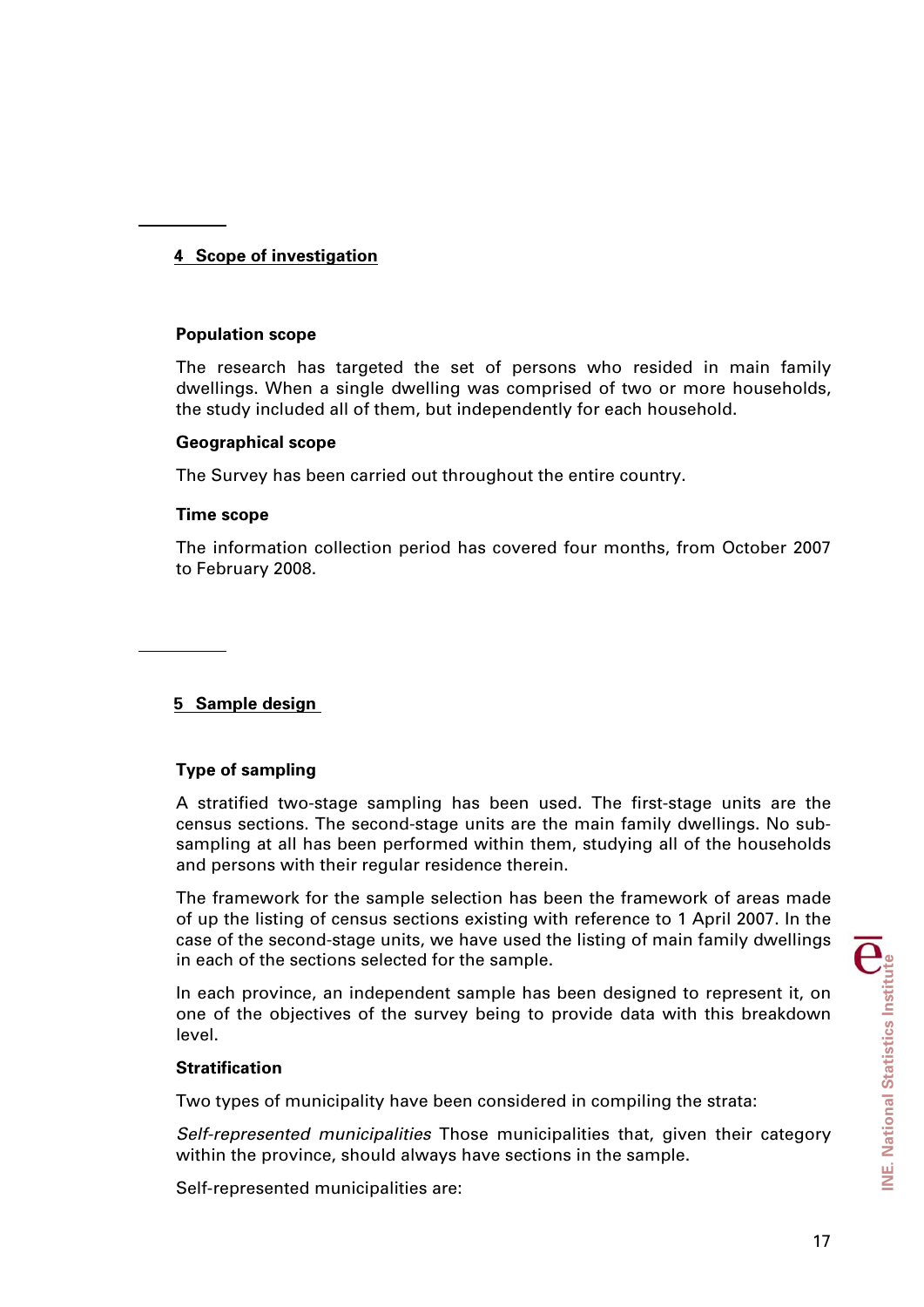-The provincial capital

-Municipalities with a noteworthy demographic situation within the province

*Co-represented municipalities* Those municipalities that, within the province, are a part of a group of demographically similar municipalities, and are represented in common.

In agreement with this classification, the **strata** considered are as follows:

**Stratum 1.** Provincial capital municipality

**Stratum 2.** Self-represented municipalities, important as compared with the capital.

**Stratum 3.** Other self-represented municipalities, important as compared with the capital or municipalities with more than 100,000 inhabitants.

**Stratum 4.** Municipalities with between 50,000 and 100,000 inhabitants.

**Stratum 5.** Municipalities with between 20,000 and 50,000 inhabitants.

**Stratum 6.** Municipalities with between 10,000 and 20,000 inhabitants.

**Stratum 7.** Municipalities with between 5,000 and 10,000 inhabitants.

**Stratum 8.** Municipalities with between 2,000 and 5,000 inhabitants.

**Stratum 9.** Municipalities with fewer than 2,000 inhabitants.

It must be considered that, given the different distribution of sizes of the municipalities in the provinces, it has not been possible to carry out a uniform stratification for all of them. For example, the province of Lugo has only 16 municipalities with fewer than 2,000 inhabitants, and therefore, theoretical strata 8 and 9 have been grouped into stratum 8, which contains those municipalities with fewer than 5,000 inhabitants. Nonetheless, whenever possible, we have tried to carry out a uniform stratification for all of the provinces belonging to the same Autonomous Community.

## **Sample size. Allocation and time distribution**

In order to cover the objectives of the survey, to provide estimates with a given degree of reliability on national, Autonomous Community and provincial levels, and bearing in mind the precision of the results obtained in the previous disability questionnaire carried out in 1999, we have determined an initial sample size of 88,725 dwellings, distributed among 3,550 census sections, with **25** being the number of dwellings interviewed in each section.

Beginning with the previous size, and so as to meet the needs of some Autonomous Communities of obtaining more broken-down data, the size was increased to reach a final sample size of 96,075 dwellings, distributed among **3,843 sections**.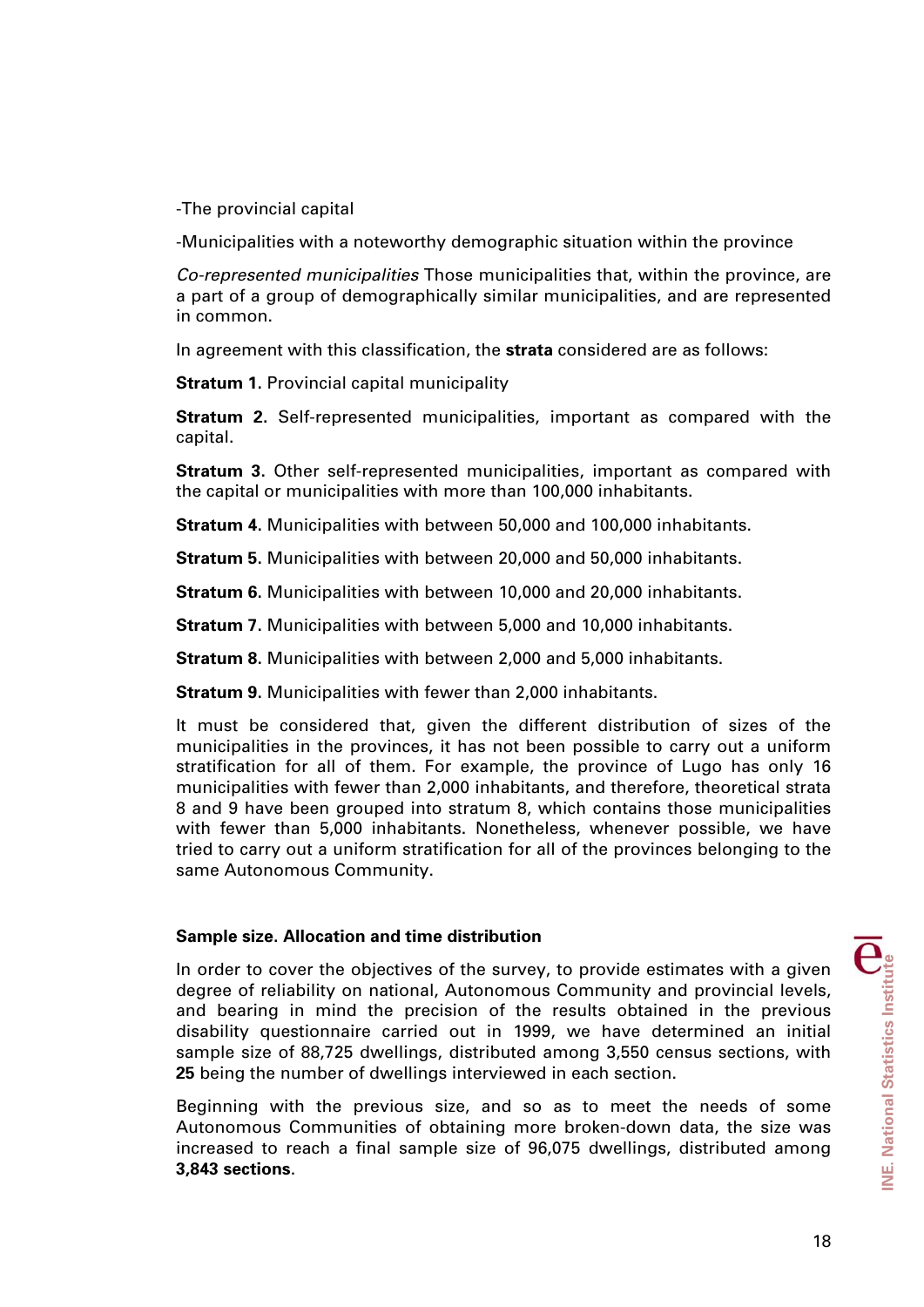For the distribution of the sample of sections between provinces, we have considered the need of providing estimates with an acceptable precision in each and every one of them, regardless of their size, and at the same time maintaining the reliability of the estimates on a national level. In this sample distribution study, with the previously mentioned objectives, the information provided by the last disability survey of 1999 has proven extremely useful. Specifically, we have analysed the provincial estimates of the number of persons with disabilities, and the precision obtained in terms of variation coefficient, correcting on one direction or the other the sample allocation, depending on this information.

In this way, part of the sample has been assigned to each province, uniformly, and the rest proportional to its size, measured by the population residing therein.

The distribution by strata, within each province, has been carried out proportionally to the population size of the stratum.

The distribution of the sample of sections by province and stratum has been as follows:

| <b>Province</b> | 1              | $\boldsymbol{\mathcal{P}}$ | 3  | 4        | 5              | 6  | 7              | 8              | 9              | Total |
|-----------------|----------------|----------------------------|----|----------|----------------|----|----------------|----------------|----------------|-------|
| 01 Álava        | 37             |                            |    |          |                |    | 9              |                |                | 49    |
| 02. Albacete    | 20             |                            |    |          | 12             |    | 3              | 7              | 7              | 49    |
| 03. Alicante    | 19             | 13                         |    | 21       | 24             | 13 | 9              | 3              | 3              | 105   |
| 04. Almería     | 24             |                            |    | 19       | 6              | 11 | 6              | 11             |                | 77    |
| 05. Ávila       | 15             |                            |    |          |                |    | 15             |                | 19             | 49    |
| 06 Badaioz      | 12             |                            |    | $\Delta$ | $\overline{7}$ | 5  | 10             | 10             | 8              | 56    |
| 07. Baleares    | 29             |                            |    |          | 23             | 13 | 6              | 6              |                | 77    |
| 08. Barcelona   | 67             |                            | 47 | 34       | 31             | 20 | 15             | $\overline{7}$ | 3              | 224   |
| 09. Burgos      | 23             |                            |    |          | 10             |    | 4              |                | 12             | 49    |
| 10. Cáceres     | 13             |                            |    |          | 5              | 6  | 6              | 9              | 17             | 56    |
| 11 Cádiz        | 13             | 20                         | 10 | 40       | 16             | 10 | 10             |                |                | 119   |
| 12. Castellón   | 17             |                            |    |          | 21             | 4  | 5              | 4              | 5              | 56    |
| 13. Ciudad Real | 8              | 6                          |    |          | 10             | 13 | 8              | 5              | 6              | 56    |
| 14. Córdoba     | 36             |                            |    |          | 21             | 8  | 11             | 12             |                | 91    |
| 15. La Coruña   | 17             |                            |    | 12       | 15             | 10 | 16             | $\overline{7}$ |                | 77    |
| 16 Cuenca       | 12             |                            |    |          |                | 11 |                | 6              | 20             | 49    |
| 17. Girona      | $\overline{7}$ |                            |    |          | 17             | 8  | 9              | 8              | 7              | 56    |
| 18. Granada     | 28             |                            |    | 6        | 8              | 19 | 11             | 11             | 8              | 91    |
| 19. Guadalajara | 18             |                            |    |          | 6              |    | 13             |                | 12             | 49    |
| 20. Guipúzcoa   | 15             |                            |    | 5        | 9              | 15 | 6              | 6              |                | 56    |
| 21 Huelva       | 24             |                            |    |          | 32             |    | $\overline{7}$ | 14             |                | 77    |
| 22. Huesca      | 14             |                            |    |          |                | 17 | 5              | 27             |                | 63    |
| 23. Jaén        | 15             | 8                          |    |          | 16             | 13 | 9              | 16             |                | 77    |
| 24. León        | 15             | 8                          |    |          | 6              |    | 13             |                | 14             | 56    |
| 25. Lleida      | 18             |                            |    |          |                | 7  | 8              | 8              | 15             | 56    |
| 26. La Rioia    | 27             |                            |    |          | 9              |    | 6              | $\overline{7}$ | $\overline{7}$ | 56    |
| 27. Lugo        | 13             |                            |    |          |                | 9  | $\overline{7}$ | 20             |                | 49    |
| 28. Madrid      | 129            |                            | 45 | 32       | 17             | 8  | 14             |                |                | 245   |
| 29. Málaga      | 48             |                            |    | 38       | 21             | 5  | 14             |                |                | 126   |

# **Chart 1. Distribution by stratum of the sample of sections**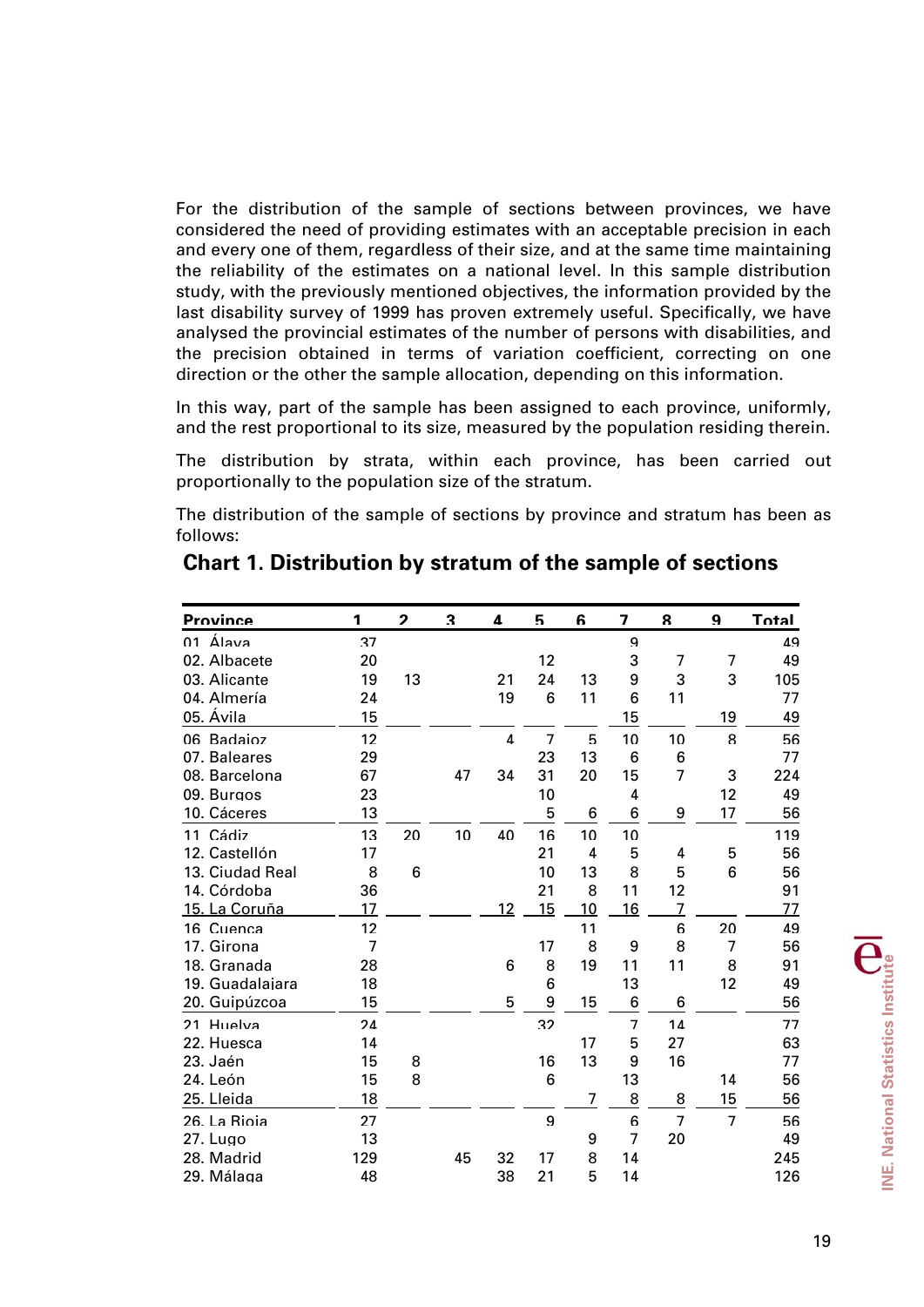| 30. Murcia                       | 30   | 15  |     | 10  | 23  | 14  | 6              |                |     | 98   |
|----------------------------------|------|-----|-----|-----|-----|-----|----------------|----------------|-----|------|
| Navarra<br>31                    | 29   |     |     |     | 9   | 27  |                | 47             |     | 112  |
| 32. Ourense                      | 16   |     |     |     |     | 6   | 6              | 11             | 10  | 49   |
| 33. Asturias                     | 15   | 19  |     | 6   | 12  | 14  | 5              | 6              |     | 77   |
| 34. Palencia                     | 23   |     |     |     |     |     | 8              | 18             |     | 49   |
| 35. Las Palmas                   | 29   |     |     | 15  | 13  | 15  | 5              |                |     | 77   |
| 36 Pontevedra                    | 6    | 22  |     |     | 13  | 16  | $\overline{7}$ | 6              |     | 70   |
| 37. Salamanca                    | 22   |     |     |     |     | 6   | 6              |                | 15  | 49   |
| 38. S <sup>ª</sup> Cruz Tenerife | 18   | 11  |     | 25  |     | 11  | 8              | 4              |     | 77   |
| 39. Cantabria                    | 20   | 6   |     |     | 7   | 10  | 5              | 9              | 6   | 63   |
| 40. Segovia                      | 17   |     |     |     |     |     | 7              | 7              | 18  | 49   |
| 41 Sevilla                       | 58   |     |     | 15  | 30  | 17  | 13             | $\overline{7}$ |     | 140  |
| 42. Soria                        | 20   |     |     |     |     |     | 12             |                | 17  | 49   |
| 43. Tarragona                    | 10   | 8   |     |     | 12  | 7   | 6              | 7              | 6   | 56   |
| 44. Teruel                       | 15   |     |     |     |     | 21  |                |                | 27  | 63   |
| 45. Toledo                       | 7    | 8   |     |     |     | 9   | $\overline{7}$ | 16             | 9   | 56   |
| 46 Valencia                      | 39   |     |     | 13  | 29  | 15  | 9              | 8              | 6   | 119  |
| 47. Valladolid                   | 35   |     |     |     | 4   |     | 9              |                | 8   | 56   |
| 48. Vizcava                      | 24   | 6   |     | 6   | 19  | 8   | $\overline{7}$ | 7              |     | 77   |
| 49. Zamora                       | 16   |     |     |     |     | 7   |                | 26             |     | 49   |
| 50. Zaragoza                     | 50   |     |     |     | 5   |     | 8              |                |     | 70   |
| 51. Ceuta                        | 21   |     |     |     |     |     |                |                |     | 21   |
| 52. Melilla                      | 21   |     |     |     |     |     |                |                |     | 21   |
| Total                            | 1277 | 150 | 102 | 301 | 518 | 431 | 389            | 383            | 292 | 3843 |

Within each section, and for the purpose of attaining a greater representation of the children under six years of age with disabilities, we have encouraged, in the sample, the presence of dwellings in which, according to register data, there is a child, rather than being strictly proportional.

| Sample of 3,843<br>sections                                                                                     | Dwellings with a<br>child under 6 years<br>of age | Dwellings without<br>a child under 6<br>years of age | Total  |
|-----------------------------------------------------------------------------------------------------------------|---------------------------------------------------|------------------------------------------------------|--------|
| Strictly<br>proportional<br>distribution                                                                        | 11,618                                            | 84,457                                               | 96,075 |
| Sampling<br>distribution<br>encouraging the<br>presence of<br>children under 6<br>years of age in the<br>sample | 15,090                                            | 80,895                                               | 96,075 |

Due to this non-proportional distribution, the sample of dwellings is not selfweighted within each stratum, granted that those dwellings in which there is a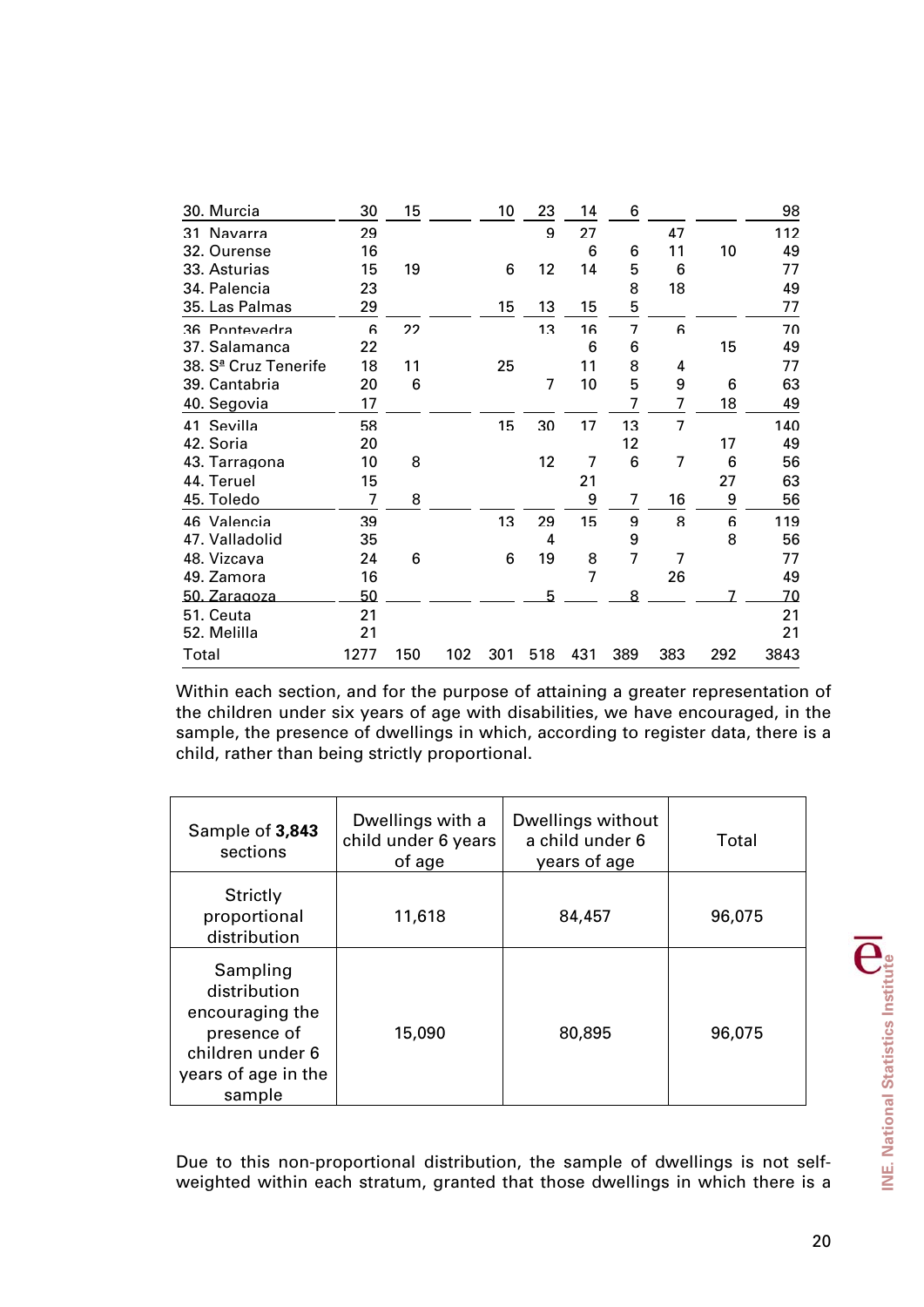child will have a greater probability of belonging to the sample. This fact has been considered in the construction of the estimators.

The time distribution of the sample has been carried out as homogeneously as possible, bearing in mind the availability of interviewers in the different provinces. The summary of this distribution, by province and week, appears in the following table:

| Province/Week                    | 1              | 2              | 3              | 4              | 5              | հ               | 7              | ጸ              | Total |
|----------------------------------|----------------|----------------|----------------|----------------|----------------|-----------------|----------------|----------------|-------|
| 01 Álava                         | $\overline{7}$ | $\overline{7}$ | 6              | 5              | ĥ              | ĥ               | ĥ              | ĥ              | 49    |
| 02. Albacete                     | $\overline{7}$ | 6              | 6              | 5              | 6              | 6               | $\overline{7}$ | 6              | 49    |
| 03. Alicante                     | 15             | 13             | 13             | 12             | 13             | 13              | 13             | 13             | 105   |
| 04. Almería                      | 11             | 10             | 10             | 8              | 10             | 10              | 9              | 9              | 77    |
| 05. Ávila                        | $\overline{7}$ | 7              | 6              | 5              | 6              | $6\phantom{1}6$ | 6              | 6              | 49    |
| 06 Badaioz                       | $\mathsf{R}$   | $\overline{7}$ | $\overline{7}$ | 6              | $\overline{7}$ | $\overline{7}$  | $\overline{7}$ | $\overline{7}$ | 56    |
| 07. Baleares                     | 10             | 10             | 10             | 9              | 9              | 9               | 10             | 10             | 77    |
| 08. Barcelona                    | 28             | 28             | 28             | 28             | 28             | 28              | 28             | 28             | 224   |
| 09. Burgos                       | 7              | $\overline{7}$ | 6              | 5              | 6              | 6               | 6              | 6              | 49    |
| 10. Cáceres                      | 8              | $\overline{7}$ | 7              | 6              | 7              | 7               | 7              | 7              | 56    |
| 11 Cádiz                         | 17             | 14             | 16             | 13             | 15             | 14              | 15             | 15             | 119   |
| 12. Castellón                    | 8              | $\overline{7}$ | $\overline{7}$ | 6              | 7              | $\overline{7}$  | $\overline{7}$ | $\overline{7}$ | 56    |
| 13. Ciudad Real                  | 8              | $\overline{7}$ | 7              | 6              | 7              | $\overline{7}$  | $\overline{7}$ | 7              | 56    |
| 14. Córdoba                      | 12             | 12             | 11             | 10             | 11             | 11              | 12             | 12             | 91    |
| 15. La Coruña                    | 10             | 10             | 10             | 9              | 9              | 9               | 10             | 10             | 77    |
| 16 Cuenca                        | $\overline{7}$ | $\overline{7}$ | 6              | 5              | 6              | 6               | 6              | 6              | 49    |
| 17. Girona                       | 8              | $\overline{7}$ | $\overline{7}$ | 6              | 7              | $\overline{7}$  | $\overline{7}$ | $\overline{7}$ | 56    |
| 18. Granada                      | 12             | 12             | 11             | 10             | 12             | 12              | 11             | 11             | 91    |
| 19. Guadalajara                  | 7              | 6              | 7              | 5              | 6              | 6               | 6              | 6              | 49    |
| 20. Guipúzcoa                    | 8              | $\overline{7}$ | $\overline{7}$ | 6              | 7              | $\overline{7}$  | 7              | $\overline{7}$ | 56    |
| 21 Huelva                        | 12             | 10             | 10             | 8              | 9              | 9               | 9              | 10             | 77    |
| 22. Huesca                       | 9              | 8              | 8              | $\overline{7}$ | 8              | 8               | 8              | $\overline{7}$ | 63    |
| 23. Jaén                         | 10             | 10             | 9              | 8              | 10             | 10              | 10             | 10             | 77    |
| 24. León                         | 8              | $\overline{7}$ | $\overline{7}$ | 6              | 7              | $\overline{7}$  | $\overline{7}$ | $\overline{7}$ | 56    |
| 25. Lleida                       | 8              | $\overline{7}$ | $\overline{7}$ | 6              | $\overline{7}$ | $\overline{7}$  | $\overline{7}$ | $\overline{7}$ | 56    |
| 26 La Rioia                      | 8              | $\overline{7}$ | $\overline{7}$ | 6              | 7              | $\overline{7}$  | $\overline{7}$ | $\overline{7}$ | 56    |
| 27. Lugo                         | $\overline{7}$ | 6              | $6\phantom{a}$ | 5              | 6              | $\overline{7}$  | 6              | 6              | 49    |
| 28. Madrid                       | 32             | 31             | 31             | 29             | 30             | 30              | 31             | 31             | 245   |
| 29. Málaga                       | 17             | 15             | 16             | 15             | 16             | 15              | 16             | 16             | 126   |
| 30. Murcia                       | 13             | 13             | 12             | 12             | 12             | 12              | 12             | 12             | 98    |
| 31 Navarra                       | 15             | 14             | 14             | 13             | 14             | 14              | 14             | 14             | 112   |
| 32. Ourense                      | $\overline{7}$ | 6              | 6              | 5              | 7              | $6\phantom{1}6$ | 6              | 6              | 49    |
| 33. Asturias                     | 11             | 10             | 10             | 8              | 9              | 9               | 10             | 10             | 77    |
| 34. Palencia                     | $\overline{7}$ | 6              | $\overline{7}$ | 5              | 6              | 6               | 6              | 6              | 49    |
| 35. Las Palmas                   | 11             | 10             | 10             | 9              | 10             | 9               | 9              | 9              | 77    |
| 36 Pontevedra                    | 10             | 9              | 9              | 8              | 8              | 8               | 9              | 9              | 70    |
| 37. Salamanca                    | $\overline{7}$ | 7              | 6              | 5              | 6              | $6\phantom{1}6$ | 6              | 6              | 49    |
| 38. S <sup>ª</sup> Cruz Tenerife | 11             | 10             | 9              | 8              | 9              | 10              | 10             | 10             | 77    |
| 39. Cantabria                    | 9              | 8              | 8              | $\overline{7}$ | $\overline{7}$ | 8               | 8              | 8              | 63    |
| 40. Segovia                      | $\overline{7}$ | 6              | 6              | 5              | $\overline{7}$ | 6               | 6              | 6              | 49    |

**Chart II. Distribution, by week, of the sample of sections**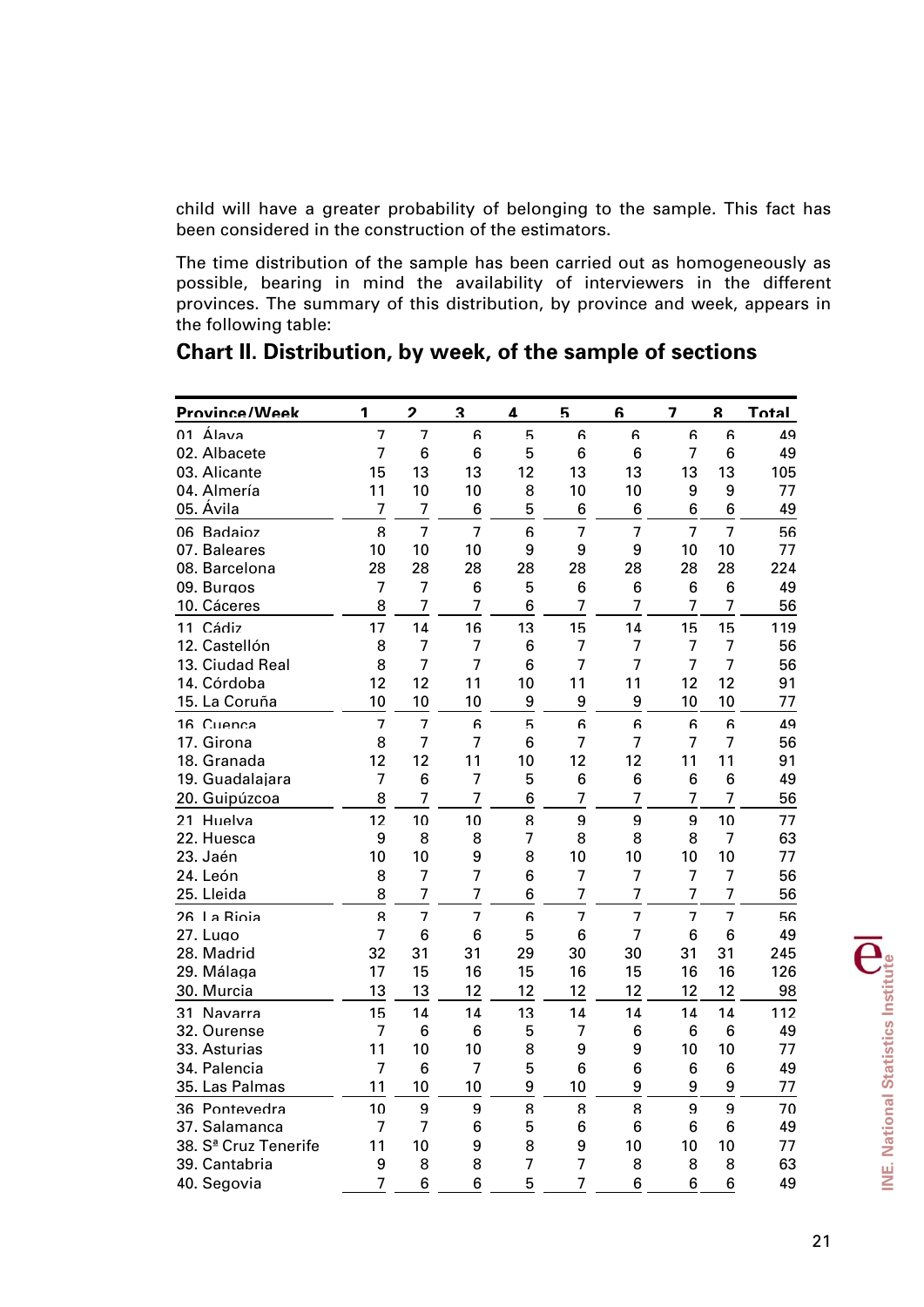| 41 Sevilla     | 19  | 17             | 18  | 15  | 17             | 18  | 18  | 18  | 140  |
|----------------|-----|----------------|-----|-----|----------------|-----|-----|-----|------|
| 42. Soria      |     | 6              | 6   | 5   | 6              | 6   | 6   |     | 49   |
| 43. Tarragona  | 8   |                |     | 6   |                |     |     |     | 56   |
| 44. Teruel     | 9   |                | 8   |     | 8              | 8   | 8   | 8   | 63   |
| 45. Toledo     | 8   |                |     | 6   |                |     |     |     | 56   |
| 46. Valencia   | 15  | 15             | 15  | 14  | 15             | 15  | 15  | 15  | 119  |
| 47. Valladolid | 8   |                |     | 6   |                |     |     |     | 56   |
| 48. Vizcaya    | 10  | 10             | 10  | 9   | 9              | 9   | 10  | 10  | 77   |
| 49. Zamora     |     | 6              | 6   | 5   | 6              | 6   |     | 6   | 49   |
| 50. Zaragoza   | 10  | 9              | 9   | 8   | 8              | 8   | 9   | 9   | 70   |
| 51. Ceuta      | 3   | 3              | 3   | 3   | 2              | 2   | 3   | 2   | 21   |
| 52. Melilla    | 3   | $\overline{2}$ | 3   | 3   | $\overline{2}$ | 2   | 3   | 3   | 21   |
| Total          | 531 | 487            | 485 | 427 | 474            | 473 | 484 | 482 | 3843 |
|                |     |                |     |     |                |     |     |     |      |

#### **Sample selection**

The sections have been selected within each stratum with a probability proportional to their size. The dwellings, in each section, with the same probability via random start systematic sampling

## **Estimators**

In order to estimate the main characteristics studied in the survey, we have used ratio estimators to which calibration techniques are applied.

The estimators have been calculated on a provincial level

The final estimator is obtained in several steps:

## **1.- Estimator based on the sample design**

The probability of belonging to the sample of a dwelling i in section S of stratum h is given by:

$$
P(V_{ish}^t) = \frac{n_h V_s}{V_h} \cdot \frac{m_s^t}{V_s^t}
$$

where:

 $n_{h}$ : Number of sample sections in stratum h.

V $_{\textrm{s}}$ : Dwellings in section S of stratum h

 $V_h$ : Dwellings in stratum h.

 $m_{\rm s}^{\rm t}$ : Theoretical dwellings of the sample in section S and that belong to group t. Super-index t refers to whether the dwellings has children or not. (t=1 indicates that it is a dwelling with children, and t=2 indicates without children)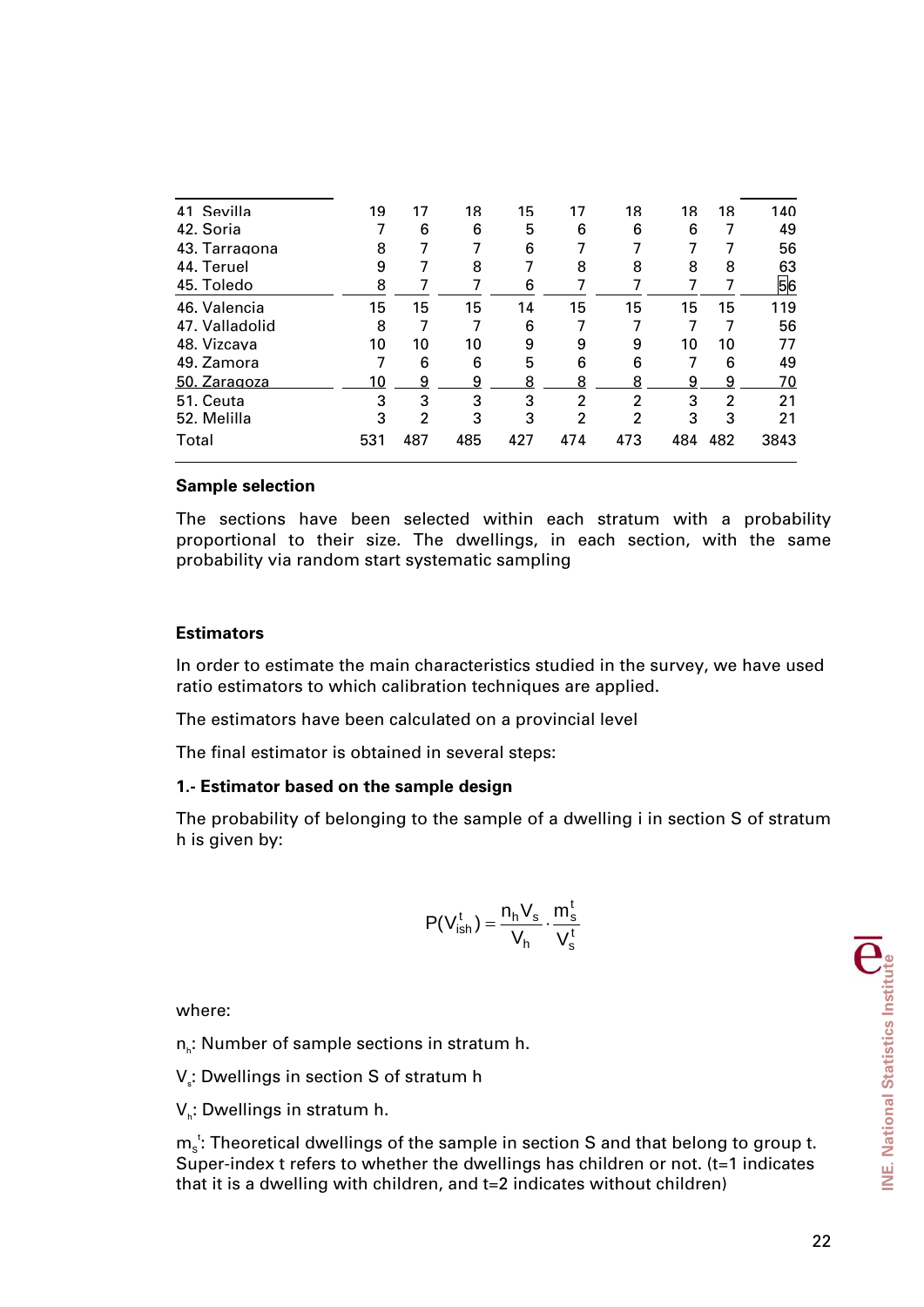$V_s^t$ : Dwellings of group t in section S.

To achieve the objectives of the survey, we have increased the sample of dwellings with children by 30% with regard to the number of dwellings that would have corresponded in a proportional distribution. Therefore,

$$
m_s^1 = 1.3 \cdot 25 \cdot \frac{V_s^1}{V_s} \text{ y } m_s^2 = 25 - 1.3 \cdot 25 \cdot \frac{V_s^1}{V_s}
$$

Due to the above, the sample of dwellings is not self-weighted on a stratum level.

The elevation factor from the sampling design for dwelling i of group t has the following expression:

$$
f_i^t = \frac{V_h \cdot V_s^t}{n_h \cdot V_s \cdot m_s^t}
$$

All of the dwellings of group t in the stratum have the same elevation factor.

#### **2.- Correction of non-response**

The classes used in the correction of non-response have been, within each province, the crossing of stratum, group to which the dwelling belongs and size of the dwelling.

The sizes considered have been:

Dwellings from group t=1 (dwellings with children): 1, 2, 3 and more persons Dwellings from group t=2 (dwellings without children): 3 persons or fewer, and more than 3 persons

The corrected elevation factor for a dwelling of class C has the following expression:

$$
k_{i,c}^t = f_i^t \cdot \frac{\sum\limits_{c}^{m_s^t} f_i^t}{\sum\limits_{c}^{m_{(e)s}^t} f_i^t}
$$

The sum of the numerator extends to all of the dwellings of the theoretical sample of class C, and the sum of the denominator extends to all of the dwellings of the effective sample of class C.

The estimator of characteristic X in province P shall be: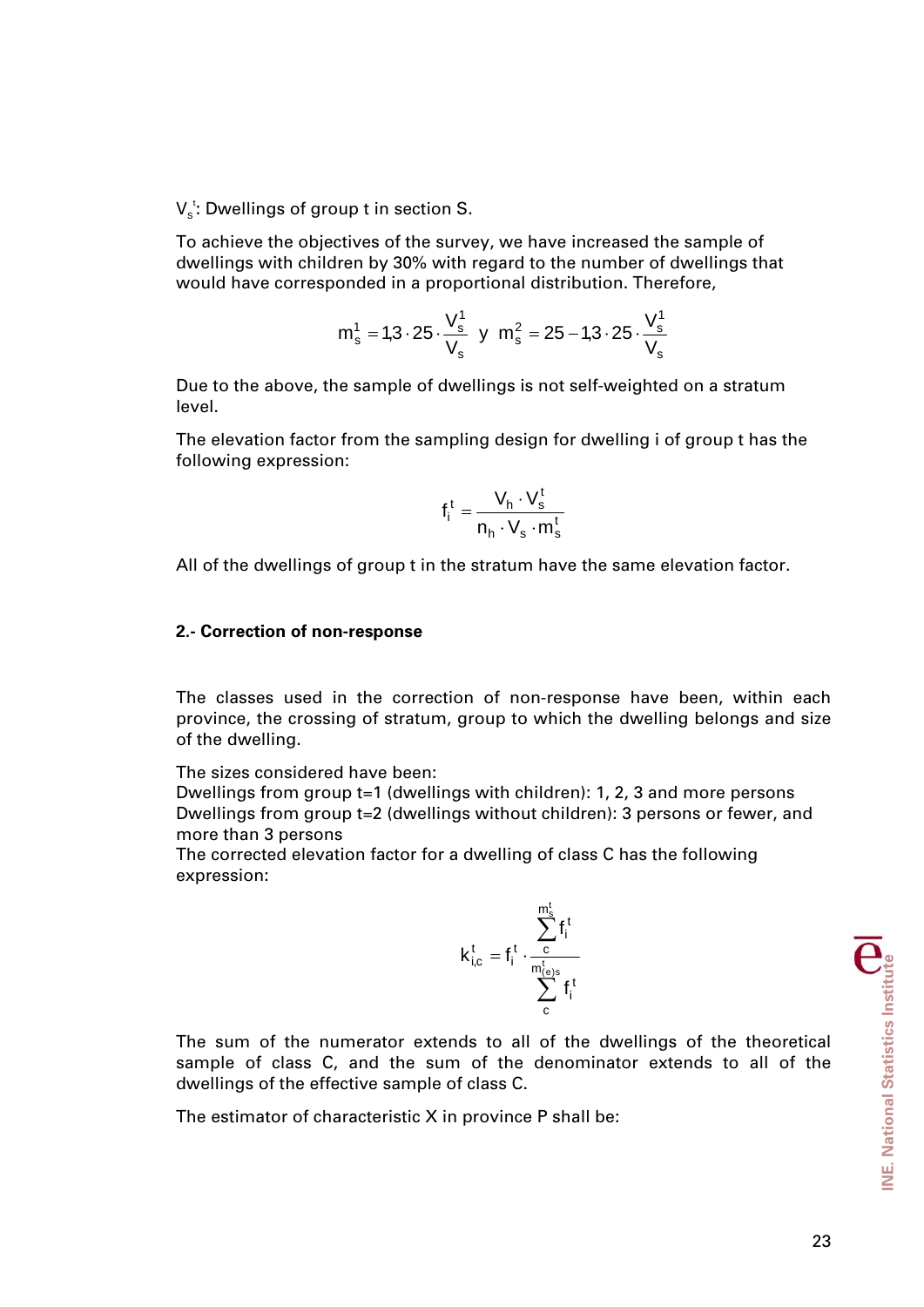$$
\hat{X}_P = \sum_t \sum_c \sum_i k_{i,c}^t \ x_{i,c}^t
$$

In which  $x_{i,c}^t$  the total persons in dwelling i of class C and of group t that has characteristic X

## **3.- Calibrated estimator.**

The final estimator is obtained by adjusting the previous factor for balancing the sample to the population, by age group and sex, that is, finding a new weight  $d_{i,c}^{t}$  in such a way that the following is checked:

$$
\hat{P}_{(es)} = \sum_t \sum_c \sum_i d_{i,c}^t \cdot p_{i,c(es)}^t = P_{(es)}
$$

where:

 $\hat{P}_{(es)}$  =Estimated total persons who belong to age and sex group (s) in province P. Five-year age groups have been used.

 $P_{(es)}$  = Demographic projection of the group (s) population in province P.

 $\mathsf{p}^\mathsf{t}_{\mathsf{i},\mathsf{c}(\mathsf{es})}$  =Total persons in the sample in dwelling i, class C and group t that belong to the age group and sex (es).

This calibration has been carried out by means of the CALMAR framework of the French National Statistics and Economic Studies Institute (INSEE).

#### **Sample errors**

For the estimating of sampling errors, the **Jackknife method** has been used, allowing for obtaining the estimate of the variance of the estimator of characteristic Y through the expression:

$$
\hat{V}\left(\hat{\boldsymbol{X}}\right) = \sum_{h} \frac{n_h - 1}{n_h} \sum_{i \in h} \big(\hat{\boldsymbol{X}}_{(ih)} - \hat{\boldsymbol{X}}\big)^2
$$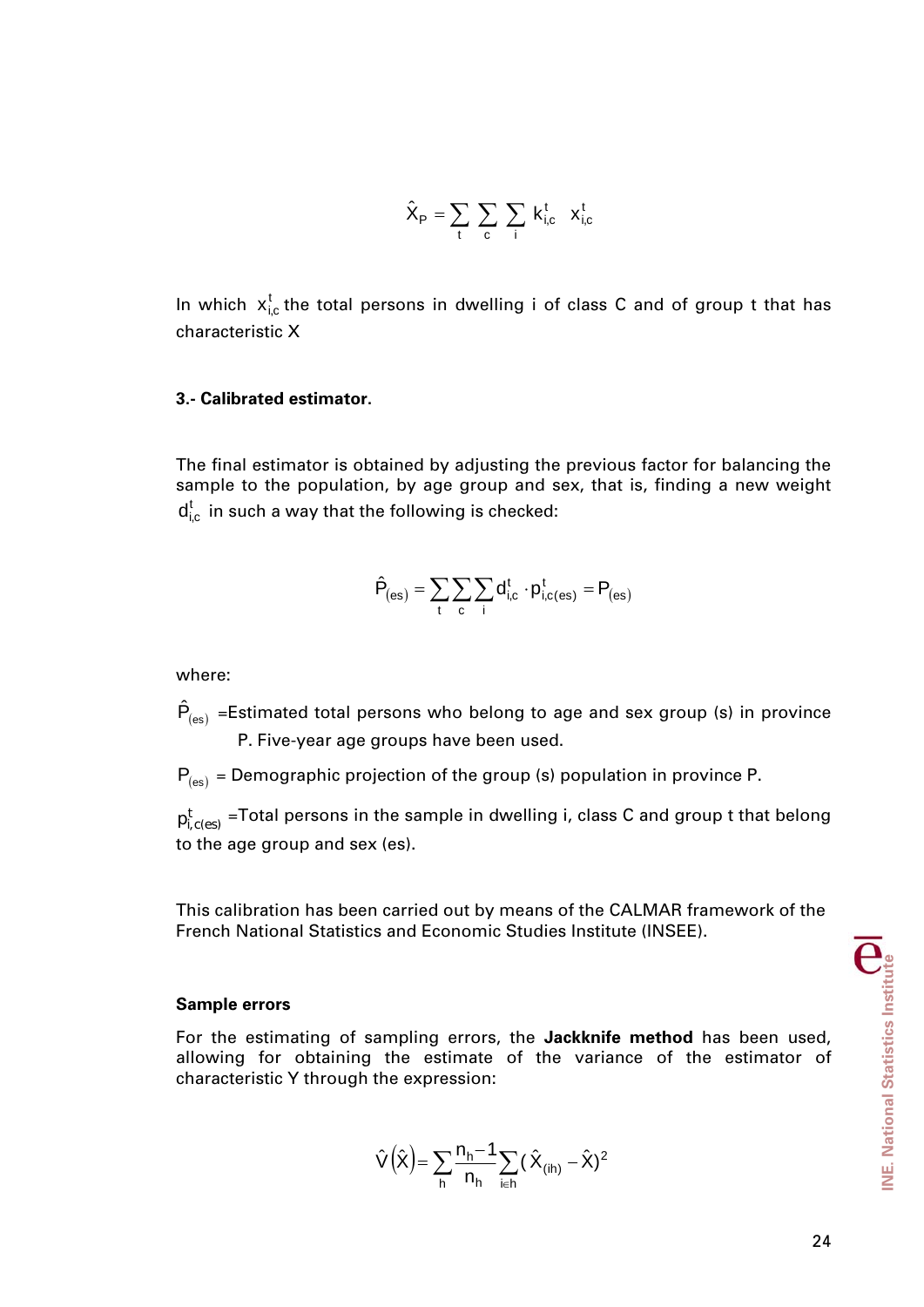where  $\hat{\bm{\mathsf{X}}}_{(\sf ih)}$ the estimation of characteristic X, obtained by removing section i from stratum h, and  $\boldsymbol{\mathsf n}_{_{\sf h}}$  is the number of sections assigned in stratum h.

To obtain the estimator, and for simplicity's sake, rather than recalculating the elevation factors, the stratum factors are multiplied where the sections have been removed by the factor:  $\frac{10n}{n_h-1}$ n h  $\frac{h}{-1}$ .

In accordance with the above:

$$
\hat{X}_{(ih)}=\sum_{j\not\in h}F_jx_j+\sum_{\substack{j\in h\\j\not=i}}F_j\frac{n_h}{n_h-1}x_j
$$

The relative sampling error is published in the tables as a percentage, variation coefficient, whose expression is:

$$
C\hat{V}(\hat{x}) = \frac{\sqrt{\hat{V}(\hat{x})}}{\hat{x}} \cdot 100
$$

The sampling error facilitates obtaining the confidence interval, within which, the real value of the estimated characteristic is found with a certain probability.

Sampling theory determines that, in the interval between

$$
\left(\hat{X}-1,96\sqrt{\hat{V}(\hat{X})}\quad,\quad \hat{X}+1,96\sqrt{\hat{V}(\hat{X})}\right)
$$

there is 95 percent confidence in finding the real value of parameter X.

Thus, for example, the estimated total persons between 6 and 64 years old, with some disability caused by a mental impairment was 324,200, with a relative sampling error of 3.13 percent. This implies that there is a high degree of confidence, in terms of a probability of 95 percent, of which true total is between the values of 304,311 and 344,089.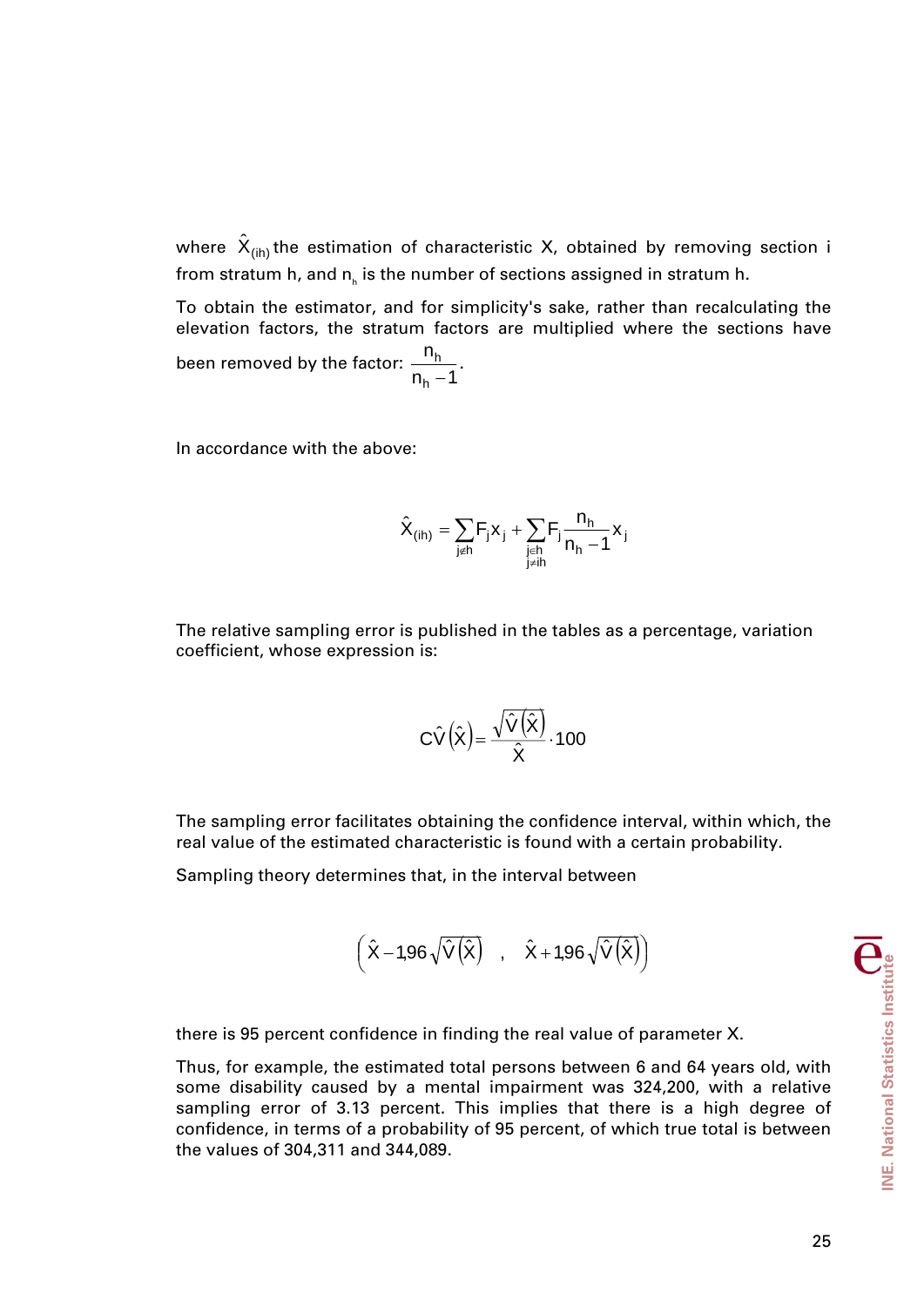# **6 Collection of the information**

## **Collection system**

The period of time during which the information was collected lasted 4 months (November 2007 - February 2008).

The information collection method has been the personal interview, which could be complemented, when necessary and in exceptional cases, via telephone interview.

The interviewers visited the dwellings in order to conduct the interviews and complete the questionnaires, according to the previously assigned work quota. In each centre, the visits necessary were made to obtain the required information, completing the interview with telephone calls in those cases in which it was necessary to complete omitted data or correct erroneous data.

## **Basic units**

- *Family dwelling* 

A family dwelling is considered to be any room or set of rooms and their outbuildings which occupy a building or a structurally separated part of the same and that, by the way in which they have been constructed, reconstructed or transformed, are destined to be inhabited by one or several households, and on the date of the interview are not used totally for other purposes. This definition includes:

Fixed dwellings: areas which do not respond totally to the definition of family dwelling, due to their being semi-permanent (huts or cabins), improvised with waste material such as tins and boxes (huts or shacks), or not having been conceived at the beginning for residential purposes, nor reformed to be used for these purposes (stables, mills, garages, storage units, caves, natural refuges), but which, nevertheless, constitute the main and habitual residence of one or more households.

Dwellings of a family nature existing within collective dwellings, so long as they are for the managing, administrative or service personnel of the collective establishment.

- *Household.* 

A household is defined as a person or group of persons who habitually reside in a family dwelling, and share food or other goods paid for within the same budget. Also considered members of the household are those employed persons resident in the same, and fixed guests resident in the household. If two or more human groups with different budgets reside in the dwelling, each of them comprises a household.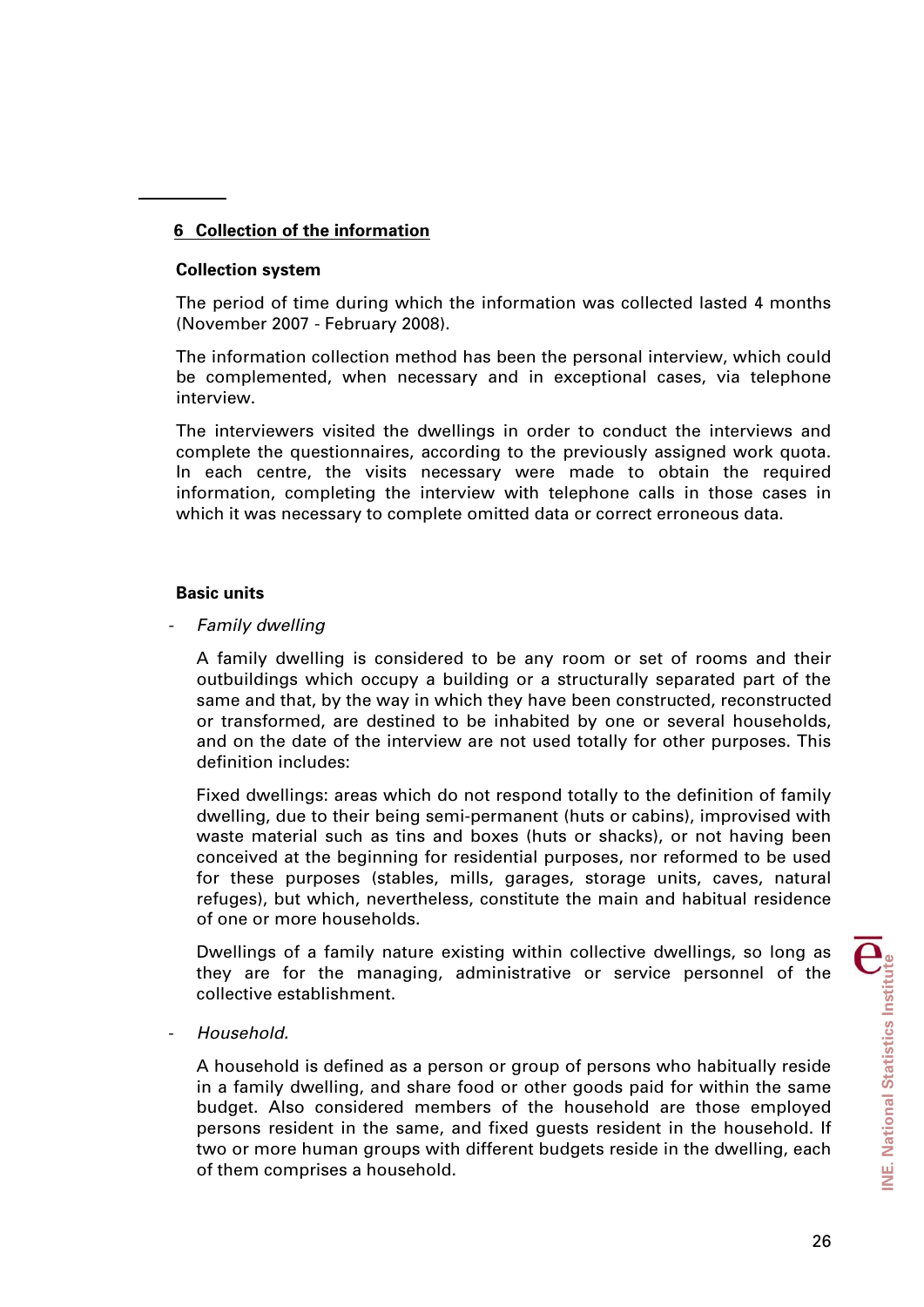Included in this definition are private households that take root in collective dwellings, as long as they have autonomy in spending with regard to the group household.

## - *Members of the household.*

The conditions established to determine whether or not a person is a member of the household, try to avoid the possibility of the same person being classified in more than one household, or on the contrary, not being classified in any household.

A person is considered to be a *member of the household* when s/he resides or plans to reside habitually in the household during the reference period of the survey (between 1 November 2007 and 29 February 2008).

Also considered to be members of the household are those persons who:

- Do not reside habitually in the surveyed dwelling, residing in a collective establishment, but plan to return to the household to reside therein before the end of the reference period.

- Are guests and persons employed in the household who reside therein.

A person considered to be employed in the household is any person who renders domestic services to the household, in exchange for previously stipulated payment in cash or in kind (such as chauffeurs, maids, domestic staff, carers, etc.).

A guest is any person who shares food with the household and/or inhabits the dwelling, providing a previously stipulated monetary payment for the household, with the household seeking profitable aims as a result of her/his stay.

Two different situations must be distinguished as regards guests:

- If a household resides habitually in the dwelling, as well as five or a smaller number (5 or fewer) of guests, each of said guests should be included therein.

- If a household resides habitually in the dwelling, as well as more than five guests (6 or more), the latter should not be considered belonging to the interviewed household, and therefore, the survey should not be conducted for any of these guests.

If the employed person or guest does not habitually reside, nor plans to reside, in the household for most of the reference period, s/he should not be considered a part of the household for the purposes of this survey.

If the employed person or guest does habitually reside, or plans to reside, in the household for most of the reference period, then s/he is considered an employed person resident in the household or a fixed guest.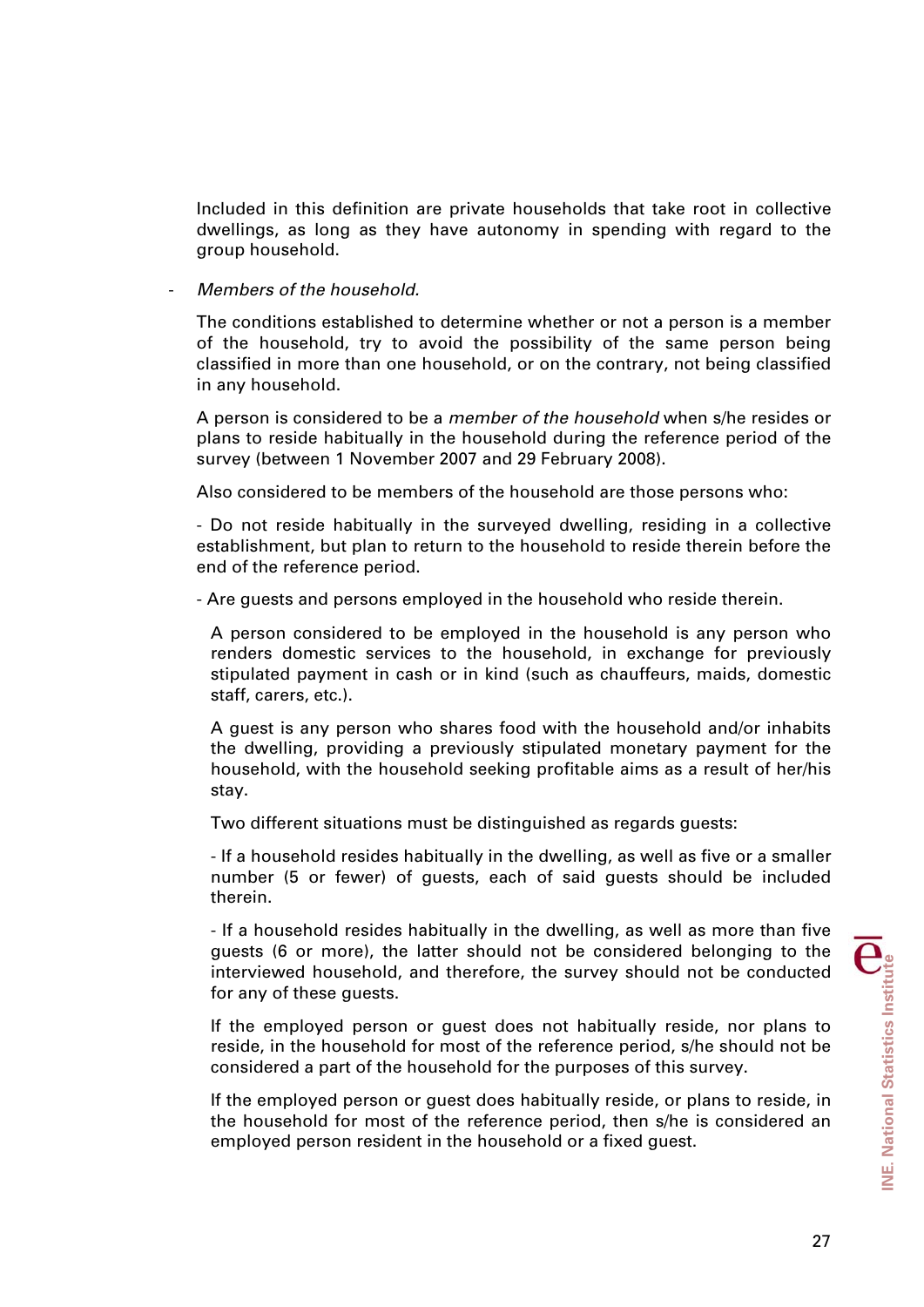- Persons who reside in different dwellings successively, but during the residence period, have resided in the surveyed dwelling longer than in any other family dwelling, or plan to reside in the surveyed dwelling for all or the longest part of the period (in case they have constituted a new household due to marriage or emancipation).

In agreement with this definition, it should be observed that:

Members of the household are considered to be those persons, of any age, who meet the established conditions, including newborns.

Members of the household may be present in, or temporarily absent from, the surveyed dwelling.

- *Collective establishment*

A collective establishment is a dwelling or building designed to be inhabited by a group of persons who do not constitute a household, subjected to a common authority or scheme, or linked by personal objectives or interests (hospital establishments, boarding schools, institutions for the elderly or for persons with disabilities, military establishments, etc.). This also includes all types of accommodation establishments.

- *Household reference person.* 

The household reference person is considered to be that person who, habitually residing in that household, is the person who periodically provides the most to the household budget.

If the household reference person who provides the greatest income is not a member of the same according to the aforementioned definition, s/he cannot be considered the reference person, and therefore, the reference person will be that member of the household in whose name the monetary transfers from the person providing the greatest interest are made. In the case that the person receiving the transfers is underage, the reference person will be the member of the household who is responsible for the minor.

#### **Incidences in the sample and treatment**

Incidences are considered to be the different situations that interviewers may come across during their work in a section selected for the survey.

There are three types:

- 1.- Incidences concerning dwellings
- 2.- Incidences concerning households
- 3.- Incidences concerning persons
- *Incidences concerning dwellings*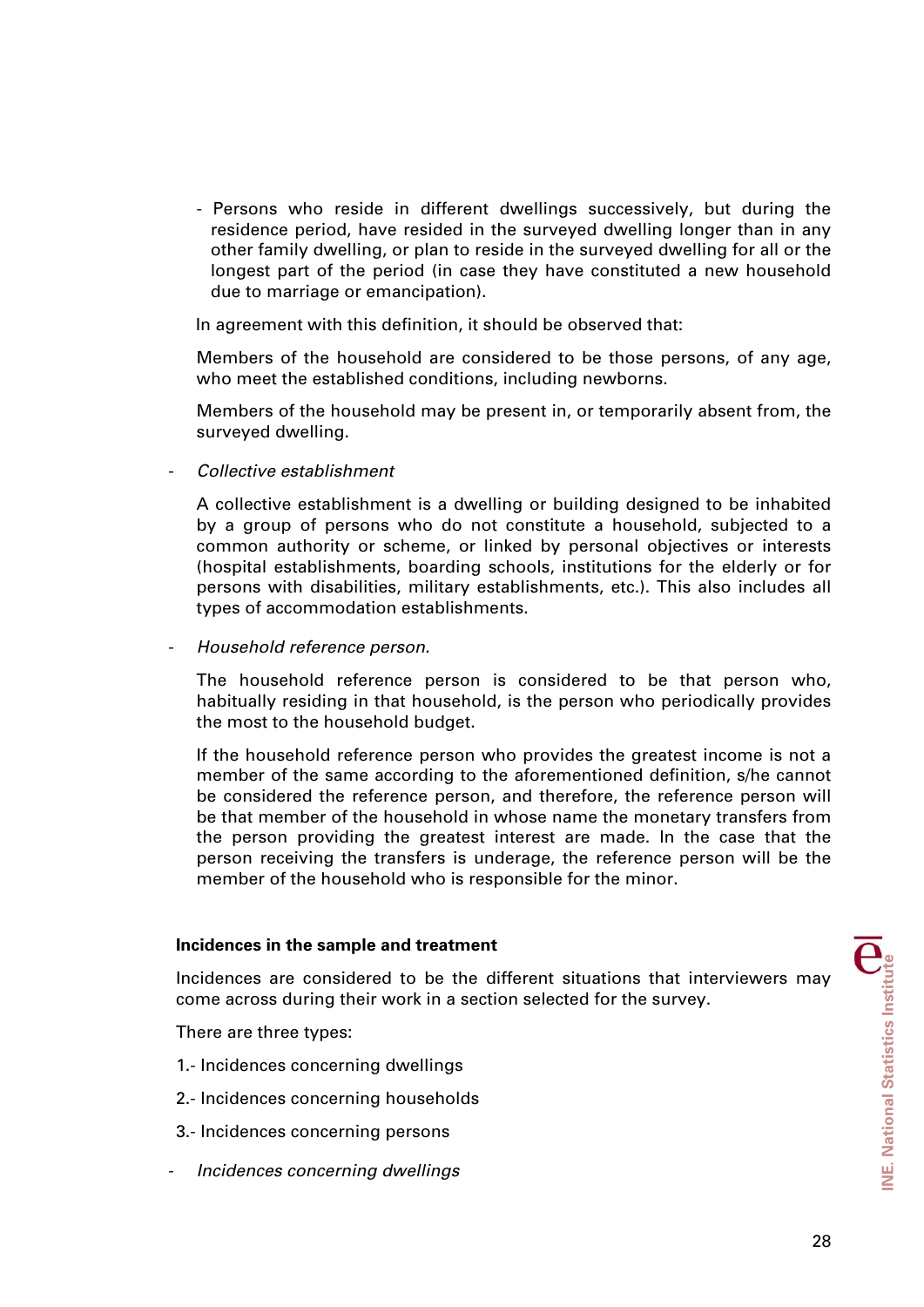Every dwelling, in accordance with the situation in which it is found, is classified as:

- Surveyable dwelling

That which is used all of most of the year as a regular residence. Considering a dwelling as surveyable is the step prior to conducting the interview.

- Empty dwelling

The dwelling selected is uninhabited due to death or because the persons who lived there have changed addresses, it is in ruins or it is a temporary dwelling.

- Unlocatable dwelling

The dwelling cannot be located at the address that appears on the list of selected dwellings, either because the address is wrong or because the dwelling no longer exists, or for other reasons.

- Dwelling intended for other purposes

The dwelling selected is used completely for purposes other than a family residence, due to an error in the selection or because its purpose has changed, and therefore it does not form part of the population under study.

- Inaccessible dwelling

That which cannot be accessed to conduct the interview, due to climate causes, floods, etc., or geographical causes, when there are no transitable routes to reach it.

- Previously selected dwelling

This takes place when a dwelling that has previously been selected (less than five years prior) in any other survey is selected once again.

- *Incidences concerning households* 

Once the selected dwelling has been located, and it has been confirmed that it is a family dwelling, that is, a surveyable dwelling, as a result of the first contact with the household, the following cases may occur:

- Household surveyed

This is considered to be the household hat agrees to provide the information and from which the completed Household Questionnaire is obtained.

In each household, one Household Questionnaire must be completed, and if possible, the corresponding Disability and Limitation questionnaires, in accordance with the number of persons 6 years old and over or under 6 years of age, respectively, who have some disability or limitation, and the corresponding Main carer questionnaires, in accordance with the number of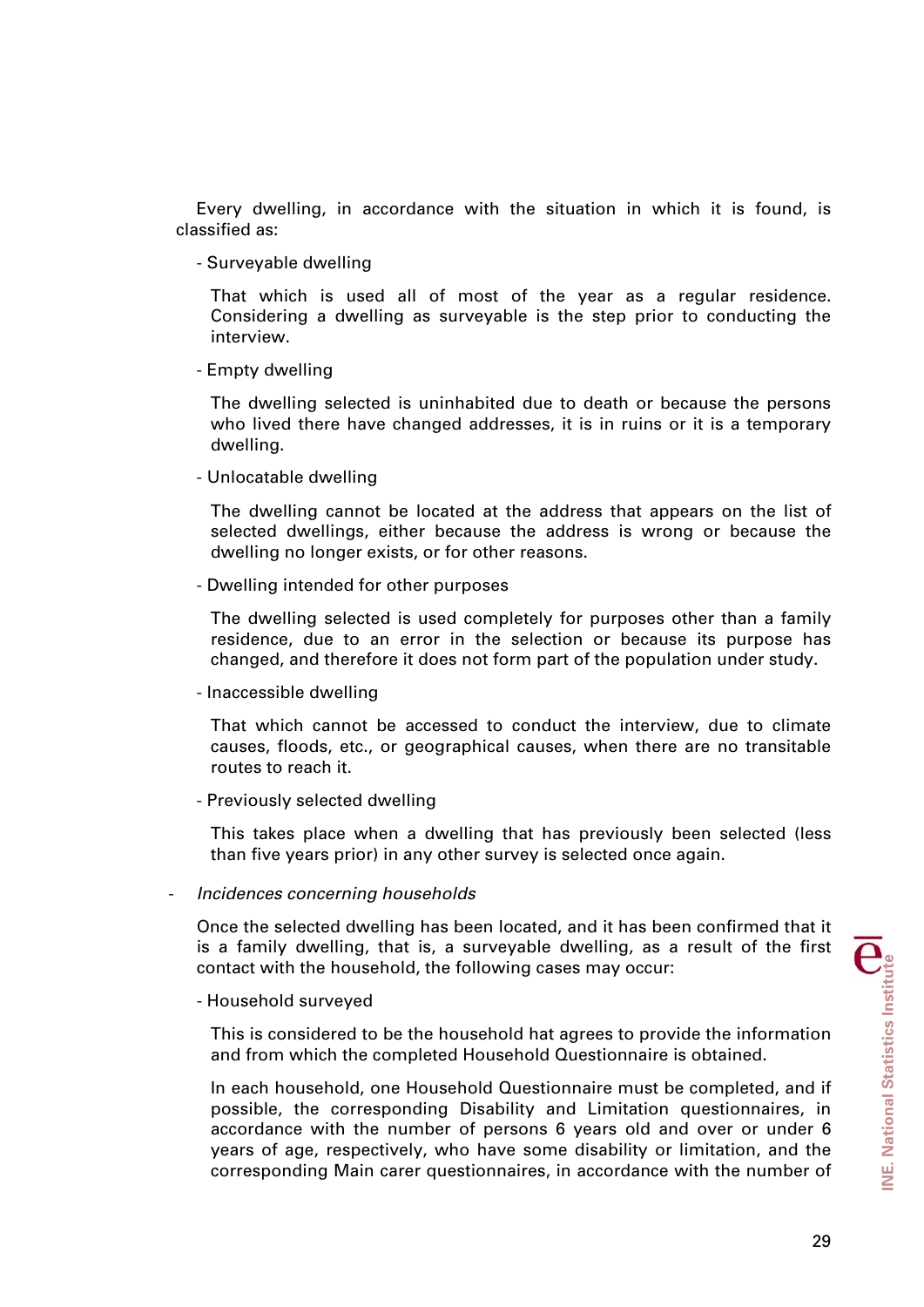persons who, having disabilities or limitations, receive assistance from another person.

- Household not surveyed

The household does not participate in the survey due to one of the following circumstances:

*Refusal:* This occurs when an entire household, or the person(s) that can complete the Household Questionnaire refuse(s) to participate in the survey.

This incidence may take place at the time of the first contact with the household, or after the first contact, when for some reason, the household refuses to facilitate the Household Questionnaire.

Nevertheless, those households that, without having refused to participate, do not provide, in the Household Questionnaire, the data corresponding to sections B (except column 6: date of birth), D and/or E (Disabilities and/or Limitations), are also considered to be refusals.

*Absence:* This incidence occurs when all of the members of the household are absent, and will continue to be so during the period of time in which the fieldwork in the section is to last.

*Inability to respond:* This incidence takes place when all of the members of the household are unable to respond to the household questionnaire, due to disability or illness, lack of knowledge of the language or some other circumstance.

#### - *Incidences concerning persons*

These may occur in persons who must complete the *Disability Questionnaire*, the *Limitation Questionnaire* and the Main carer *questionnaire*.

This type of incidence does not cause the household to be considered not surveyed. For a household to be considered surveyed, it is enough to have filled out the *Household Questionnaire* completely.

Incidences concerning persons occur when, due to any of the aforementioned causes in the households, that is, refusal, absence or inability to respond, the corresponding questionnaire is not completed.

Given that the last two are a reason for a proxy interview, they should only be considered an incidence covering persons when a *proxy* response is not obtained during the time that the work in the section *elapses.* The Disability and/or Limitation questionnaires may be answered by another person in only four exceptional cases. When it is the Main carer questionnaire, the information may be provided by another, well-informed person, in only three exceptional cases.

#### **Treatment of the incidences**

*- Incidences concerning dwellings*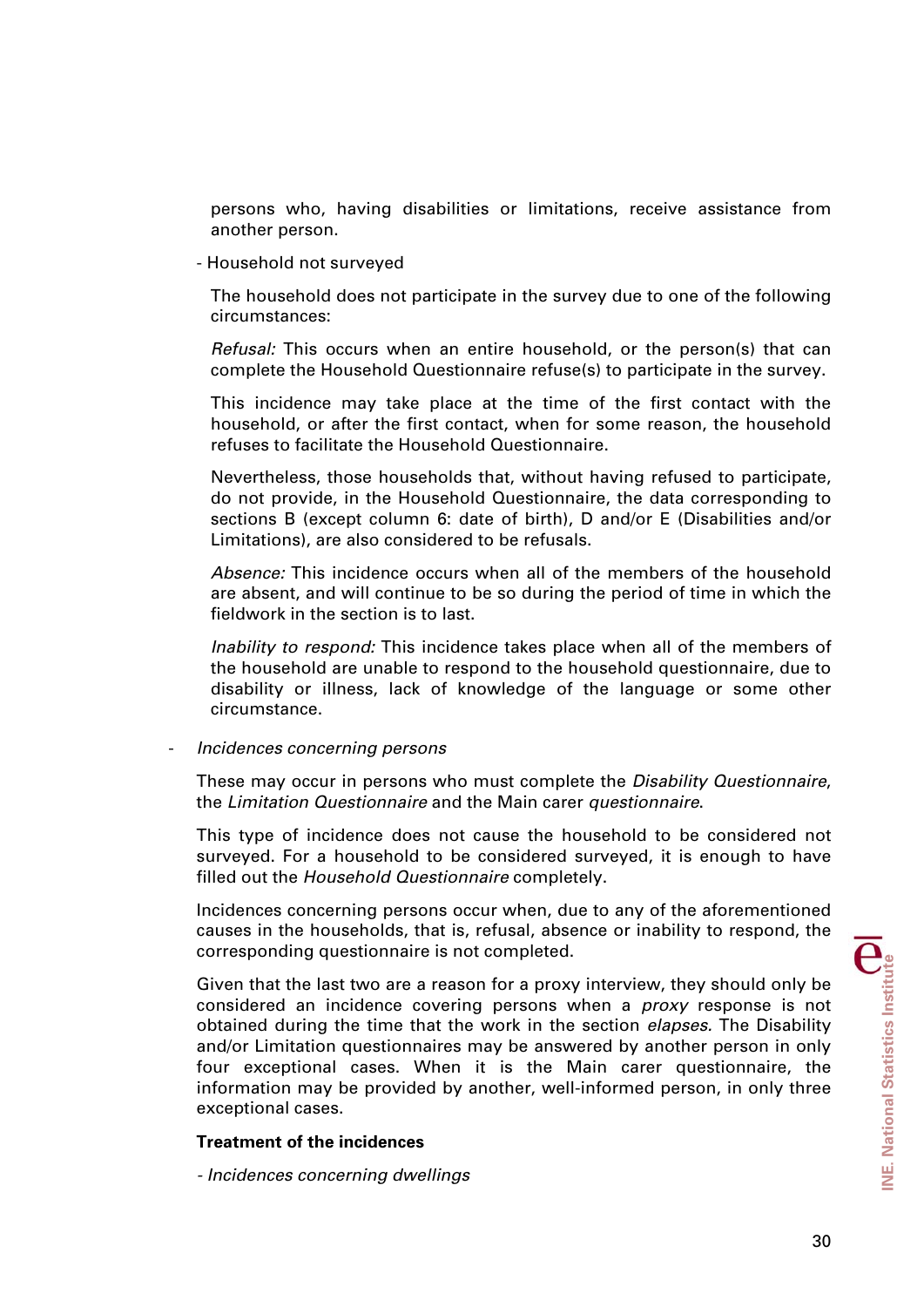Empty or unlocatable dwellings or dwellings intended for other purposes are replaced by other dwellings in the same section.

Unavailable or inaccessible dwellings may only be replaced if the cause of the inaccessibility disappears during the time in which the work in the municipality lasts.

In the case of the dwellings previously selected in another Population Survey, when this situation is detected before the fieldwork, the dwelling will be replaced by the first available valid reserve dwelling without having to be visited, assigning it the incidence of PS (previously selected).

In case the previous collaboration is not detected prior to the fieldwork, but rather, during the visit itself to the dwelling, there will be two possible treatments:

- If the human group that inhabits the dwelling accepts participating in the survey, the interview will be conducted normally, considering, in this case, that the dwelling is surveyable and the household is surveyed.
- If the human group does not accept participating, the dwelling is replaced by the first available valid reserve dwelling, assigned it the PS incidence.

#### *- Incidences concerning households*

Those households that have refused to participate are subject to replacement, following the same norms as in the case of incidences concerning dwellings.

Once this situation of absence has been checked, the dwelling should be replaced following the rules given in the section on incidents concerning dwellings.

If the household is unable to respond, there is also a case for replacement.

These treatments are applicable to both original dwellings and replacement dwellings. The number of replacement dwellings per section is 20.

*- Incidences concerning persons* 

Incidences concerning persons, as they are not a reason for replacing the household, are accepted as such and receive no treatment at all.

#### **Questionnaires**

#### - *Household Questionnaire*

The Household Questionnaire is a document designed for the purpose of recording those persons in the household who have some type of disability, as well as collecting information on socio-demographic characteristics of all of the members of the household, and of certain aspects regarding the surveyed household, with the household therefore being the observation unit.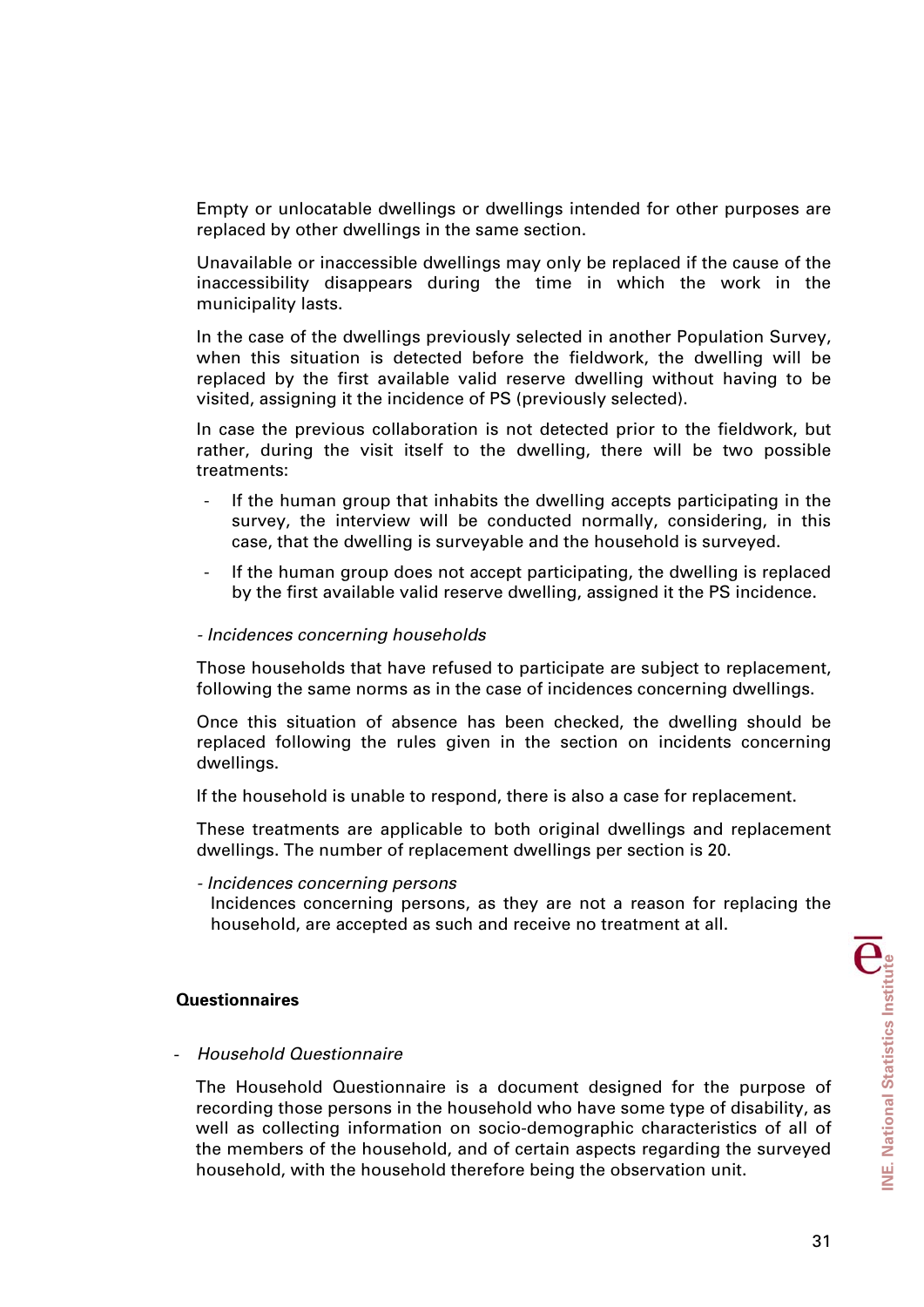The information collection method for this questionnaire is the personal interview, completed where necessary by means of a telephone interview.

As a general rule, the informant of the Household Questionnaire should be a person who is sufficiently informed, as s/he must provide different data on the members of the household. Given that the questionnaire requests information on all members of the household regarding fundamental socio-demographic variables, as a general rule, the informant should be the household reference person, or failing this, her/his spouse or partner, father or mother, brother/sister or son/daughter (depending on age), another relative or another member of the household not linked to the reference person by kinship bonds, in this last case, choosing that person who has resided the longest therein.

## - *Disability Questionnaire (Persons 6 years old and over).*

The questionnaire is designed for the purpose of collecting information on the disabilities of the persons resident in the household aged 6 years old and over, the characteristics of these disabilities, the aid that they have requested, as well as other relevant data in the study of persons with disabilities.

A Disability Questionnaire is completed for each one of the persons aged 6 years old and over who have stated, in the Household Questionnaire, that they have some kind of disability.

The method of information collection is the personal interview for the target person of study. The person who should answer is the target person of the interview. However, the response of another person (spouse or partner, mother, father, son, daughter, carer, etc.) is admitted in the following cases: inability to respond due to illness, absence during the entire time in which the work in the section is carried out, or language difficulties. If the person is under 18 years of age, this questionnaire should be answered by the father, mother, guardian or another person in the household who is sufficiently informed.

## - *Limitation Questionnaire (Persons 0 to 5 years of age).*

This questionnaire is designed for the purpose of collecting information similar to the former, in this case referring to the limitations of children under 6 years of age.

The information collection method is the personal interview of parents or guardians.

#### - *Main Carer Questionnaire*

This questionnaire is designed for the purpose of collecting information regarding the characteristics of the main carers. The goal is to obtain information on the demographic and social characteristics of carers, and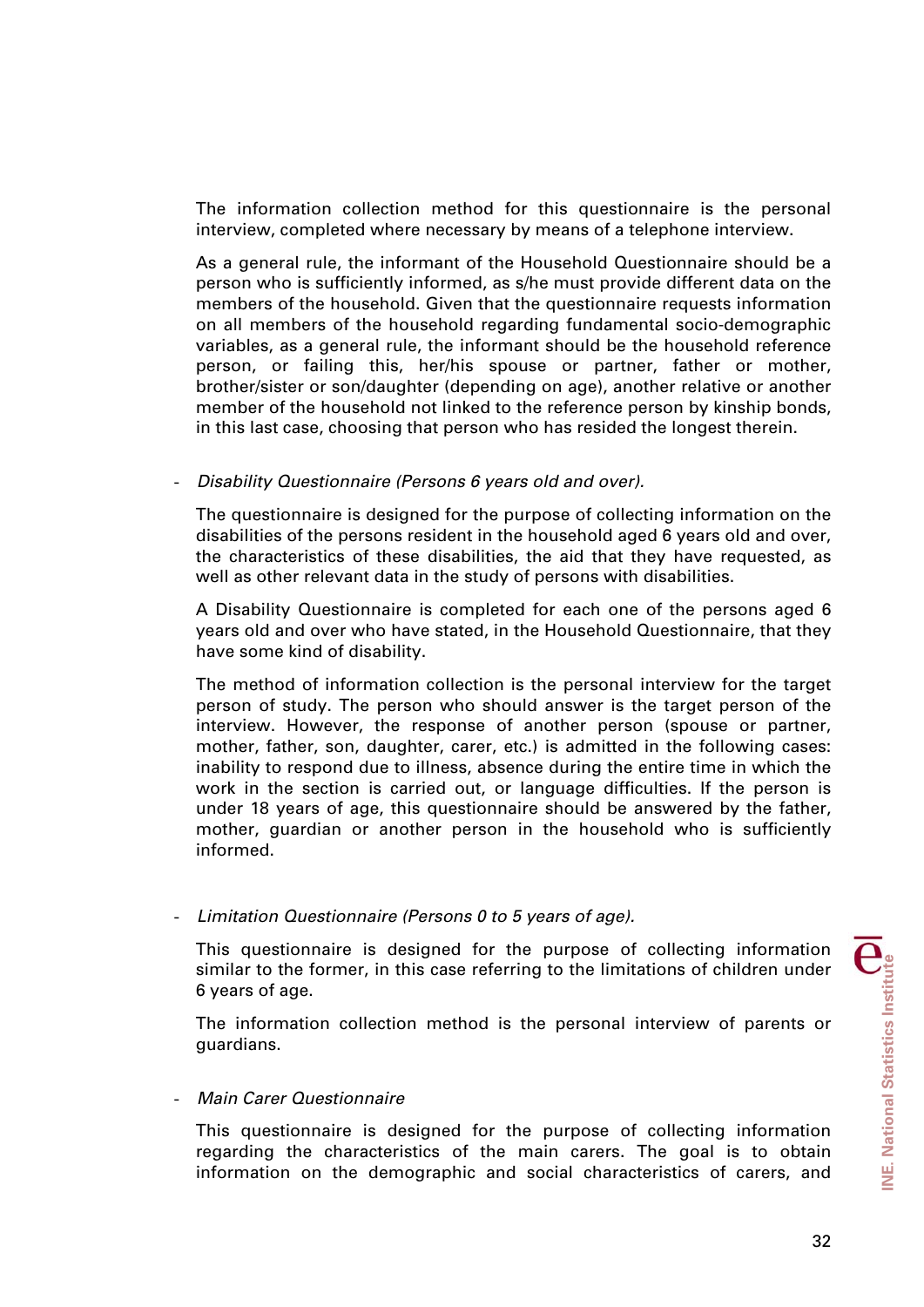another series of data relevant to the study, regarding the situations of both persons with disabilities and carers.

A *Main carer* questionnaire is filled out for each of the persons who have stated that they have some type of disability (aged 6 years old and over) or some limitation (0 to 5 years of age) and who receive aid from another person.

The information collection method is the personal interview of the target person of study - the main carer - . In exceptional cases, the information may be collected by telephone.

The person who should answer is the target person of the interview. However, a response from another person who is sufficiently informed is admitted, in the following cases: long-term absence, night-time carer or language difficulties.

## **7 Fundamental characteristics under study; disabilities, impairments and limitations**

## 7.1 *Disability (persons aged 6 years old and over)*

For the purposes of the Survey, disability is understood to be any important limitation to carrying out everyday activities, that has lasted or is expected to last more than one year, and that is caused by an impairment. A person is considered to be disabled, even if the disability is overcome with the use of external technical assistance or with the assistance or supervision of another person.

The following disability categories are considered (the names of the disabilities listed below correspond to ICF language, whereas the wording used in the questionnaires is adapted to colloquial language, in such a way that it is comprehensible to any person):

## 1.- Vision

- 1.1.- Perceiving any image
- 1.2.- Detail visual tasks
- 1.3.- Overall visual tasks
- 1.4.- Other vision problems

## 2.- Hearing

- 2.1.- Receiving any sound
- 2.2.- Hearing loud sounds
- 2.3.- Hearing speech

#### 3.- Communication

3.1.- Producing spoken messages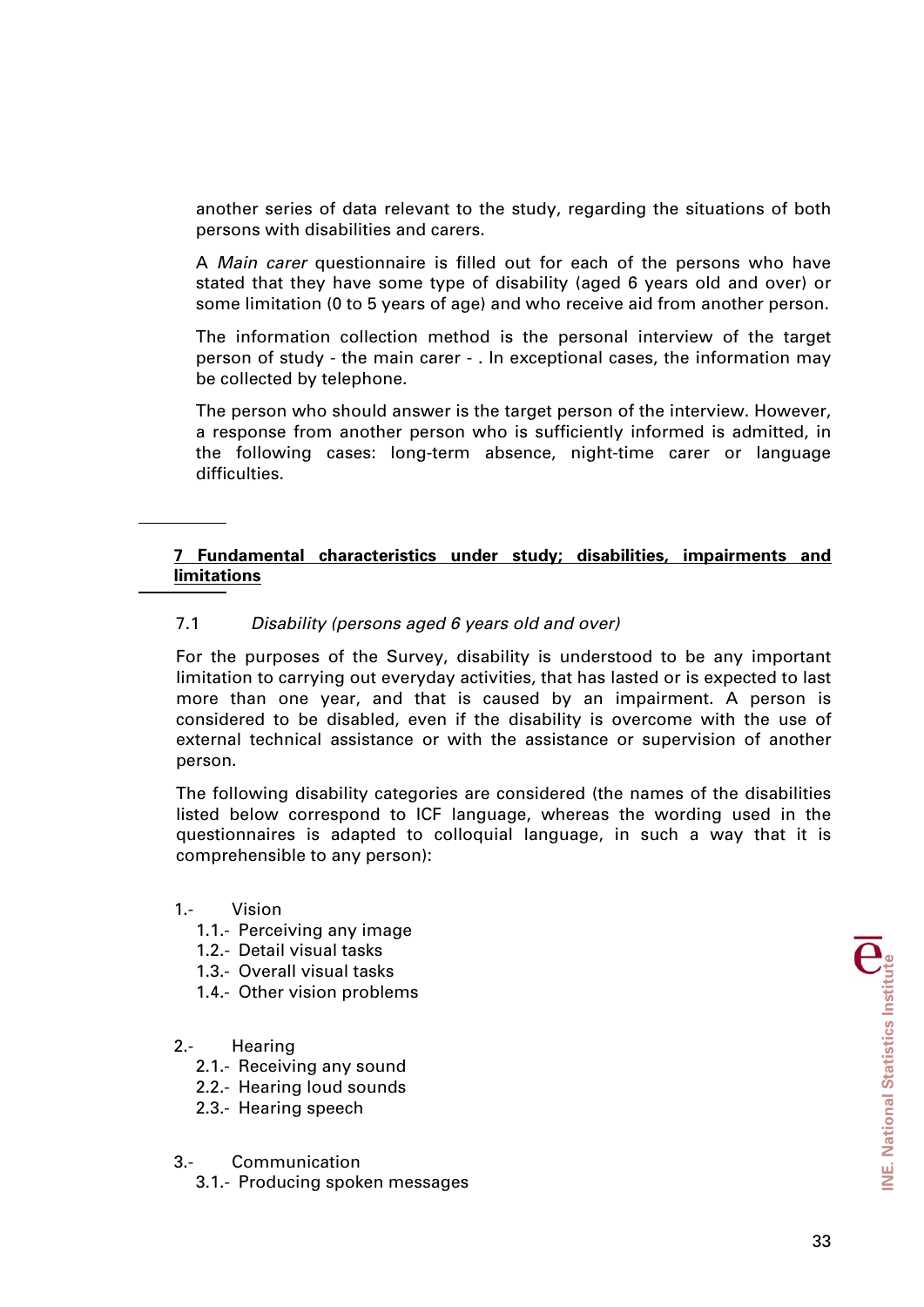- 3.2.- Receiving spoken messages
- 3.3.- Communication of written messages
- 3.4.- Communication of messages through gestures, signs or symbols
- 3.5.- Holding a conversation (only cognitive or intellectual problems)
- 3.6.- Communication through devices and communication techniques

4.- Learning and application of knowledge and development of tasks(only problems of a cognitive or intellectual nature)

- 4.1.- Intentional use of the senses (watching, listening, etc.)
- 4.2.- Basic learning (reading, writing, counting, etc.)
- 4.3.- Undertaking simple tasks
- 4.4.- Undertaking complex tasks
- 5.- Mobility
	- 5.1.- Changing basic body postures
	- 5.2.- Maintaining the position of the body
	- 5.3- Getting around inside the home
	- 5.4.- Getting around outside the home
	- 5.5.- Getting around via passenger transport
	- 5.6.- Driving vehicles
	- 5.7.- Picking up and carrying objects
	- 5.8.- Moving objects with the upper limbs
	- 5.9.- Fine hand use
- 6.- Self-care
	- 6.1.- Washing oneself
	- 6.2.- Caring for body parts
	- 6.3.- Toileting related to urination
	- 6.4.- Toileting related to defecation
	- 6.5.- Toileting related to menstruation
	- 6.6.- Dressing and undressing
	- 6.7.- Eating and drinking
	- 6.8.- Looking after one's health: following medical prescriptions
	- 6.9.- Looking after one's health: avoiding dangerous situations
- 7.- Home life
	- 7.1.- Acquisition of goods and services
	- 7.2.- Preparation of meals
	- 7.3.- Doing housework
- 8.- Interpersonal interactions and relationships
	- 8.1.- Basic interpersonal interactions
	- 8.2.- Relating with strangers
	- 8.3.- Formal relationships
	- 8.4.- Informal social relationships
	- 8.5.- Family relationships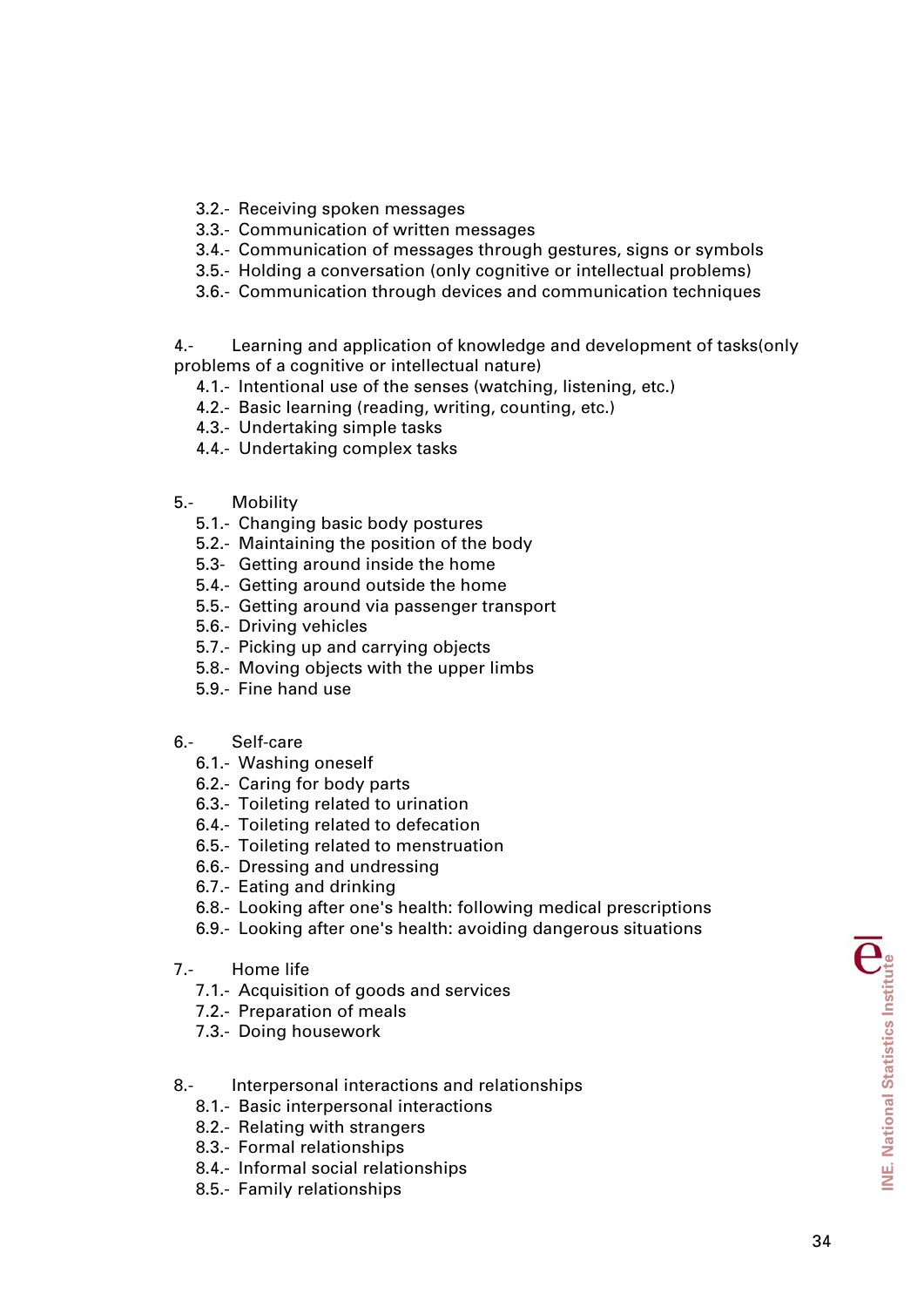# 8.6.- Intimate relationships

# 7.2- *Limitations (children under 6 years of age)*

In the group aged zero to five years old, the detailed study of disabilities is not used, given the difficulty of their detection. We have studied possible limitations that might have been detected in boys and girls this age. The following limitations have been considered:

- 1. Difficulty in remaining seated without aid (only for children 9 months old or over)
- 2. Difficulty in remaining standing without aid (only for children 15 months old or over)
- 3. Difficulty in walking alone (only for children 18 months old or over).
- 4. Total blindness
- 5. Severe difficulty in seeing
- 6. Total deafness
- 7. Severe difficulty in hearing
- 8. Difficulty in moving arms or weakness / stiffness in the arms
- 9. Weakness or stiffness in the legs
- 10. Seizures, the body becomes rigid or the person loses consciousness
- 11. Difficulty in doing things like other children her/his age
- 12. Frequently sad or depressed
- 13. In comparison with other children her/his age, s/he has difficulty in relating with other children (playing, expressing affection, etc.) or is frequently absent
- 14. Difficulty in understanding simple commands (only for children 2 years old or over)
- 15. Difficulty in recognising and naming at least one object (an animal, a toy, a cup, etc.) (only for children 2 or 3 years old).
- 16. Notices a difference in the way of speaking from other children her/his age (only for children 3, 4 or 5 years old).
- 17. Participates in an early learning programme or receives some kind of stimulation, speech-therapy service, etc.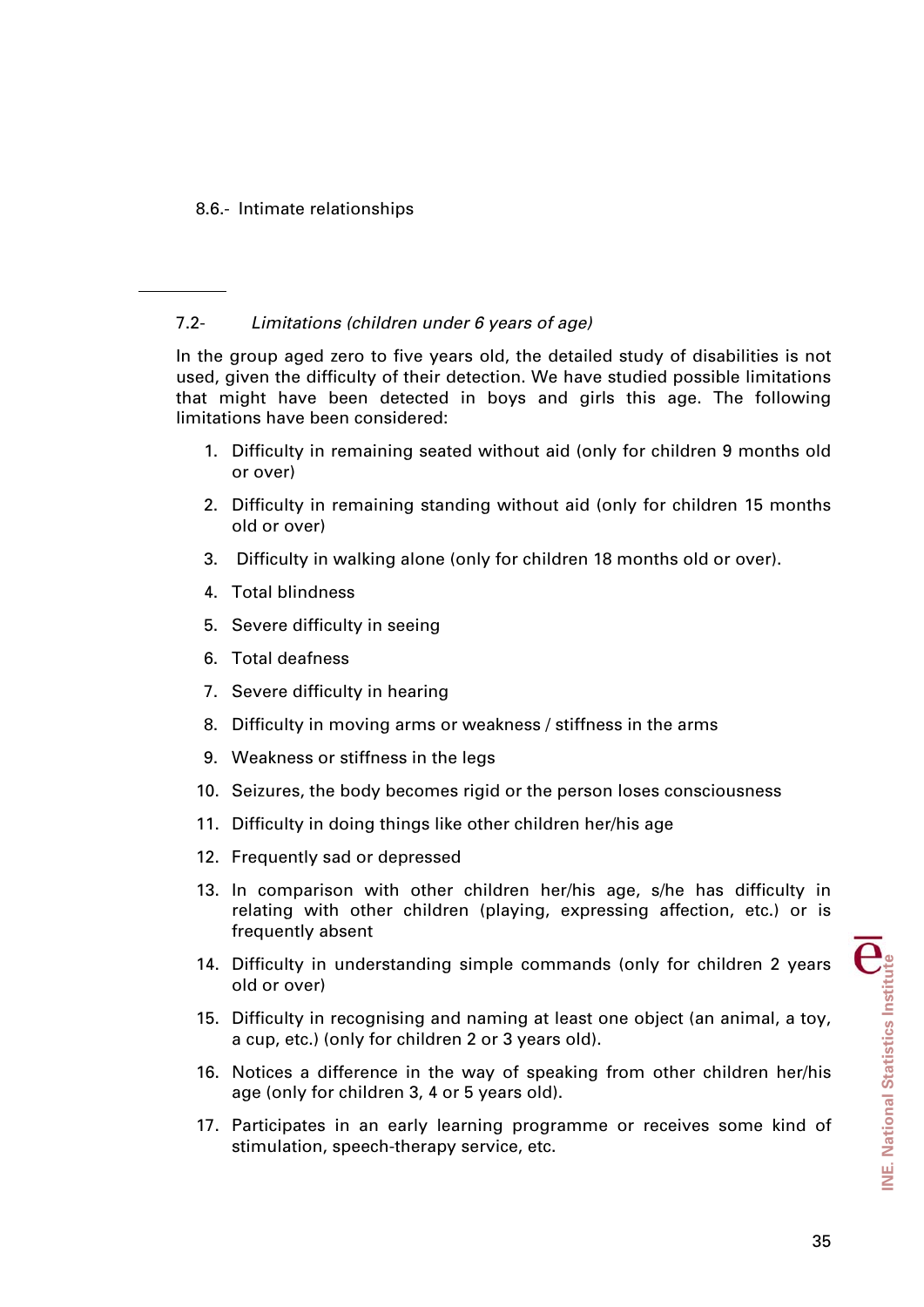18. A doctor (or psychologist) has diagnosed some other illness (or problem) with a total expected duration longer than one year, by which s/he needs special care or attention.

## 7.3 *Impairments*

An **impairment** is understood to be any loss or anomaly of an organ, or of the function of that organ. For example, the absence of a hand, paraplegia, mental retardation, language disorders, etc.

## IMPAIRMENT ASSIGNATION GUIDELINES:

There are certain assignment guidelines for the cases in which a disability may have been produced by different impairments, or when it is difficult for the informant to ascertain the true origin of her/his disability. These guidelines are described below:

I) When the disability is from an illness that has already been cured, or that is not evolving but has left some sort of after-effect, the impairment will be that of the organ, system or tract in which said after-effect has been produced. For example, a disability to hear, produced by a meningitis that has already been cured, is from an auditory impairment. Likewise, a disability to get around produced by a poliomielitis that has already been cured, is due to an impairment in the lower limbs.

When the disability is the result of a degenerative and progressive illness, and therefore, one that has not been cured, the impairment considered will be that of the ill tract or system, independently of the after-effects that it is producing in another organ. For example, a disability to see caused by diabetes, is due to an endocrine-metabolic impairment, and a disability to get around caused by Parkinson's, is considered to be due to a nervous system impairment.

There is a third case, in which a disability may be produced by a long-term, but curable illness, such that, at the same time that the illness is directly affecting an organ, tract or system, the after-effects of said illness are already becoming evident. In general, these after-effects affect the same organ as the illness, and therefore, both paths lead to the same impairment. For example, the disability to get around produced by a pulmonary tuberculosis is due to a respiratory system impairment, in both the case of a person who has the disease and the case of a person who is already cured of it, and has pulmonary fibrosis as an after-effect.

IV) Aside from the previously explained methodological issues, two exceptions are established in the matter of the assignation of the impairment of origin, due to the growing demand for information that is arising form the differentiated study of these impairments:

IV.1. Mental impairments (this includes headings 1.1, 1.2, 1.3, 1.4, 1.5, 1.6, 1.7 and 1.8 regarding mental retardation, dementia and other mental disorders).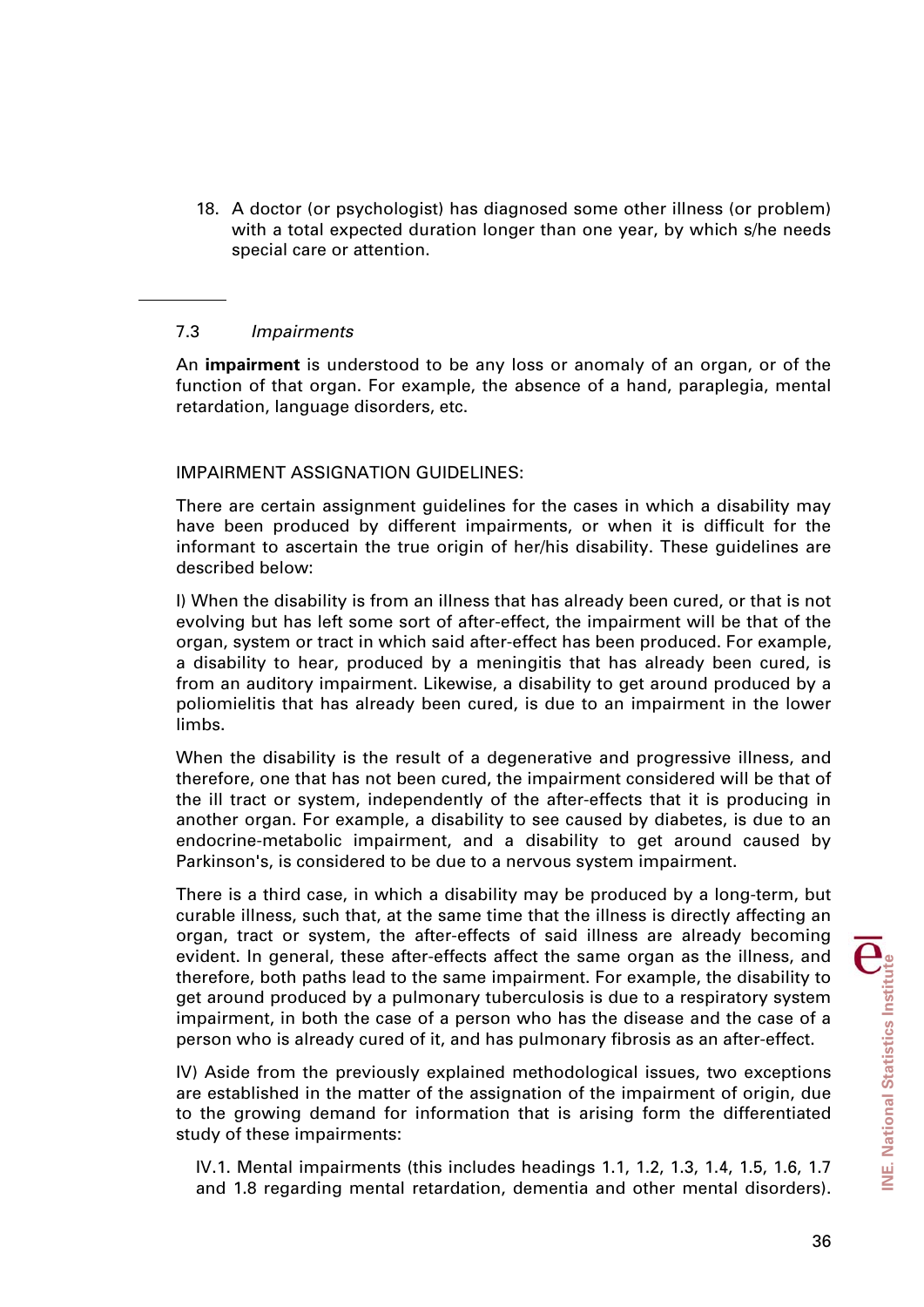This same section encompasses all mental disorders, independently of the type of illness that causes them (unchanging or in evolution) or the aftereffects that they cause to other organs or systems.

For example, an unchanging illness such as Down's Syndrome or Autism is always considered to be a mental impairment, even in the case of having left after-effects on any other organ or system (for example, in the system of language, speech and voice).

IV.2. Nervous system impairments (this includes headings 6.1 to 6.6, regarding the paralysis of extremities, paraplegia, tetraplegia, disorders in the coordination of movements and/or muscle tone and other nervous system impairments). An exception is established in the application of guideline I (referring to unchanging illnesses): any Nervous System illness that generates, applying guideline I, an Osteoarticular Impairment, is classified as a Nervous System Impairment.

For example, a secondary medular section to a traffic accident, which would generate, on applying guideline I, an impairment of the lower extremities within the osteoarticular impairments, should be assigned the Paraplegia impairment as one of the Nervous System impairments.

In the cases in which the origin of the impairment is a degenerative illness that is in evolution (guideline II), such as the case of a paraplegia caused by amyotrophic lateral sclerosis, the inclusion in this heading of Nervous System Impairments does not imply any problem, as applying the general guidelines, one would reach the same conclusion.

V) When the disabilities involve the degenerative processes of several systems or tracts in which, either the age of the person has a determining influence or they are due to polymalformative syndromes of a congenital origin, the resulting original impairment of each disability, for each one if these two cases, is that which is known as Multiple Impairments.

These Multiple Impairments solely refer to persons with impairments caused by only two types of disorder:

V.1. Multiple Impairments of a congenital origin. This refers to persons with impairments that affect several organs and/or organic systems, and that are due to congenital polymalformations.

We can conclude from this definition that, if a congenital syndrome only affects one organ and/or system, the impairment assigned to it is that of the organ and/or system in which the after-effects have occurred.

This guideline has one exception, already states as Guideline IV.1 regarding Mental Impairments. That is, if these congenital syndromes produce mental disorders, the impairment assigned to the disability due to these mental disorders is Mental Impairments, and not Multiple Impairments.

For example, supposing the case of a person who, due to a congenital syndrome, has the following disabilities: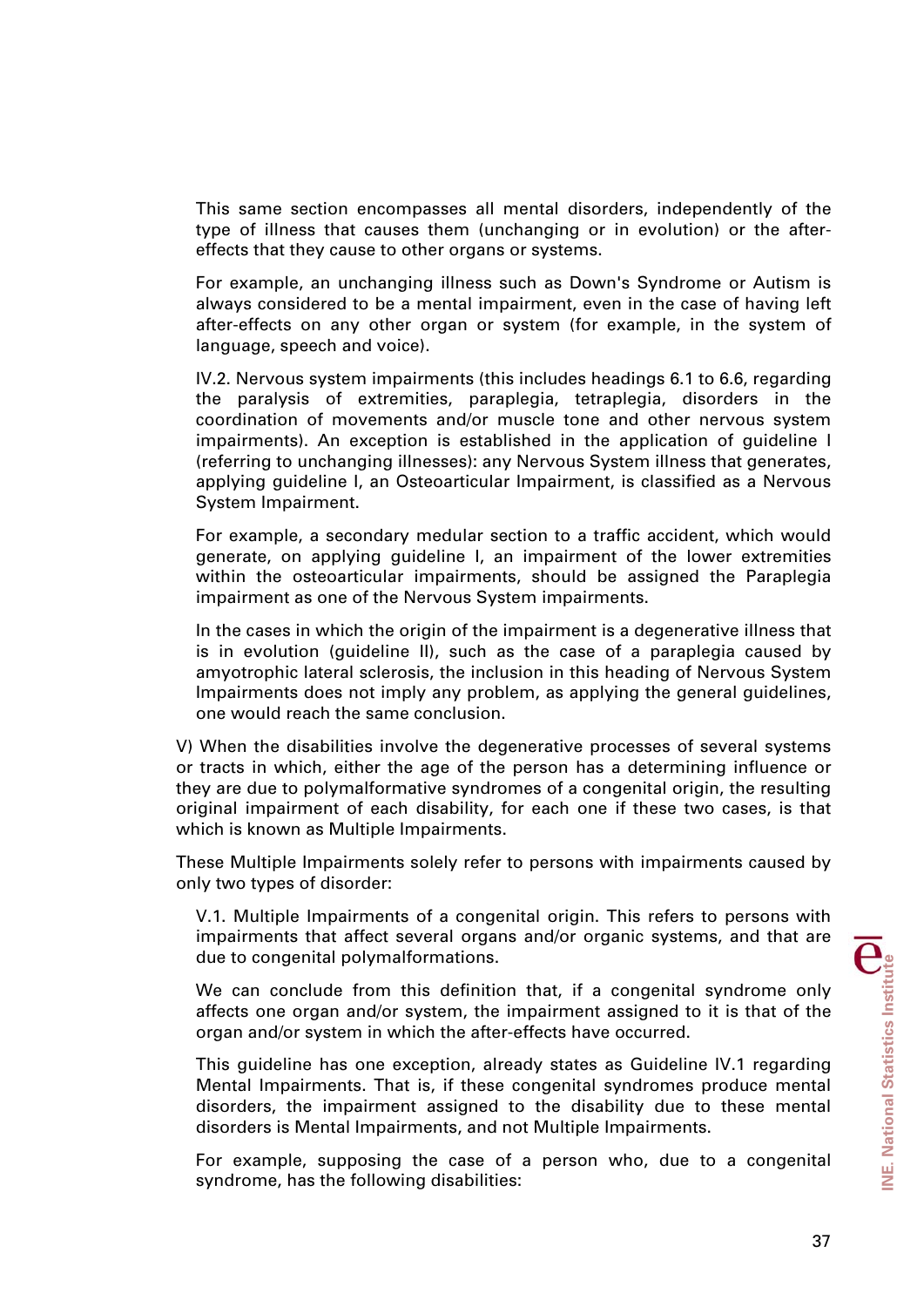- No. 3 "Significant difficulty in seeing the face of someone on the other side of the street", caused by a deformation of the eyeball.

- No. 17 Significant difficulty in carry out complex tasks, caused by a moderate mental retardation.

- No. 21 Significant difficulty in walking or moving outside of the dwelling, caused by problems in the respiratory tract.

The Impairment of origin assigned to Disabilities 3 and 21 is 8.2 Multiple Impairments. Nevertheless, Disability 17 is assigned Impairment 1.3 Moderate mental retardation.

However, if the congenital syndrome had only generated a sight disability (3), it would be assigned Impairment 2.2 Poor vision, since it is a single organ or system that is affected.

V.2. Multiple Impairments due to degenerative processes derived from age. This includes persons who have several impairments in a not very serious state, mainly caused by their old age, by which each one of them, separately, would not be the direct cause of any disability, but the effect of all of them as a whole does cause disabilities. However, in the case that the surveyed person had arthrosis (even if it is a degenerative process due to age), this illness has its own entity, that is, by itself it produces a disability, and therefore, an Osteoarticular impairment corresponds to it.

#### *Examples of Disabilities and Impairments*

The following shows several examples of disabilities with some of their possible causes, for the purpose of clarifying how the impairments should be assigned, since at times, different impairments can be attached to the same disability, depending on the illness that has caused it:

1. Significant difficulty in getting around using means of transport as a passenger (22). This disability may have been caused by:

- Alzheimer's. It is assigned, applying guideline IV.1, to Disorders within the Mental Impairments.

- Lack of a lower limb. It is assigned, applying guideline I, to Lower Extremities within the Osteoarticular Impairments.

- Parkinson's Disease. It is assigned, applying guideline II, to Motor Coordination and/or Muscle Tone Disorders, within the Nervous System Impairments.

- Tetraplegia due a cerebral paralysis. It is assigned, applying guideline IV.2, to Tetraplegia Impairment within the Nervous System Impairments.

Justification: Applying guideline I would lead us to an Osteoarticular Impairment. However, precisely guideline IV.2 establishes an exception in the cases in which an illness of the Nervous System causes an Osteoarticular Impairment, leading it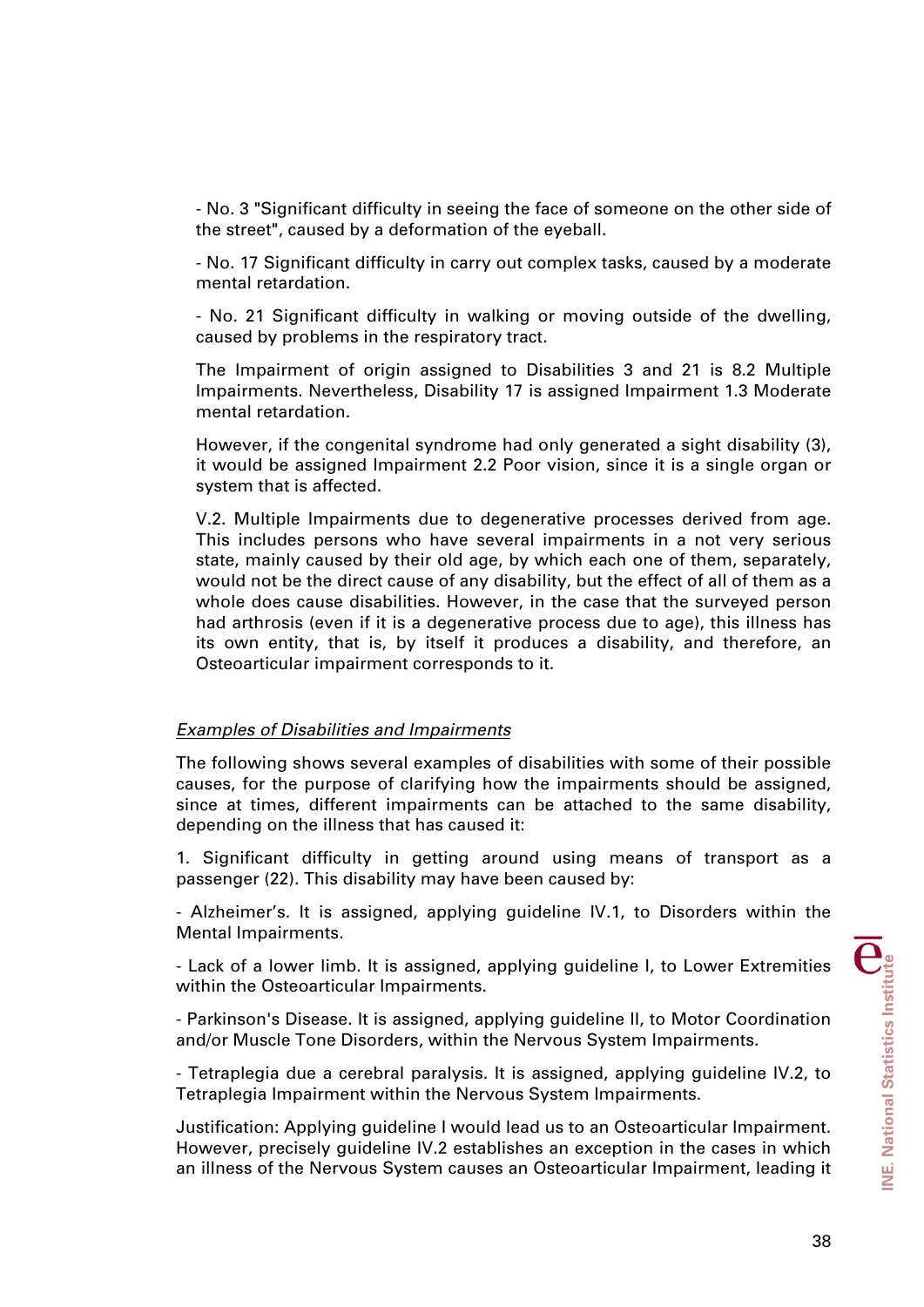to Nervous System Impairments. Therefore, the disability is assigned to the Tetraplegia Impairment within the Nervous System Impairments.

- Mainly due to age. Even if the person does not have any illness that could affect her/him in a significant way in travelling on public transport, the set of health problems that affect her/him, mainly caused by old age, limit her/him in the carrying out of this activity. The disability is assigned, applying guideline V, to Multiple Impairments.

2. Blind or only distinguishes between light and darkness (1). This disability may have been caused by:

- Defects in the sight organs, for example, cataracts in both eyes. The disability is assigned, applying guideline II, to Total Blindness within the Visual Impairments.

- Severed Optic Nerve. The disability is assigned, applying guideline I, to Total Blindness within the Visual Impairments.

- Cerebral Tumour affecting cerebral vision centres. The disability is assigned, applying guideline II, to Other Nervous System Impairments within the Nervous System Impairments.

3. Significant difficulty in speaking comprehensively or saying sentences that make sense (8). This disability may have been caused by:

- Mental Disorders affecting the cerebral centre for language, speech and voice, for example, Autism. The disability is assigned, applying guideline IV.1, to Mental Impairments.

Justification: Even though this is an unchanging mental illness whose after affects have a repercussion on the System of Language, Speech and Voice, it is assigned a Mental Impairment, given that guideline IV.1 encompasses all of the mental disorders in Mental Impairments.

- Problems in the Vocal Apparatus, for example, absence of a jaw, laringectomy, etc. These two illnesses are unchanging, and therefore, applying guideline I, the disability is assigned, in the first case, to Head Impairments within the Osteoarticular impairments, and in the second case, to Respiratory Apparatus Impairments within the Visceral Impairments.

- Degenerative Disorders affecting the Nervous System (except mental), for example, Parkinson's Disease or Cerebral Tumour. These two illnesses are degenerative, and therefore, applying guideline II, they are assigned to Nervous System Impairments. In the first case, it is assigned to the Impairment of Motor Coordination and/or Muscle Tone Disorders, and in the second case, to other Nervous System Impairments.

- Disorders that do not evolve affecting the Nervous System and that affect the cerebral language centre or nerves in the production of speech and voice (except mental), for example, Intercranial Injury, Cerebral Paralysis, Severed Medula. These illnesses are unchanging, and therefore, applying guideline I, the disability is assigned to the Impairments of Language, Speech and Voice.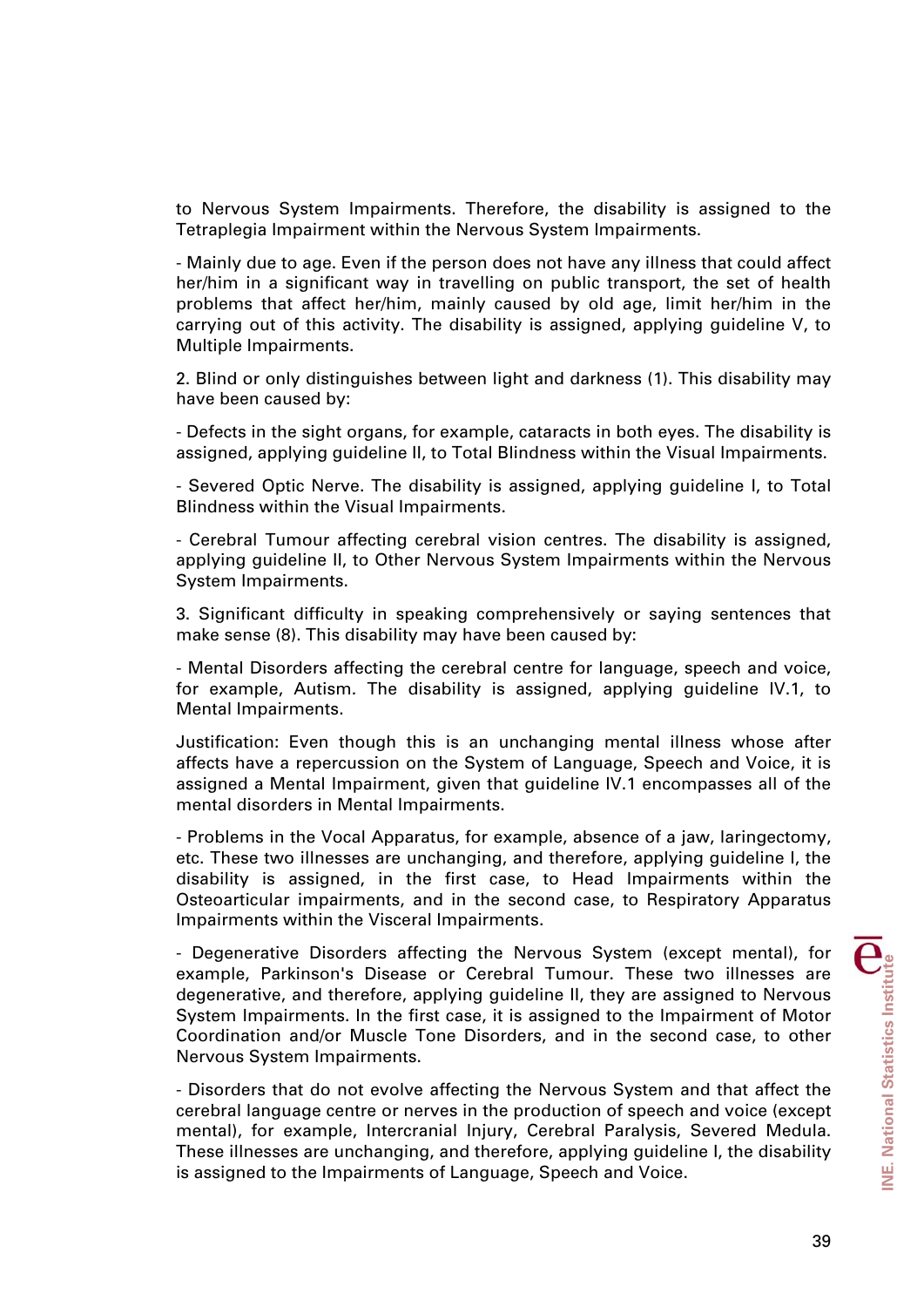# CLASSIFICATION OF IMPAIRMENTS:

The following categories of impairment are considered:

*PERSONS AGED 6 YEARS OLD AND OVER:* 

# **1.- Mental impairments**

## *1.1.- Developmental delay*

This refers to children up to the age of 14 years old, whose mental development is below normal. Due to their level of maturity, these children may display behavioural and learning problems.

# *1.2.- Profound and severe intellectual impairment*

This refers to persons with an intelligence quotient between 0 and 34, with certain characteristics according to age, in: the areas of psychomotor and language development, in social and occupational abilities, in personal and social autonomy, in the educational and behavioural process. These persons are unable to care for themselves in feeding, excretion, hygiene, and dress, and constantly require the aid of a third person for assistance and protection.

# *1.3.- Moderate intellectual impairment*

This refers to persons with an I.Q. between 35 and 49. These persons can learn social and occupational abilities, though they do not pass the second grade of Primary education or GBE. They can contribute to their own maintenance through protected workshops, under strict supervision.

## *1.4.- Mild intellectual impairment*

This refers to persons with an I.Q. between 50 and 69. Adolescents can acquire practical abilities and academic knowledge up to the level of sixth grade of Primary education or GBE, though as of second or third grade, they need special support. Adults with a mild intellectual impairment develop social and communicative abilities similar to those of their unimpaired colleagues; many are not recognised as retarded outside of school or after finishing their education. They achieve a minimum level of autonomy and become integrated in special employment centres or in ordinary employment with support.

## *1.5.- Borderline intelligence*

This refers to persons with an I.Q. between 70 and 85, with difficulties in adapting to the demands of the environment and to competitive environments. Up until adolescence, they present the same interests as the rest of the children their age, and afterwards, they present social adaptation problems. Adolescents can acquire practical abilities and academic knowledge until the level of sixth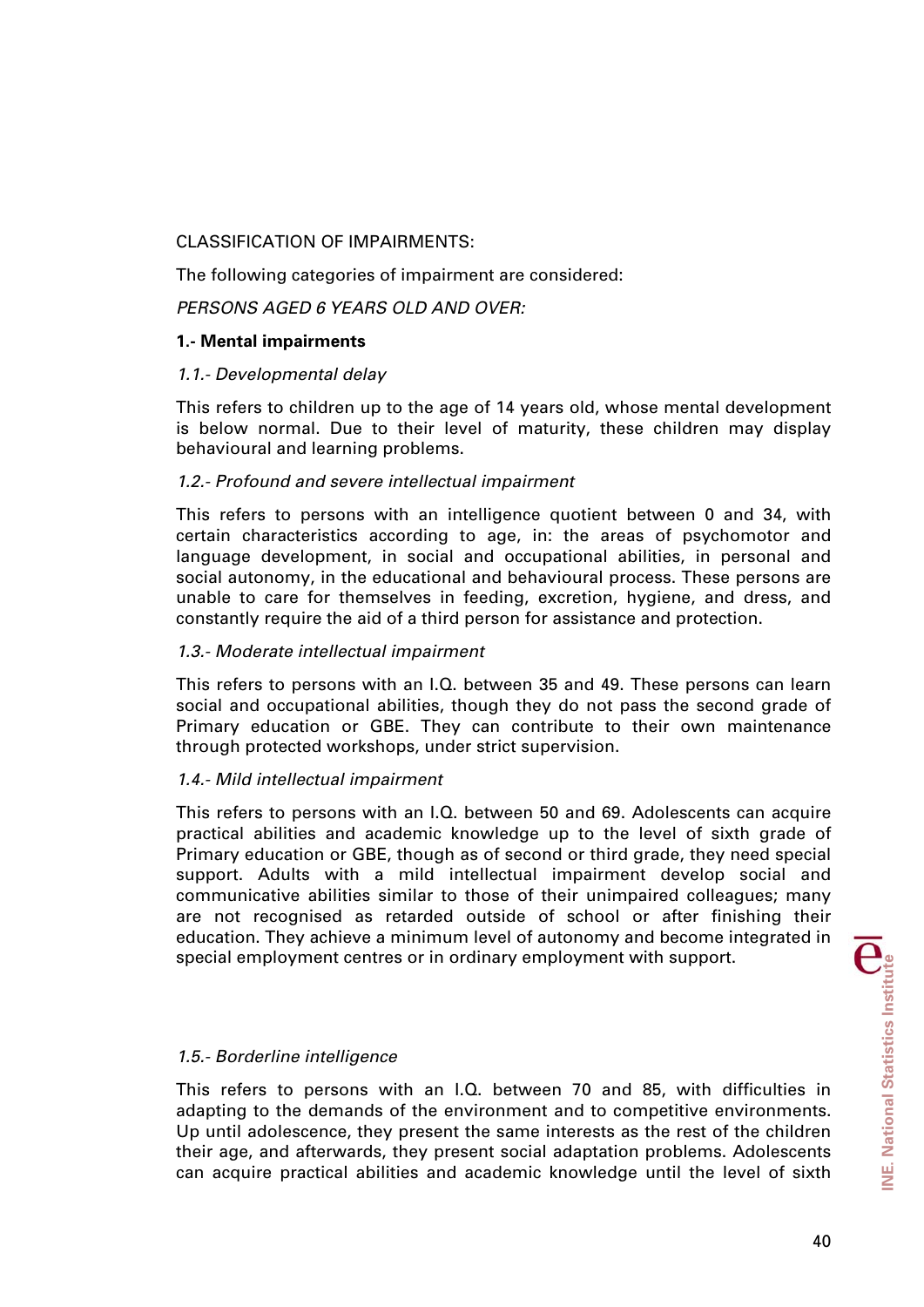grade of Primary education or GBE, and in secondary education, they require special support. Persons with borderline intelligence are capable of acquiring a minimum independence with their almost total social and/or labour abilities, though they require support occasionally. They do not usually have the legal recognition of disability (Disability Certificate).

## *1.6.- Dementia*

This is a progressive loss of the cerebral functions that affects memory, and can also be accompanied by alterations in behaviour, learning and communication. It refers to all types of dementia, including Alzheimer's and those impairments that follow degenerative processes that eventually cause dementia, and on which the age of the person has a decisive influence.

#### *1.7.- Mental illness*

This refers to severe mental alterations with a duration longer than two years. Their consequences hamper or prevent the development of their functional abilities, in basic aspects of life, affecting the family, social and labour areas. These persons therefore require psychiatric and social attention. These include: schizophrenia and other schizoid disorders, paranoid-type disorders and affective disorders (maniacal disorder, bipolar disorder, chronic depression with/without psychotic symptoms).

#### *1.8.- Other mental and behavioural disorders*

This refers to persons with impairments of the general and specific mental functions, which have their origin in: Organic mental disorders (for example, an alcoholic psychosis), autistic-spectrum disorders, generalised development disorders, phobias, obsessions, somatic disorders, hypochondrias, mood disorders, anxiety disorders, adaptive and somatoform disorders, personality disorder, etc.

#### **2.- Visual impairments**

This refers to persons with functional impairments of the visual organ and of the associated structures and functions, including the eyelids.

#### *2.1.- Total blindness*

This refers to persons who have no perception of light in either eye.

## *2.2.- Poor eyesight*

This refers to persons with moderate  $\langle$ <0.3) or severe  $\langle$ <0.12) visual impairments, or with moderate (60 $^{\circ}$  diameter or less) or severe (20 $^{\circ}$  or less) impairments in their visual field.

## **3.- Hearing impairments**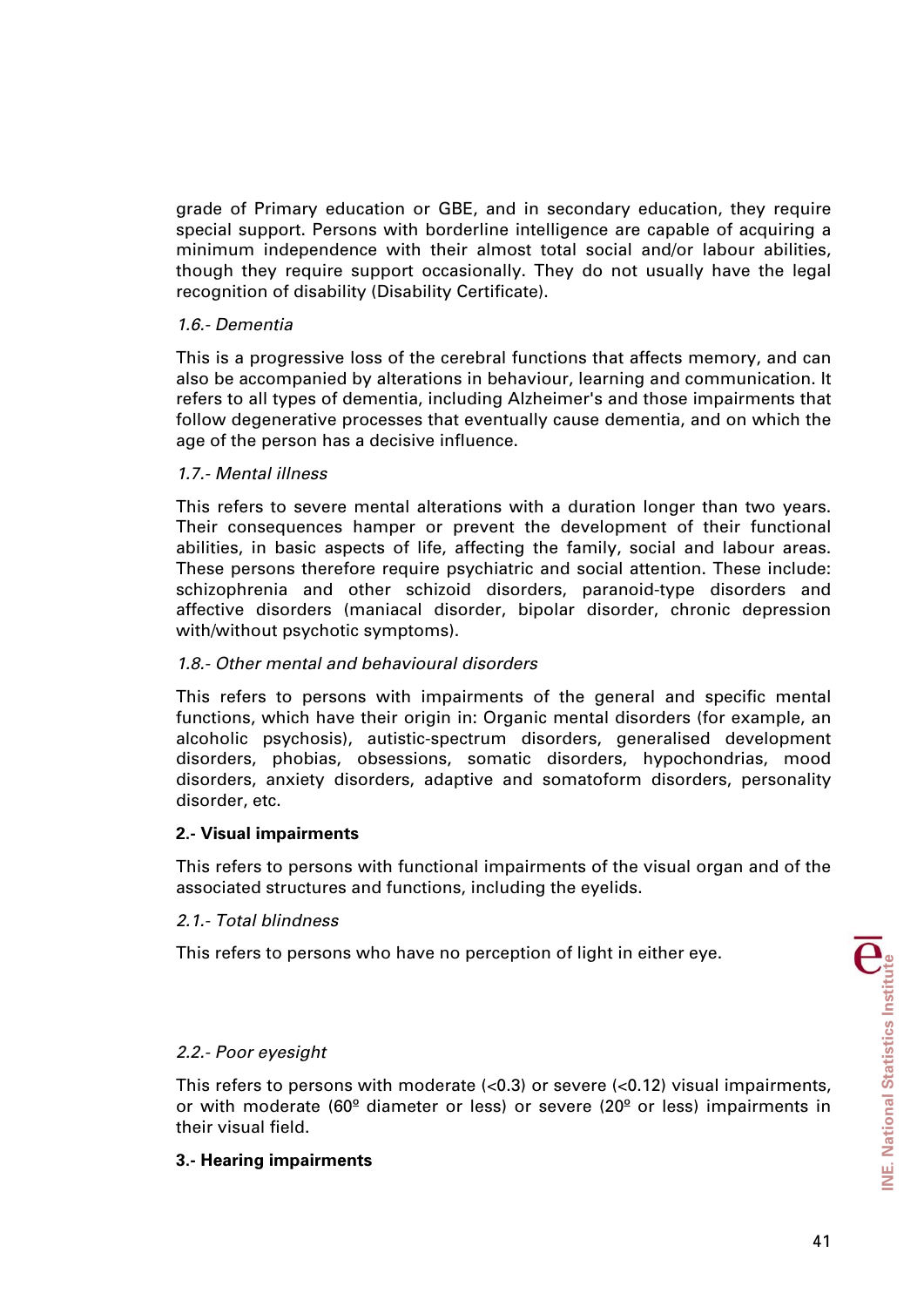This refers to persons with impairments of functions structures associated with the hearing apparatus.

#### *3.1.- Prelocution deafness*

This refers to persons with deafness, which manifests itself prior to language acquisition (children). This includes deaf-muteness where muteness is a consequence of prelocution deafness.

#### *3.2.- Postlocution deafness*

This refers to persons with deafness that manifests itself after language acquisition (adults), with total hearing loss, and who cannot benefit from the use of hearing aids.

#### *3.3.- Hard of hearing*

This refers to persons with different degrees of hearing loss: moderate (45-50 dB), severe (71-91 dB), profound (>91 dB). They can benefit from the use of hearing aids.

#### *3.4.- Balance disorders*

This refers to persons with labyrinthine vertigo (Meniere's disease being the most common type), dizziness and locomotion defects due to vestibular disorders.

## **4.- Language, speech and voice impairments**

This refers to persons with language comprehension and/or production impairments, speech production and/or articulation impairments, and voice disorders.

## *4.1.- Muteness (not through deafness)*

This refers to persons whose sound production organs are normal, but are mute as a result of brain damage to the speech centres, mental disorders, certain types of autism, etc.

## *4.2.- Difficult or incomprehensible speech*

This refers to persons with severe language after-effects, such as aphasia, dysphasia, dysarthria, dysphonia, dysphemia, etc., caused by injuries in the cerebral language region, for example, CVA (cerebral vascular accident), craneocerebral accident, language disorders associated with dementia, mental retardation, etc.

*CVA is the generic name given to a group of cerebral diseases of a vascular origin. These include brain haemorrhage, cerebral thrombosis and cerebral embolism.* 

*Aphasia: Loss or impairment of the ability to express oneself through speech, writing or signs, or to understand written or spoken language, as a result of*  injury or illness affecting brain centres. There are many different types of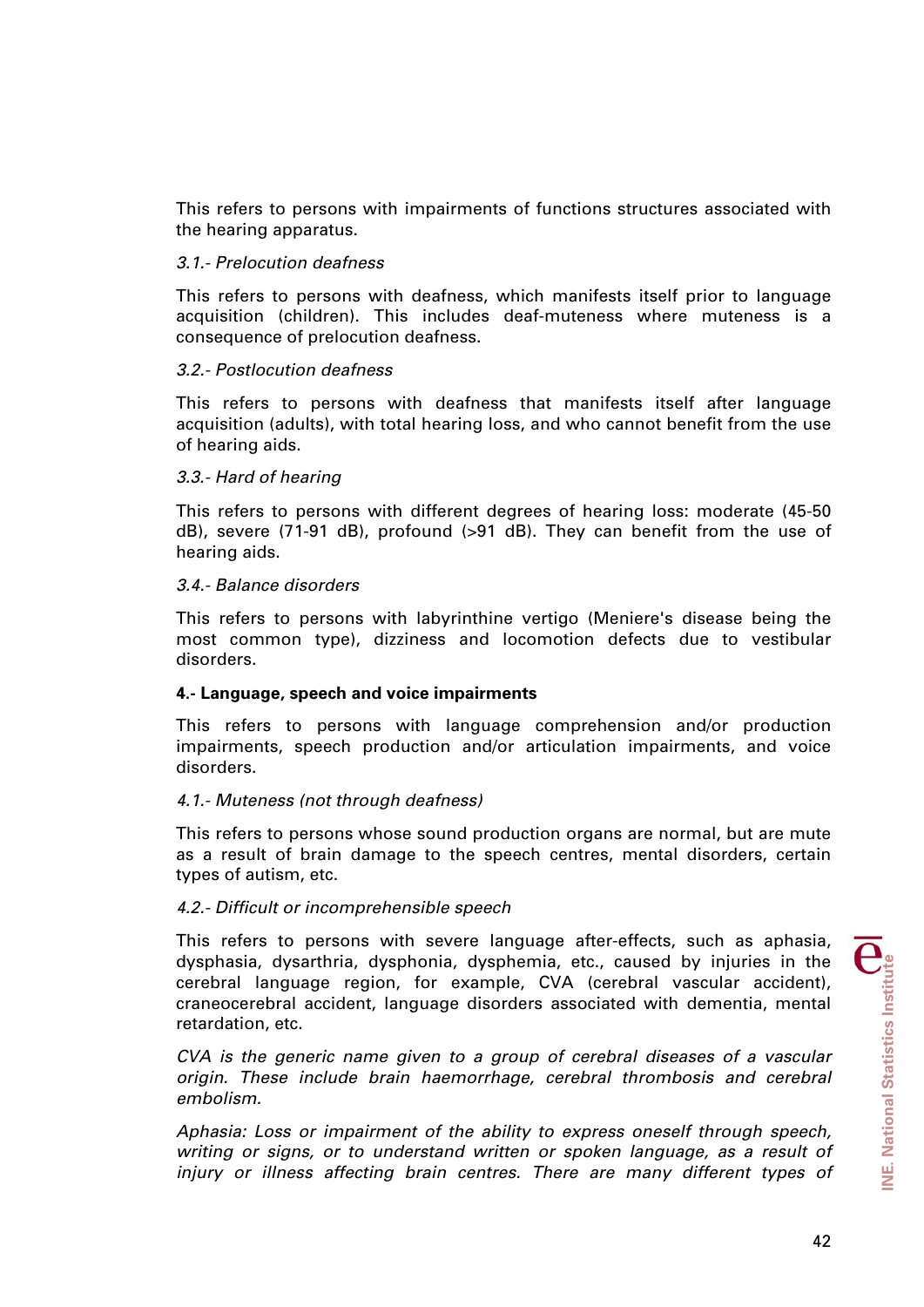*aphasia. Dysarthria: An imperfect articulation of speech, due to an impaired muscle control, caused by damage to the nervous system. Dysphonia: A deviance in voice intensity, tone and pitch. Dysphemia: Stuttering.* 

#### **5.- Osteoarticular impairments**

This refers to persons with mechanical and motor alterations of the face, head, neck and limbs, as well as the absence of limbs, resulting from damage to the support elements of the body (mainly the skeletal system).

#### *5.1.- Head*

This refers to persons with structural defects, malformations and/or functional defects of the bones and articulations of the head and/or face (anomalies affecting the mouth, teeth, cleft lip, etc.).

#### *5.2.- Spinal column*

This refers to persons with impairments due to congenital malformations (e.g. spina bifida), acquired deformities (kyphosis: an excessive backward curvature; Scoliosis: an excessive lateral curvature; Lordosis: an excessive curvature towards the front; Combinations thereof: kyphoscoliosis, lordoscholiosis, etc.); alterations of the vertebrae (intervertebral hernia, collapsed vertebrae due to osteoporosis, for example), after-effects of injuries, infections, rheumatism (osteoarthrosis: a form of degenerative rheumatism caused by age, that involves no articular deformation; arthritis: a form of rheumatism consisting of the inflammation of the articulations with articular deformation, etc, ...).

## *5.3.- Upper limbs*

This refers to persons with congenital and/or acquired anomalies of the shoulder, arms, hands (absence thereof, defects affecting bone length or width), articular defects (ankylosis, function impairments, etc.).

#### *5.4.- Lower limbs*

This refers to persons with congenital and/or acquired anomalies of the bones, articular defects, etc.; defects in the pelvis, the knees (varus () or valgus X), ankles and feet (flat, hollow, varus, valgus, club, etc.).

#### **6.- Nervous system impairments**

This refers to persons with severe anomalies in the structures and/or functions of their central and peripheral nervous systems (regardless of the cause: malformations, infections, tumours, etc.) affecting the musculoskeletal system and the articulations.

## *6.1.- Paralysis of an upper limb*

This refers to persons with a total loss of mobility of an upper limb (monoplegia). If the paralysis is partial or incomplete, the condition is called monoparesis.

## *6.2.- Paralysis of a lower limb*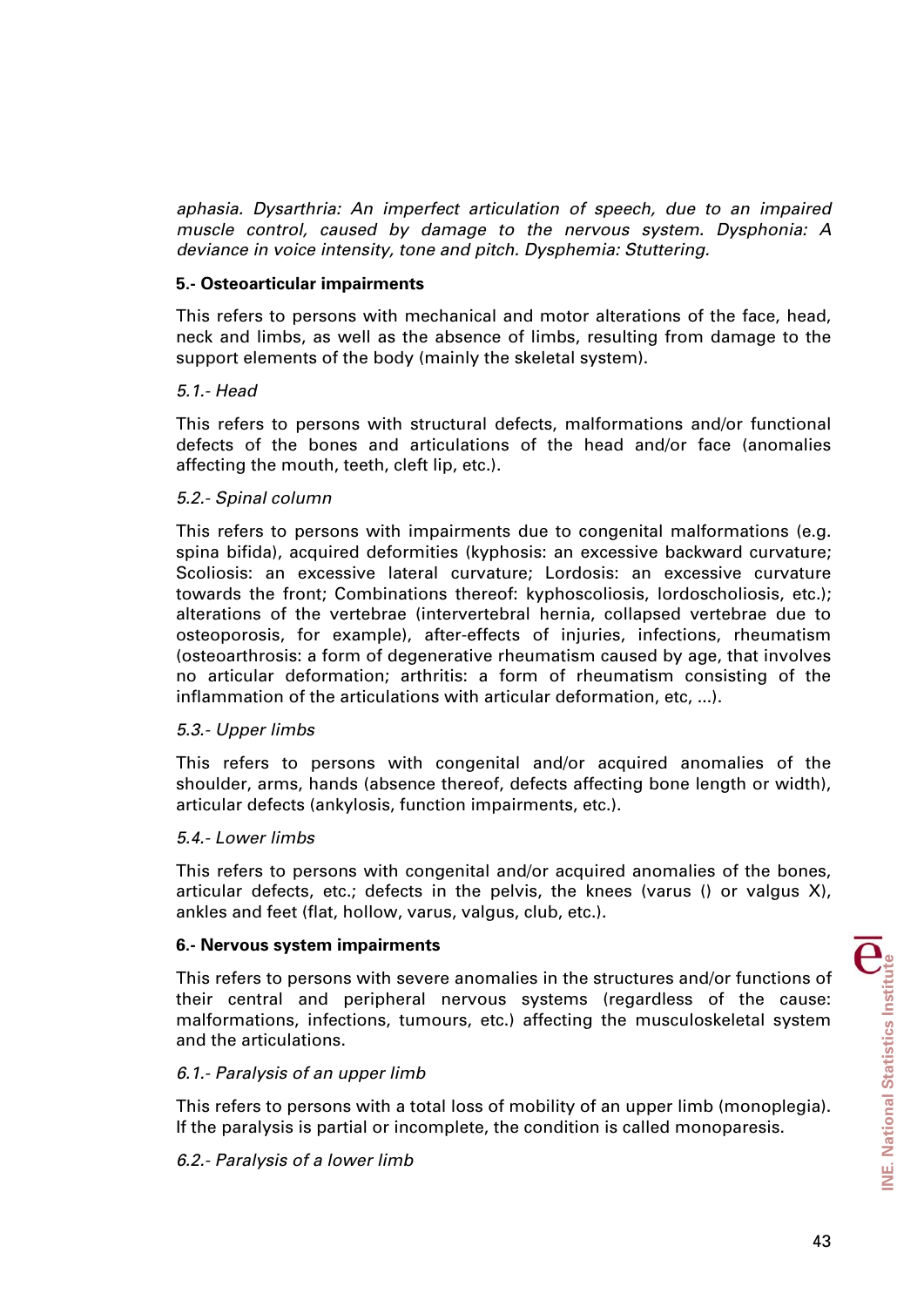This refers to persons with a total loss of mobility of a lower limb (monoplegia) or a partial or incomplete paralysis (monoparesis).

## *6.3.- Paraplegia*

This refers to persons with a total loss of mobility of both lower limbs, regardless of the cause (injury, infection, degeneration, tumour, etc.). Partial or incomplete loss (paraparesis) is also considered.

## *6.4.- Tetraplegia*

This refers to persons with a total loss of mobility of all four limbs. Partial loss (tetraparesis) is also considered

## *6.5.- Motor control and/or muscular tone disorders*

This refers to persons with impairments of the CNS (central nervous system), causing movement lack of coordination, involuntary movements, tremors, tics, stereotypy (persistent repetition of acts, movements, words or phrases linked to different conditions, particularly mental illness), balance alterations, nonlabyrinthine vertigo (including essential vertigo, hysterical vertigo, vertigo caused by cerebral arteriosclerosis, diseases of the central nervous system, cardiopathy) and impairments due to an increase or decrease in muscle tone. Also included are disorders of the CNS, such as Parkinson's disease, cerebral palsy, epilepsy, multiple sclerosis, amyotrophic lateral sclerosis, etc.

## *6.6.- Other impairments of the nervous system*

This refers to persons with muscular distrophy (degeneration of the muscle with progressive atrophy, without observable injury of the spinal cord), partial atrophy, hemiplegia, etc.

## **7.- Visceral impairments**

#### *7.1.- Respiratory system*

This refers to persons with a severe impairment of their respiratory functions, with regard to their frequency, intensity, rhythm, presence of structural defects in some part of the respiratory tract, etc. It includes persons who depend on artificial devices to maintain their respiration, tracheotomised persons, etc.

## *7.2.- Cardiovascular system*

This refers to persons with severe impairments of their cardiac functions (frequency, rhythm, cardiac output volume, etc.), as well as the functions of the blood vessels (arterial system, venous system, capillary system, etc.). It also includes severe malformations of the heart, heart valves, etc. This group includes persons who are dependent on any device or apparatus acting on the heart or the valve system, to maintain their functions, such as artificial valves, pacemakers, transplants, etc.

#### *7.3.- Digestive system*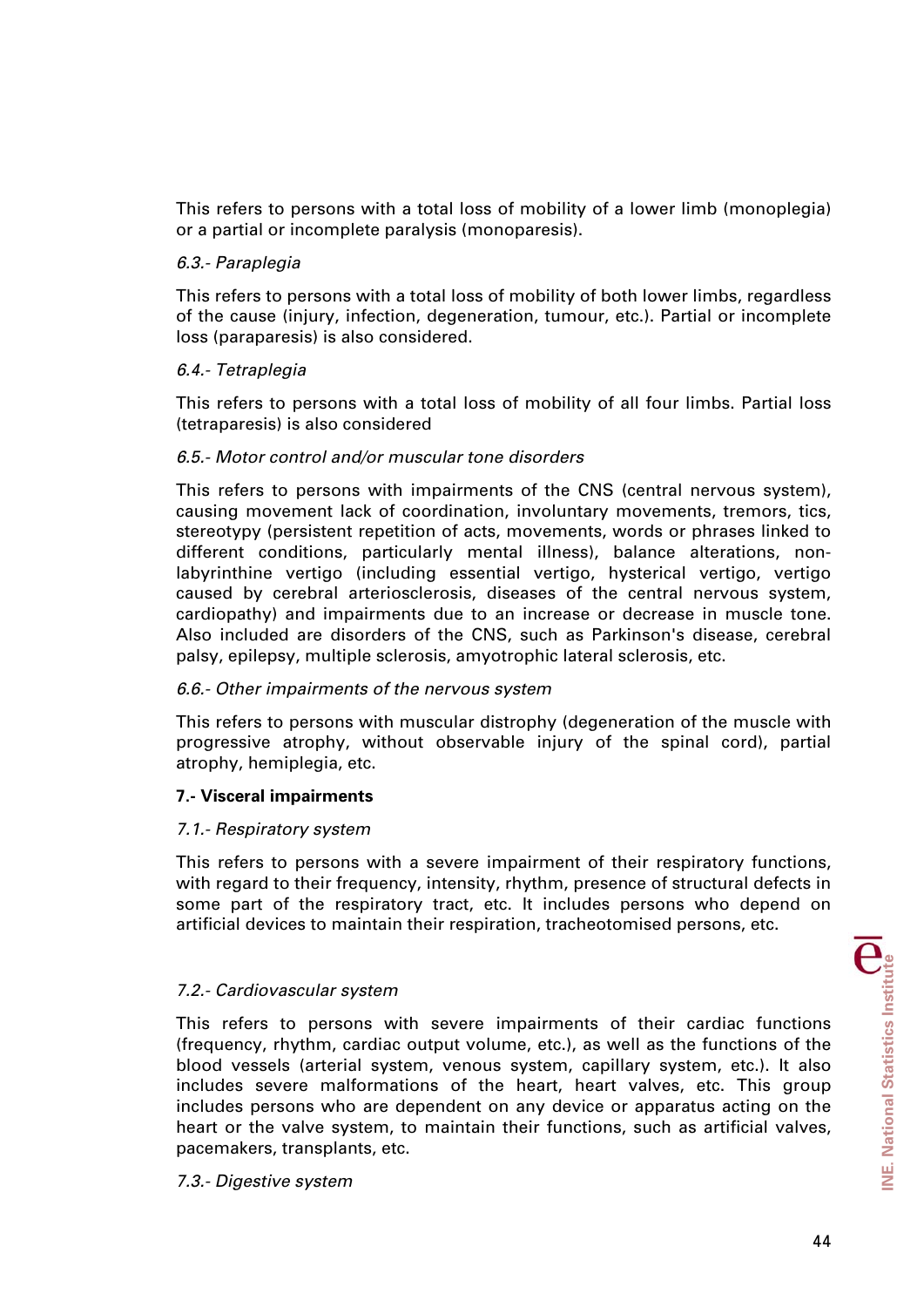This refers to persons with severe impairments in the functions and/or structures of the different sections of the digestive tract (mouth, tongue, aesophagus, intestine), causing difficulty in chewing, swallowing, digesting, etc. It also considers malformations, obstructions, severe disorders involving vomiting, diarrhoea, excessive weight loss, etc. , in addition to severe functional and/or structural disorders of the glands attached to the digestive tract, including the gall bladder, liver and pancreas, as well as any after-effects of surgery (stomas, fistulas, etc.).

## *7.4.- Genitourinary system*

This refers to persons with severe impairments affecting the functions of the kidneys, ureters, bladder, urethra, sphincters, etc. (severe renal insufficiency, retention, urinary incontinence, etc.) and malformations of said organs, as well as the dependence on special devices such as catheters, artificial kidneys, etc. Regarding the genital system (internal, external, male or female), severe anatomical and/or functional defects are considered, including severe disorders in the fulfilment of the sexual functions, sterility, etc.

## *7.5.- Endocrine-metabolic system*

This refers to persons with severe impairments due to disorders of the endocrine glands (dwarfism, gigantism, hyper/hypothyroidism, disorders of the adrenal glands, diabetes, obesity, etc.). Likewise, this includes severe impairments due to congenital metabolic errors (of proteins: Phenylketonuria, Tyrosinemia, etc.; of fats: Hypercholesterolemia, Lipid storage disorders, Hypertriglicerinemia, etc.; of sugars: Galactosemia, Fructose intolerance, etc.)

## *7.6.- Haematopoietic system and immune system*

This refers to persons with severe impairments due to disorders of the haematopoeitic organs (bone marrow, spleen, ganglia, etc.) and/or of the blood components (cells, plasma), alterations of coagulation and/or haemostasis (haemophilia). Regarding the immune system, severe disorders are considered, be they congenital or acquired (repeated infections, immune-based diseases, severe allergies, etc.)

## **8.- Other impairments**

#### *8.1.- Skin*

This refers to persons with severe impairments due to functional/structural skin disorders (regulation, moisture, temperature, pain, pigmentation, allergic reactions, itches, regeneration defects, etc.) and severe disorders of parts attached to the skin (nails, hair, glands)

## *8.2.- Multiple impairments*

This refers to persons with impairments that affect several organs and/or organic systems, and that are due to congenital disorders. Among the former are congenital poly-malformations due to chromosomopathies, embriopathies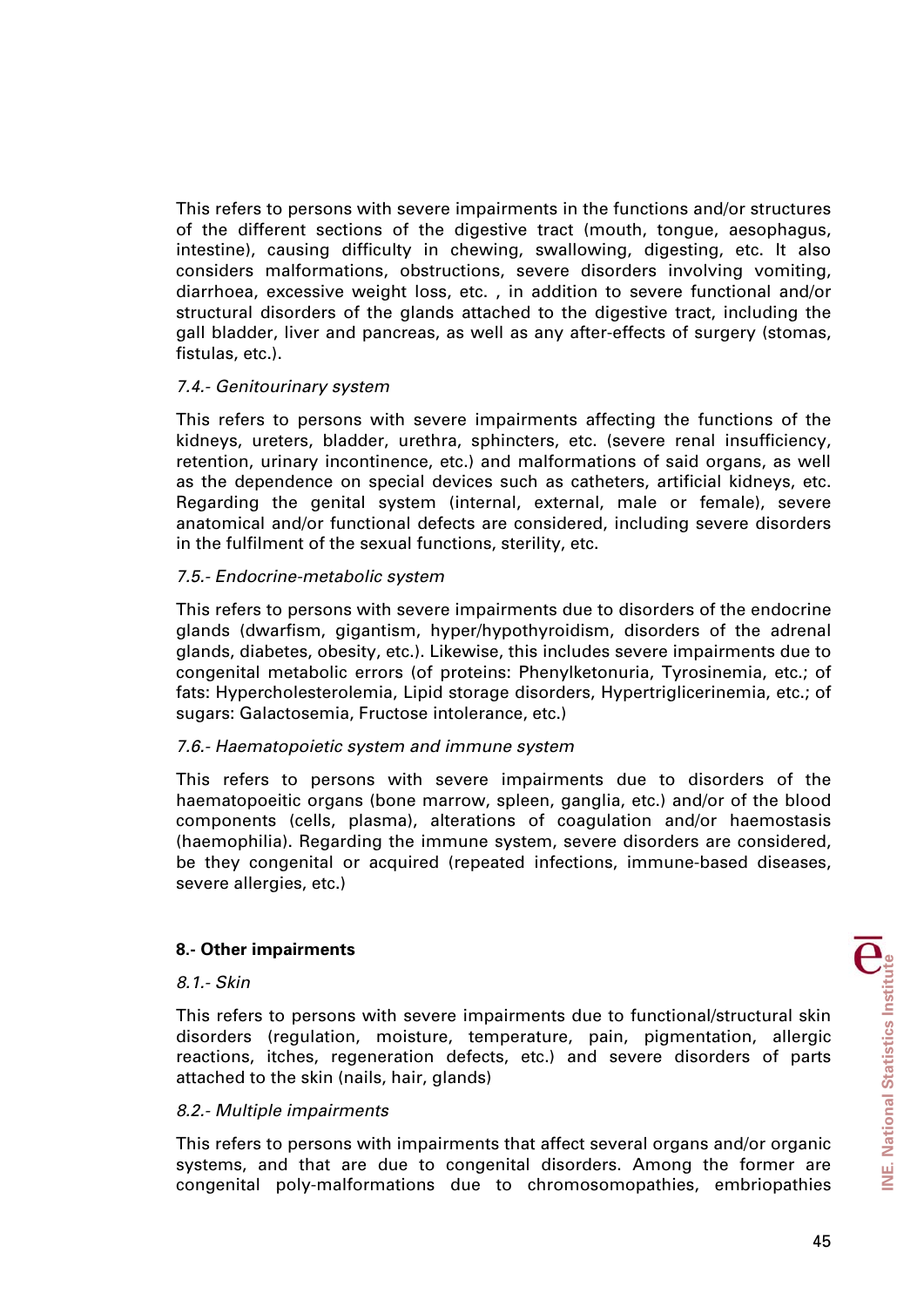(rubella, toxoplasmosis), fetopathies (for example, cleft lip and palate and polydactylism), and any congenital or acquired poly-malformative syndrome

## *8.3.- Impairments not classified elsewhere*

## *CHILDREN BETWEEN THE AGES OF 0 AND 5 YEARS OLD:*

## **1.- Mental impairments**

## *Developmental delay*

This refers to children up to the age of 14 years old, whose mental development is below normal. Due to their level of maturity, these children may display behavioural and learning problems

# *Profound and severe intellectual impairment*

This refers to children with delays in the areas of psychomotor and language development, and in their educational and behavioural process (for example, children who at the age of 3 are unable to walk or speak, and are hardly able to communicate through gestures or articulated sounds. They only know their close relatives, do not respond to simple orders and have hardly developed any selfcare habits).

## *Moderate, mild or borderline intellectual impairment*

This refers to children with deficiencies in the areas of development described in the preceding paragraph (for example, speech deficiencies in children above the age of 3).

## *Other mental and behavioural disorders*

This refers to children with autism, phobias, schizophrenia, neuroses, hyperactivity, etc.

## **2.- Visual impairments**

This refers to children with functional impairments of the visual organ and of the associated structures and functions, including the eyelids

## *Total blindness*

This refers to children with no perception of light in either eye

## *Poor eyesight*

This refers to children with moderate (<0.3) or severe (<0.12) visual impairments, or with moderate (60 $^{\circ}$  diameter or less) or severe (20 $^{\circ}$  or less) impairments in their visual field

# **3.- Hearing impairments**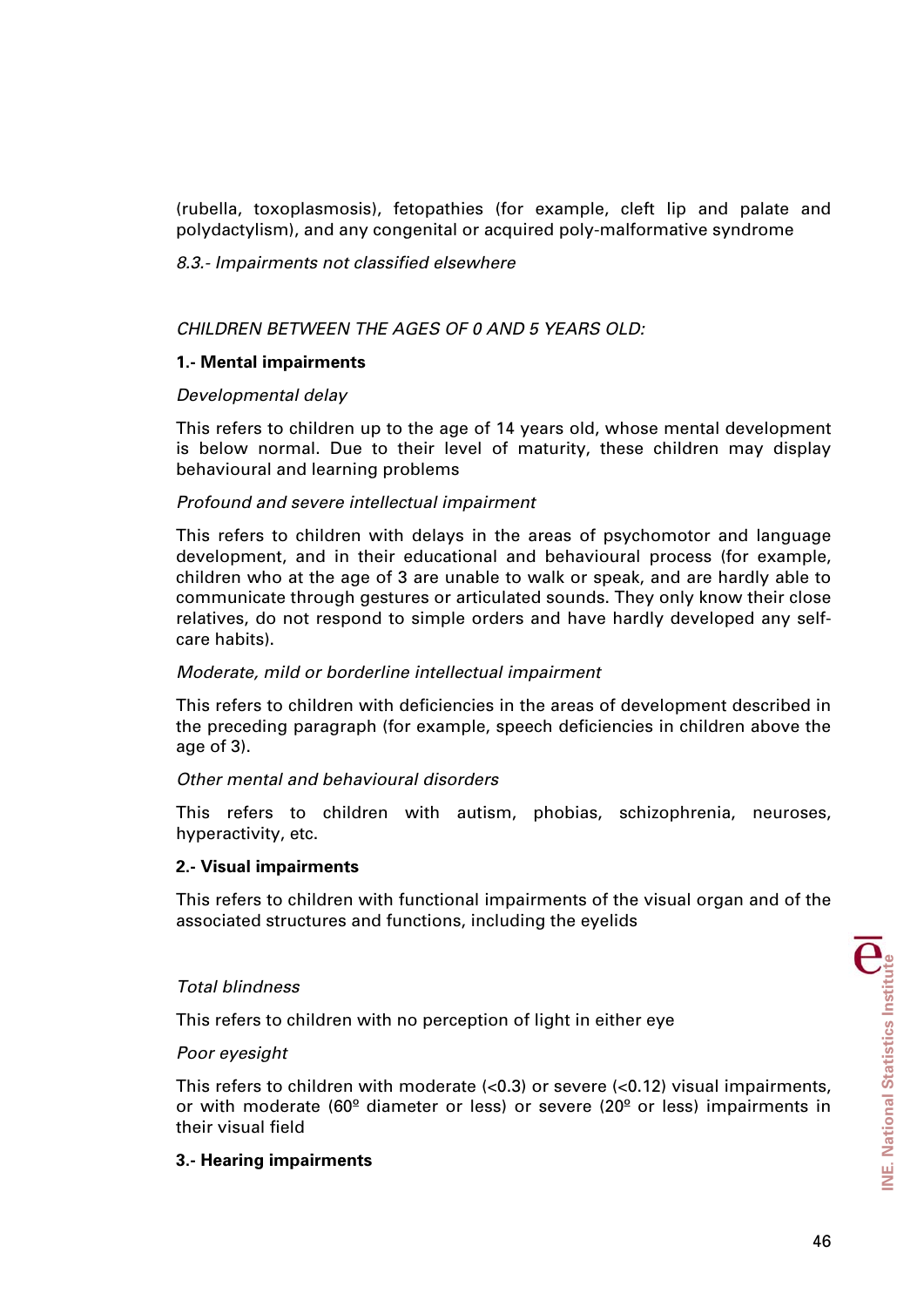This refers to children with impairments of function and associated hearing apparatus structures

#### *Prelocution deafness*

This refers to children with deafness that manifests itself prior to language acquisition. This includes deaf-muteness, where muteness is a consequence of prelocution deafness

#### *Postlocution deafness*

This refers to children with deafness that manifests itself after language acquisition, where loss of hearing is total. These children cannot benefit from the use of hearing aids

#### *Hard of hearing*

This refers to children with different levels of hearing loss: moderate (45-50 dB), severe (71-91 dB), profound (>91 dB). They can benefit from the use of hearing aids

#### *Balance disorders*

This refers to children with labyrinthine vertigo (Meniere's disease being the most common type), dizziness and locomotion defects due to vestibular disorders

## **4.- Language, speech and voice impairments**

This refers to children with language comprehension and/or production impairments, speech production and/or articulation, and voice disorders

## *Muteness (not through deafness)*

This refers to children whose sound production organs are normal, but are mute as a result of brain damage to the speech centres, mental disorders, certain types of autism, etc.

## *Difficult or incomprehensible speech*

This refers to persons with severe language after-effects, such as aphasia, dysphasia, dysarthria, dysphonia, dysphemia, etc., caused by injuries in the cerebral language region, for example, CVA (cerebral vascular accident), craneocerebral accident, language disorders associated with dementia, mental retardation, etc.

CVA is the generic name given to a group of cerebral diseases of a vascular origin. These include brain haemorrhage, cerebral thrombosis and cerebral embolism.

Aphasia: Loss or impairment of the ability to express oneself through speech, writing or signs, or to understand written or spoken language, as a result of disease or damage affecting brain centres. There are many different types of aphasia. Dysarthria: An imperfect articulation of speech due to an impaired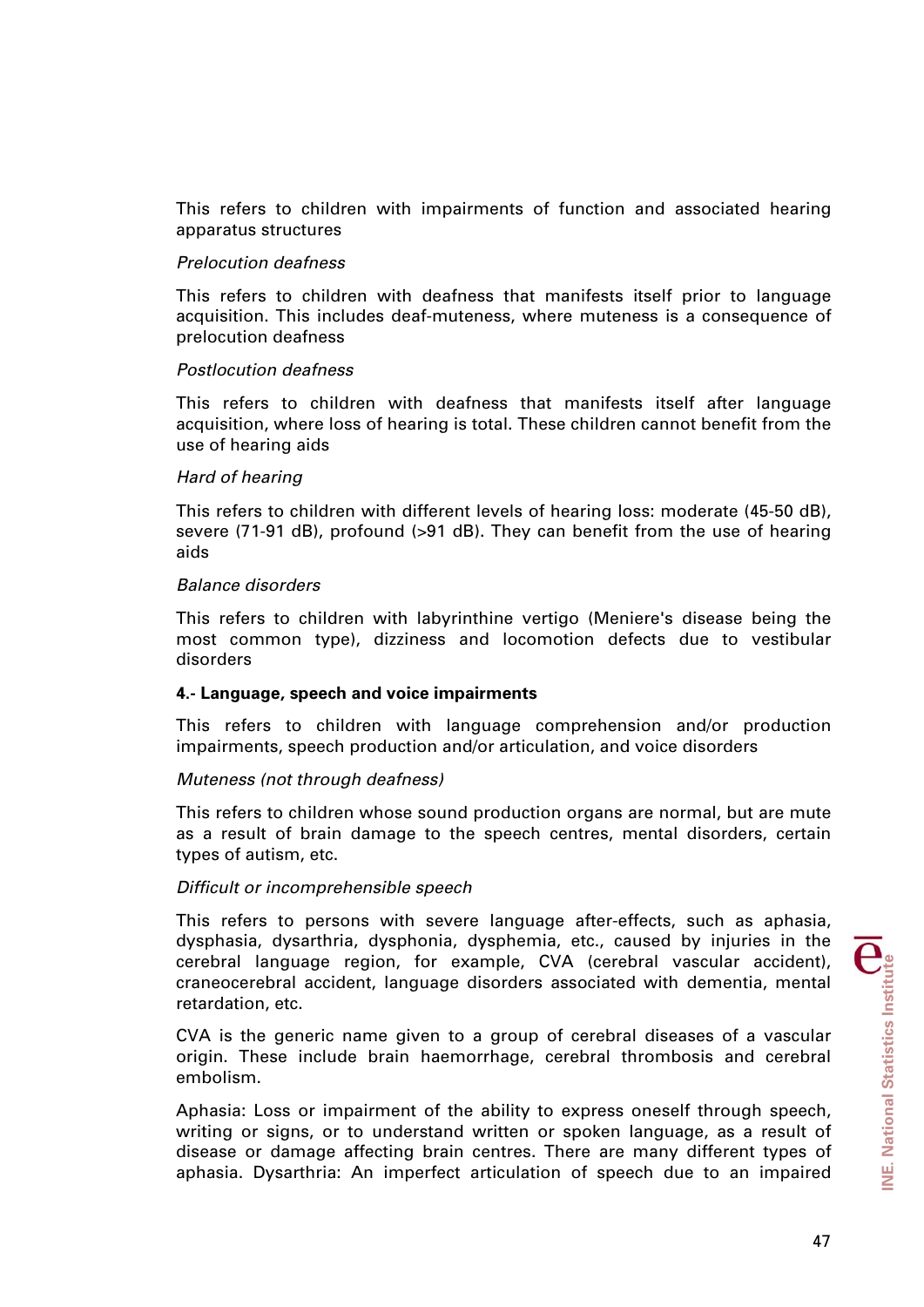muscle control caused by damage to the nervous system. Dysphonia: A deviance in voice intensity, tone and pitch. Dysphemia: Stuttering

#### **Osteoarticular impairments**

This refers to children with mechanical and motor alterations of the face, head, neck and limbs, as well as the absence of limbs, resulting from damage to the support elements of the body (principally the skeletal system)

#### *5.3.- Upper limbs*

This refers to children with congenital and/or acquired anomalies of the shoulder, arms, hands (absence thereof, defects affecting bone length or width), articular defects (ankylosis, function impairments, etc, ...)

## *5.4.- Lower limbs*

This refers to children with congenital and/or acquired anomalies of the bones, articular defects, etc.; defects in the pelvis, the knees (varus () or valgus  $X$ ), ankles and feet (flat, hollow, varus, valgus, club, etc.).

#### *5.9.- Other osteoarticular impairments*

This refers to children with structural defects, malformations and/or functional defects of the bones and articulations of the head and/or face (anomalies affecting the mouth, teeth, cleft lip, etc.)

This refers to persons with impairments due to congenital malformations (e.g. spina bifida), acquired deformities (Kyphosis: an excessive backward curvature; Scoliosis: an excessive lateral curvature; Lordosis: an excessive curvature towards the front; Combinations thereof: kyphoscoliosis, lordoscholiosis, etc.); alterations of the vertebrae (intervertebral hernia, collapsed vertebrae due to osteoporosis, for example) after-effects of injuries, infections, rheumatism (osteoarthrosis: a form of degenerative rheumatism caused by age, that involves no articular deformation; arthritis: a form of rheumatism consisting of the inflammation of the articulations with articular deformation, etc.).

#### **6.- Nervous system impairments**

This refers to children with severe anomalies in the structures and/or functions of their central and peripheral nervous systems (regardless of the cause: malformation, infection, tumours, etc.) affecting the musculoskeletal system and the articulations.

#### *Paralysis of an upper limb*

This refers to children with a total loss of mobility of an upper limb (monoplegia). If the paralysis is partial or incomplete, the condition is called monoparesis

## *Paralysis of a lower limb*

This refers to children with a total loss of mobility of a lower limb (monoplegia) or a partial or incomplete paralysis (monoparesis)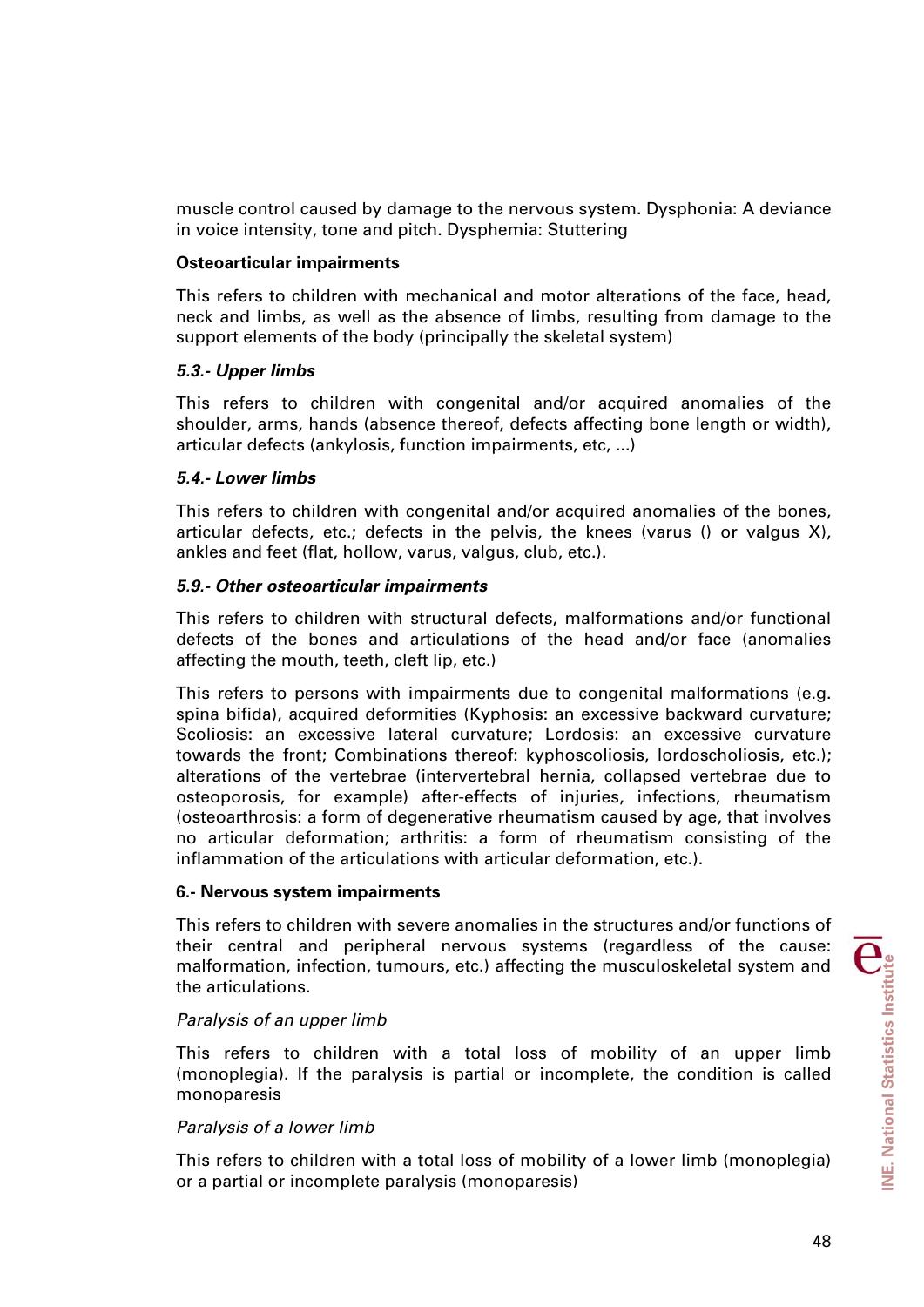## *Paraplegia*

This refers to children with a total loss of mobility of both lower limbs, regardless of the cause (injury, infection, degeneration, tumour, etc.). Partial or incomplete loss (paraparesis) is also considered.

## *Tetraplegia*

This refers to children with a total loss of mobility of all four limbs. Partial loss (tetraparesis) is also considered.

## *Motor coordination and/or muscle tone disorders*

This refers to children with impairments of the CNS (central nervous system), causing movement lack of coordination, involuntary movements, tremors, tics, stereotypy (persistent repetition of acts, movements, words or phrases linked to different conditions, particularly mental illness), balance alterations, nonlabyrinthine vertigo (including essential vertigo, hysterical vertigo, vertigo caused by cerebral arteriosclerosis, diseases of the central nervous system, cardiopathy) and impairments due to an increase or decrease in muscle tone. Also included are disorders of the CNS, such as cerebral palsy, epilepsy, multiple sclerosis, amyotrophic lateral sclerosis, etc.

# **7.- Visceral impairments**

## *Respiratory system*

This refers to children with a severe impairment of their respiratory functions, with regard to their frequency, intensity, rhythm, presence of structural defects in some part of the respiratory tract, etc.

## *Cardiovascular system*

This refers to children with severe impairments of their cardiac functions (frequency, rhythm, cardiac output volume, etc.), as well as the functions of the blood vessels (arterial system, venous system, capillary system, etc.). It also includes severe malformations of the heart, heart valves, etc. This group includes persons who are dependent on any device or apparatus acting on the heart or the valve system, to maintain their functions, such as artificial valves, pacemakers, transplants, etc.

## *Digestive system*

This refers to children with severe impairments in the functions and/or structures of the different sections of the digestive tract (mouth, tongue, aesophagus, intestine), causing difficulty in chewing, swallowing, digesting, etc. It also considers malformations, obstructions, severe disorders involving vomiting, diarrhoea, excessive weight loss, etc., in addition to severe functional and/or structural disorders of the glands attached to the digestive tract, including the gall bladder, liver and pancreas, as well as any after-effects of surgery (stomas, fistulas, etc.).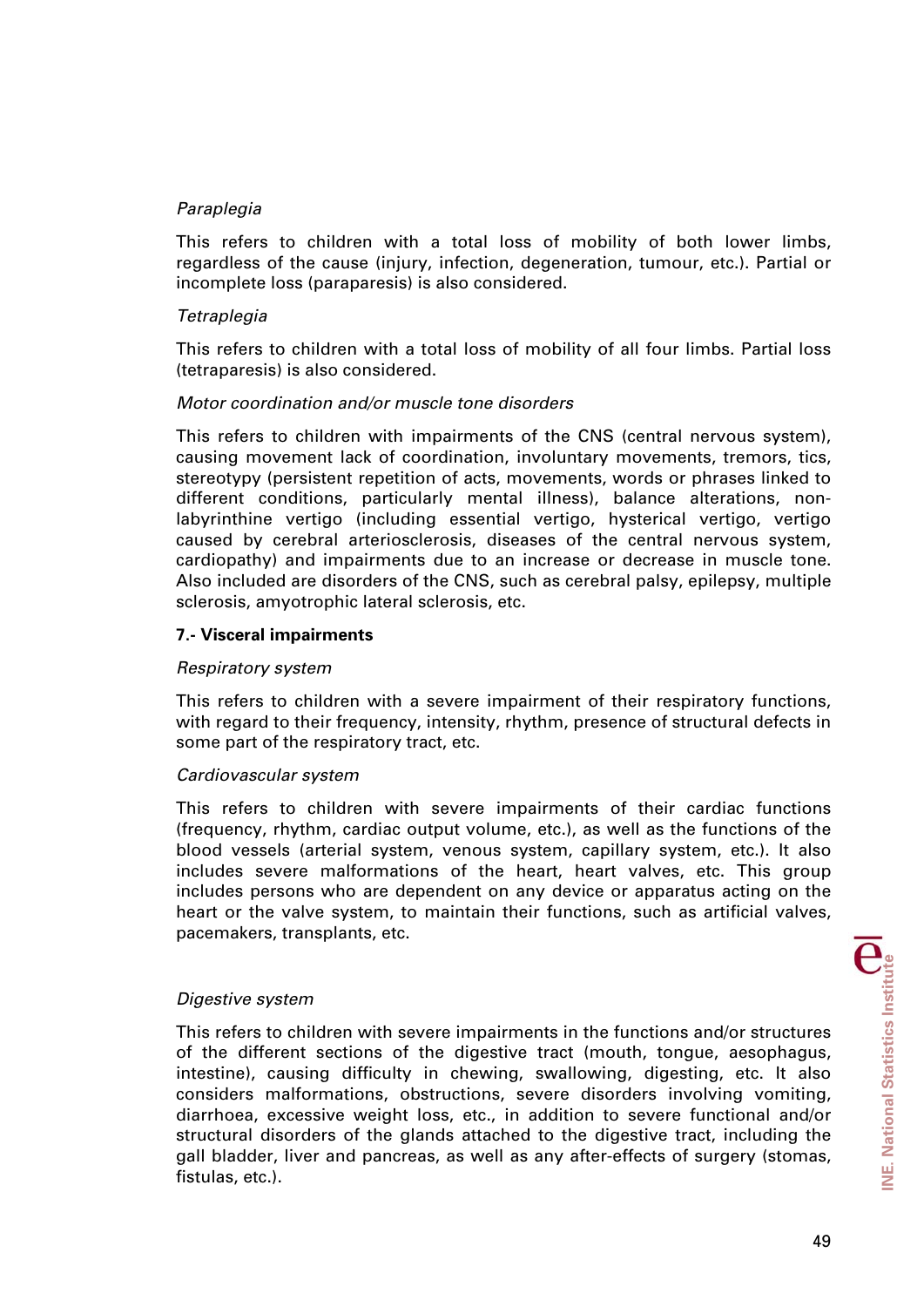## *Genitourinary system*

This refers to children with serious impairments affecting the functions of the kidneys, ureters, bladder, urethra, sphincters, etc. (severe renal insufficiency, retention, urinary incontinence, etc.) and malformations of said organs, as well as the dependence on special devices such as catheters, artificial kidneys, etc.

Regarding the genital system (internal, external, male or female), severe anatomical defects are considered

#### *Endocrine-metabolic system*

This refers to children with severe impairments due to disorders of the endocrine glands (dwarfism, gigantism, hyper/hypothyroidism, disorders of the adrenal glands, diabetes, obesity, etc.).

Likewise, this includes severe impairments due to congenital metabolic errors (of proteins: Phenylketonuria, Tyrosinemia, etc.; of fats: Hypercholesterolemia, Lipid storage disorders, Hypertriglicerinemia, etc.; of sugars: Galactosemia, Fructose intolerance, etc.)

#### *Haematopoietic system and immune system*

This refers to children with severe impairments due to disorders of the haematopoeitic organs (bone marrow, spleen, ganglia, etc.) and/or of the blood components (cells, plasma), alterations of coagulation and/or haemostasis (haemophilia). Regarding the immune system, severe disorders are considered, be they congenital or acquired (repeated infections, immune-based diseases, severe allergies, etc.)

## **8.- Other impairments**

This refers to children with severe impairments due to functional/structural skin disorders (regulation, moisture, temperature, pain, pigmentation, allergic reactions, itches, regeneration defects, etc.) and severe disorders of parts attached to the skin (nails, hair, glands)

## *Multiple impairments*

This refers to children with impairments that affect several organs and/or organic systems, and that are due to congenital disorders. It includes congenital polymalformations due to chromosomopathies, embriopathies (rubella, toxoplasmosis), fetopathies (for example, cleft lip and palate and polydactylism), and any congenital poly-malformative syndrome

7.4 *Characteristics related to disabilities and limitations* 

TECHNICAL AND PERSONAL ASSISTANCE AID

**Technical aid**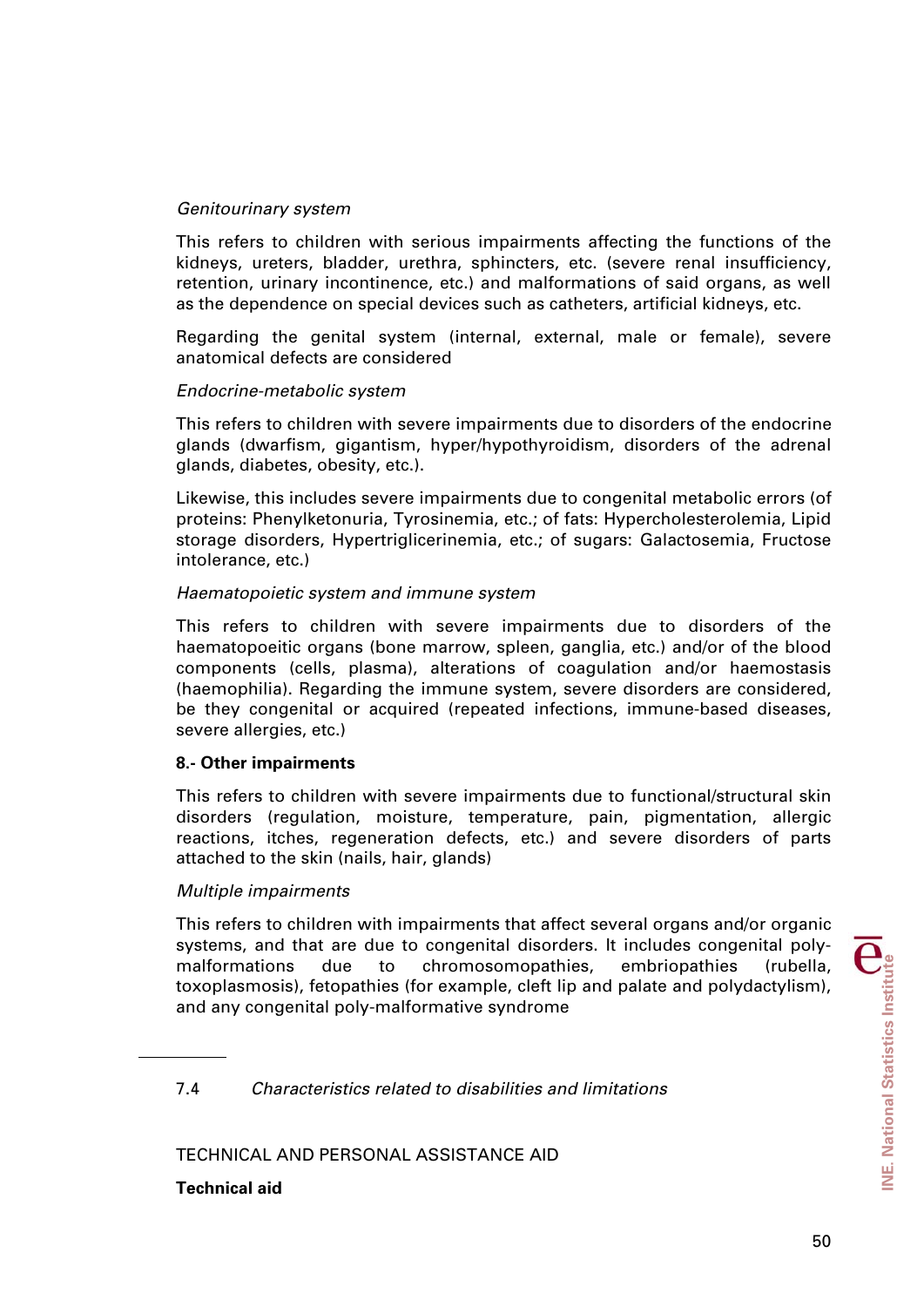Technical aid is considered to be any product, instrument, equipment or technical system used by or intended for a person with disabilities, produced specifically for her/him or available for any other person, which compensates, relieves, neutralises the disability (hearing aids, external prostheses, wheelchairs, lifts or any elevating device, coverings with handle adaptations, illuminated magnifying glasses, tape recorders, computers, access ramps, guide dogs, etc.).

Different types of technical aid are detailed:

- Aid for therapy and training: antidecubitus aid.

- Aid for personal protection and care: protective aid carried on the body, aid for dressing and undressing, aid for toileting functions, urine channelling devices, urine collection systems, aid for washing, bathing and showering, aid for manicures and pedicures, aid for hair care, aid for dental care, aid for facial and skin care.

- Aid for personal mobility: external prostheses, aid for walking, used with an arm, aid for walking used with both arms, special cars, adaptations for cars, motorcycles and cycles, wheelchairs, accessories for wheelchairs, vehicles, transfer aid, aid for lifting and transport.

- Aid for housework: aid for preparing food and beverages, aid for doing the washing up, aid for eating and drinking, aid for cleaning the dwelling, aid for marking and maintaining textiles.

- Furniture and adaptations for dwellings and other buildings: tables, lighting devices, furniture for sitting, beds, aid for adjusting the height of furniture, support devices, opening/closing devices for doors and windows, construction elements in the home, devices for changing levels, security equipment for dwellings and other buildings, storage furniture.

- Aid for communication, information and signalling: technical aid for writing and manual drawing, for enabling reading, for hearing, sound transmission systems, for enabling signalling and/or pulsing, aid for communication (including face-toface communication), typewriters and word processors, calculators, technical aid based on a computer, telephone communication, telephones and aid for telephoning, information systems (alarms, warnings and/or indicators), environment control, adapted toys.

- Aid for manipulating products and goods: aid for operating packaging, for helping/substituting hand and/or finger functions, for reaching at a distance, for fixing, for transport by body action and by wheels (for personal use)

- Aid for recreation: games.

## **Personal assistance aid**

Personal assistance aid is considered to be any direct assistance offered by another person to a person with disabilities in order to carry out everyday activities.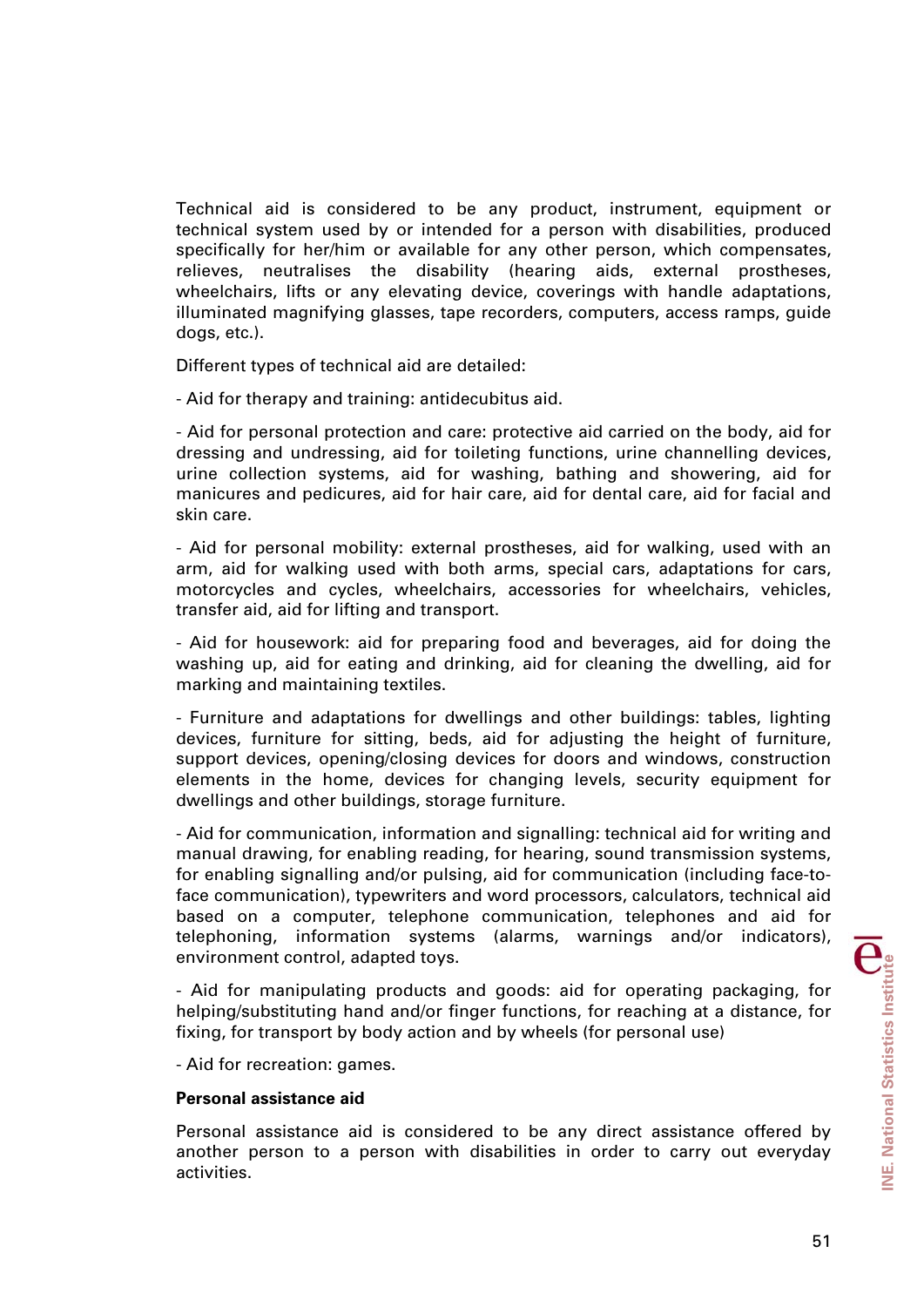The main personal assistance aid may be referred to as:

- Aid in personal care: dressing, bathing, eating or drinking, using the bathroom, etc.

- Aid in carrying out housework: cooking, washing, ironing, doing the grocery shopping, etc.

- Aid for strolling and getting around: old "guide" persons, for lifting and laying down, for pushing the chair, etc.

- Supervision aid for persons with severe mental problems or severe behavioural problems.

- Other aid: for making requests, sign language interpreter, etc.

Personal assistance should not be confused with professional support, such as, for example, psychotherapy, rehabilitation, education, etc. The latter, must be carried out by qualified personnel, and do not directly seek the performance of everyday activities.

#### **SEVERITY**

With this study, we obtain a broader qualitative perspective of the conditions of the population with disabilities. As expressed previously, the continuous decreasing trend of the mortality rates has caused not only an increase in life expectancy, but also an elevation in the impairment and disability rates that reflect a change in the mortality-morbidity relationship: a duality is observed between this increase in years lived and the quality of these extra years. Therefore, the issue is to ascertain the health conditions in which the surviving population with disabilities lives.

Likewise, it provides the information necessary for the calculation of indices such as the Life Expectancy Free from Disabilities, according to degrees of severity, as is proposed in the International Recommendations in terms of Disability, as well as in the Health Programmes of the WHO.

The severity of the disability refers to the degree of difficulty in carrying out each activity with aid (in the case that the person receives aid) or without aid.

@ Without any difficulty

@ With moderate difficulty

@ With severe difficulty

@ Cannot carry out the activity

AGE AT START OF THE DISABILITY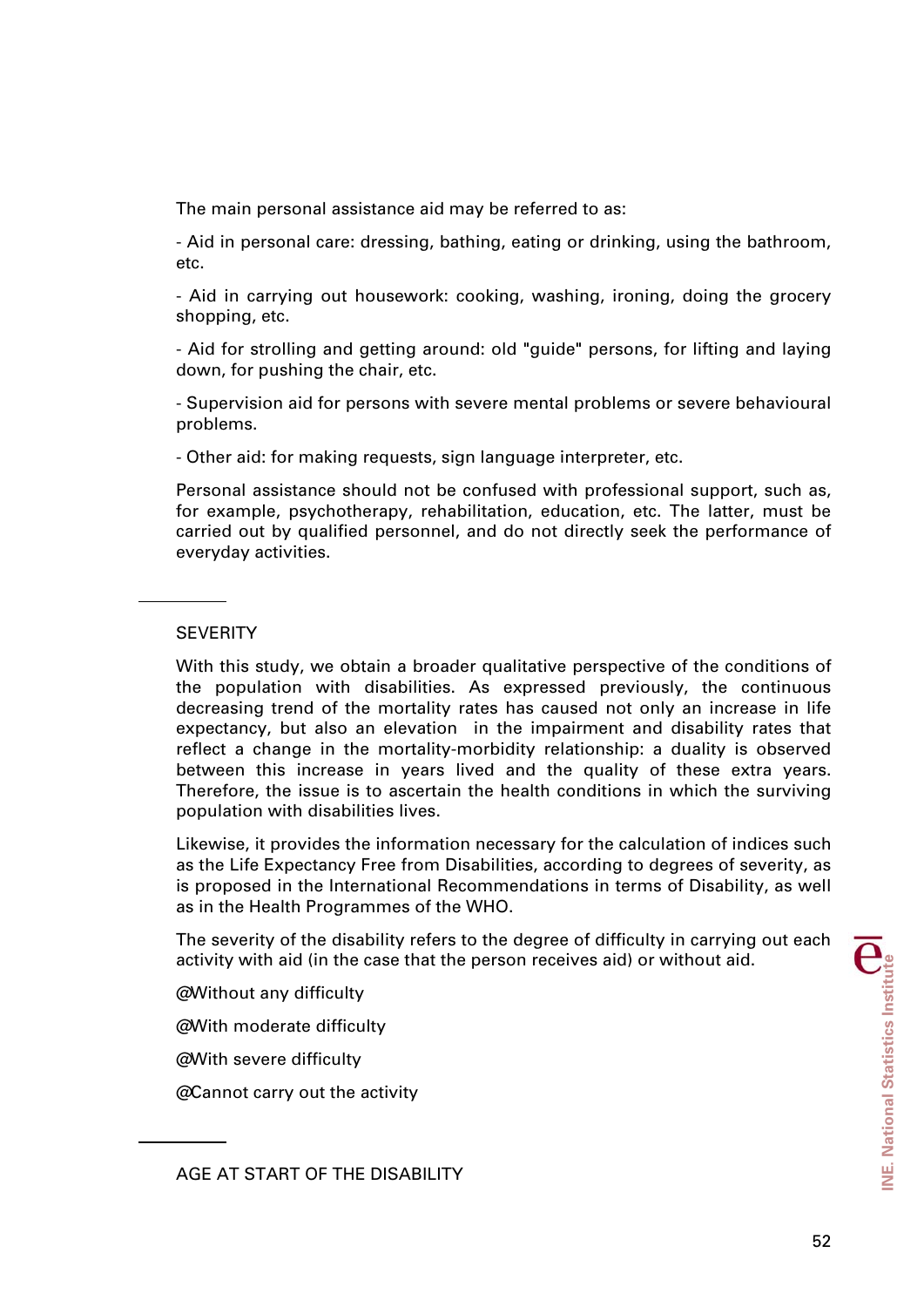Actual age at the time at which the disability appeared.

# 7.5 *Characteristics relating to impairments*

# PROBLEM THAT CAUSED THE IMPAIRMENT

The study of this variable is essential to preparing social policies aimed at the reduction of those impairments that can be prevented.

They are classified as:

#### **Congenital**.

This includes all those impairments that are due to genetic-type problems, such as Down's Syndrome, hydrocephaly, etc., and those that are produced during the gestational period as a result of pregnancy toxemias, pregnancy infections, chronic illness of the mother, RH factor, etc.

## **Problems during childbirth**.

This includes all those impairments that are due to traumas that the baby was subjected to at the time of childbirth, such as the use of forceps or ventouse, prolonged childbirth, etc.

## **Traffic accidents**.

This includes those impairments caused by traffic accidents. It also includes those traffic accidents occurring during commutes to/from work, even if they are considered by labour legislation as work-related accidents.

#### **Accident in the home**.

This includes those impairments caused by accident occurring within the home, or in the outside area that is the property of the estate.

#### **Recreational accident**

#### **Work-related accident.**

**This does not include as work-related accidents those occurring in traffic accidents, during commutes to and from work, though it does include those occurring while one is carrying out a task as a driver, delivery person, traveller, etc.** 

## **Another type of accident**

#### **Professional illness.**

**This concept is understood in a broad sense, without considering that which is set out in the labour legislation. This includes both those cases in which the**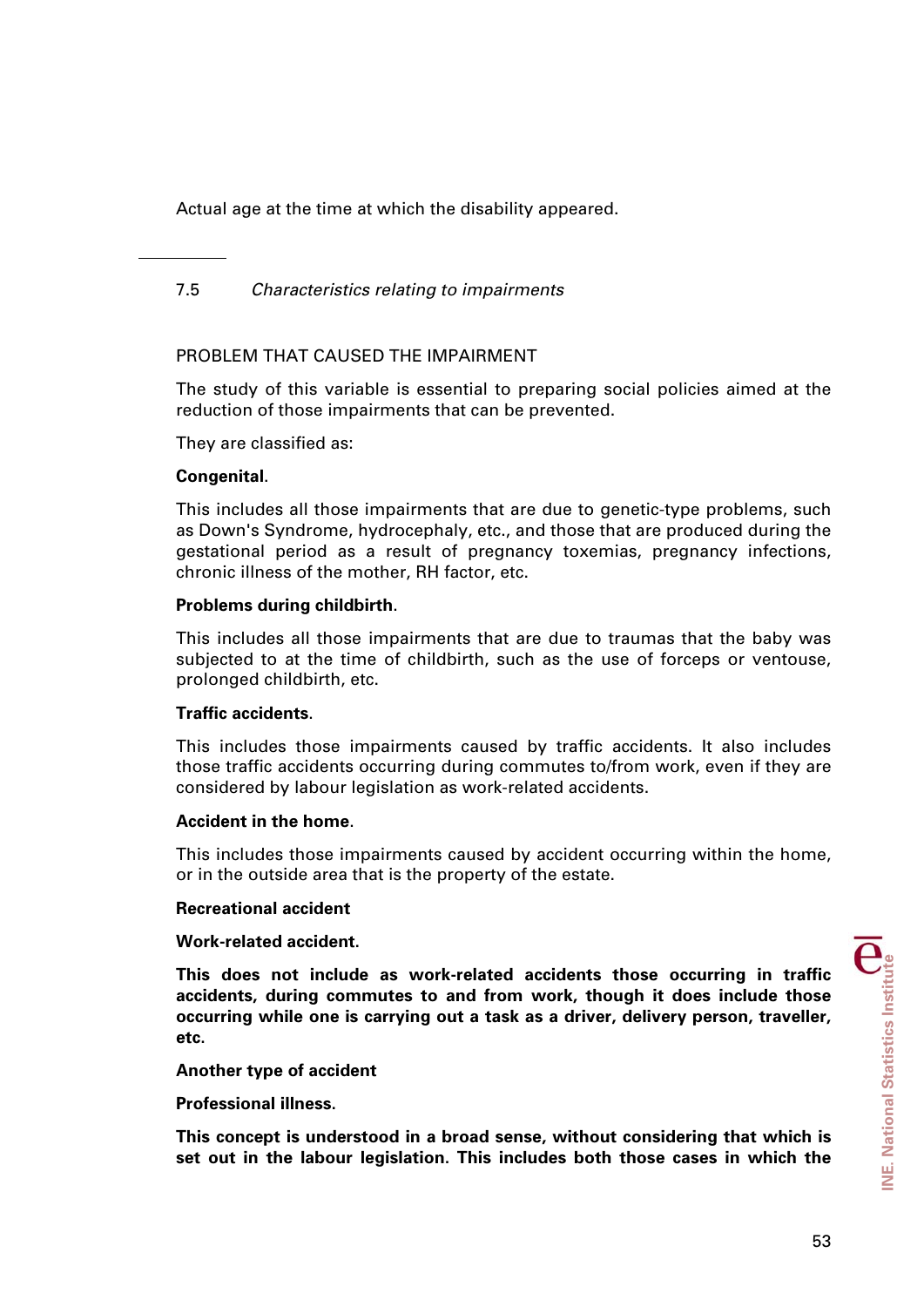**profession has been the cause of the impairment, and those cases in which it has caused an impairment to worsen.** 

## **Illness (non-work-related)**

#### **Other causes**.

This includes all those causes not mentioned in the above sections, such as iatrogenesis (alteration of the state of the patient caused by the doctor), food intoxications, etc.

It is important to indicate the fact that, in the group of persons over 64 years old, this heading has a special incidence, since it constitutes the origin of the Multiple Impairments due to degenerative processes derived from age.

## AGE AT START OF THE IMPAIRMENT

Actual age at the time at which the disability appeared.

## **8 Characteristics relating to persons with disabilities**

## 8.1 *Chronic illnesses*

This includes solely diagnosed illnesses. It does not include those that the subject believes or considers her/himself to have, and that do not have a medical certification.

The following illnesses are included:

- Spinal cord injury
- Parkinson's
- Lateral sclerosis
- Multiple sclerosis
- Agenesis / Amputation
- Laryngectomy
- Arthritis / Arthrosis
- Rheumatoid arthritis. Ankylosing spondylitis
- Muscular dystrophy
- Spina bifida / hydrocephaly
- Myocardial infarction. Ischaemic cardiopathy
- Cerebrovascular accidents
- Down's syndrome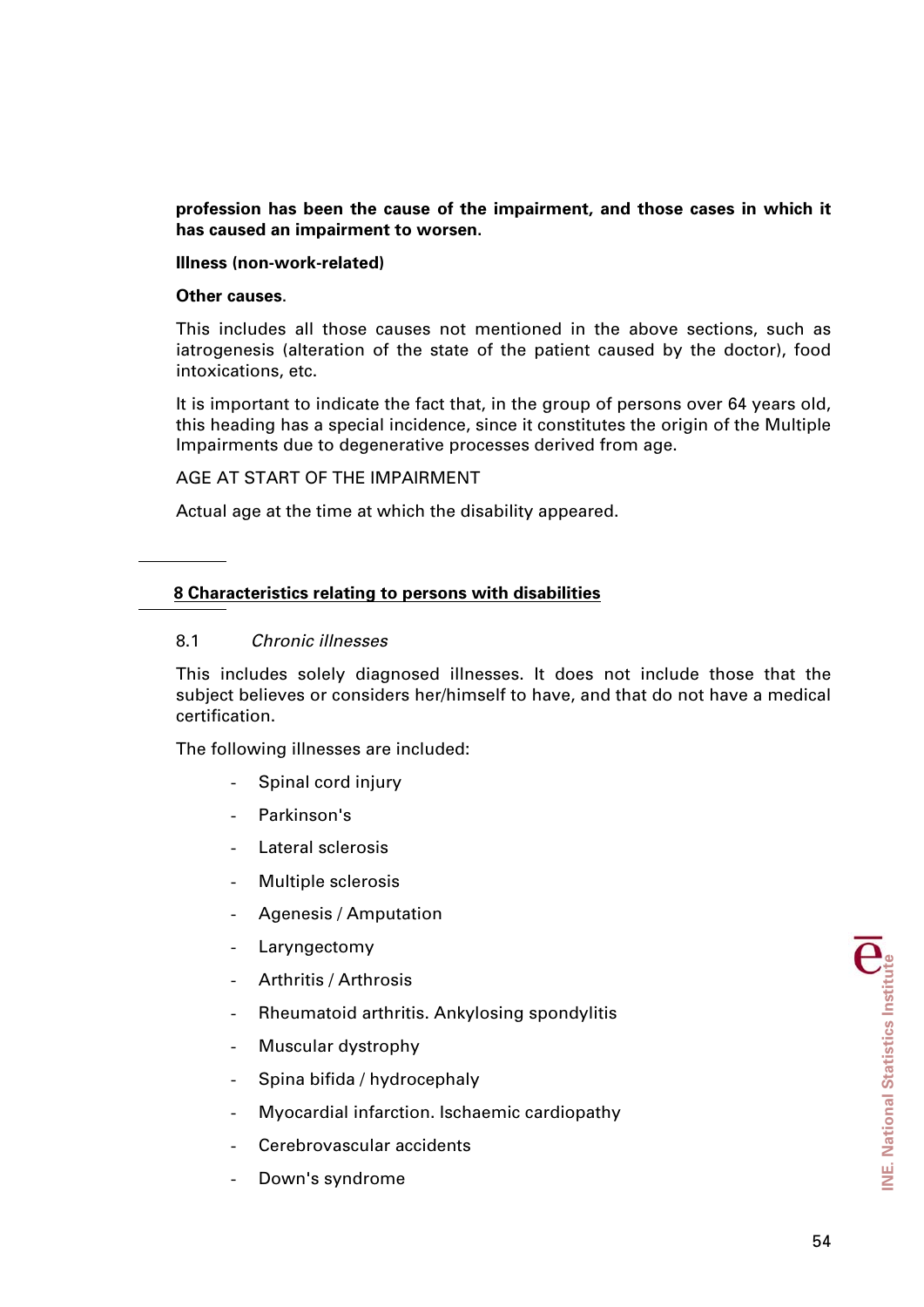- Autism and other disorders associated with autism
- Cerebral paralysis
- Acquired brain damage
- Senile Dementia of the Alzheimer Type
- Other types of dementia
- **Schizophrenia**
- **Depression**
- Bipolar disorder
- Pigmentary retinosis
- Myopia magna
- Senile macular degeneration
- Diabetic retinopathy
- Glaucoma
- Cataracts
- HIV/AIDS
- Rare illnesses
- Renal failure

# 8.2 *Permanently bed-ridden*

The person must remain bed-ridden at all times, except very exceptional causes requiring her/his transfer, such as to the hospital or health centres.

# 8.3 *Satisfaction with the technical aid*

This variable measures the degree of satisfaction with the technical aid received, or not received, by the person.

The following possibilities are considered:

- Yes.
- No, they are insufficient.
- I do not receive technical aid, even though I need it.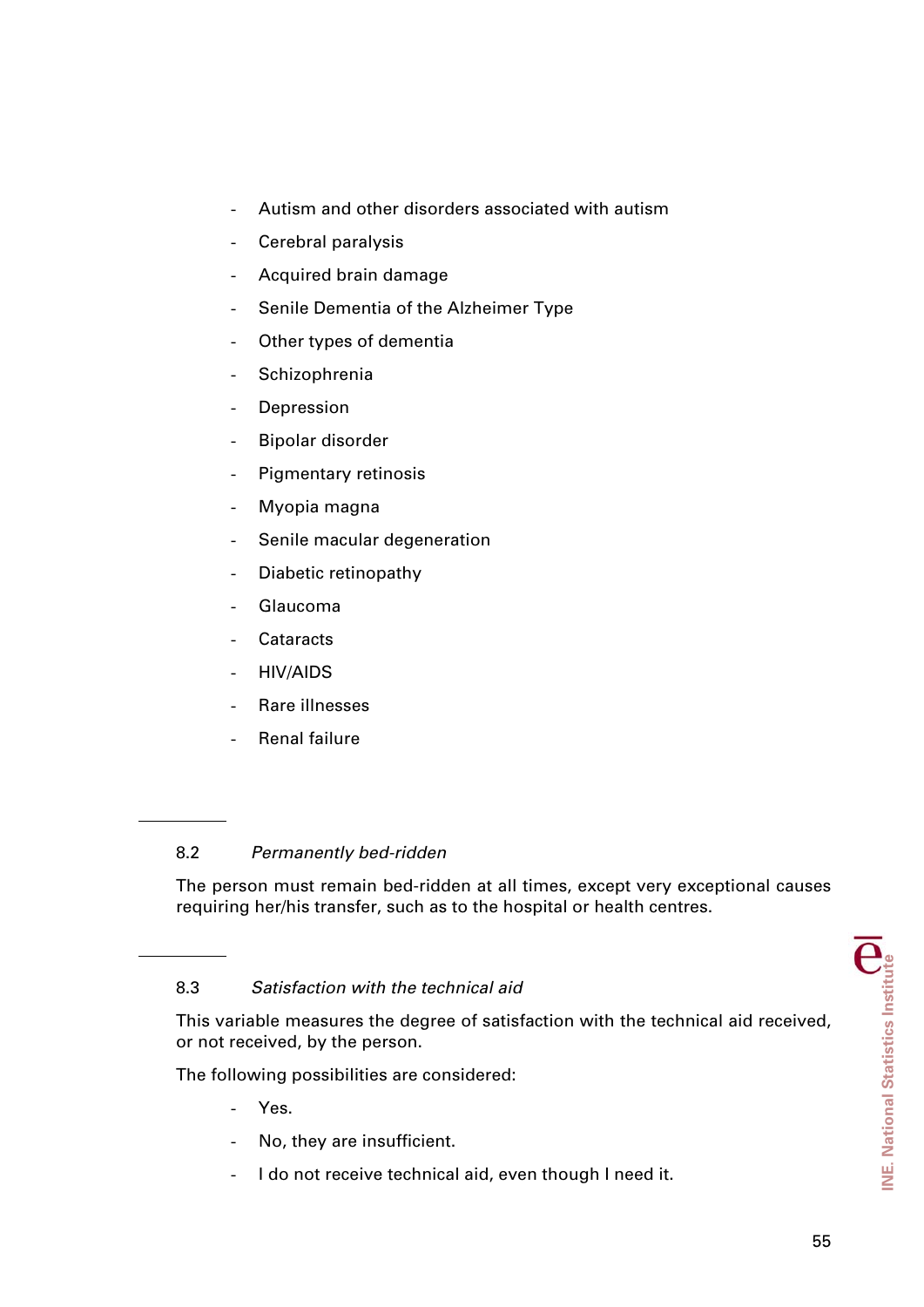- I do not need technical aid.

# 8.4 *Birth range*

Birth range is defined as the number of pregnancies with more than 6 months of gestation (whether or not they reach the due date) that the mother of the person surveyed has had, not including the pregnancy leading to her/his birth.

In the case of identical or fraternal twins, that which is born first is the younger of the siblings.

# 8.5 *Belonging to non-governmental organisations*

This studies whether s/he belongs to any NGOs, and which the main impairment has been, and due to which s/he joined said Organisation, this information allowing for determining, on the one hand, the impairments with the highest degree of associationism and the best service infrastructure, and on the other hand, the advantages that remaining in these organisations implies for persons with disabilities, as compared with the rest of the persons with disabilities.

Belonging to an NGO, by a person with disabilities or her/his relatives, should be directly motivated by the disabilities of the person who at that time is filling out the Disability Questionnaire, and not by the disabilities of another person resident in the household (information which is collected in its respective questionnaire).

An NGO is considered to be those non-profit non-governmental organisations that are dedicated to the assistance, integration and development of those person with disabilities and whose partners are the persons with disabilities themselves and/or their relatives and friends.

Main non-governmental organisations of or for persons with disabilities:

- ALCER. federation National % of ASSOCIATIONS for Wrestling against diseases
- ASPACE. Spanish Federation of Associations for Assistance to Persons with

## Cerebral Paralysis

• ASPAYM. Federation of Associations of persons with spinal injuries and great physical disabilities

• COCEMFE. State Coordinating Confederation of Physically Disabled Persons in Spain

• FEAPS. Spanish Confederation of Organisations in support of Persons with Intellectual Disabilities

• FIAPAS. Spanish Confederation of Families of Deaf Persons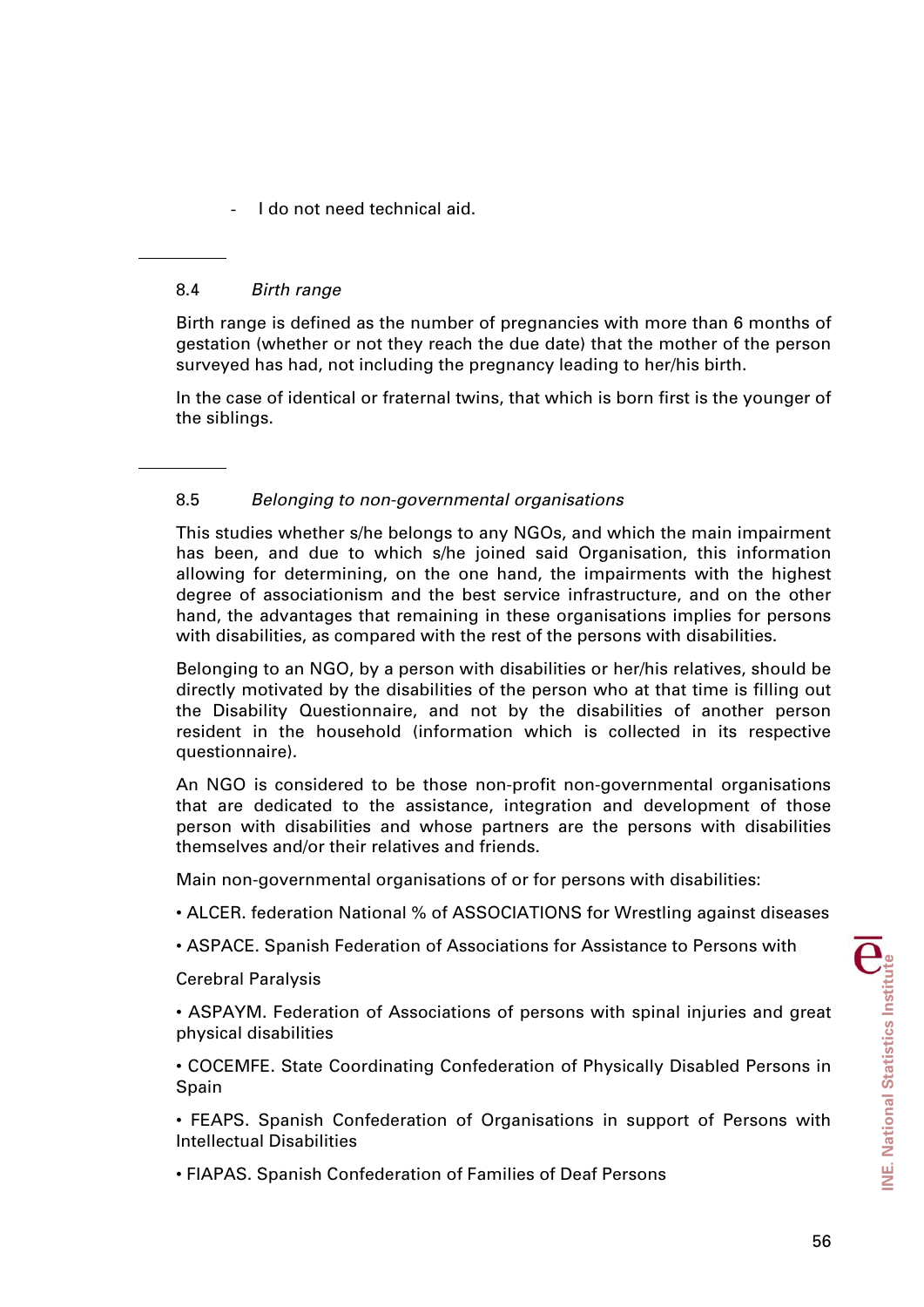- ONCE. Spanish National Organisation for the Blind
- DOWN'S SYNDROME. Spanish Federation of Institutions for Down's Syndrome
- RED CROSS.
- FEDER. Spanish Federation of Rare Illnesses
- FEDACE. Spanish Federation for Brain Damage
- AECC. Spanish Cancer Association
- SPANISH ALZHEIMER'S FOUNDATION.
- FELEM. Spanish Federation for the Fight against Multiple Sclerosis
- SPANISH PARKINSON'S FEDERATION.
- Other NGOs for persons with disabilities

# 8.6 *Measurement of the use of the health and social services as a result of some disability*

This studies the use, by the person with disabilities, of the different socio-health services, analysing a series of factors, such as:

1. Services actually received: by type of service, number of days on which they have been received during the reference periods, and the economic scheme of the benefit.

2. Services needed but not received: by type of service that the reasons why the person could not access them.

The study of this variable has been focused for those health problems that cause disabilities.

This Section only includes those services whose origin is a disability, and not the results of other health problems. For example, a person may have a disability to use utensils and tools caused by an impairment of the upper limbs, and also have recently suffered a temporary limitation due to a sprained ankle, having required rehabilitation services and medical care for both problems. In this case, the Disability Questionnaire shall only include the services relating to the disability to use utensils and tools.

# **Rehabilitation treatments finished**

This refers to treatments received prior to the last 14 days from the time of the interview that have already concluded, specifying the cause of this conclusion; whether it is because they have finished or because they have been interrupted indefinitely.

**Treatment ended**. A rehabilitation treatment is considered to be ended when all of the prescriptions made, in terms of the time and form of doing them, have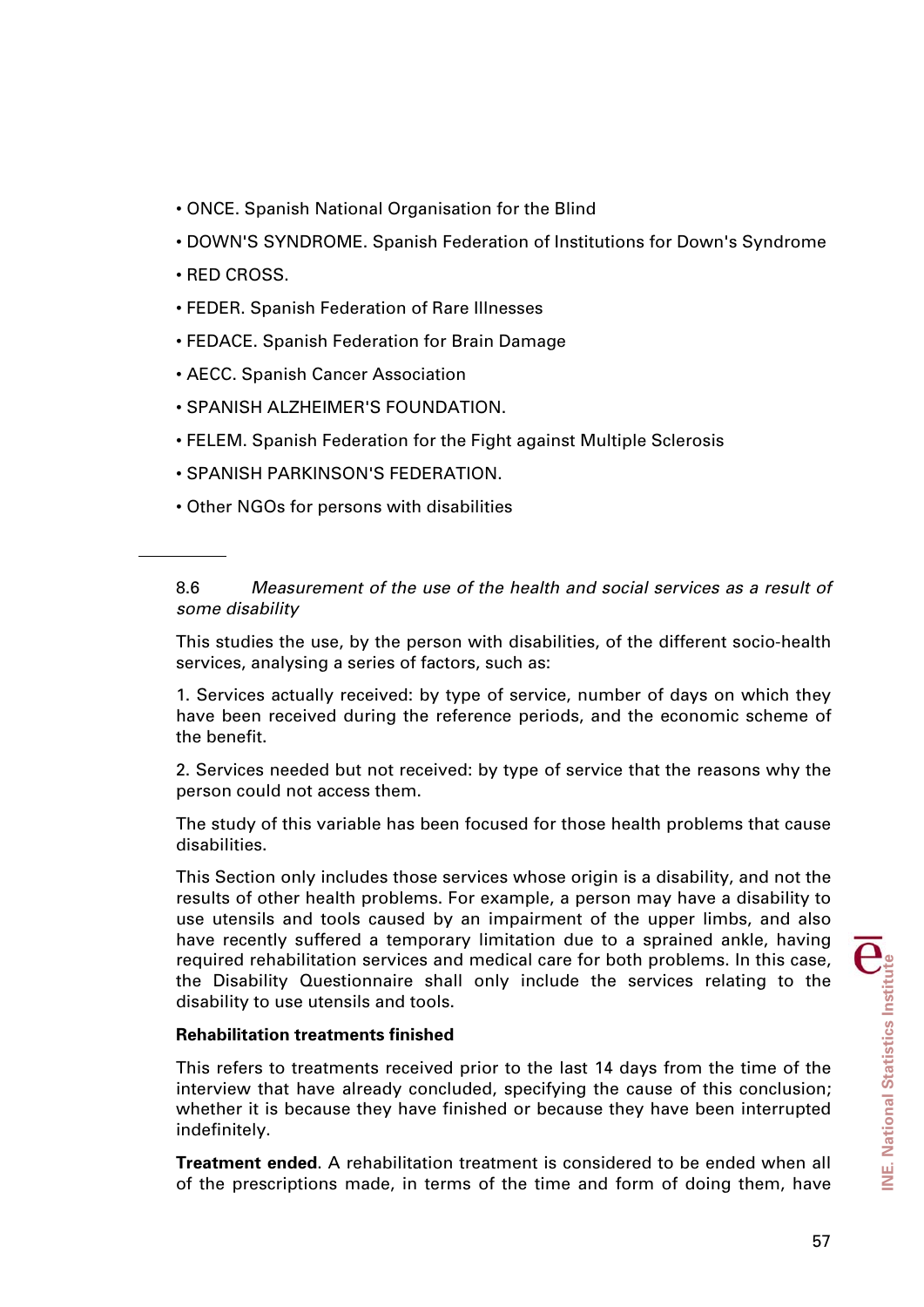been fulfilled, according to an expert in the matter, regardless of whether the person may need to repeat them due to the disability or impairment continuing.

**Treatment interrupted**. This considers that a treatment has been indefinitely interrupted when not all of the prescriptions made by an expert on the rehabilitation treatment, and that should have been done during the indicated time, have been fulfilled, and the patient does not know if s/he is going to continue or not.

#### TYPE OF SERVICE

#### **In the last 14 days:**

• **Medical and/or nursing care** (except Chiropody Services). This considers those acts of health care for the treatment or monitoring of a given health problem, carried out by health professionals and received on an outpatient basis (including those appointments in hospitals), and those received in the home of the patient.

It includes minor outpatient surgery, which consists of small surgical interventions carried out on an outpatient basis in the hospital operating theatres with local or regional anaesthesia (removal of moles, small warts, ophthalmological laser surgery, etc.). It excludes rehabilitation and psychiatric care. It also excludes requests for prescriptions.

• **Diagnostic tests**. This considers those acts of health care for the diagnosis of a given health problem, carried out by health professionals and received on an outpatient basis (including appointments in hospitals).

• **Chiropody services**. This considers those acts of health care carried out by health personnel, for the treatment of foot afflictions. It includes that medical care received in the outpatient speciality offices of a hospital.

• **Medical-functional rehabilitation**. This considers those treatments aimed at avoiding a degenerative process, or at achieving the physical or sensorial recovery of the person. It includes physiotherapy, which consists of therapeutic methods using natural agents, such as water, heat or light, or mechanical measures, such as massages, exercise, etc. (kinesitherapy, hydrotherapy, thermotherapy, electrotherapy) and psychomotricity.

• **Language rehabilitation/speech therapy**. This considers all those therapeutic measures aimed at restoring the ability to communicate, to the greatest extent possible, in persons with language, speech and/or voice problems.

• **Orthotic and prosthetic rehabilitation**. This considers those measures that have the objective of applying therapies intended for achieving the physical recovery of persons with some health problem. It includes permanent and temporary orthopaedic prostheses and their renewal, special prostheses and orthotics. The latter are apparatus that partially or totally replace the lost functions of a limb that has not been amputated, and they are grouped under the generic names of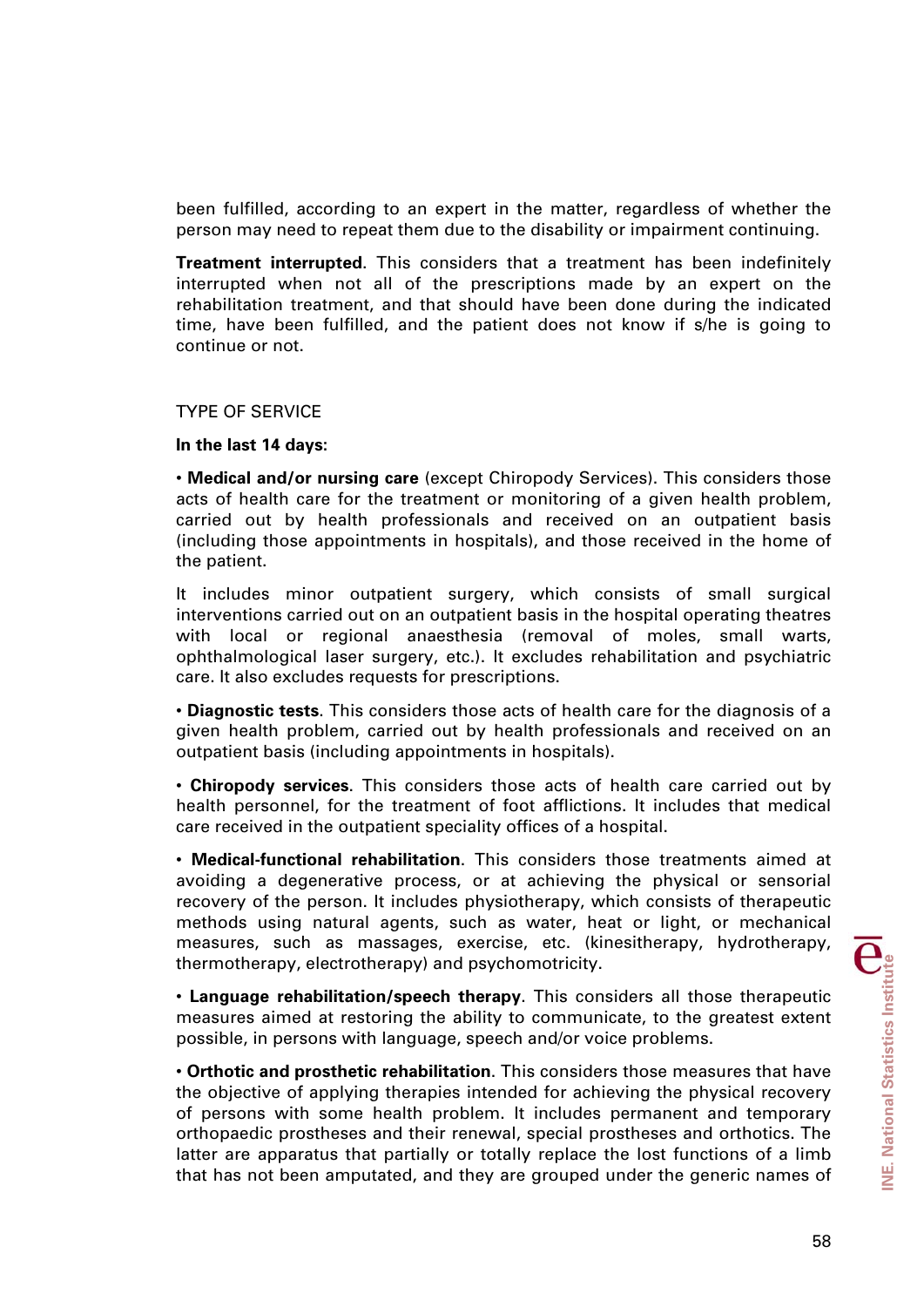canes, crutches, orthopaedic chairs, apparatus for limbs, corsets, etc. This includes orthopaedic surgery.

• **Psychological assistance and/or mental health care.** This comprises those health actions, with or without hospitalisation, for the evaluation, treatment or monitoring of patients with mental illnesses, as well as the care for those psycho-social problems that accompany the loss of health in general.

• **Telephone assistance**. This considers the service intended for those persons who, for reasons of disability, old age, illness or social isolation, require continuous care, whether permanently or transitorily, by specialised personnel. This is a new technology resource, which applied to the telephone network, allows, by pressing a button, for contacting the central switchboard 24 hours a day and 365 days a year.

• **Programmed home care.** This considers that care that is carried out for patients who are chronically unable to visit a health centre.

• **Home help of a social nature.** This comprises social services, received at home, in assisting with household chores, paperwork, external laundry, meals delivered to the home, maintenance of the dwelling, surveillance and supervision in personal care and/or household chores, etc.

• **Day centre.** This is a centre that offers complete attention during the day (or night) for persons with serious or severe disabilities, or elderly persons in a dependency situation, with the objective of improving or maintaining the best possible level of personal independence and assistance to families or carers. This offers, among other things, the following services: consultancy, prevention, rehabilitation, orientation towards the promotion of independence, habilitation or on-site and personal care. It includes night centres.

• **Occupational centres**: This is a daytime service that provides a useful and therapeutic activity for persons with disabilities and needs for broad or generalised aid, who cannot access (temporarily or permanently) a normal or protected job post. It enables their personal adjustment, labour preparation and social integration.

• **Cultural, recreational, leisure and free-time activities**: This type of activity should be included only when it is carried out as a type of therapy intended to lessen the disability. Therefore, it does not includes those cultural activities carried out in social centres for elderly persons.

In the last 12 months:

#### • **Occupational therapy and/or training in everyday activities (A.V.D.).**

**Occupational therapy**. The objective of this therapy is the development of a selfcare activities (dress, eat, use the restroom, etc.), work and play activities to increase independence and prevent disability. Occupational therapy also provides advice regarding the convenience of technical aid, and shows how it is used.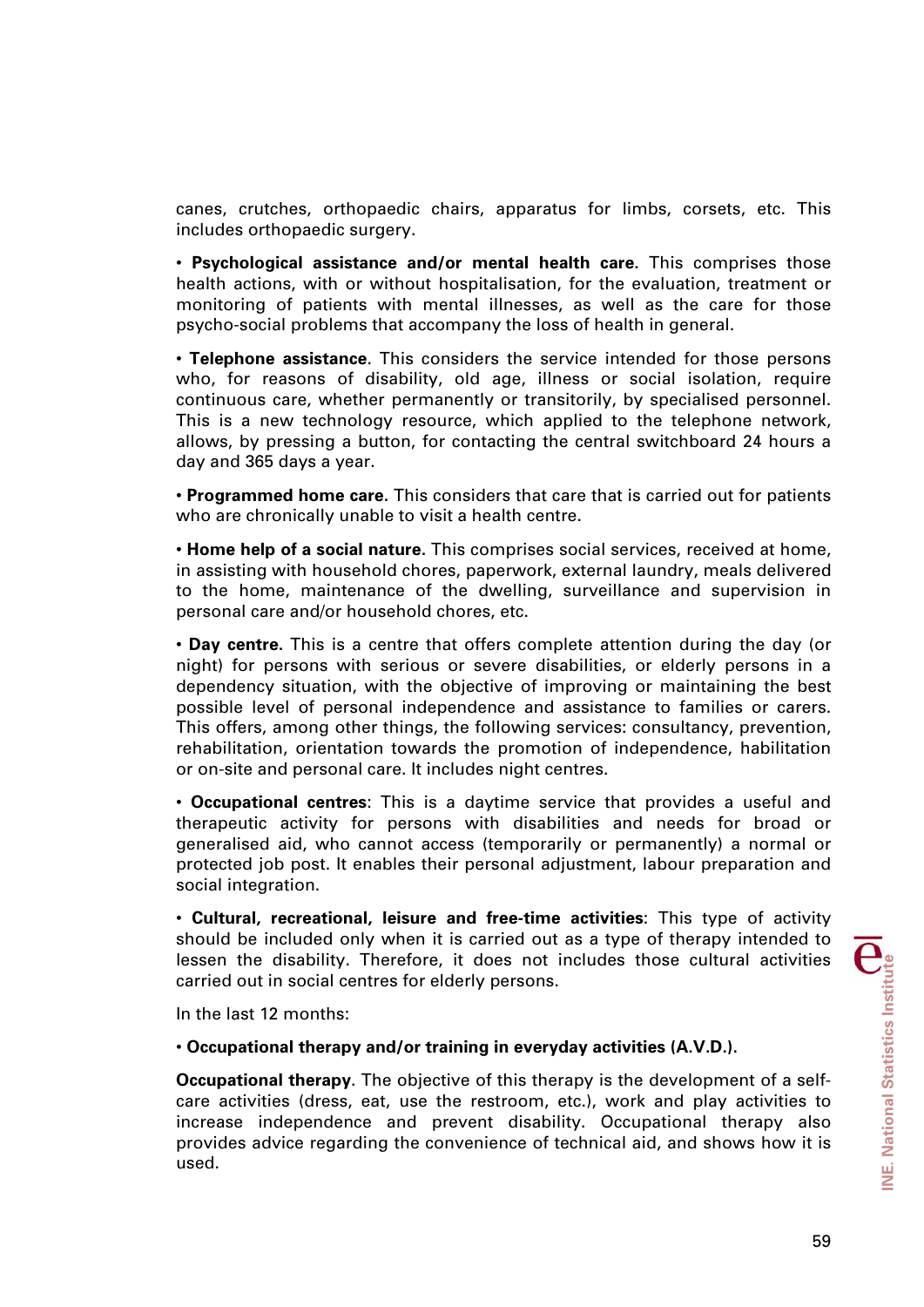**Training in everyday activities**. These are the activities aimed at learning everyday living habits, for persons with very severe disabilities (personal hygiene, dressing, etc.).

• **Information/Consultancy/Assessment**. This considers those services in terms of information and documentation of aid resources of the Community, regarding paperwork services and legal advisory, as well as regarding accessible communications systems (telephone, tv, etc.).

• **Health care provided by hospital personnel**. This refers to health care provided in hospitals. It includes both the care provided to patients admitted to hospital and to patients who are hospitalised who, without being admitted, have received care in the hospital (casualty services, observation, chemotherapy treatments, clinical explorations, etc.). It also includes home hospitalisation (home treatments for patients who have been treated in hospitals during the primary phase of the illness, and have returned home, though they require a direct control by hospital personnel: home dialysis, etc.).

It excludes outpatient appointments in hospitals, major and minor outpatient surgery, surgical interventions, orthopaedic surgery, psychiatric care and rehabilitation.

• **Psycho-social care for relatives**. This considers that service whose objective is to give psychological support to the relatives of the persons who have severe health problems.

• **Resting services (temporary stays)**. These are residential services caring for the user during a given period of time. This services fulfil a dual function. On the one hand, they offer complete care to persons in a dependency situation (elderly persons or persons with disabilities); on the other hand, they serve as a break, by allowing the carers to enjoy rest or vacation periods.

• **Interpreting or sign language service.** This is a support service for deaf persons, in their ease and relationship with hearing persons, which aids in communication. The care may be:

- Individual and/or family, in relevant matters regarding health, housing, employment, social services, etc.

- Group and community (courses, days, conferences, etc.)

• **Other alternative communication systems.** These are systems and improve or replace the communication abilities of persons who cannot use, through the spoken and/or written language, through the use of methods and devices adapted to each person. For example:

- Braille method.
- Bliss language symbols.
- Tactile communication for deaf blind persons.
- Communication via pictograms or simplified drawings.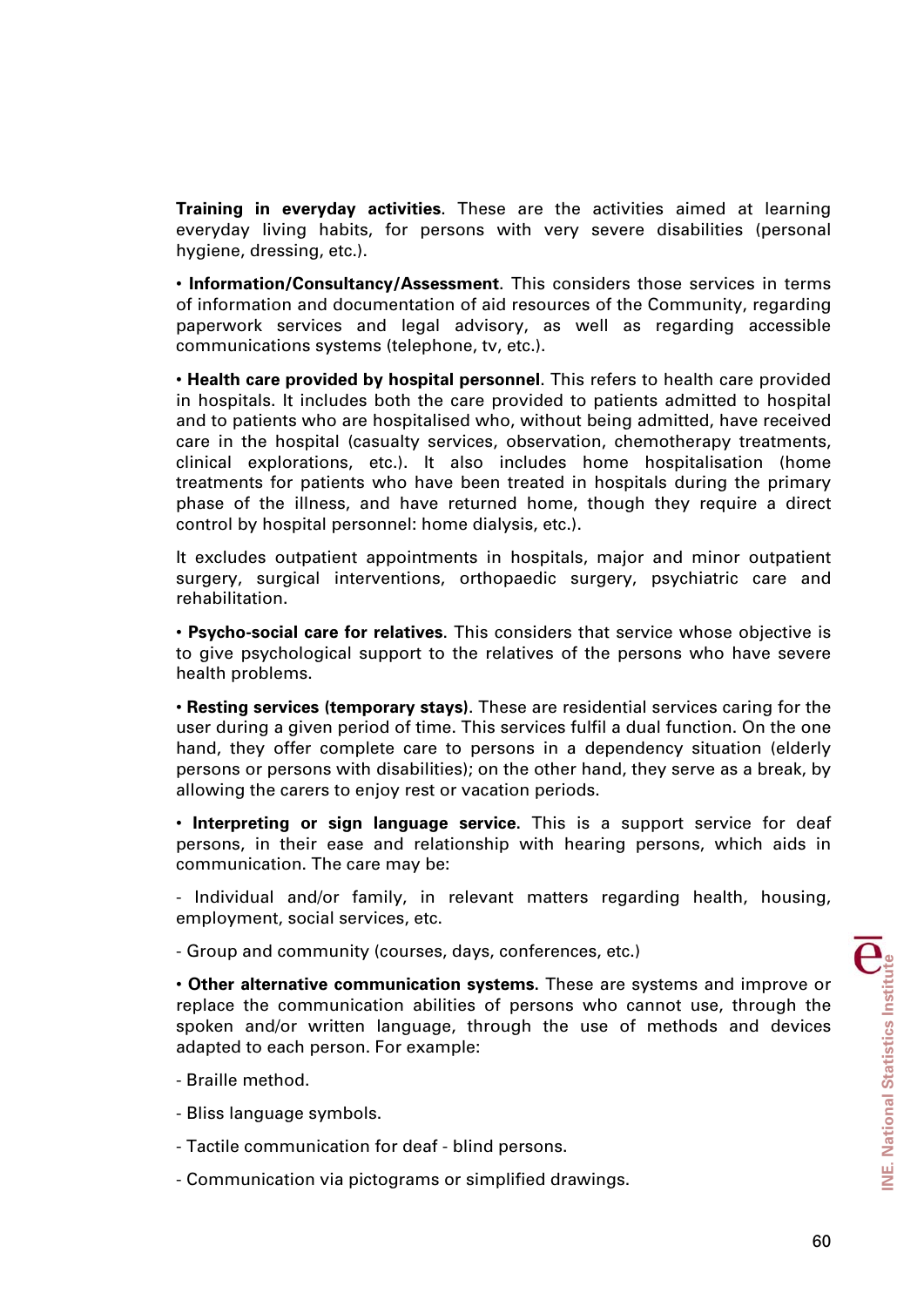- Morse method.

• **Health and/or adapted transport**. This considers the special transport of patients or persons who have had accidents, when according to the judgment of the medical staff, there is a situation of urgency or physical impossibility of the interested party.

• **Residential centres**. These are establishments intended to serve as a permanent and common dwelling, in which complete and continuous care is provided to the users thereof.

• **Tourism and spas for persons with disabilities.** This is a service intended to development leisure activities and the promotion of health, through trips for holidays and thermal treatments (spas).

The objectives of these programs include persons with mental, physical or sensorial disabilities being able to enjoy leisure and health goods in an adapted environment, in addition to favouring the rest of relatives and carers.

• **Orientation/labour preparation.** These are all of the services, intended for persons with disabilities seeking employment, which offer information and advice, and prepare a labour market insertion programme that is appropriate to the aptitudes of each person. The programme must include pre-labour training, aid in the job search, job bank service, training in specific tasks and monitoring, among other services.

# ECONOMIC PLAN OF SERVICES RECEIVED

• **Free of charge**. Those services that are received without having to pay their cost, or those that are paid by the patient her/himself with the right to the total return of the payment made by the Public System.

• **Direct payment**. This includes those services provided, which are paid by the patient her/himself without the right to the total or partial return of the payment made by the Public System. Likewise, this includes the medical contract and those other forms of payment through periodical quotas of private insurance that allow for using some type of health care.

• **Mixed payment**. This includes those services provided that are partially paid by the Public System.

REASON WHY S/HE HAS NOT RECEIVED THE SERVICES S/HE NEEDS

- Waiting list
- Not available in the environment
- They cannot pay for it
- They do not fulfil at least one of the requirements
- Other reasons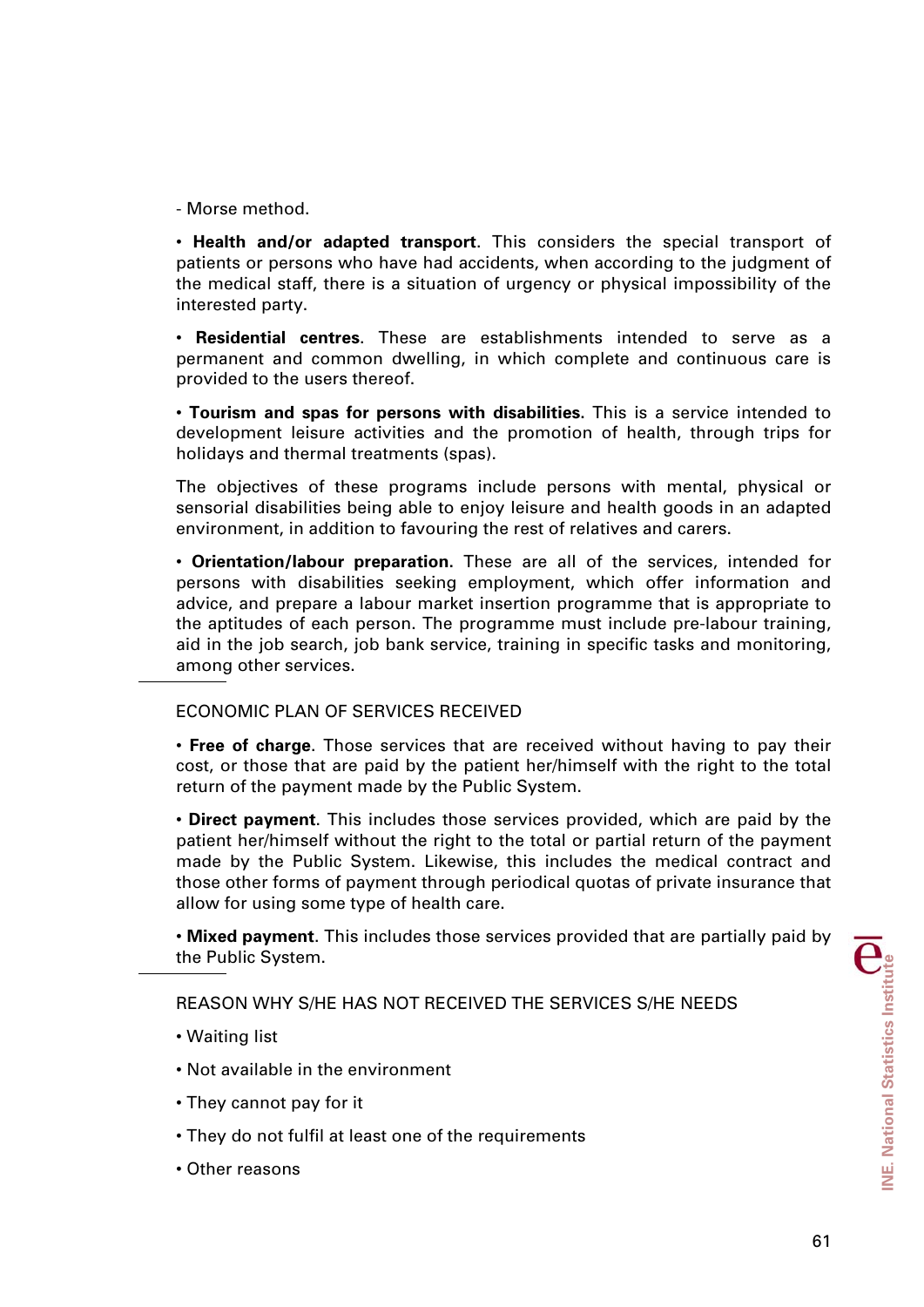# 8.7 *Economic or tax benefits as a result of some disability*

This considers the economic benefits of a social nature aimed personally at the interviewee as a result of some disability.

c) Also included are the benefits obtained through the company in which the person works, and the amounts obtained as a result of insurance taken out directly by the patient.

The period of time for the receipt of these monetary and tax benefits is the last 12 months.

PERIODIC BENEFITS (defined in section 11. Classification characteristics regarding the home)

• Contributory pensions due to disability (permanent disability, passive types, SOVI, etc.)

• Non-contributory pensions as a result of the disability

• Allowances due to having a dependent child with disabilities

• Life and disability insurance. These are the amounts received as a result of the insurance taken out

**Illness**. This must be understood in the strict sense of a more or less severe alteration of health that affects, in general, the physical or mental integrity of individuals. Illness benefits include those benefits intended to compensate, either totally or partially, for the loss of a professional activity caused by an illness.

**Disability**. This must be understood as the lack of ability to carry out an activity of a prescribed degree, or to carry out a normal social life, when this lack of ability is permanent or remains longer than a limited period of time. This can be congenital or caused by an illness (except a professional illness) or an accident (except a job-related accident). Disability benefits include pensions, allowances and other cash benefits granted to invalids and persons with disabilities as a result of their situation.

• Other regular income due to disability

NON-PERIODIC BENEFITS

- Public aid for rehabilitation or specialised care
- Public aid for education
- Public aid for relative carers

• Public aid for enabling personal independence (technical aid and for accessibility and adaptation in the home)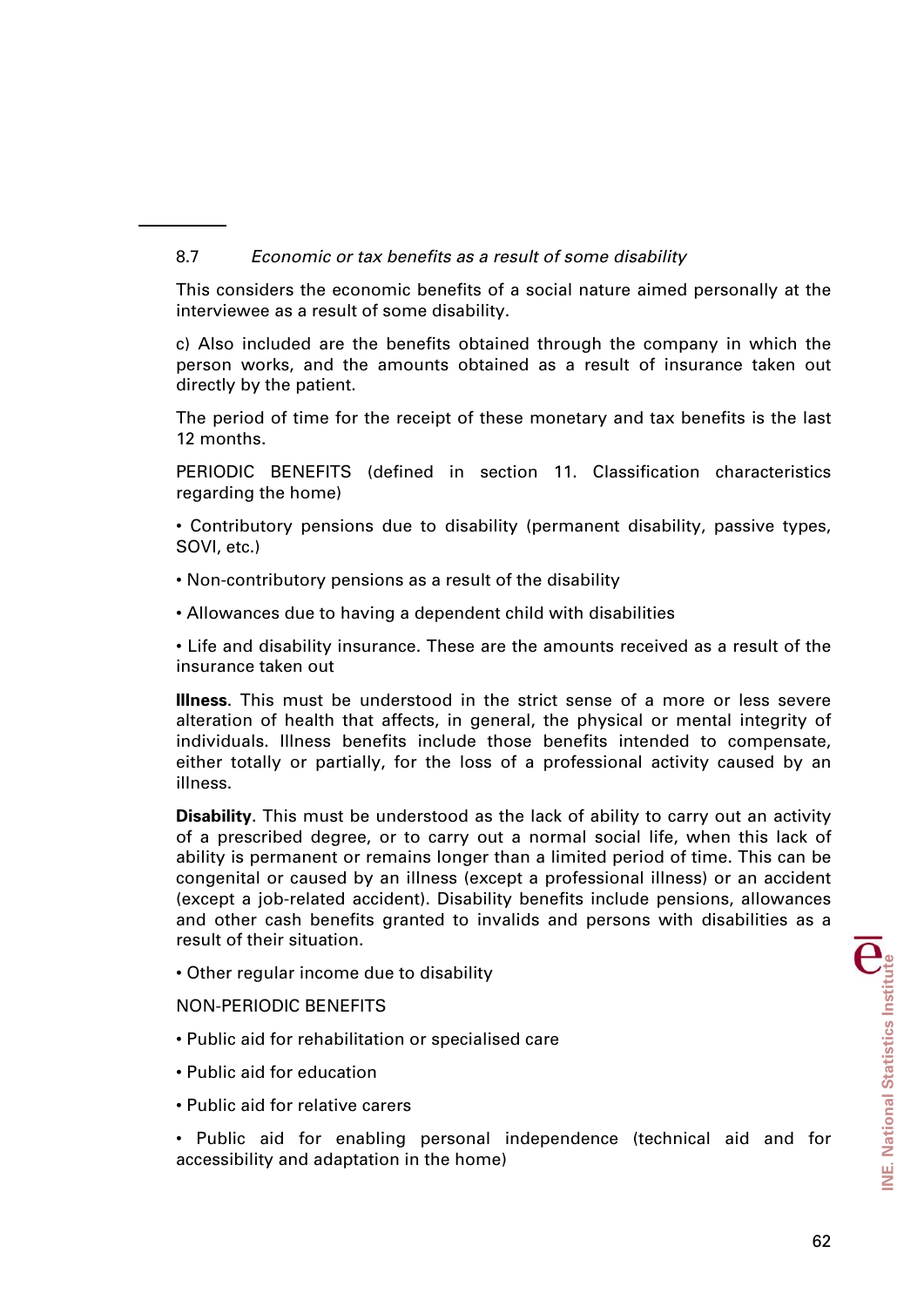- Public or private aid in the work area (social action aid)
- Other public aid
- Aid from other entities (NGOs, foundations, professional bodies, etc.)

## **COMPENSATION**

- Compensation due to physical injury
- Compensation due to civil or criminal responsibility

## TAX BENEFITS

• TAX BENEFITS in personal income taxes (by contributor with disabilities or by care to a parent or descendent of a person with disabilities)

- Registration tax (tax exemption for the 1st registration, VAT reduction)
- Tax on mechanised vehicles (road tax)
- Inheritance tax
- Other tax benefits (protected capital gains, right to assessment fees, etc.)

8.8 *Changes in the relationship with economic activity and/or occupation, as a result of some disability* 

When a person has made more than one change in her/his economic activity, or in her/his occupation, as a result of her/his disability or disabilities, the information refers solely to the first change made.

This considers three options that are excluded:

a) They only changed their relationship with economic activity. This includes the changes between unemployed and inactive (or vice-versa) and also between the different inactivity situations (for example, a person who was dedicated to Housework, and due to the disability, changed to Another situation). It is necessary to emphasize that this option does not include those persons who have been employed in any of the two moments studied; before the appearance of the disability and after the appearance of the disability.

b) They only changed their profession or occupation. This refers to those changes of occupation due to the disability. This option only includes the persons who have been employed in the two moments studied.

c) They changed their relationship with economic activity and their occupation. This includes those changes from employed to unemployed or inactive situations (and vice-versa). This last option includes those persons who have been employed in only one of the two moments studied.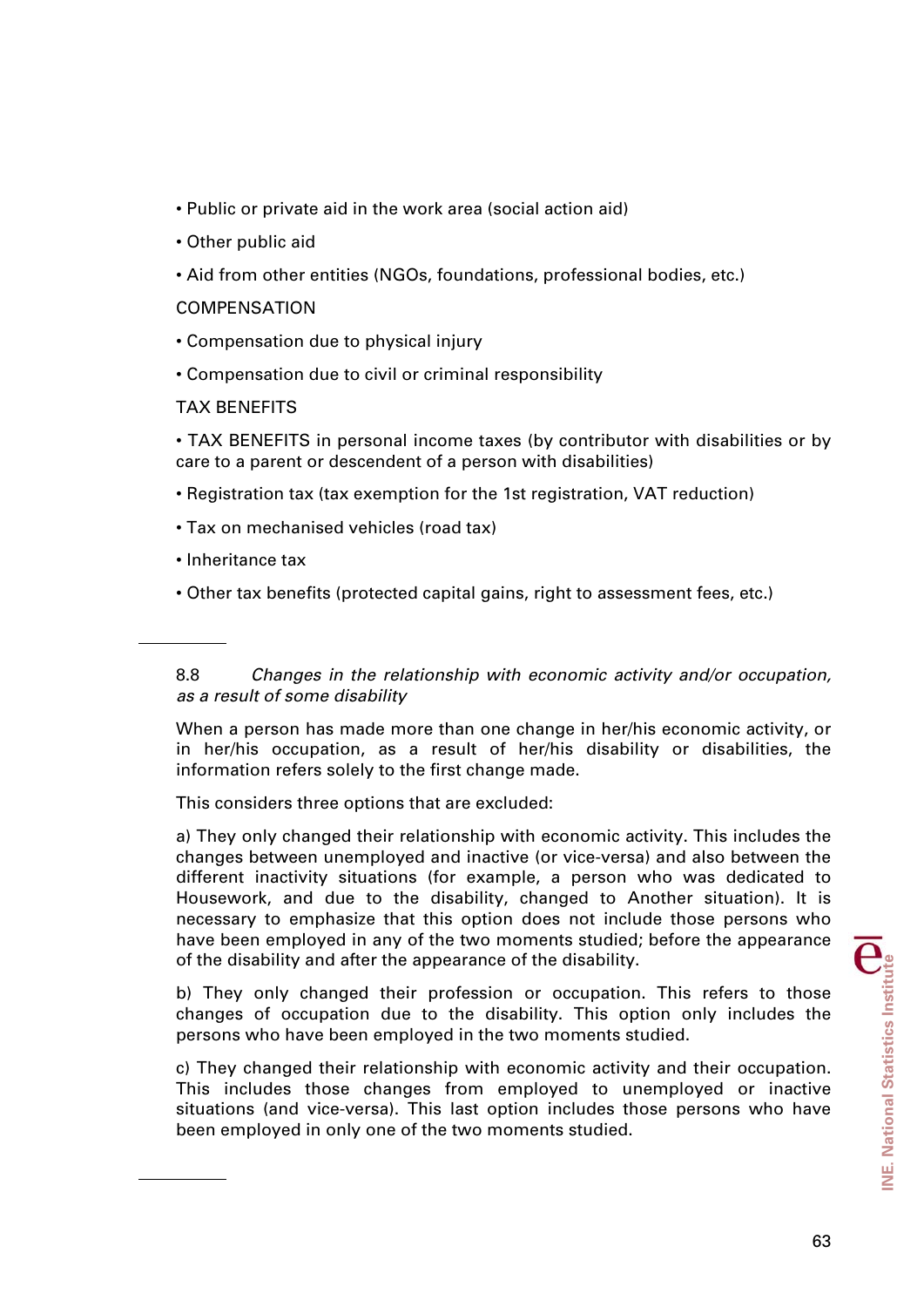# 8.9 *Relationship with economic activity before and after the first change made as a result of some disability*

This studies the effects of disability on a social level, that is, in which way a disability can limit, or not, the labour activity of the person, whether because it truly incapacitates her/him to work or because the work centres are not adequate for these persons (accessibility obstacles, social obstacles, etc.)

# 8.10 *Employment before and after the first change made as a result of some disability*

The information obtained regarding this variable is very useful, as it provides data on the flows between the different occupations, due to disabilities, and enables reflecting on whether there is some group of occupations with a greater degree of attraction for persons in this group, who without stopping working, have been obligated to change labour tasks.

# 8.11 *Type of working day*

This is classified as:

- Split shift
- Continuous morning working day
- Continuous afternoon working day
- Continuous night working day
- Reduced working day
- **Shifts**
- Irregular or variable working day, depending on the day
- Another type

# 8.12 *Special Employment Centre*

These are the centres whose main objective is to carry out a productive work, participating regularly in market operations, and with the purpose of ensuring a remunerated job and the provision of personal and social adjustment services that their workers with disabilities require; at the same time, they intend to be an integration measure of the greatest number of persons with disabilities into the normal working scheme. The staff of the Special Employment Centres shall be comprised of the greatest number of workers with disabilities that the nature of the productive process allows, and in any case, of 70% of said staff.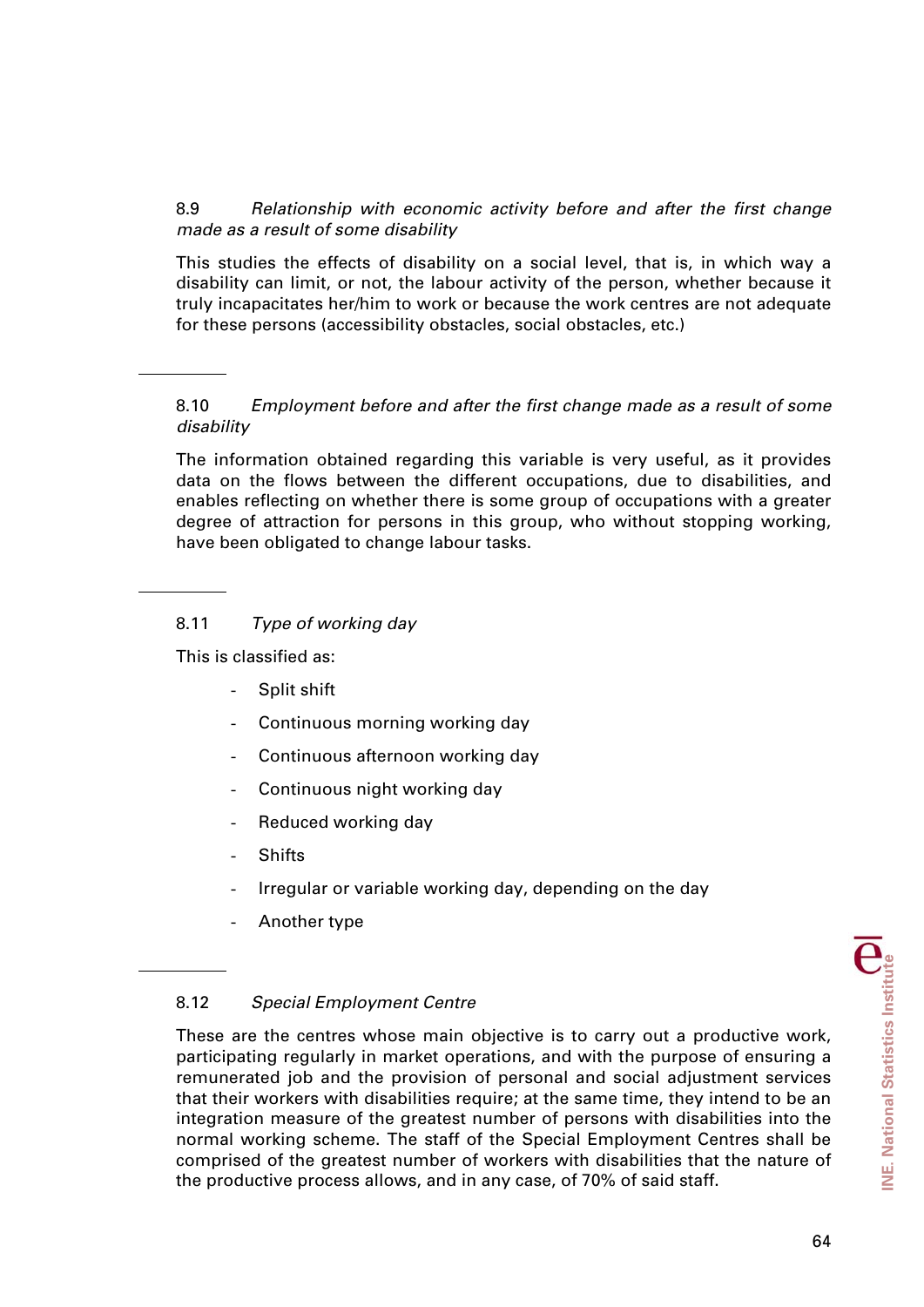8.13 *Wage-earning workers of the company where s/he works* 

- This is classified as:
- Fewer than 10
- 10 to 19
- 20 to 49
- 50 to 99
- 100 or more

# 8.14 *Employment Encouragement Measures for persons with disabilities*

This refers to the group of regulations aimed at the creation and maintenance of job posts, through the establishment of hiring aids for certain groups, enabling access to work for others, aiding in the establishment as self-employed workers or in the access to cooperatives, etc.

# • By reservation quota for persons with disabilities in the public sector

Law 23/1988, of 28 July, Modifying the Law of Measures for the Reform of the Function of 2 August 1984, provides the innovation of extending the reservation quota of functionary posts, while improving the definition of the procedure for reaching it. This is all contained in the nineteenth additional provision of Law: *In public employment vacancies, a quota of no less than 3% of vacancies shall be reserved to be covered by persons with disabilities of a degree greater than or equal to 33%, until they progressively reach 2% of the total employees of the State Administration, so long as they pass the selective examinations and that, at the time, they provide the indicated degree of disability and compatibility with the performance of the corresponding tasks and functions, as is determined by law (article 19).* 

• By reservation quota for persons with disabilities in the public private sector

The legislation in force regarding the reservation of job posts, which establishes that, for companies with fifty or more workers, the obligation of hiring a minimum of two percent of workers with disabilities.

As an alternative means of complying with that legal obligation, one must proceed to the creation of a Special Fund for the Employment of Persons with Disabilities, which would be funded, among other sources, by compulsory funds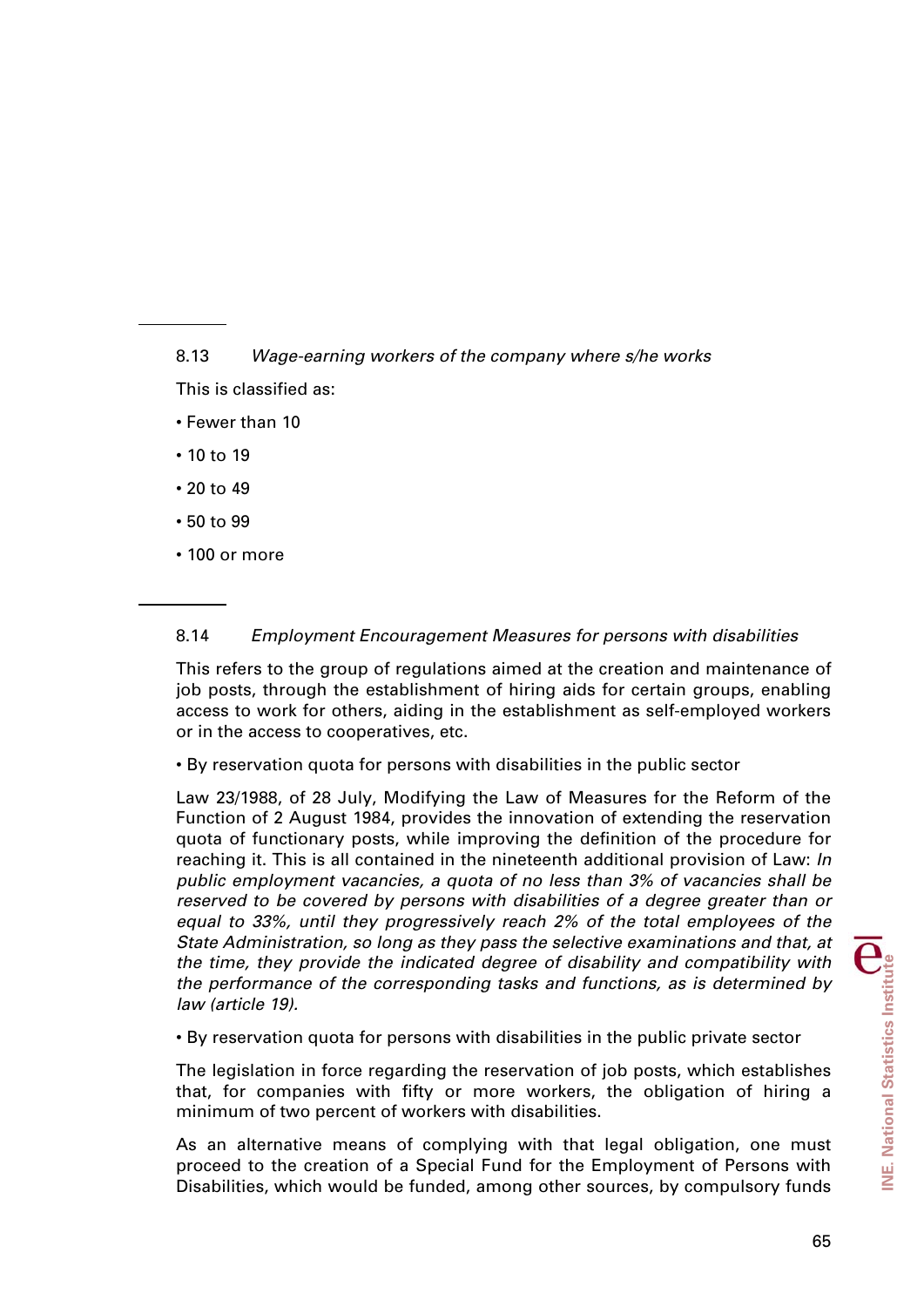of the companies that do not reach the legally established percentage of the reservation of job posts.

• Specific contract for persons with disabilities

This is a hiring modality for workers with disabilities with a degree greater than or equal to 33%, recognised as such by the authorised Organisation. The access, characteristics and duration of the contract vary, depending on the specific modality of the contract, which may be one of the following types:

- Permanent or indefinite employment contract for the hiring of persons with disabilities

- Permanent or indefinite employment contract for persons with disabilities coming from labour enclaves

- Temporary employment contract

- Employment contract for training

- Internship contract

- Temporary employment contract to substitute for the temporary incapacitation of person with disabilities

- Temporary employment contract conversion to permanent, for persons with disabilities who work in the Special Employment Centres

- Communication of conversion of temporary employment contract to permanent for persons with disabilities

- Employment contract regulating the labour relationship of a special nature for persons with disabilities working in Special Employment Centres

• Incentives for hiring, bonuses in Social Security quotas

The subsidies, bonuses of the business quotas for Social Security and tax deductions aimed at encouraging the hiring of workers with disabilities in ordinary companies, and the re-adaptation and accessibility of the job post, establishing a periodicity for the updates.

• Others (work labour, jobs with support, etc.)

#### **Labour enclaves:**

A labour enclave is understood to be that contract between an ordinary job market company, called the collaborating company, and a special employment centre, for the performance of jobs or services that are directly related to the normal activity of the company, and for whose performance, a group of workers with disabilities from the special employment centre is temporarily transferred to the work centre of the collaborating company. These are regulated, as a measure for encouraging the employment of persons with disabilities, by Royal Decree 290/2004, of 20 February.

#### **Employment with support:**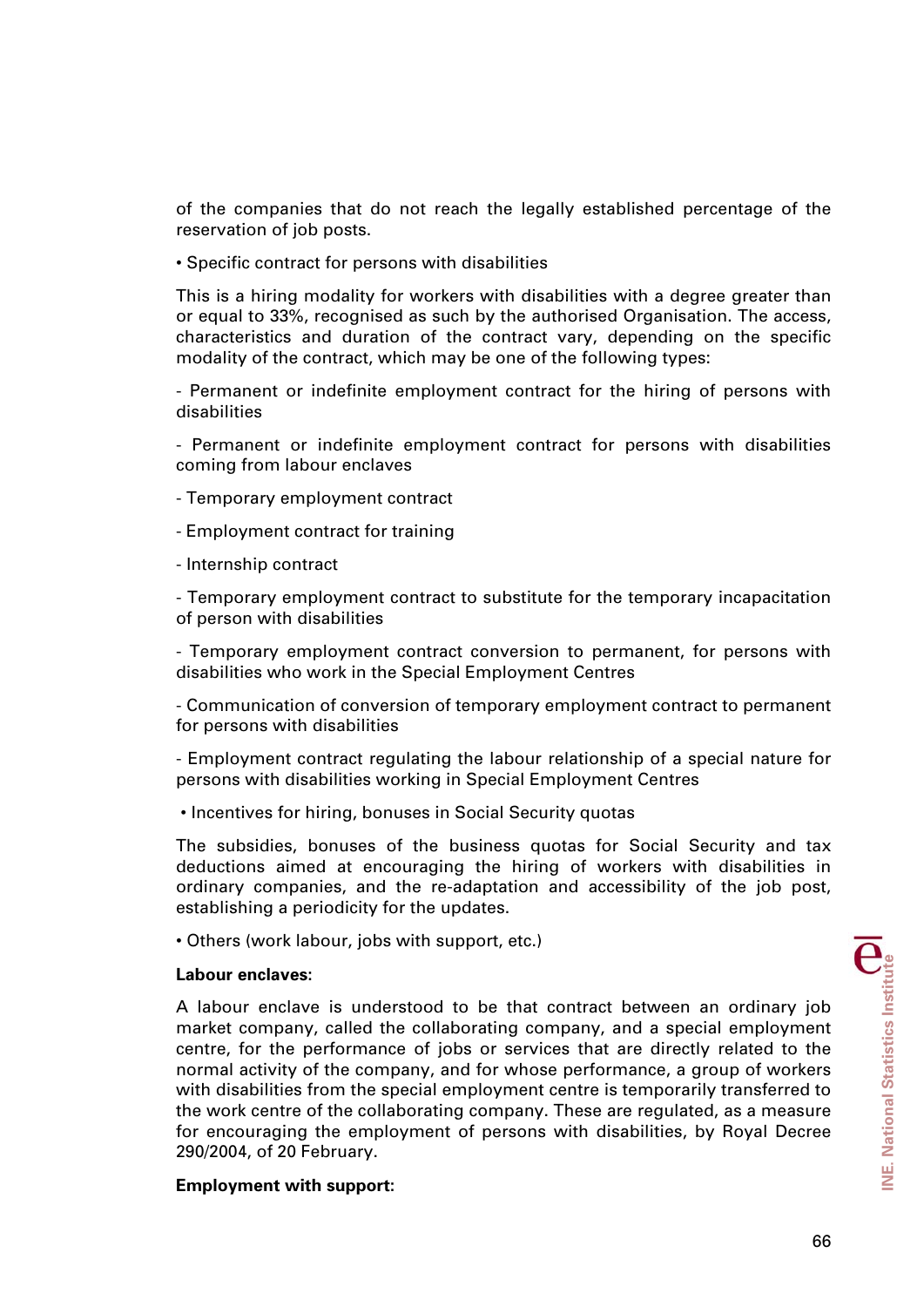Employment with support is understood to be the group of orientation and individualised accompaniment actions in the job post, provided by specialised labour preparers, with the objective of facilitating the social and labour adaptation of workers with disabilities with special labour insertion difficulties in ordinary job market companies, in conditions that are similar to the rest of the workers who carry out equivalent posts (ROYAL DECREE 870/2007, of 2 July, regulating the programme of employment with support as a measure for the encouragement of the employment of persons with disabilities in the ordinary job market).

The actions for employment with support shall be developed within the framework of projects for employment with support, where the following actions, at least, must be considered:

a) Orientation, advisory and accompanying the person with disabilities, preparing, for each worker, a programme for adapting to the job post.

b) Work in bringing together and encouraging mutual aid between the worker who is the beneficiary of the programme of employment with support, the employer and the company staff that shares tasks with the worker with disabilities.

c) Support for the worker in the development of social and community abilities, in such a way that s/he is able to relate to the labour environment in the best possible conditions.

d) Specific training of the worker with disabilities in the tasks that are inherent to the job post.

e) Monitoring of the worker and assessment of the insertion process in the job post. These actions have the purpose of detecting needs and preventing possible obstacles, both for the worker and for the company hiring her/him, that endanger the objective of insertion and permanence in the job.

f) Advice and information for the company regarding the need and processes for adaptation to the job post.

## 8.15 *Form of knowledge of the job post*

This is collected as having knowledge of her/his current job post, or of the last one s/he had. It is classified as:

- Via a public employment service (INEM)
- S/he addressed the company directly
- The company got in touch with her/him
- Via employment websites
- Through a friend or relative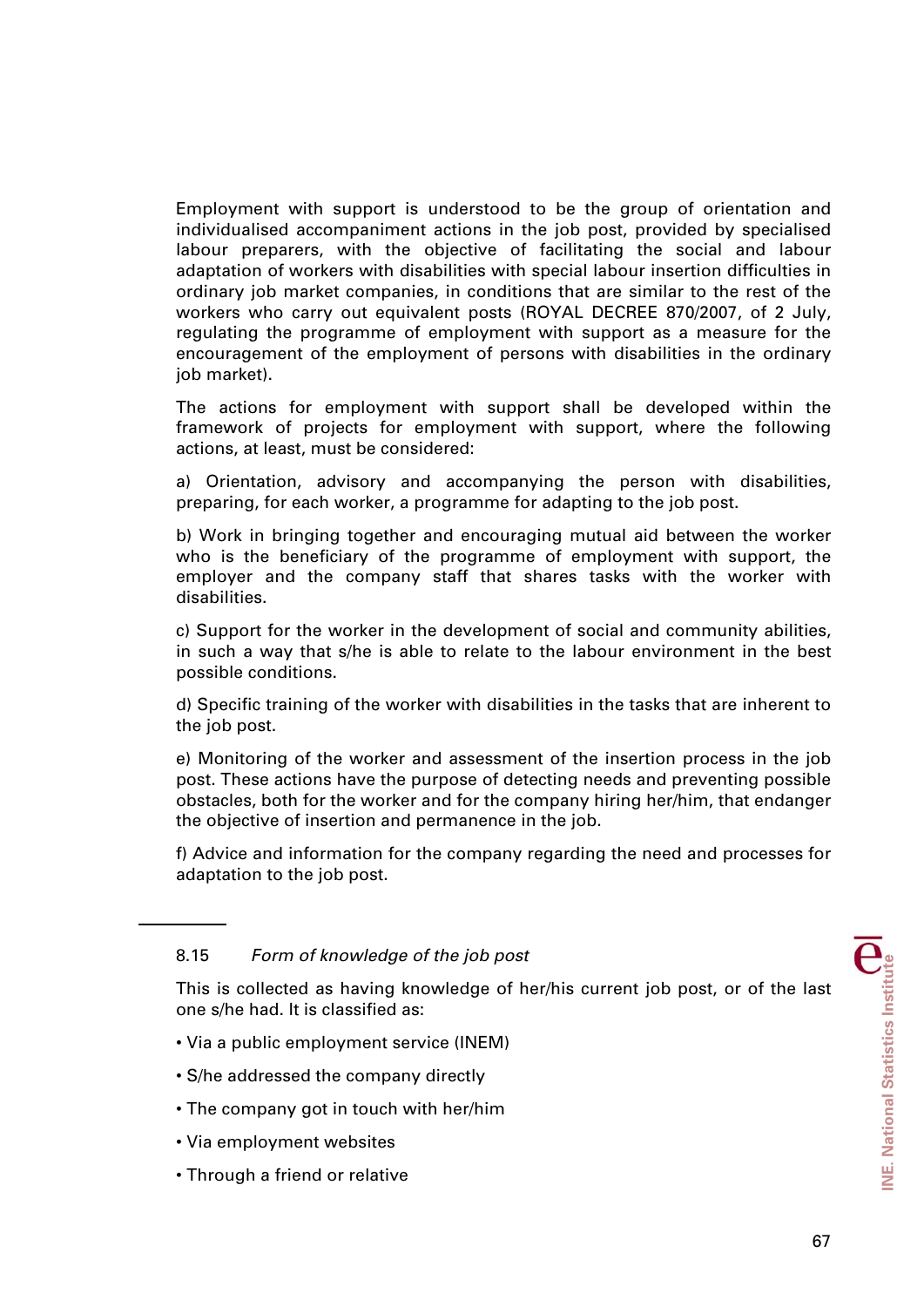- Via a specialised Labour Insertion service
- Via an institution or association for persons with disabilities
- Another way

# 8.16 *Type of contract in her/his employment*

## **Civil servant; permanent**

This type of contract is classified in the category of a contract with an indefinite duration, regardless of whether it is carried out continuously or sporadically. This are contracts that do not end so long as they are not cancelled, that is, so long as a dismissal interrupting them does not take place. The condition of a civil servant, even if it does not carry a labour contract, can be considered similar to an indefinite duration contract.

## **Temporary (learning, internship or training, temp., service, seasonal or substitute)**

This type of contract is classified in the category of temporary contracts, which are contracts drawn up for a specific period of time, that is, when the end of the contract is determined by objective conditions, such as the expiry of a given period of time, the performance of a specific task, the re-incorporation of an employee who had been temporarily replaced, the performance of an internship or training period and the end of the substitutions of a part of work not carried out by those who are partially retired.

## **Verbal agreement or without a contract**

This refers to the case in which there is no formal, signed contract, even if the work is not occasional, and even if it is regular or long-term

## **Another type of contract**

Registered under this heading will be the free workers who can work for several employers in different labour agreements, and may be at the border between wage-earner and independent worker.

## 8.17 *Duration of the contract*

This includes the duration of the current contract, or rather, the duration of the last contract. It is classified as:

- Less than 6 months
- 6 months to 1 year
- From more than 1 year to 3 years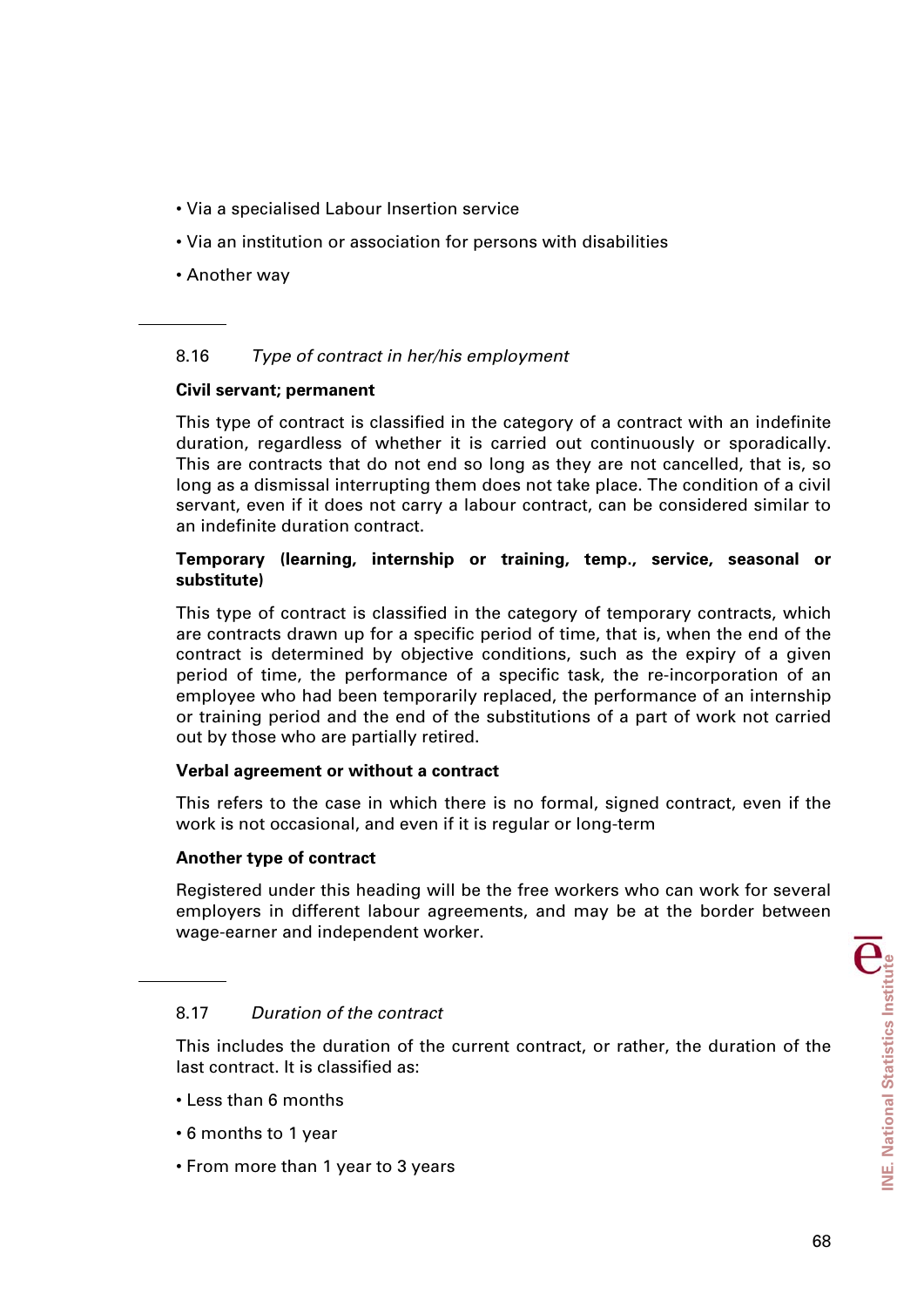- 3 years and longer
- Without indefinite duration

#### 8.18 *Time working*

This shows how much time the person has worked in her/his current employment. It is classified as:

- Less than 1 year
- 1 to 2 years
- 2 to 4 years
- More than 4 years

## 8.19 *Reason for stopping working*

This collects, for those persons who have worked at some point in time and are not currently working, the reason why they stopped working. It is classified as:

- The person reached the age of retirement
- Health reasons
- Early retirement or forced early retirement
- Voluntary early retirement
- Early retirement as a result of disability
- Work could not be reconciled with family responsibilities
- The desire to dedicate oneself solely to family
- The person became unemployed after the contract ended
- The person was made redundant
- The person's own free will
- Other reasons

#### 8.20 *Time without employment*

This is considered, for those persons who have worked at some point in time, and are not currently working, the amount of time they have been unemployed. It is classified as: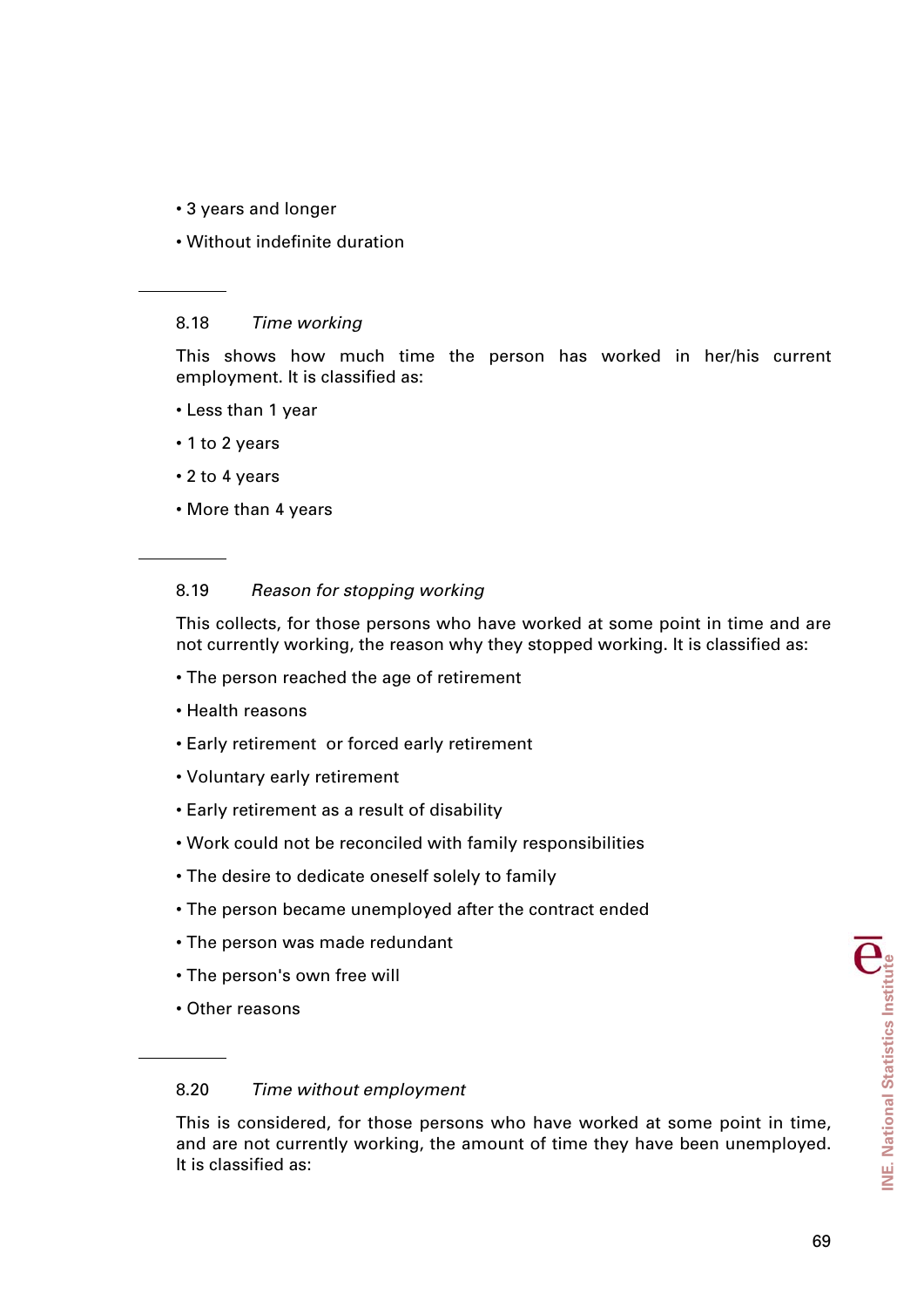- Less than 3 months
- 3 to 6 months
- 6 months to one year
- One to two years
- Two to five years
- More than five years

# 8.21 *Job search*

This refers to person 16 years old and over with disabilities, and who are seeking employment, whether they are employed and seeking another job or they are unemployed.

METHOD USED IN LOOKING FOR WORK

This covers the three main actions in the job search, which are classified in:

- Was registered in a public employment office
- Was registered in a private employment office
- Has approached companies
- Has used personal contacts
- Through the press
- Has made efforts to set him or herself up on his/her own (land search, administration of licenses, etc.)
- Preparing for or taking public exams
- They are waiting on the results of previous applications
- They are waiting for a call from a public employment office
- Other methods
- They have not used any method

MAIN REASON FOR NOT FINDING EMPLOYMENT OR ANOTHER TYPE OF EMPLOYMENT

Among the reasons listed, the fundamental reason why the person believes that s/he is not finding employment, or another type of employment that adapts more to her/his intentions.

- Due to having a disability
- Due to not having experience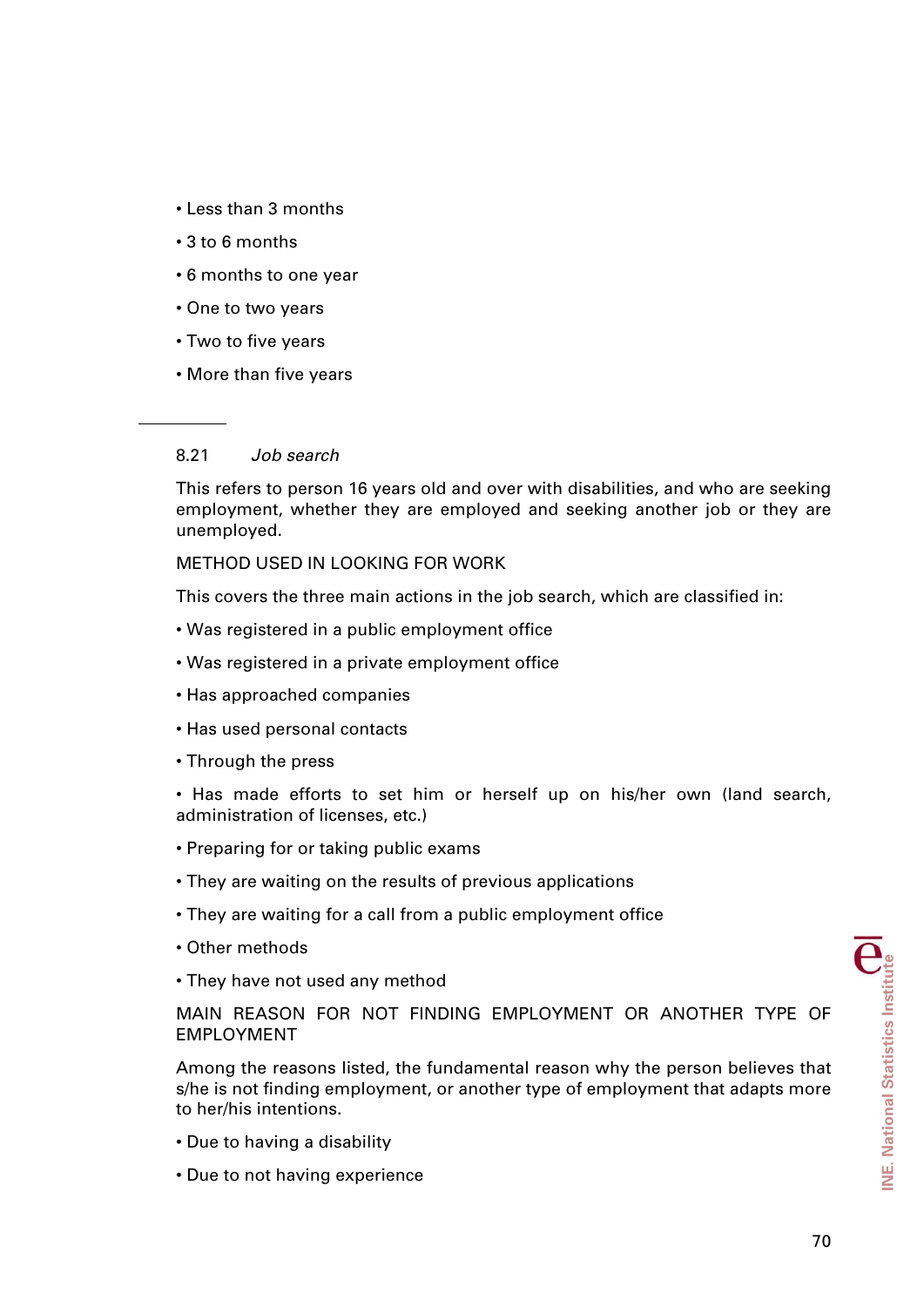- Insufficient or inadequate studies
- Finding work is difficult for everyone
- Due to not having studies
- Other reasons

# 8.22 *Reasons for not seeking employment*

For persons 16 years old and over who have not been seeking employment or working, the three main reasons for this situation are studied.

• The person has disabilities and believes it would be difficult to find employment

- They cannot work
- They believe that they will not find work, not ever having sought it before
- They believe that they will not find work, having sought it before
- They do not believe that there will be any work available
- They are affected by an employment regulation process
- They do not know where to look to find work
- They are waiting for a season with more activity
- They are waiting on the results of previous applications
- •. They are waiting to begin their freelance activity again
- Due to family or personal reasons
- Due to currently studying or receiving training
- Due to receiving economic benefits
- Due to being retired
- They do not need to work
- Other causes

### 8.23 *Level of studies in progress. Persons 16 years of age and over*

### CURRENT REGULATED STUDIES

Generally regulated studies are deemed to be those belonging to the official education system or which enjoy official recognition (by the Ministry of Education or Universities), with the requirements for enrolling, duration of study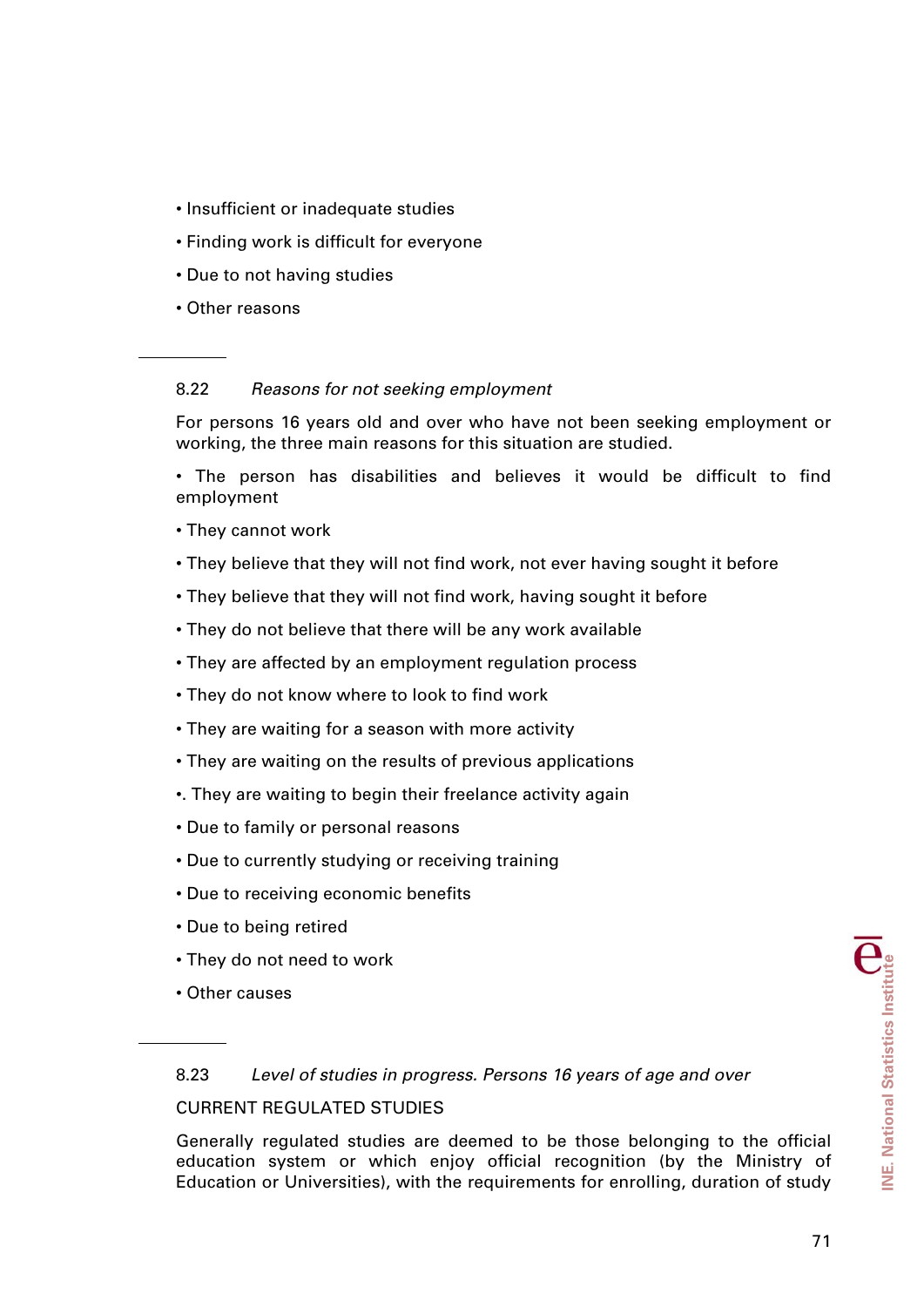and programmes officially regulated, such that the qualification is attained with a stable and basically common curriculum for all types of centres delivering those study programmes.

They are classified as:

- Specific special education
- Obligatory secondary education
- Social Guarantee Programme
- Intermediate cycles of professional training and the equivalent
- Post-Secondary Education
- Advanced cycles of professional training and the equivalent
- University education
- None of the above

**Special education:** Although the schooling of persons with disabilities should be carried out, by legal principle, in Ordinary Education Centres, there are exceptional special education modalities, when as a result of the psychoeducational evaluation, it is considered that, throughout her/his schooling, the student will require significant curricular adaptations in practically all areas of the curriculum, and when necessary, in addition, that in this centres, her/his adaptation and social integration will be reduced. As a general rule, two modalities can occur:

- Schooling in a Special Education Centre: in which all of the students have Special Educational Needs.

- Schooling in an Ordinary Centre, but in a Specific Classroom: in this case, students with disabilities attend the same Educational Centre as other students without disabilities, but their schooling is carried out in a Special Classroom within the Centre.

NON-REGULATED CURRENT STUDIES

- Occupational Vocational Training courses
- Other non-regulated studies lasting more than six months
- Other non-regulated studies lasting six months or less

**Course in Occupational Vocational Training.** Occupational Vocational Training (OVT) is aimed at persons with special difficulties in accessing the labour market, young persons, unemployed persons or those who need to improve or adapt their professional performance. They may be taught by public entities (Public Employment Services, Educational Centres) or private collaborators (companies, associations).

This item includes training activities related to: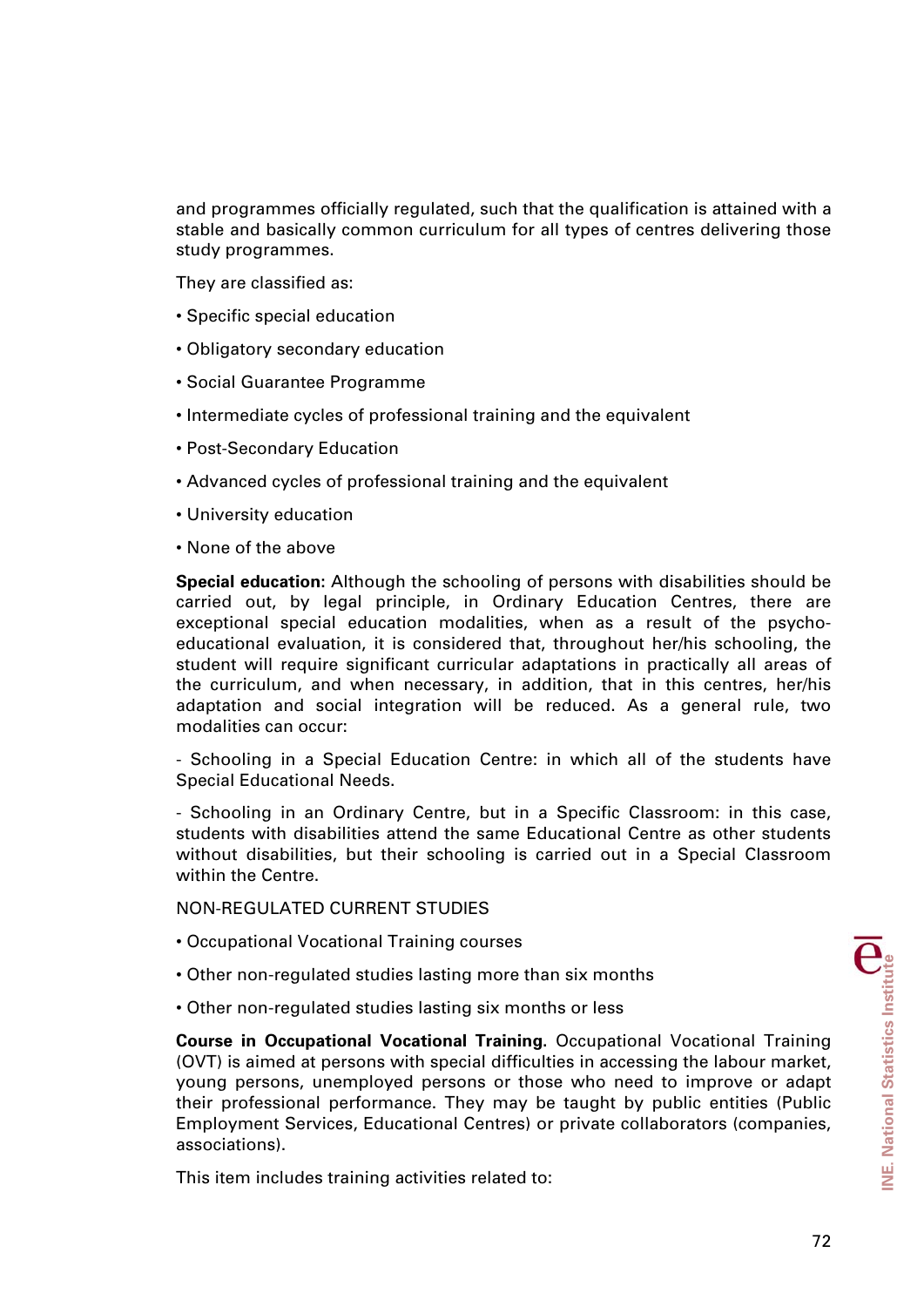\* Vocational Training and Insertion (VTI). The VTI Plan is comprised of actions aimed at unemployed workers, to provide them with qualifications that are ideal for their labour insertion.

\* Ongoing Training. This addresses employed workers, and its purpose is the improvement of competencies, qualifications and professional re-qualification.

\* Professional Recovery. Aimed at the rehabilitation, for employment, of persons of a working age afflicted by disabilities.

HIGHER LEVEL STUDIES COMPLETED

Additional information is obtained regarding the level of studies completed of the highest level, for persons 16 years old or over with disabilities.

This requests, for persons whose level of completed studies corresponds to university studies or the equivalent or advanced professional education, for their diploma, degree or branch. In a similar way, for all of the interviewees, they are asked if they have undertaken OVT, specifying which they have found useful in seeking employment.

Classification of branches, diplomas, degrees and OVT studies appears in Card 5 of the Annex.

8.24 *School integration and level of studies in progress. Persons 6 to 15 years of age* 

LEVEL OF STUDIES IN PROGRESS

These may be classified in any of the following categories:

#### **• Unschooled**

@ Has never attended a School Centre due to her/his disability or disabilities

@Has stopped attended due to her/his disability or disabilities

@ Has never attended or does not attend because there is no Centre in her/his area that adequately meets her/his needs

#### **• Schooled in a Special Education centre or classroom**

@In Special Education Centres studying obligatory basic or primary education

@ In Special Education Classrooms studying obligatory primary or secondary education

@ In Combined Education (Special and Ordinary) studying obligatory primary or secondary education

#### **• Schooled in an ordinary centre, integrated and receiving special aid**

@In Infants Education Centres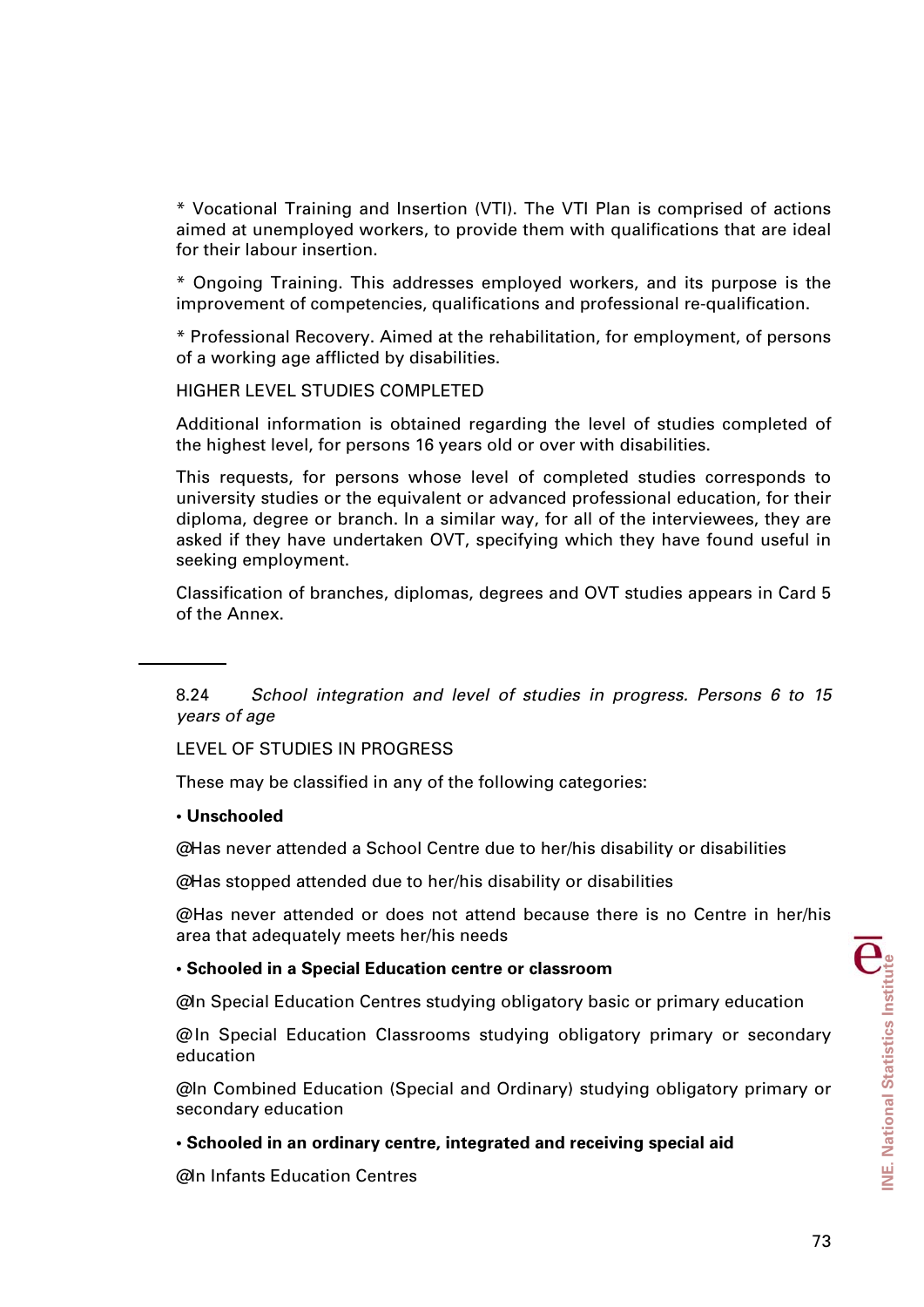@In Primary education

@In Obligatory secondary education

### **• Schooled in an ordinary centre, without any type of personalised aid**

@ Primary education

@ Obligatory secondary education

### TYPE OF CENTRE ATTENDED

• Public centre. Educational system centre that is totally financed with public funds.

• Subsidised private centre. Educational system centre that is privately owned, but has public subsidies for the levels of obligatory education (Primary education and Obligatory secondary education, First cycle).

• Non-subsidised private centre. Educational system centre that is privately owned, with no type of public subsidy for the levels of obligatory education.

### SCHOOL ABSENTEEISM DUE TO DISABILITIES

This is defined by means of the sum of all of the days in which absenteeism has occurred, that is, the child has not gone to school, throughout the latest academic year, even if this has occurred during different periods, and so long as these absences can be attributed to her/his disability or disabilities (for example, a disability to walk) and not to a common illness (such as: the flu, tonsilitis, etc.),

The following intervals are considered:

@Unschooled

 $@$  Less than one week

@ One or more weeks, but less than a month

@ Between one and three months

@ Between three and six months

@ Six months or more

### 8.25 *Discrimination*

This includes, for persons with disabilities, the frequency with which they have felt discriminated as a result of their disabilities, they have not been allowed to do something, they have been bothered or made to feel inferior by another person. For persons who have felt discriminated, this includes whether they have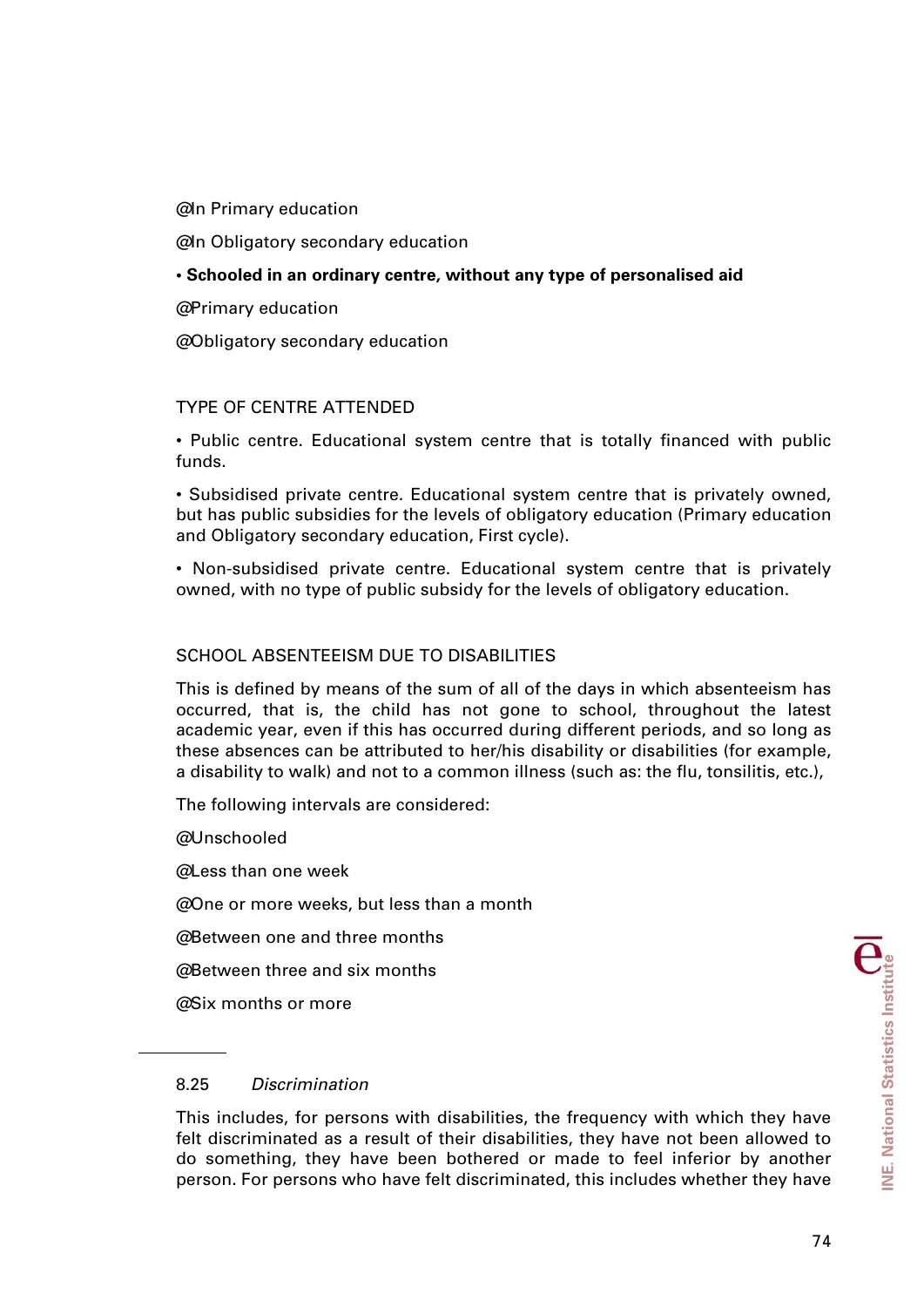pressed charges and the situation in which this has taken place. The situations are:

- In health care
- In specialised support services (associations, early treatment. ...)
- In the school area or in training activities
- In seeking employment
- In the workplace
- In transport and commutes
- In the Public Administration
- In deciding on their wealth
- In hiring insurance

• In participating in cultural, recreational and leisure activities: museums, concerts, theatre, bars, discoteques, cinemas, tourism, etc.

- In social participation
- In social relations
- In another situation

#### 8.26 *Social networks and contacts*

# SOCIAL CONTACTS

This includes, for persons with disabilities, the place of residence and the frequency with which they see or use telephone or postal contact with a series of relatives and/or friends. These include:

- A parent
- A son/daughter
- A sibling
- A grandchild
- A parent-in-law
- Another relative
- A friend, not a neighbour

This also includes, for persons with disabilities, whether they have had the opportunity, in the last twelve months, to address or talk to persons they do not know, to relate to friends or close persons and to make new friends.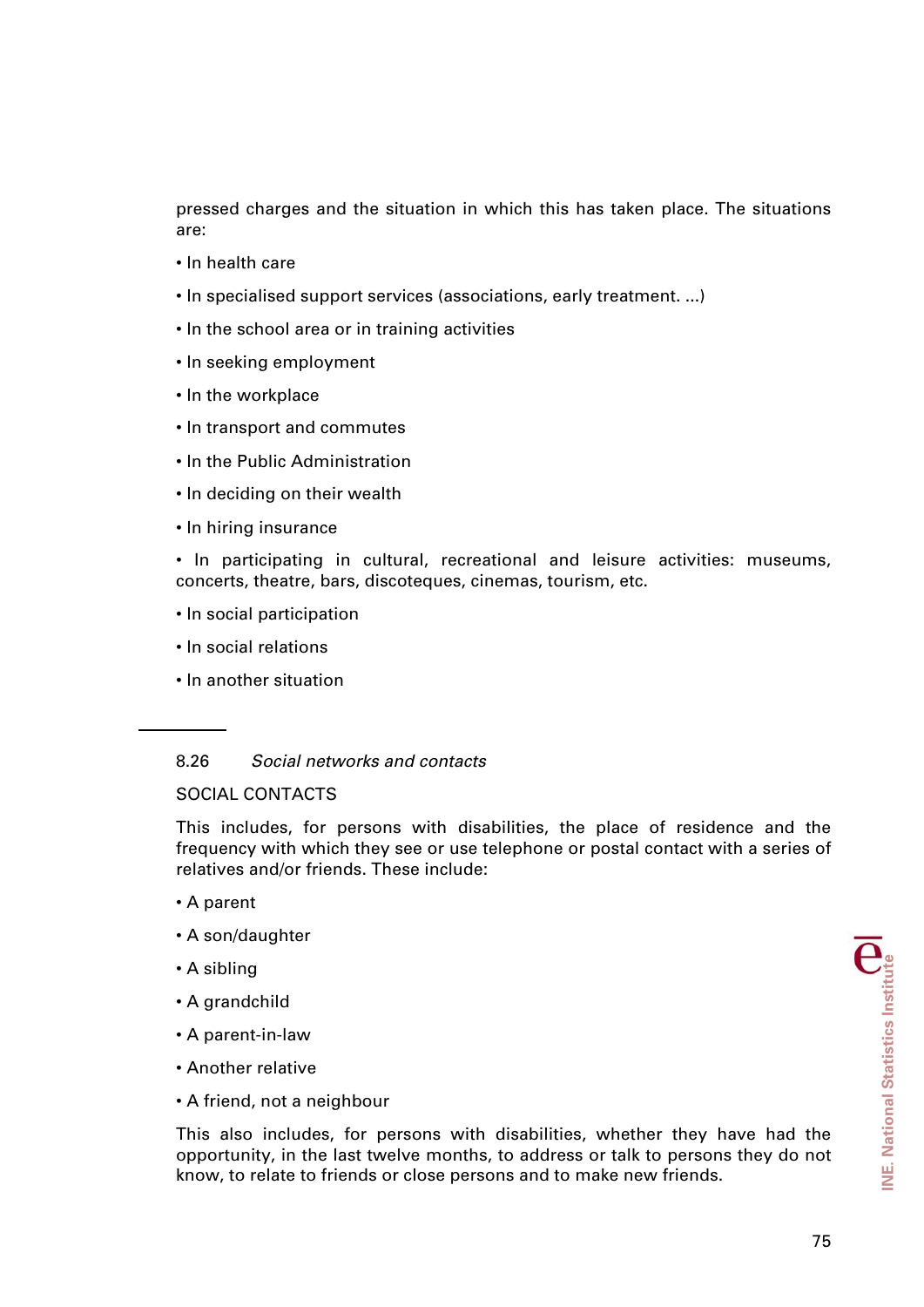# ACTIVITIES THAT THEY CARRY OUT OR CANNOT CARRY OUT

There is a list of activities on which they mainly spend their free time and those which they would like to participate in but cannot, due to their disability or disabilities. These activities are:

- Watch TV or DVDs
- Listening to the radio or to music
- Read
- Talk on the telephone with relatives or friends
- Practice physical exercise (sports, strolls, etc.)
- Surf the Internet
- Chat or send emails
- Attend classes or courses
- Do hobbies, craftwork, handicrafts
- Visit relatives or friends
- Go shopping
- Attend sporting or cultural events
- Travel
- Visit libraries or museums
- Other

### CHANGE OF RESIDENCE

For all those persons with disabilities resident in the household, and who have changed residence as a result of their disabilities, this studies the main reason for the change.

This variable is classified into:

- Staying in a group establishment for a period longer than 6 months
- Better availability of health and/or social resources
- Environmental reasons
- To receive family attention
- Due to obstacles on entering and leaving home
- Due to obstacles within the home
- Other reasons
- In another situation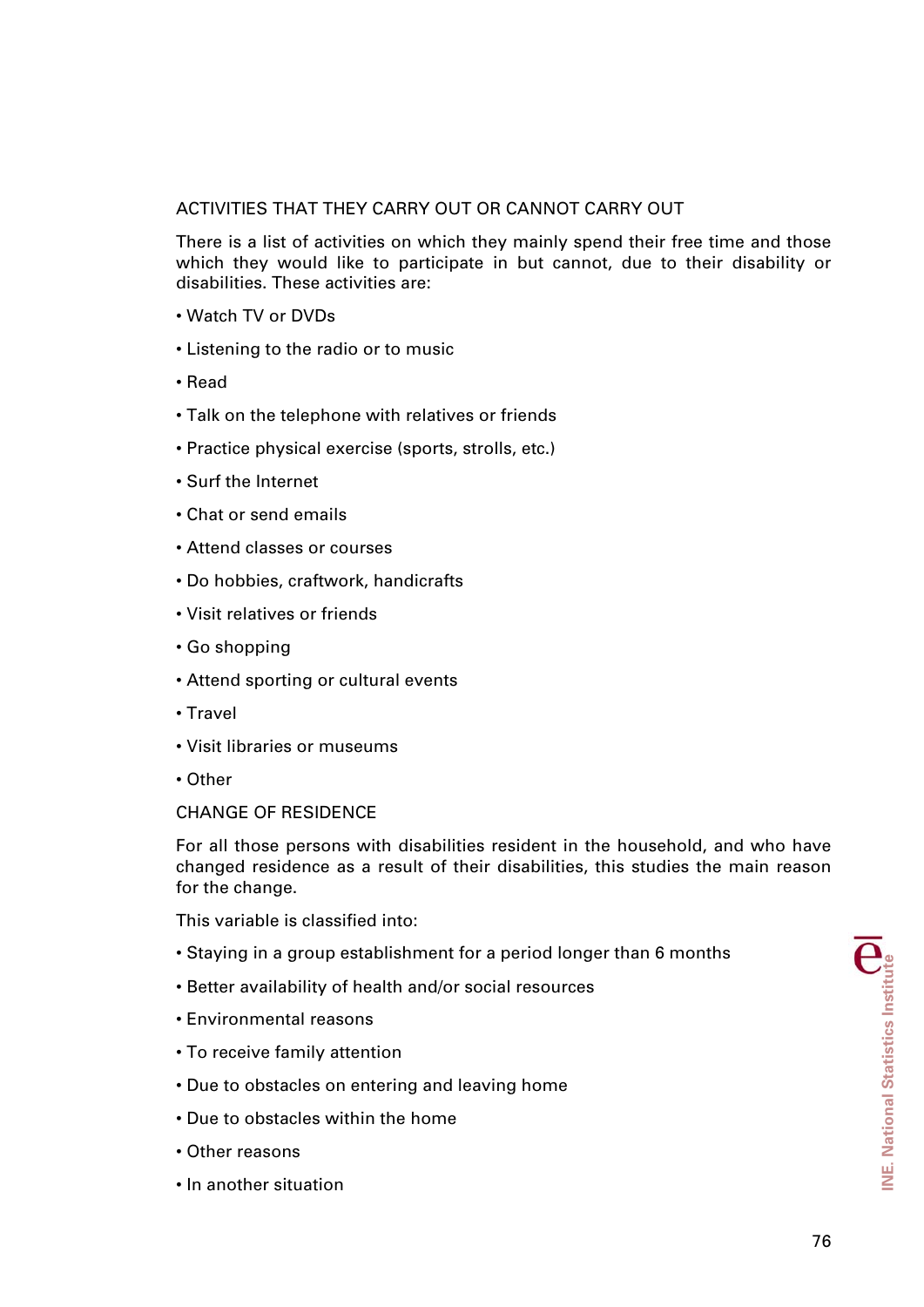# 8.27 *Accessibility*

This includes, for persons with disabilities, whether they have any difficulty in getting around normally in a series of places. These places are:

# THEIR DWELLING OR BUILDING

- In the entrance to their home
- In the lift
- On the stairs
- In the bathroom
- In the kitchen
- In other rooms of the dwelling
- In the terrace or patios
- In other places in their dwelling or building (garage, storage areas, etc.)

# PUBLIC TRANSPORT

- In accessing stations, stops, platforms, interchanges
- In arriving at the vehicle
- In getting into or out of the vehicle
- In getting into the seat
- In paying for or making use of the transport pass (ticket, bus pass, etc.)
- In finding their bearing in stations, airports and ports
- In reading, interpreting or understanding maps and signals

• In deciding the itinerary (choosing transfers, getting off at the appropriate stop, etc.)

• Other problems

### PRIVATE TRANSPORT

- In arriving at the vehicle
- In getting into or out of the vehicle, or accessing the seat

ON THE STREET

- In going up to or down from the sidewalk
- In crossing the street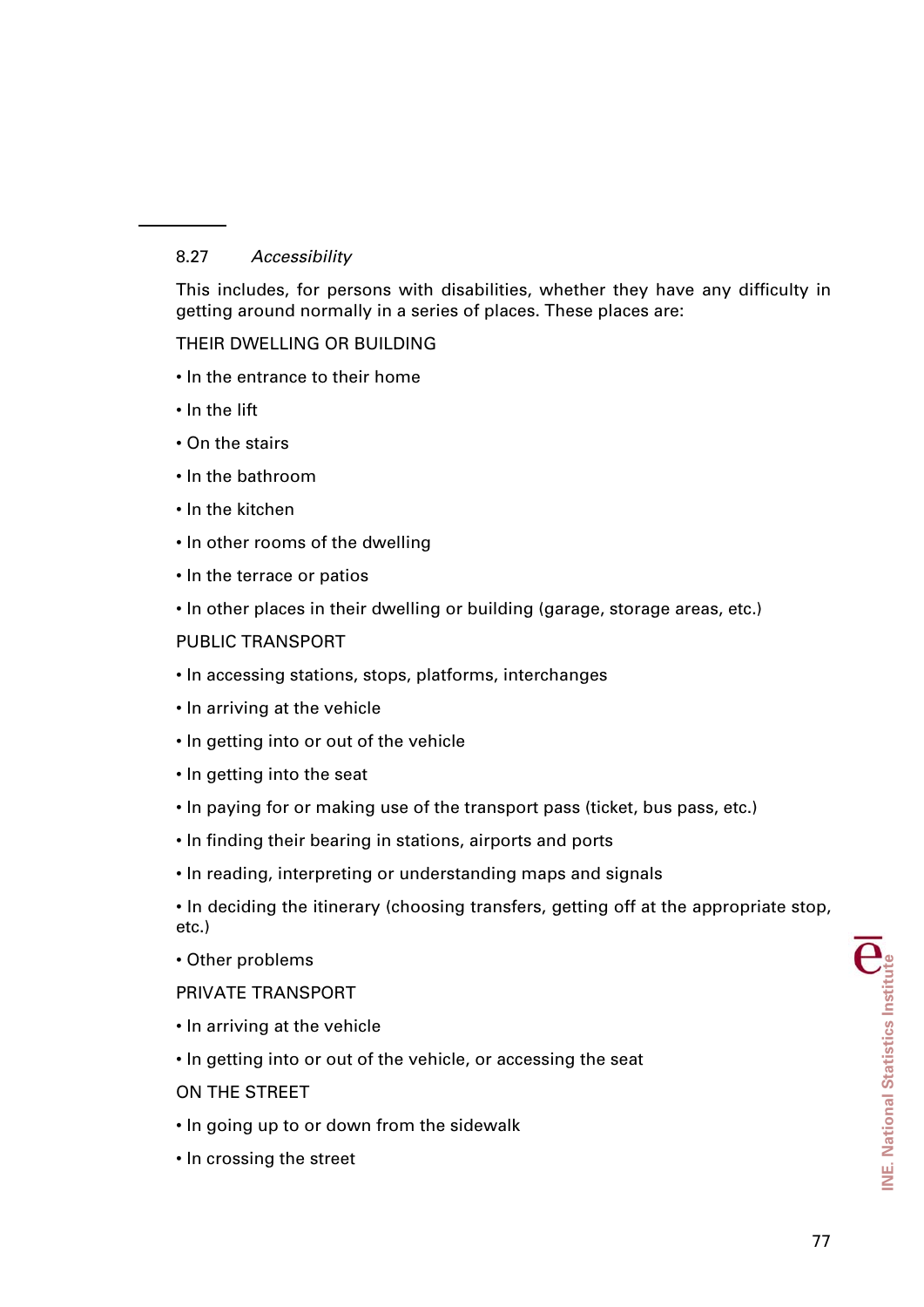• In overcoming obstacles on the pavement (wastepaper baskets, streetlights, bollards, narrow sidewalks, etc.) or problems on the pavement (slippery ground, potholes, etc.)

- In identifying streets, intersections and signals
- Other problems

8.28 *Health* 

SELF-EVALUATION OF STATE OF HEALTH

This includes the subjective perception, on the part of the individual interviewed, of her/his state of health in general. For example, a person may be blind, but consider her/his health to be very good in general.

This is classified on five levels:

@Very good

@Good

@Fair

@Poor

@Very poor

CHRONIC ILLNESSES

A chronic illness is a long-term complaint that is not due to acute isolated processes.

This only considers those illnesses that have been diagnosed by health professionals. It therefore does not consider those that the subject believes or is convinced that s/he has, but that s/he does not have medical confirmation of.

It considers the following chronic illnesses:

@ Asthma, chronic bronchitis or emphysema (including allergic asthma)

@Myocardial infarction or another heart disease

@Hypertension

@High cholesterol

@ Cerebrovascular accident

@ Arthrosis, arthritis or rheumatic problems

@ Chronic cervical or lumbar back pain

@ Diabetes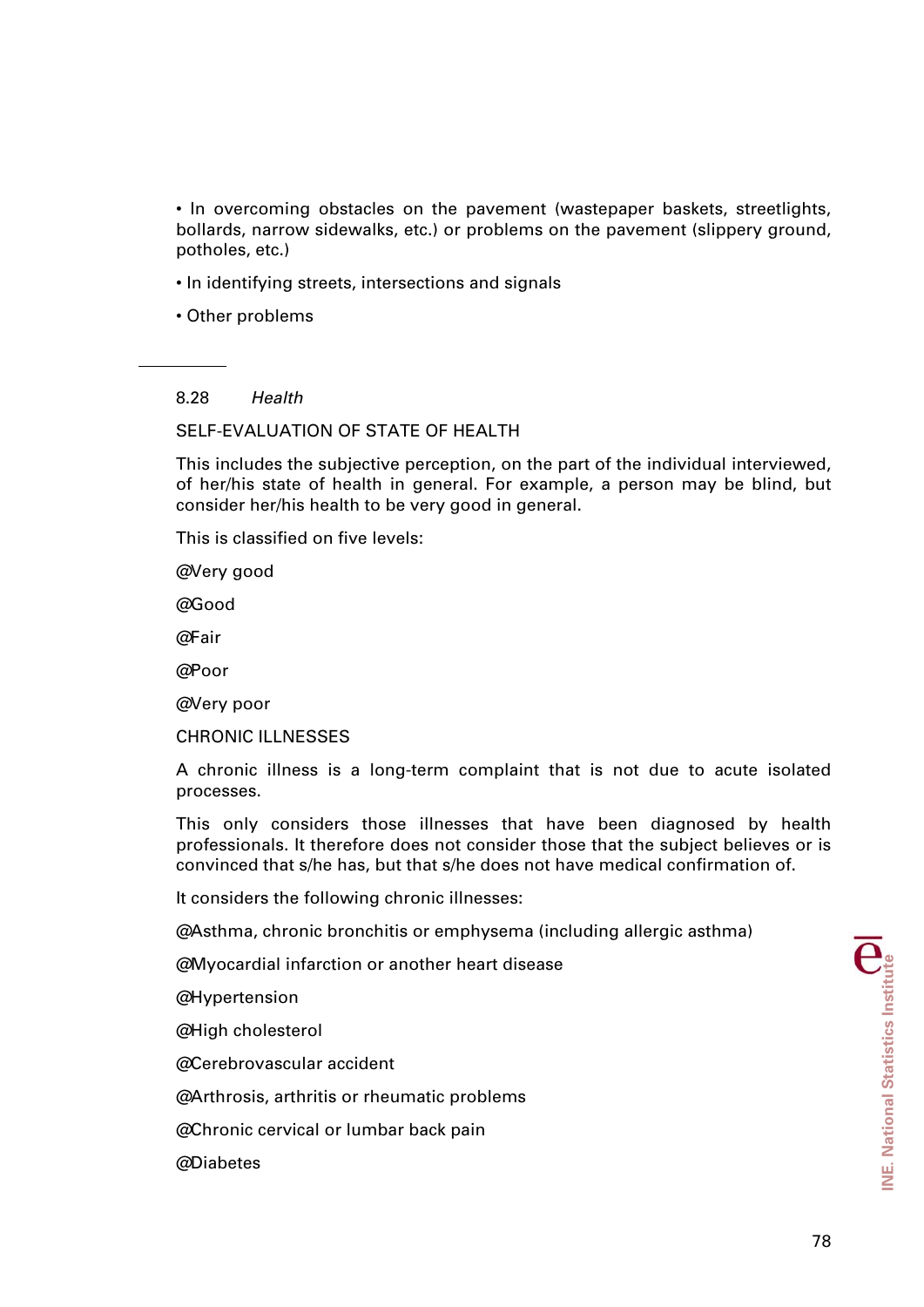@ Allergy (except allergic asthma)

@ Stomach ulcer

@ Cirrosis or another hepatic illness

@ Cancer

@ Migraines or frequent headaches

@Urinary incontinence

@ Chronic anxiety

@ Chronic depression

@ Another mental illness

@ Permanent injury caused by an accident

@ Another chronic illness

ACCIDENT RATE

An accident is defined as that fortuitous event that causes identifiable corporal damage.

This studies the environment in which the accident occurs

@ At home, stairs, foyer, etc.

@In the street or road and it was a traffic accident

@In the street, but it was not a traffic accident

@At work

@In the place of study

@In a sports complex

@In a recreational or leisure area

@At another place

ANTHROPOMETRIC FEATURES

Weight is studied in kilograms and height in centimetres.

If the interviewed person is pregnant, her weight prior to the beginning of the pregnancy is recorded.

# 8.29 *Personal care*

This feature is included for all those persons who have, for any of their disabilities, stated that they receive personal aid.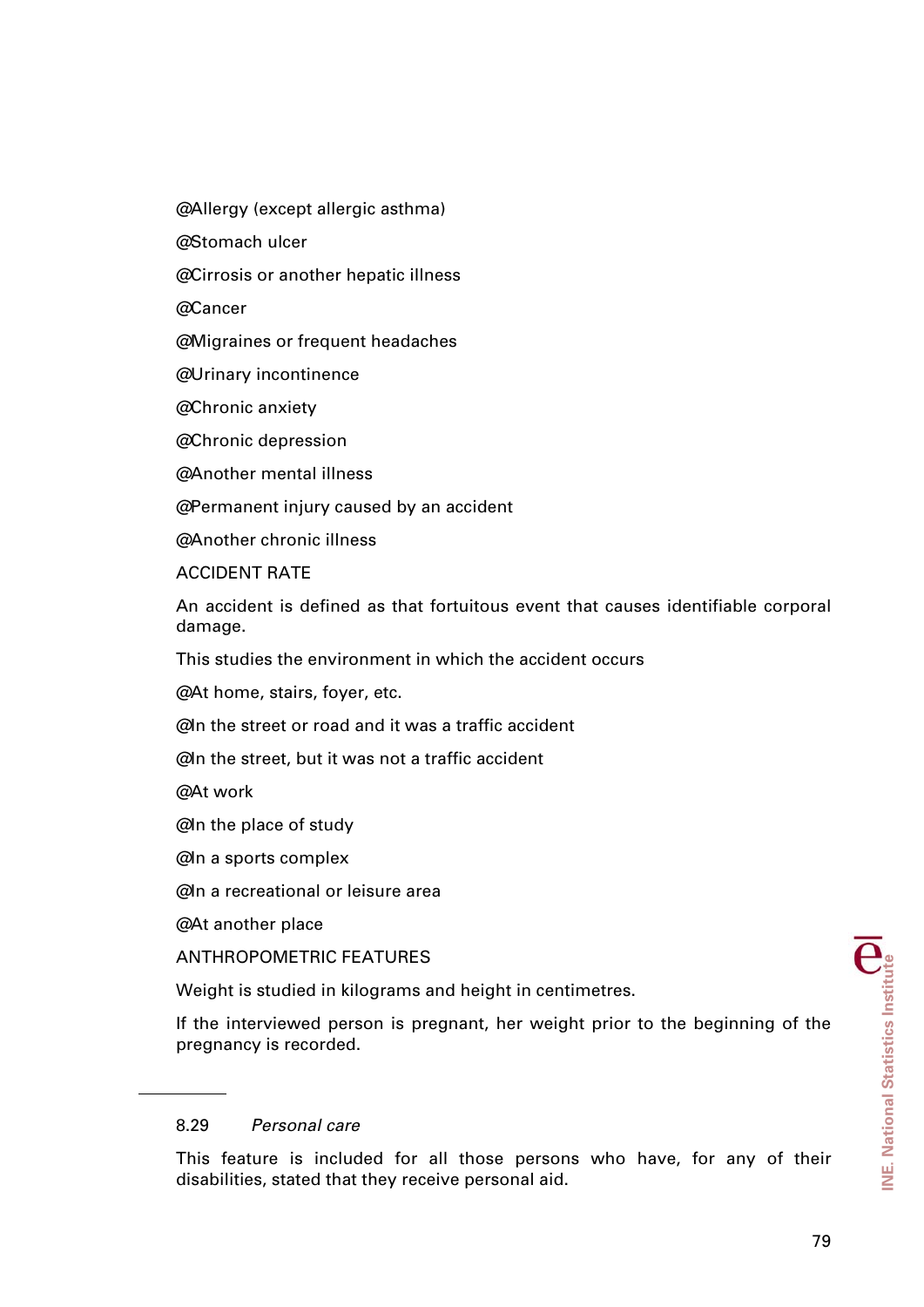It studies which persons dedicate personal care, that is, all of the persons who provide care to the person. It asks which of these persons is mainly dedicated to this care.

KINSHIP RELATIONSHIP BETWEEN THE PERSON WITH DISABILITIES AND THE PERSON RESPONSIBLE FOR THEIR CARE

It is specified if the person in charge of their care is:

 $\omega$  member of the household, or a person who resides in the household without being a member thereof (employees of the household and established guests). The carer is identified by her/his number in order

@ Does not reside in the household (in which case the existing relationship is indicated)

- Daughter/s
- Son/s
- Mother
- Father
- Spouse or partner
- Sister/s
- Brother/s
- Grandmother/s
- Grandfather/s
- Granddaughter/s
- Grandson/s
- Daughter-in-law/s
- Son-in-law/s
- Other relationships
- Non-resident employees who are professional social or health professionals
- Other domestic staff
- Friends or neighbours

• Public Administration social services. This includes that personal care provided by institutions belonging to the Public Administrations (IMSERSO, Social Affairs Councils of Autonomous Communities, etc.)

• Social services of non-public institutions (NGOs, associations). This includes that personal care provided by non-governmental and volunteer organisations

• Private companies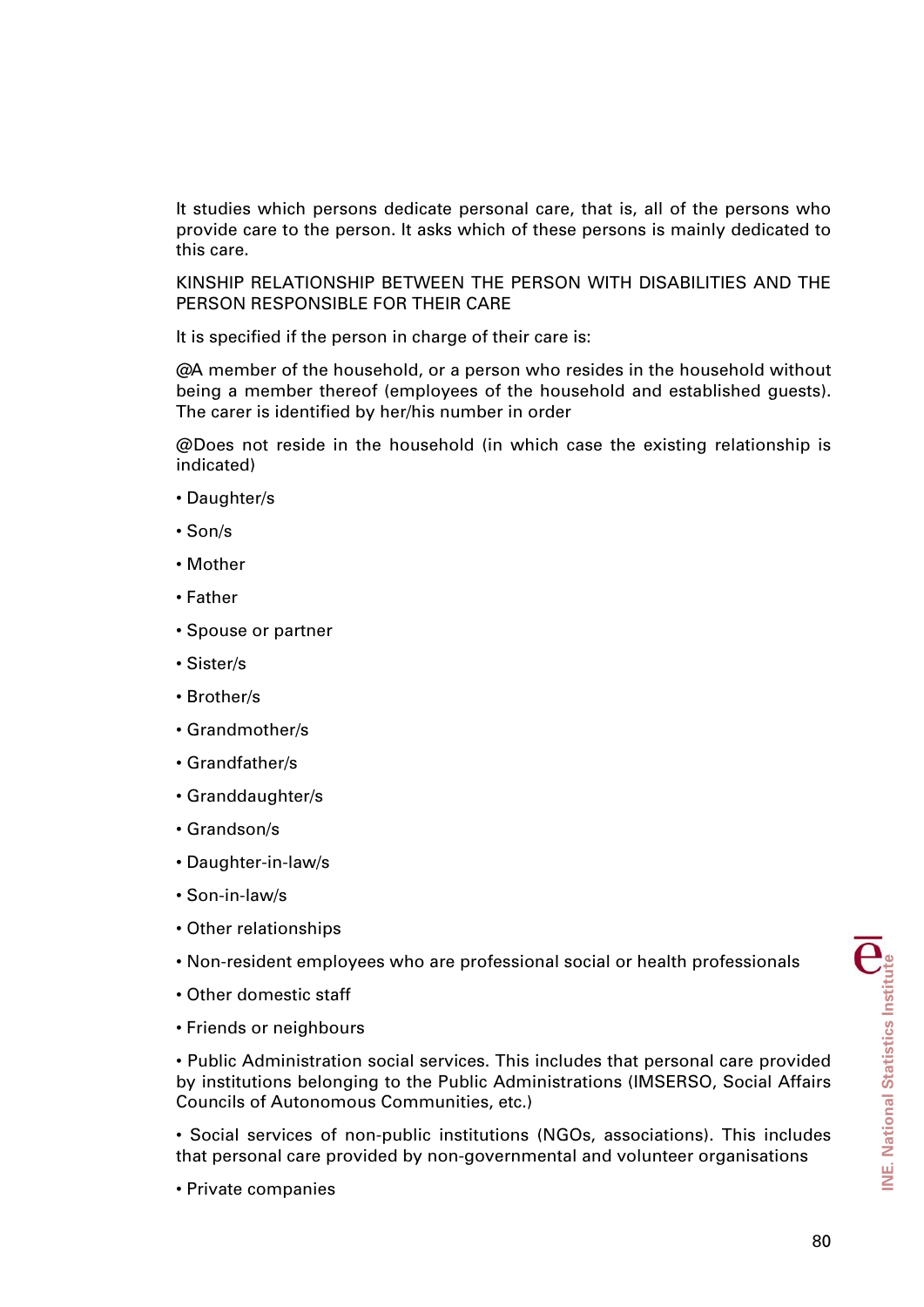• Other

# DEGREE OF DEDICATION

@ Number of hours a day, on average, receiving care from other persons

# SATISFACTION WITH CARE RECEIVED

@This studies whether the aid received satisfies her/his needs, and in the case of not receiving personal aid, it studies whether the person needs personal aid or care due to her/his disability or disabilities.

# MAIN CARER

@In the case that the person receives personal care, this sutides the person who is mainly dedicated to this care, that is, the main carer.

- Sex
- Age
- Marital status
- Highest level of studies completed
- Nationality
- Economic and professional situation

• Sector of her/his previous employment and perspectives for future employment (only for persons employed in the household)

• Number of days a week and number of hours a day in which s/he provides this personal care

### • Amount of time providing this care

• Tasks to which s/he is mainly dedicated when assisting or providing care for this person. The following tasks are included:

- **Eating**
- Getting dressed / Getting undressed
- Personal hygiene / Getting ready
- Walking or getting around the house
- Going up or down the stairs
- Changing incontinence pants due to urinary incontinence
- Changing incontinence pants due to faecal incontinence
- Getting in and out of bed
- Bathing/Showering